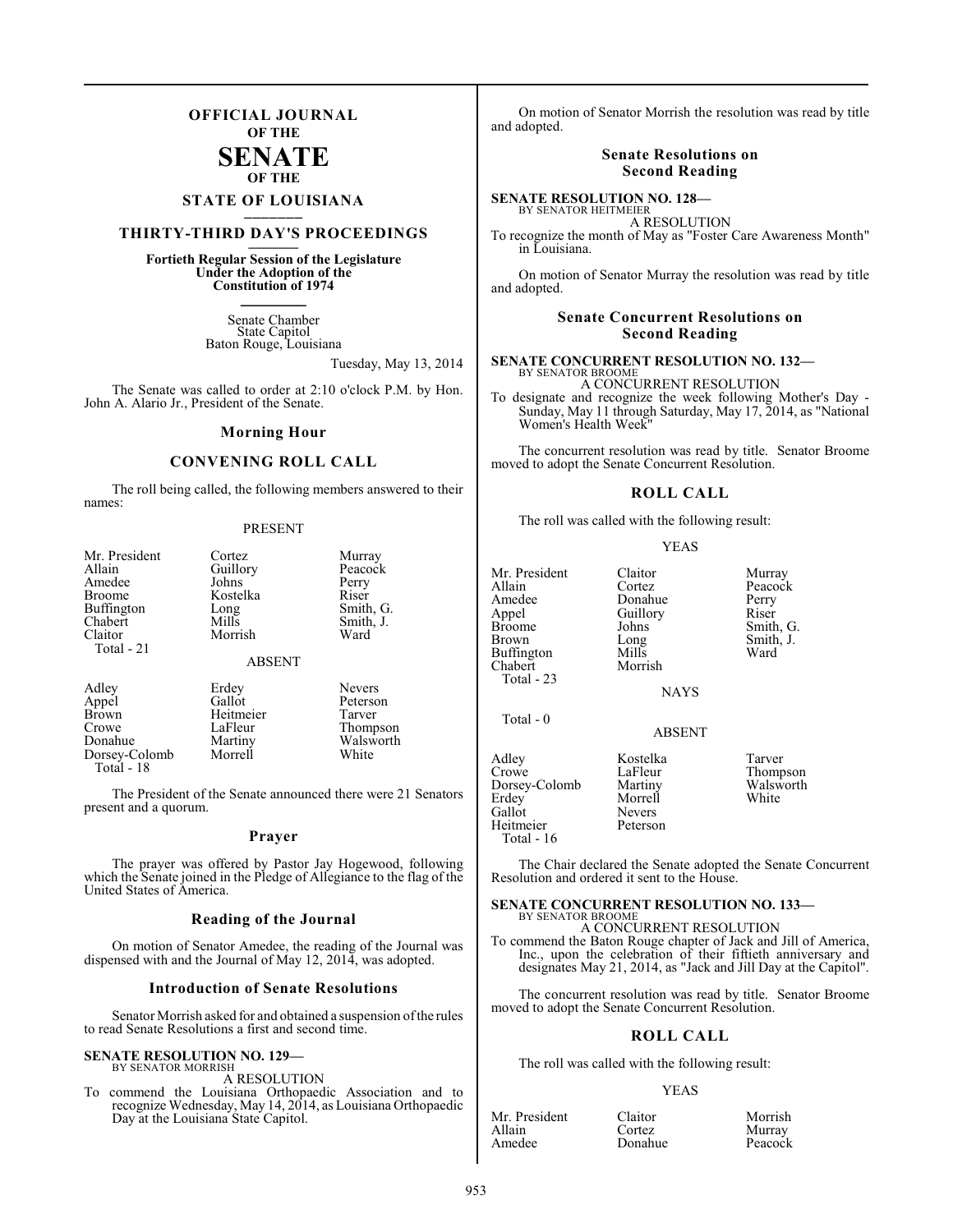| Appel<br><b>Broome</b><br><b>Brown</b><br>Buffington<br>Chabert<br>Total - 24 | Guillory<br>Johns<br>Kostelka<br>Long<br>Mills              | Perry<br>Riser<br>Smith, G.<br>Smith, J.<br>Ward     |
|-------------------------------------------------------------------------------|-------------------------------------------------------------|------------------------------------------------------|
|                                                                               | <b>NAYS</b>                                                 |                                                      |
| $Total - 0$                                                                   | <b>ABSENT</b>                                               |                                                      |
| Adley<br>Crowe<br>Dorsey-Colomb<br>Erdey<br>Gallot<br>Total $-15$             | Heitmeier<br>LaFleur<br>Martiny<br>Morrell<br><b>Nevers</b> | Peterson<br>Tarver<br>Thompson<br>Walsworth<br>White |

The Chair declared the Senate adopted the Senate Concurrent Resolution and ordered it sent to the House.

#### **Message from the House**

#### **ASKING CONCURRENCE IN HOUSE BILLS AND JOINT RESOLUTIONS**

#### May 13, 2014

To the Honorable President and Members of the Senate:

I am directed to inform your honorable body that the House of Representatives has finally passed and asks your concurrence in the following House Bills and Joint Resolutions:

| HB No. 390  | HB No. 629  | HB No. 663  |
|-------------|-------------|-------------|
| HB No. 884  | HB No. 979  | HB No. 1060 |
| HB No. 1251 | HB No. 1255 | HB No. 1280 |

Respectfully submitted, ALFRED W. SPEER Clerk of the House of Representatives

#### **House Bills and Joint Resolutions**

Senator Murray asked for and obtained a suspension of the rules to read House Bills and Joint Resolutions a first and second time by title and refer them to committee.

# **HOUSE BILL NO. 390—** BY REPRESENTATIVE MACK AN ACT

To enact R.S. 49:170.19, relative to honorary designations; to declare fox pen hunting as part of the folklife heritage of the state; and to provide for related matters.

The bill was read by title and referred by the President to the Committee on Education.

### **HOUSE BILL NO. 629—**

BY REPRESENTATIVE ST. GERMAIN A JOINT RESOLUTION

Proposing to amend Article VII, Section 27(A) and to add Article VII, Section 10.3(A)(2)(a)(iv) of the Constitution of Louisiana, to provide with respect to special treasury funds; to provide for the deposit of certain excess mineral revenues into the Transportation Trust Fund; to provide for the use of monies deposited into the fund; to provide for submission of the proposed amendment to the electors; and to provide for related matters.

The bill was read by title and referred by the President to the Committee on Finance.

# **Page 2 SENATE 33rd DAY'S PROCEEDINGS**

#### **HOUSE BILL NO. 663—**

BY REPRESENTATIVE ROBIDEAUX AN ACT

To amend and reenact Section 3.(C), (G), and (I) and Section 4.A and to enact Section 3.(M) and  $(N)$  of Act No. 421 of the 2013 Regular Session of the Legislature, relative to the Louisiana Tax Delinquency Amnesty Act of 2013; to provide relative to the amount of penalties and interest waived during certain amnesty periods; to provide with respect to the taxes eligible for amnesty; to provide for the doubling of penalties under certain circumstances; to prohibit certain forms of payment of delinquent tax, interest, penalty, or fees pursuant to the Amnesty Program; to authorize installment agreements for certain taxes; to provide for certain requirements and limitations for installment agreements; to authorize the procurement of collection services under certain circumstances; to provide with respect to amnesty administration services and for the procurement of such services; to authorize the promulgation of rules; to prohibit the implementation of future amnesty programs for a certain period of time; and to provide for related matters.

The bill was read by title and referred by the President to the Committee on Revenue and Fiscal Affairs.

# **HOUSE BILL NO. 884—** BY REPRESENTATIVE ST. GERMAIN

AN ACT

To enact R.S.  $39:94(A)(2)(a)(iv)$ , relative to special treasury funds; to provide with respect to deposits into the Budget Stabilization Fund; to provide for effectiveness; and to provide for related matters.

The bill was read by title and referred by the President to the Committee on Finance.

#### **HOUSE BILL NO. 979—**

BY REPRESENTATIVE ST. GERMAIN AN ACT

To amend and reenact R.S. 48:77(B)(2) and to enact Chapter 18 of Title 32 of the Louisiana Revised Statutes of 1950, to be comprised of R.S. 32:1801 through 1806, relative to the Department of Transportation and Development; to create the Louisiana Transportation Infrastructure Bank; to provide for a board of directors; to provide for membership, duties, and authority of the board; to provide for the adoption of bylaws, rules, and regulations by the board; to provide for the receipt, administration, and expenditure of federal grants allotted for the fund; to create and provide for the capitalization of the Louisiana Transportation Infrastructure Fund, investment, and disposition of the funds; to authorize the bank to incur debt and issue bonds, notes, or other evidences of indebtedness and to guarantee the debt of other entities; to authorize loans from the fund to local governments, political subdivisions, and public entities; to provide procedures for political subdivisions to enter into such indebtedness; to exempt evidence of indebtedness from taxation; and to provide for related matters.

The bill was read by title and referred by the President to the Committee on Transportation, Highways and Public Works.

#### **HOUSE BILL NO. 1060—**

BY REPRESENTATIVE THIERRY

AN ACT

To amend and reenact R.S. 22:1265(D) and (F) and 1333(C) and (D) and to enact R.S. 22:1265(I) and (J) and 1333(G) and (H), relative to the renewal of homeowners' insurance; to define the three-year period in which an insurer may cancel a homeowner's policy; to require insurers withdraw from the homeowners' insurance market under certain circumstances; to clarify that an insurer's business plan shall be considered proprietary or trade secret pursuant to the Uniform Trade Secrets Act; and to provide for related matters.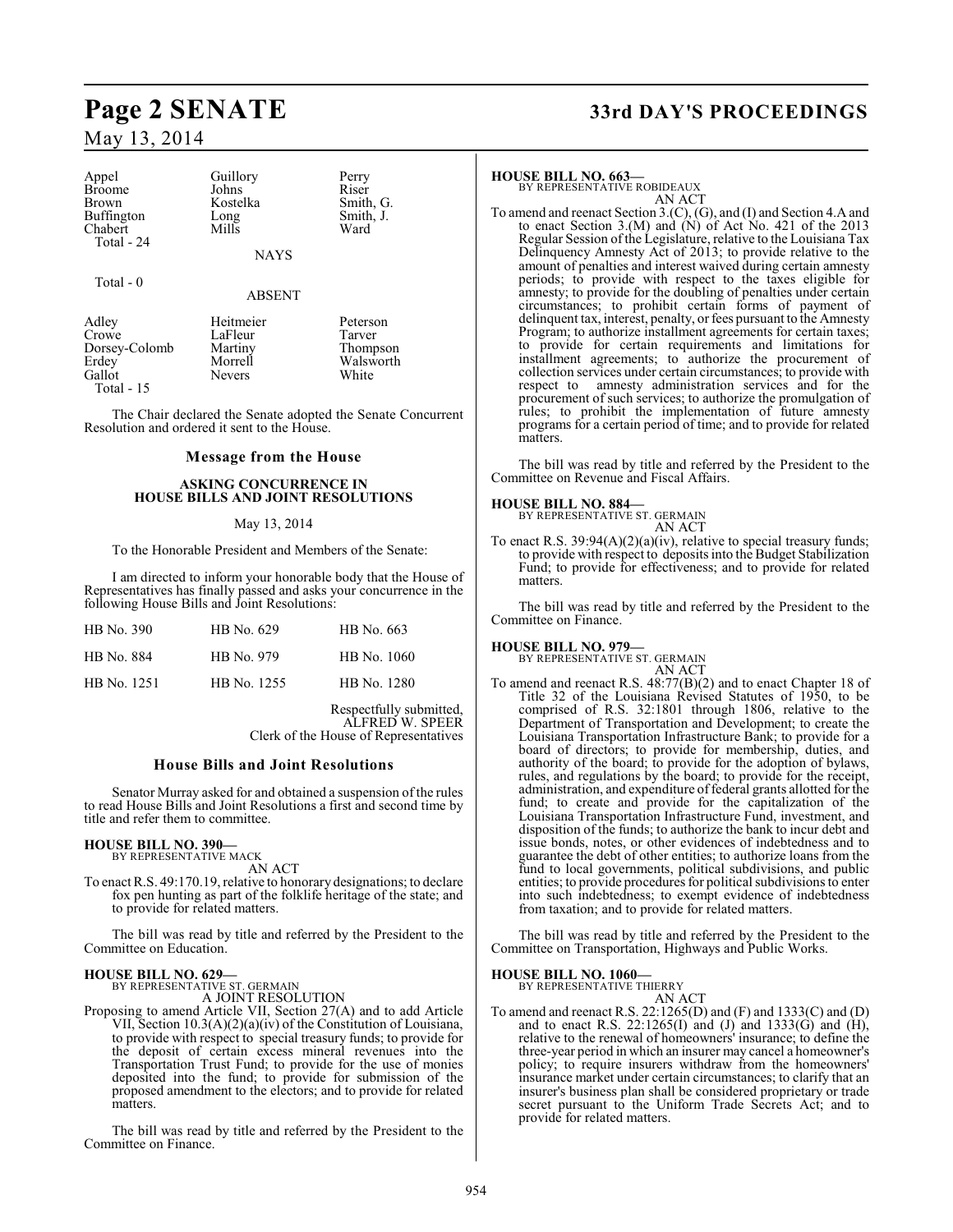# **33rd DAY'S PROCEEDINGS Page 3 SENATE**

# May 13, 2014

The bill was read by title and referred by the President to the Committee on Insurance.

**HOUSE BILL NO. 1251—** BY REPRESENTATIVES THIBAUT AND FOIL AN ACT

To amend and reenact R.S. 32:342(B) and to enact R.S. 32:1306(H), relative to motor vehicle inspections; to authorize motor vehicle inspections by motor vehicle inspection stations in certain weather conditions; and to provide for related matters.

The bill was read by title and referred by the President to the Committee on Transportation, Highways and Public Works.

# **HOUSE BILL NO. 1255— (Substitute for House Bill No. 682 by**

**Representative Jackson)** BY REPRESENTATIVES KATRINA JACKSON, BADON, BURRELL, HONORE, AND NORTON

### AN ACT

To amend and reenact R.S.  $15:574.2(C)(2)(a)$  and  $574.4(B)(1)$ , to enact R.S. 15:824.2, and to repeal R.S. 15:827.1(E)(3)(b), relative to parole; to provide relative to parole eligibility for persons convicted of crimes of violence; to change the number of votes required to grant parole for offenders convicted of a crime of violence who meet certain conditions; to provide relative to the eligibility to participate in reentry preparation programs; to create the Programs to Reduce Recidivism Fund; to provide for the purposes of the fund; to provide for the appropriation of monies into the fund; to provide for the administration of the fund; to provide for the distribution of monies from the fund; to provide relative to the calculation of savings realized by the Department of Public Safety and Corrections; and to provide for related matters.

The bill was read by title and referred by the President to the Committee on Judiciary B.

# **HOUSE BILL NO. 1280— (Substitute for House Bill No. 903 by**

**Representative Simon)**<br>BY REPRESENTATIVES SIMON, CONNICK, DOVE, GISCLAIR, ORTEGO,<br>POPE, STOKES, AND PATRICK WILLIAMS<br>AN ACT

To amend and reenact R.S. 37:1262(B)(2) and to enact R.S. 37:1271(B)(3) through (5) and Part LXXV ofChapter 5 of Title 40 of the Louisiana Revised Statutes of 1950, to be comprised of R.S. 40:1300.381 through 1300.384, relative to telehealth services; to provide for definitions; to provide for the delivery of healthcare services through telemedicine; to authorize state agencies and licensing boards and commissions to promulgate rules governing healthcare services provided by telehealth; and to provide for related matters.

The bill was read by title and referred by the President to the Committee on Health and Welfare.

### **House Bills and Joint Resolutions on Second Reading**

#### **HOUSE BILL NO. 249—**

BY REPRESENTATIVES PRICE, JAMES, LEGER, PIERRE, AND SMITH AN ACT

To amend and reenact R.S. 36:474(A)(11) and to enact Chapter 14-D of Title 46 of the Louisiana Revised Statutes of 1950, to be comprised of R.S. 46:1443 through 1443.3, relative to child care assistance for homeless families; to provide for requirements of the Child Care and Development Fund state plan; to provide for duties of the Department of Children and Family Services; to provide findings, purposes, and definitions; and to provide for related matters.

The bill was read by title and referred by the President to the Committee on Health and Welfare.

### **HOUSE BILL NO. 262—**

BY REPRESENTATIVE FANNIN

AN ACT To provide for the establishment and reestablishment of agency ancillary funds, to be specifically known as internal service funds, auxiliary accounts, or enterprise funds for certain state institutions, officials, and agencies; to provide for appropriation of funds; and to regulate the administration of said funds.

The bill was read by title and referred by the President to the Committee on Finance.

#### **HOUSE BILL NO. 628—**

BY REPRESENTATIVE ST. GERMAIN A JOINT RESOLUTION

Proposing to amend Article VII, Section 14(B) of the Constitution of Louisiana, relative to public funds; to authorize public funds to be used to invest in a state infrastructure bank; to provide for submission of the proposed amendment to the electors; and to provide for related matters.

The bill was read by title and referred by the President to the Committee on Finance.

#### **HOUSE BILL NO. 733—**

- BY REPRESENTATIVES KATRINA JACKSON, WESLEY BISHOP,<br>BROADWATER, HENRY BURNS, CARMODY, CARTER, IVEY,<br>JEFFERSON,PRICE,REYNOLDS,RICHARD,AND SMITH<br>AN ACT
- To enact R.S.  $17:81(X)$  and  $3996(B)(34)$ , relative to instruction in public schools regarding sexual abuse and assault awareness and prevention; to require and provide guidelines for such instruction; to provide relative to rules and regulations; and to provide for related matters.

The bill was read by title and referred by the President to the Committee on Education.

#### **HOUSE BILL NO. 735—**

BY REPRESENTATIVE JAMES

AN ACT To amend and reenact R.S. 17:10.5(G)(1)(introductory paragraph) and (a), relative to schools operated by the Recovery School District; to provide relative to eligibility for removal from such district by petition; to provide relative to the requirements of such petitions; and to provide for related matters.

The bill was read by title and referred by the President to the Committee on Education.

#### **HOUSE BILL NO. 1026—**

BY REPRESENTATIVE FANNIN AN ACT

To amend and reenact R.S.  $39:94(A)(3)$  and  $(C)(4)(b)$  and R.S. 47:1676(E) and to enact R.S. 17:3138.2 and 3138.3 and Subpart A of Part II-A of Chapter 1 of Subtitle I of Title 39 of the Louisiana Revised Statutes of 1950, to be comprised of R.S. 39:91, relative to special treasury funds; to provide for the transfer, dedication, use, and appropriations as specified of certain treasury funds; to provide for the deposit of certain funds into the state treasury; to provide for deposits into the Budget Stabilization Fund; to establish the Deepwater Horizon Economic Damages Collection Fund; to establish the Debt Recovery Fund; to establish the Competitive Core Growth Fund; to establish the Science, Technology, Engineering, and Math (STEM) Upgrade Fund; to provide for effective dates; and to provide for related matters.

The bill was read by title and referred by the President to the Committee on Finance.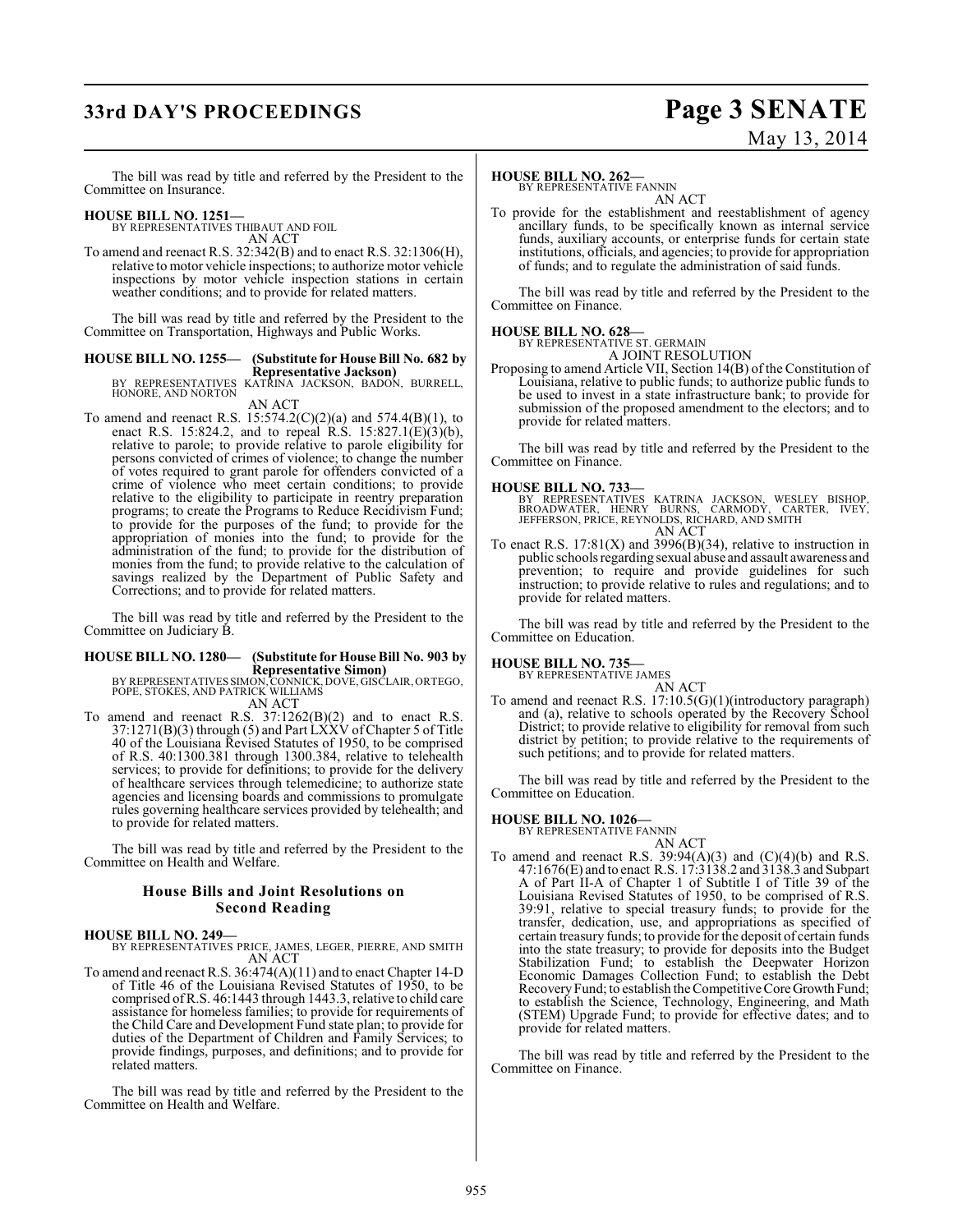#### **HOUSE BILL NO. 1095—**

BY REPRESENTATIVES FANNIN AND KLECKLEY AND SENATORS ALARIO AND DONAHUE AN ACT

To appropriate funds to defray the expenses of the Louisiana Judiciary, including the Supreme Court, Courts of Appeal, District Courts, Criminal District Court of Orleans Parish, and other courts; and to provide for related matters.

The bill was read by title and referred by the President to the Committee on Finance.

#### **HOUSE BILL NO. 1096—**

BY REPRESENTATIVE FANNIN AN ACT

To provide with respect to the Revenue Sharing Fund and the allocation and distribution thereof for Fiscal Year 2014-2015; and to provide for related matters.

The bill was read by title and referred by the President to the Committee on Finance.

#### **HOUSE BILL NO. 1194—** BY REPRESENTATIVE KLECKLEY

AN ACT

To appropriate funds for Fiscal Year 2014-2015 to defray the expenses of the Louisiana Legislature, including the expenses of the House of Representatives and the Senate, of legislative service agencies, and of the Louisiana State Law Institute; to provide for the salary, expenses, and allowances of members, officers, staff, and agencies of the Legislature; to provide with respect to the appropriations and allocations herein made; and to provide for related matters.

The bill was read by title and referred by the President to the Committee on Finance.

## **HOUSE BILL NO. 1282— (Substitute for House Bill No. 1243 by Representative Hodges)** BY REPRESENTATIVE HODGES

AN ACT

To amend and reenact R.S. 17:3996(C), relative to charter schools; to provide relative to the recruiting, employing, and training of charter school employees without regard to race, color, religion, sex, or national origin; and to provide for related matters.

The bill was read by title and referred by the President to the Committee on Education.

#### **House Concurrent Resolutions on Second Reading**

# **HOUSE CONCURRENT RESOLUTION NO. 149—** BY REPRESENTATIVE LEGER

A CONCURRENT RESOLUTION

To recognize Wednesday, October 22, 2014, as Greaux Green with Greenbuild Day in the state of Louisiana.

The resolution was read by title. Senator Murray moved to concur in the House Concurrent Resolution.

### **ROLL CALL**

The roll was called with the following result:

#### YEAS

| Mr. President | Cortez        | Morrish   |
|---------------|---------------|-----------|
| Adley         | Dorsey-Colomb | Murray    |
| Allain        | Erdey         | Peacock   |
| Amedee        | Gallot        | Perry     |
| Appel         | Guillory      | Riser     |
| <b>Broome</b> | Johns         | Smith, G. |
| <b>Brown</b>  | Kostelka      | Smith, J. |
| Buffington    | LaFleur       | Thompson  |

# **Page 4 SENATE 33rd DAY'S PROCEEDINGS**

| Chabert<br>Claitor<br>Total - 30 | Long<br>Mills<br><b>NAYS</b>        | Walsworth<br>Ward           |
|----------------------------------|-------------------------------------|-----------------------------|
| Total $-0$                       | <b>ABSENT</b>                       |                             |
| Crowe<br>Donahue<br>Heitmeier    | Martiny<br>Morrell<br><b>Nevers</b> | Peterson<br>Tarver<br>White |

The Chair declared the Senate concurred in the House Concurrent Resolution and ordered it returned to the House.

#### **HOUSE CONCURRENT RESOLUTION NO. 150—**

BY REPRESENTATIVE HUVAL AND SENATOR MILLS A CONCURRENT RESOLUTION

To express condolences upon the death of Albert "Pyook" Berard, husband, father, grandfather, brother, friend, and worldrenowned musician.

The resolution was read by title. Senator Mills moved to concur in the House Concurrent Resolution.

#### **ROLL CALL**

The roll was called with the following result:

#### YEAS

| Mr. President | Dorsey-Colomb | Peacock   |
|---------------|---------------|-----------|
| Adley         | Erdey         | Perry     |
| Allain        | Gallot        | Riser     |
| Amedee        | Guillory      | Smith, G. |
| Appel         | Johns         | Smith, J. |
| Broome        | Kostelka      | Tarver    |
| Brown         | LaFleur       | Thompson  |
| Buffington    | Long          | Walsworth |
| Chabert       | Mills         | Ward      |
| Claitor       | Morrish       |           |
| Cortez        | Murray        |           |
| Total - 31    |               |           |
|               | <b>NAYS</b>   |           |
|               |               |           |

Total - 0

Total - 9

ABSENT

Crowe Martiny Peterson<br>
Donahue Morrell White Morrell<br>Nevers Heitmeier Total - 8

The Chair declared the Senate concurred in the House Concurrent Resolution and ordered it returned to the House.

#### **Reports of Committees**

The following reports of committees were received and read:

#### **REPORT OF COMMITTEE ON**

#### **AGRICULTURE, FORESTRY, AQUACULTURE, AND RURAL DEVELOPMENT**

Senator Francis C. Thompson, Chairman on behalf of the Committee on Agriculture, Forestry, Aquaculture, and Rural Development, submitted the following report:

#### May 13, 2014

To the President and Members of the Senate: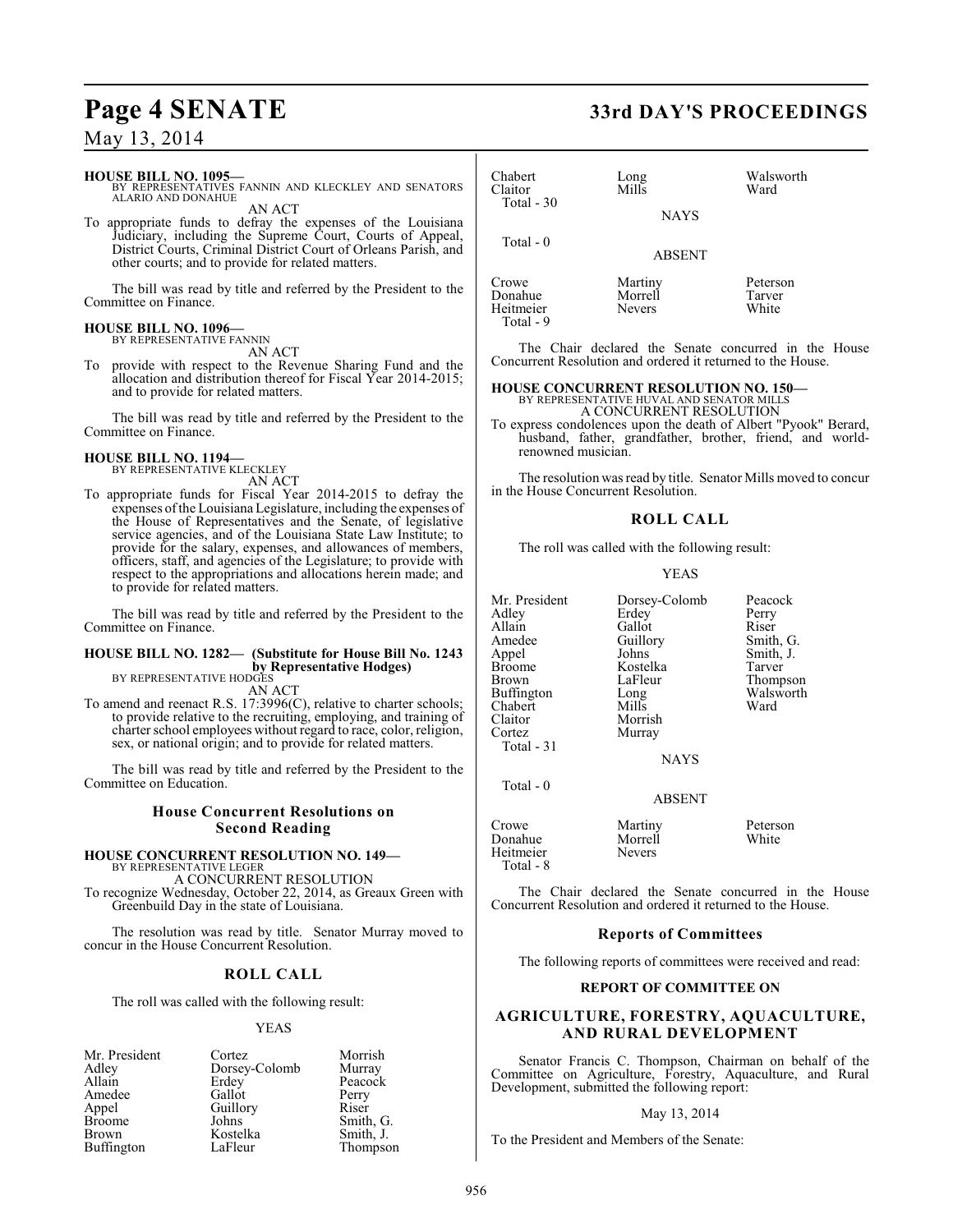# **33rd DAY'S PROCEEDINGS Page 5 SENATE**

I am directed by your Committee on Agriculture, Forestry, Aquaculture, and Rural Development to submit the following report:

# **SENATE CONCURRENT RESOLUTION NO. 124—** BY SENATOR THOMPSON

A CONCURRENT RESOLUTION

To establish and provide for a group to study the use and application of Unmanned Aerial Vehicles ("UAVS" or "drones") for agricultural purposes and to recommend any action or legislation that the study group deems necessary or appropriate.

Reported with amendments.

Respectfully submitted, FRANCIS C. THOMPSON Chairman

#### **REPORT OF COMMITTEE ON**

#### **JUDICIARY B**

Senator Jean-Paul "JP" Morrell, Chairman on behalf of the Committee on Judiciary B, submitted the following report:

#### May 13, 2014

To the President and Members of the Senate:

I am directed by your Committee on Judiciary B to submit the following report:

#### **HOUSE BILL NO. 70—**

BY REPRESENTATIVE GREENE AN ACT

To amend and reenact R.S. 46:1818, relative to the Crime Victims Reparations Act; to provide requirements for the annual report containing activities of the Crime Victims Reparations Board; and to provide for related matters.

Reported favorably.

**HOUSE BILL NO. 104—** BY REPRESENTATIVE GREENE AND SENATOR BROOME AN ACT

To amend and reenact R.S.  $15:1202(A)(1)$  through (21), (23), and (28) and 1203, relative to the membership of the Louisiana Commission on Law Enforcement and Administration of Criminal Justice; to change the membership of the commission; to provide for the terms of office for the chairman and vice chairman of the commission; to provide for the meeting schedule of the commission; to make technical corrections; and to provide for related matters.

Reported favorably.

#### **HOUSE BILL NO. 221—**

BY REPRESENTATIVE THIBAUT AND SENATOR WARD AN ACT

To enact R.S.  $13:5554(G)(3)$ , relative to the payment of group insurance premium costs; to provide for eligibility for payment of such costs for retired sheriffs and retired deputy sheriffs of the West Baton Rouge Parish Sheriff's Office; and to provide for related matters.

Reported favorably.

**HOUSE BILL NO. 259—** BY REPRESENTATIVE CHAMPAGNE AN ACT

To amend and reenact R.S. 15:587.2(B), relative to criminal history information; to provide relative to criminal history records requested by institutions of postsecondary education; to provide relative to the type of arrest records provided to institutions of postsecondary education; and to provide for related matters.

Reported favorably.

**HOUSE BILL NO. 274—** BY REPRESENTATIVE BURRELL

AN ACT To amend and reenact R.S.  $13:5401(B)(3)(b)$  and to enact R.S.  $13:5401(C)(5)$  and  $(6)$ , relative to reentry courts; to require certain notification by the court to the defendant; to authorize the creation of a reentry division of the Twenty-Sixth and First Judicial District Courts; and to provide for related matters.

Reported favorably.

**HOUSE BILL NO. 681—** BY REPRESENTATIVES THIERRY AND KATRINA JACKSON

- AN ACT
- To amend and reenact Code of Criminal Procedure Articles 899.1(D) and  $900(A)(6)(c)(i)(bb)$ , relative to violations of probation conditions; to amend the definition of "technical violations" for the purposes of administrative sanctions and violations of probation conditions; to amend the definition of "technical violations" to include misdemeanor possession of marijuana or tetrahydrocannabinol, or chemical derivatives thereof; and to provide for related matters.

Reported favorably.

# **HOUSE BILL NO. 697—** BY REPRESENTATIVE CONNICK

AN ACT

To enact R.S. 15:542.1.1(A)(4), relative to sex offender registration and notification requirements; to provide relative to the inperson periodic renewals of registration by persons who are required to register as a sex offender or child predator; to provide for the frequency of in-person periodic renewals of persons who are homeless or without a fixed residence; to provide for definitions; and to provide for related matters.

Reported favorably.

#### **HOUSE BILL NO. 885—**

BY REPRESENTATIVE CONNICK AN ACT

To enact R.S. 15:544.2, relative to registration and notification of sex offenders and child predators; to provide for a determination of the end of a registration and notification period by the Department of Justice; to provide for the procedures for such determinations; to provide for the duties of office of state police, the Department of Justice, and certain sheriffs for purposes of this determination; to provide relative to the adjustment of these determinations; to provide relative to appeals of such determinations made by the Department of Justice; to provide for the issuance of a formal letter relative to an offender's successful completion of the registration and notification requirements; and to provide for related matters.

Reported with amendments.

#### **HOUSE BILL NO. 1104—**

BY REPRESENTATIVE CARMODY AN ACT

To amend and reenact R.S. 13:783(F)(7), relative to the payment of group insurance premium costs for certain clerk of court employees; to require the clerks of court for Bossier Parish, Caddo Parish, and Webster Parish to pay certain group insurance premium costs; to provide for eligibility for payment of such costs; and to provide for related matters.

Reported favorably.

#### **HOUSE BILL NO. 1136—**

BY REPRESENTATIVE JIM MORRIS AN ACT

To enact R.S.  $26:90(A)(1)(a)(vi)$  and  $286(A)(1)(a)(vi)$ , relative to selling or serving alcoholic beverages; to authorize the use of certain identification cards from another state as acceptable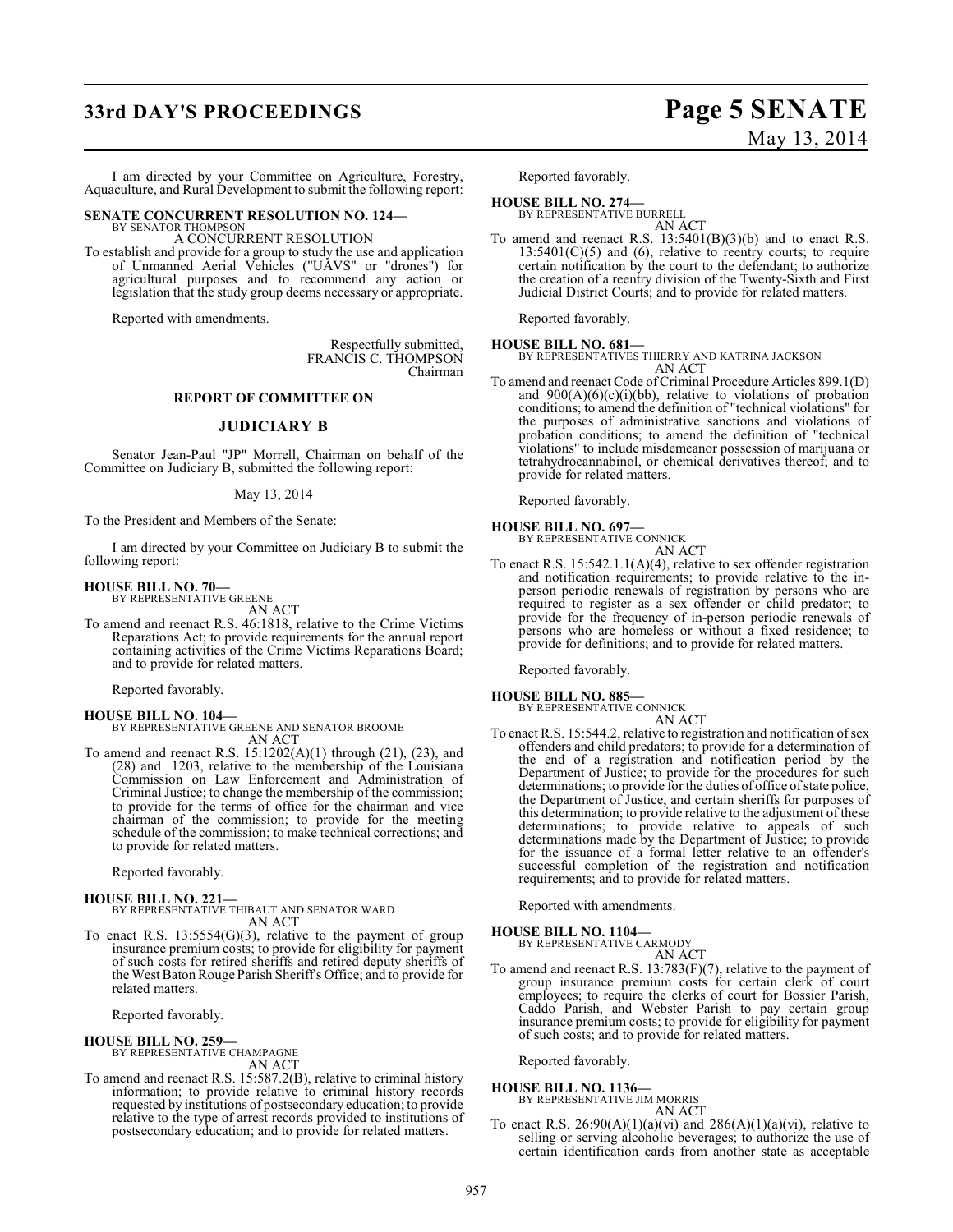# **Page 6 SENATE 33rd DAY'S PROCEEDINGS**

identification for being sold or served alcoholic beverages; and to provide for related matters.

Reported favorably.

**HOUSE BILL NO. 1166—** BY REPRESENTATIVE ARNOLD

AN ACT

To amend and reenact R.S.  $13:5073(A)(4)(f)(i)$  and  $(ii)$  and  $5075(K)$ , relative to tobacco enforcement; to provide for certain liability relative to importers; and to provide for related matters.

Reported favorably.

Respectfully submitted, JEAN-PAUL "JP" MORRELL Chairman

### **REPORT OF COMMITTEE ON**

### **JUDICIARY C**

Senator Robert W. Kostelka, Chairman on behalf of the Committee on Judiciary C, submitted the following report:

#### May 13, 2014

To the President and Members of the Senate:

I am directed by your Committee on Judiciary C to submit the following report:

# **HOUSE BILL NO. 461—** BY REPRESENTATIVE BADON

AN ACT

To repeal R.S. 40:981.4, relative to drug-traffic loitering; to repeal provision of law creating the crime of drug-traffic loitering.

Reported favorably.

**HOUSE BILL NO. 732—** BY REPRESENTATIVE KATRINA JACKSON AN ACT

To amend and reenact Code of Criminal Procedure Article 890.1(D), relative to waiver of minimum mandatory sentences; to authorize the waiver of minimum mandatory sentences for certain crimes of violence; and to provide for related matters.

Reported favorably.

#### **HOUSE BILL NO. 734—**

BY REPRESENTATIVES BURRELL AND KATRINA JACKSON AN ACT

To enact R.S. 15:308(C) and 574.2(I), relative to ameliorative penalty provisions; to provide relative to the procedure by which an authorized reduction in sentence may be granted; to require the committee on parole to evaluate applications for such relief; and to provide for related matters.

Reported favorably.

# **HOUSE BILL NO. 978—** BY REPRESENTATIVE GREENE

AN ACT

To enact R.S. 14:106(I), relative to obscenity; to provide relative to certain acts of obscenity occurring within a certain distance of school property; to require that notice of the act of obscenity be given to the principal and parents of all students at the school; to provide for the contents of the notice; to provide for a period of time in which such notice shall be provided; to provide for immunity from liability for certain persons; and to provide for related matters.

Reported favorably.

HOUSE BILL NO. 1025—<br>
BY REPRESENTATIVES ABRAMSON, ADAMS, ANDERS, ARMES, ARNOLD, BADON, BARRAS, BARROW, BERTHELOT, BILLIOT,<br>
STUART BISHOP, WESLEY BISHOP, BROADWATER, BROSSETT,<br>
BROWN, BURFORD, HENRY BURNS, TIM BURNS, BURR

AN ACT

To amend and reenact R.S.  $14:46.2(A)(1)$ ,  $(C)(2)$ , and  $(D)$ ,  $46.3(A)(1), (C)(3), and (E), 81.1(B)(3), (4), (5), (6), (7), and (8),$ 81.3(A)(3) and (D), 82(G), 83.3(D), 83.4(C), 86(C), 89(C), and  $89.2(D)(1)$ , R.S. 15:539.1(A) and (E)(introductory paragraph), 539.2(B), 539.3(A)(introductory paragraph), 541(2)(o), (12)(b),  $(24)(a)$ , and  $(25)(c)$  through (n), and  $1352(A)$ (introductory paragraph), R.S. 46:1802(10)(a), 1805(A), 1809(B)(4)(a), and  $1844(W)$ (introductory paragraph),  $(1)(a)$  and  $(b)$ ,  $(2)$ , and  $(3)$ , Code of Evidence Article  $4\overline{12}(\overline{A}), (\overline{B}), (\overline{C})(1),$  and  $(\overline{E})(1),$  Code of Criminal Procedure Articles 851 and 853, and Children's Code Articles  $603(2)(b)$  and (c) and 725.2, to enact R.S. 14:46.2(C)(3) and (4) and (F), 81.1(B)(9), (10), and (11), 81.3(A)(4), 82.1(D)(4) and (F), 82.2, 83(B)(4), 83.1(B)(4), 83.2(B)(4), 84(B)(4), 85(B)(4), 89.2(D)(5), 104(B)(4),  $105(B)(4)$ , and  $282(B)(4)$ , R.S. 15:243, 541(2)(p) and (q),  $1308(A)(2)(s)$ , and  $1352(A)(52)$ , (53), (54), (55), (56), (57), (58), (59), (60), (61), and (62), R.S. 40:2405.7, R.S. 46:1805(B)(3), 2161(C), and 2161.1, Code of Evidence Article 412.3, Code of Criminal Procedure Article 855.1, and Children's Code Articles  $603(9.1)$  and  $606(A)(7)$ , and to repeal R.S. 15:541(25)(o), relative to human trafficking, trafficking of children for sexual purposes, and commercial sexual exploitation; to provide relative to the crimes of human trafficking and trafficking of children for sexual purposes; to provide relative to crimes involving the commercial sexual exploitation of persons; to create the crime of unlawful purchase of commercial sexual activity; to provide penalties for the offense; to require certain persons convicted of the offense to register and provide notification as a sex offender; to amend provisions relative to the registration and notification requirements for persons convicted of certain offenses involving commercial sexual exploitation; to clarify the definition of "coercion" relative to human trafficking, pornography involving juveniles, and computer-aided solicitation of a minor; to expand the definition of human trafficking and trafficking of children for sexual purposes; to provide relative to the confidentiality of victims of human trafficking-related offense; to provide relative to the admissibility of evidence of the past sexual behavior of a victim of human trafficking or trafficking of children for sexual purposes; to provide relative to statements made by a victim of human trafficking or trafficking of children for sexual purposes during the course of an investigation; to authorize victims of trafficking to file a motion for a new trial for certain offenses; to provide relative to a victim's access to and eligibility for services; to expand eligibility for services to certain child victims; to provide for a special effective date for such expansion; to require private service providers who contract with the state to provide annual reports on their operations; to provide relative to victims of trafficking referred to the Department of Children and Family Services; to expand the definition of "racketeering activity" to include certain offenses involving commercial sexual exploitation; to provide for an affirmative defense to prosecution for victims of human trafficking; to provide that such victims are eligible for services; to expand the crime of computer-aided solicitation of a minor to include soliciting the person to engage in commercial sexual activity; to clarify the definition of "victim" for purposes of victim's reparations; to authorize the interception of wire,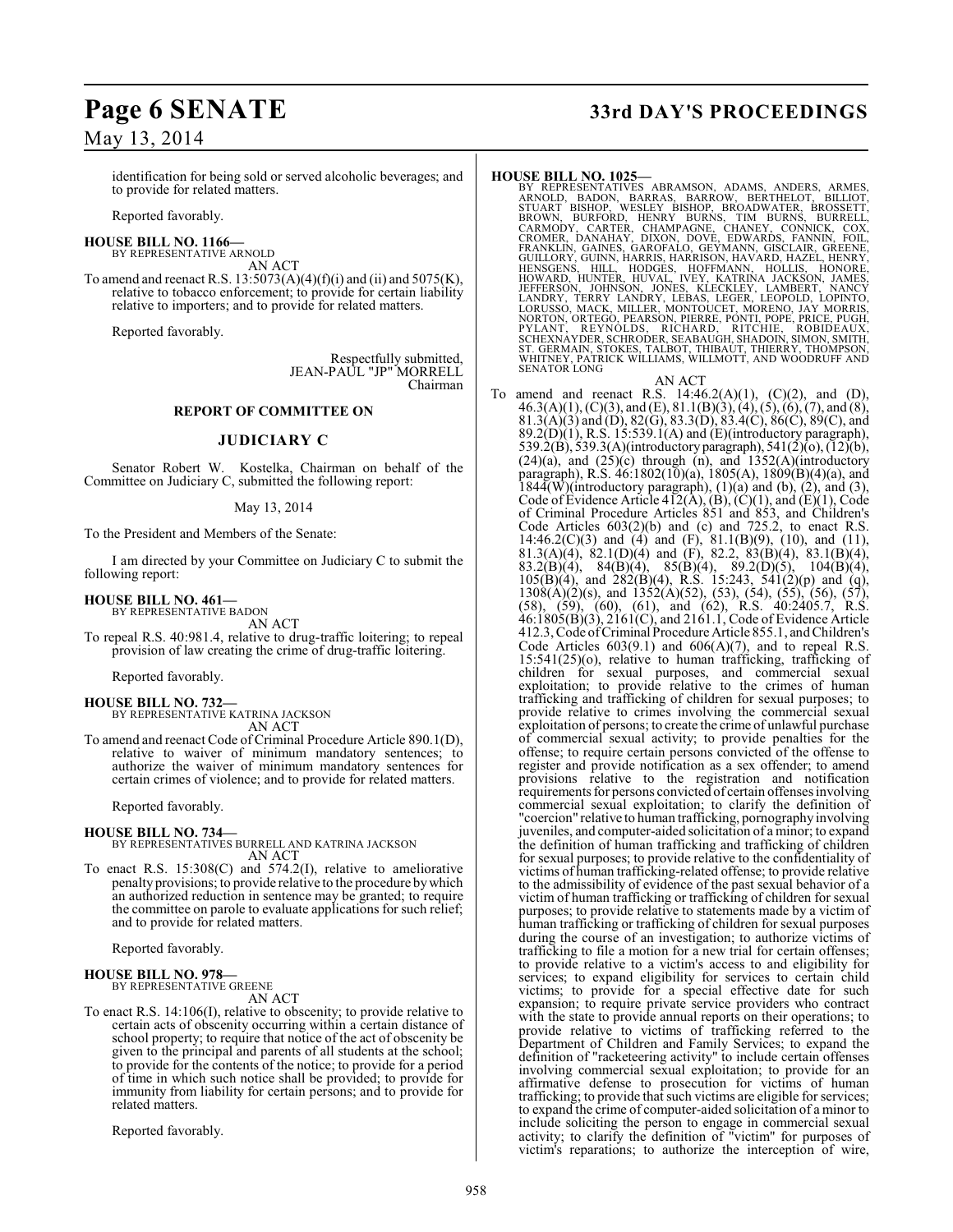# **33rd DAY'S PROCEEDINGS Page 7 SENATE**

# May 13, 2014

electronic, or oral communications in investigations of offenses involving commercial sexual exploitation; to provide relative to the forfeiture of assets used in the commission of certain trafficking-related offenses; to provide relative to the uses of monies deposited into the Exploited Children's Special Fund; to provide for law enforcement training; to require mandatory restitution for persons convicted of certain offenses involving commercial sexual exploitation; and to provide for related matters.

Reported favorably.

**HOUSE BILL NO. 1029—** BY REPRESENTATIVES TERRY LANDRY, BADON, BROWN, GUILLORY, HODGES, HONORE, HOWARD, AND NORTON AN ACT

To enact R.S. 14:336, relative to offenses against the public; to create the crime of unlawful aiming of a laser at an aircraft; to provide for definitions; to provide for criminal penalties; to provide for exceptions; and to provide for related matters.

Reported with amendments.

# **HOUSE BILL NO. 1108—** BY REPRESENTATIVE TERRY LANDRY

AN ACT

To amend and reenact Code of Criminal Procedure Article 213 and to enact Code of Criminal Procedure Article 202(F), relative to warrants of arrest; to prohibit magistrates from making arrests with or without a warrant for school employees for certain acts committed during the course and scope of employment; to authorize the issuance of a summons in lieu of a warrant for arrest; and to provide for related matters.

Reported with amendments.

#### **HOUSE BILL NO. 1142—**

BY REPRESENTATIVE BURRELL

AN ACT

To amend and reenact R.S.  $14:79(A)(1)(a)$  and (E), R.S. 46:2136.2(B), and Code of Criminal Procedure Article  $335.1(A)(1)$ , relative to bail; to provide relative to bail restrictions for offenses against a family or household member or dating partner; to provide for the issuance of a Uniform Abuse Prevention Order; to provide relative to the possession of firearms by persons subject to the order; to provide for the inclusion of such orders in the Louisiana Protective Order Registry; and to provide for related matters.

Reported with amendments.

Respectfully submitted, ROBERT W. "BOB" KOSTELKA Chairman

### **Senate Bills and Joint Resolutions on Second Reading Reported by Committees**

#### **SENATE BILL NO. 340—** BY SENATOR DONAHUE

AN ACT

To enact R.S. 17:3048.1(Y), relative to the monetary amounts of awards granted pursuant to the Taylor Opportunity Program for Students; to provide for maximum award amounts; to provide for future adjustments of maximum award amounts; to provide for effectiveness; and to provide for related matters.

Reported favorably by the Committee on Education. The bill was read by title, ordered engrossed and passed to a third reading.

#### **SENATE BILL NO. 343—** BY SENATOR DONAHUE

A JOINT RESOLUTION

Proposing to add Article VIII, Section 7.2 of the Constitution of Louisiana, relative to postsecondary education; to authorize certain postsecondary education management boards to establish the tuition and mandatory fee amounts charged by the institutions under their supervision and management; and to specify an election for submission of the proposition to electors and provide a ballot proposition.

Reported with amendments by the Committee on Education.

#### **SENATE COMMITTEE AMENDMENTS**

Amendments proposed by Senate Committee on Education to Original Senate Bill No. 343 by Senator Donahue

#### AMENDMENT NO. 1

On page 2, line 2, between "No." and "of this" delete "\_\_\_\_" and insert "340"

On motion of Senator Appel, the committee amendment was adopted. The amended bill was read by title, ordered engrossed and recommitted to the Committee on Finance.

# **SENATE BILL NO. 377—** BY SENATOR MARTINY

AN ACT

To amend and reenact the introductory paragraph of R.S. 23:1665(A) and (A)(4), relative to unemployment compensation; to provide for credit to employers for contributions paid to another state or federal unemployment compensation fund; to remove the administrative discretion with regard to award of such credit; to provide for the setting of dates; and to provide for related matters.

Reported with amendments by the Committee on Finance.

#### **SENATE COMMITTEE AMENDMENTS**

Amendments proposed by Senate Committee on Finance to Engrossed Senate Bill No. 377 by Senator Martiny

#### AMENDMENT NO. 1

On page 1, line 2, after "To" delete the remainder of the line and insert "enact R.S. 23:1665(C), relative"

#### AMENDMENT NO. 2

On page 1, line 3, after "provide for" delete the remainder of the line, delete lines 4 and 5, and insert "reciprocal arrangements with federal and state agencies;

#### AMENDMENT NO. 3

On page 1, line 6, delete " setting of dates;"

#### AMENDMENT NO. 4

On page 1, line 8, after "Section 1." delete the remainder of the line and delete line 9 and insert "R.S. 23:1665(C) is hereby enacted to read as follows:"

#### AMENDMENT NO. 5

On page 1, delete lines 11 through 17 and page 2, delete lines 1 through 11

#### AMENDMENT NO. 6

On page 2, after line 12, insert the following:

"**C. The Louisiana Workforce Commission shall work with multi-state employers to propose interstate reciprocal agreements that will safeguard multi-state employers from paying duplicative unemployment insurance contributions on the same worker and protect the solvency of a state's trust fund by ensuring sufficient tax streams to cover benefit liabilities.**"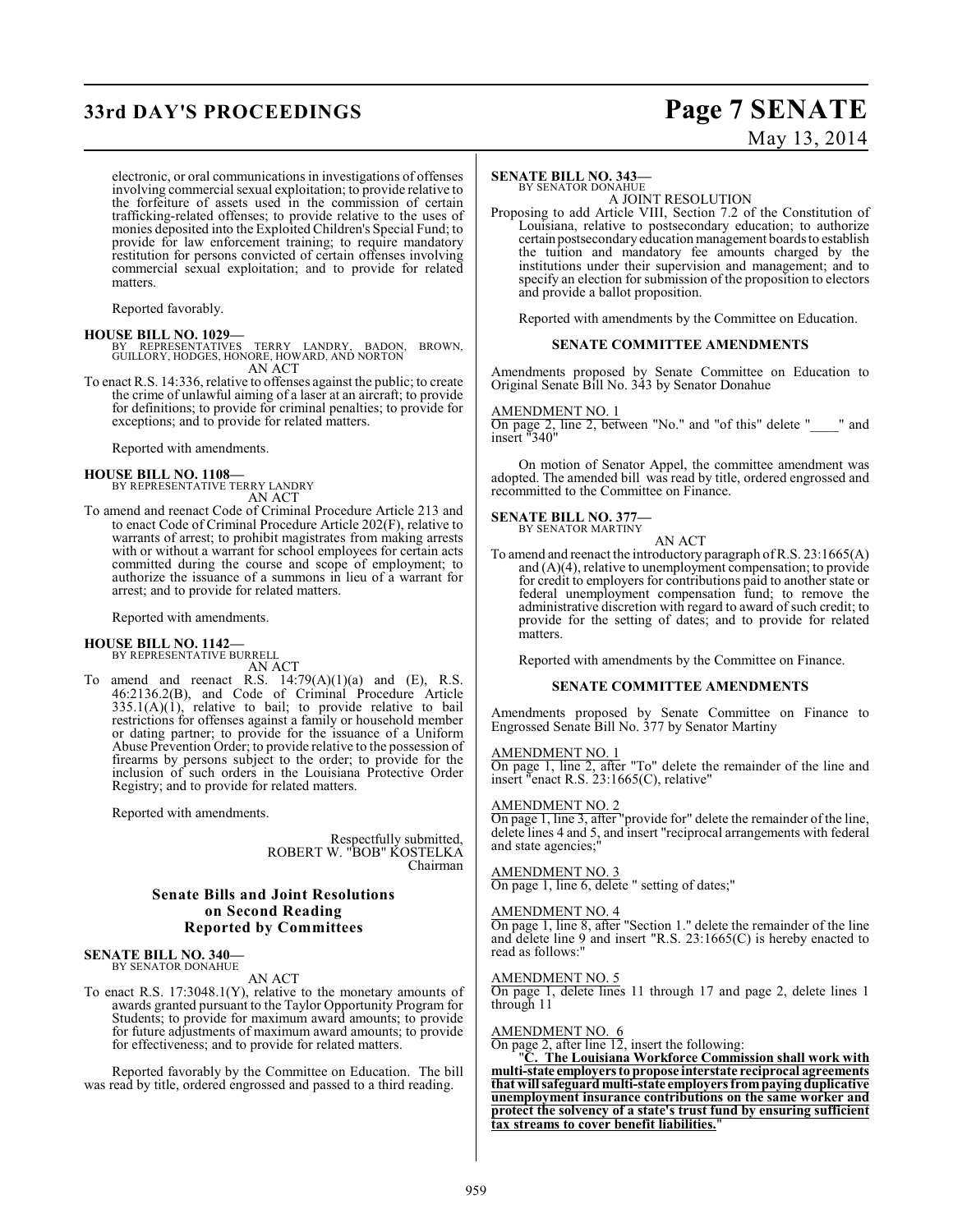On motion of Senator Donahue, the committee amendment was adopted. The amended bill was read by title, ordered reengrossed and passed to a third reading.

#### **SENATE BILL NO. 437—** BY SENATOR MORRELL

AN ACT

To enact R.S. 17:1990.1, relative to the Recovery School District; to require the State Board of Elementary and Secondary Education to create Recovery School District Performance Review Commissions; to provide for membership; to provide for purpose; to provide for reports; to provide for a sunset; and to provide for related matters.

Reported by substitute by the Committee on Education. The bill was read by title; the committee substitute bill was read.

#### **SENATE BILL NO. —(Substitute of Senate Bill No. 437 by Senator Morrell)** BY SENATOR MORRELL

AN ACT

To enact R.S. 17:221.1, relative to the Recovery School District and certain other public school systems; to provide relative to student enrollment; to provide relative to school systems with an enrollment process which utilizes a single application; to provide relative to application and enrollment procedures and time lines; to provide relative to notification of school enrollment information; to provide for effectiveness; and to provide for related matters.

Be it enacted by the Legislature of Louisiana:

Section 1. R.S. 17:221.1 is hereby enacted to read as follows: **§221.1. Student enrollment; school systems utilizing a single application process; requirements and time lines**

**A. The Recovery School District and any other public school system that establishes an enrollment process through which students may apply to multiple schools utilizing a single application shall comply with the following:**

**(1) The school system shall publish current information which provides clear instructions regarding the application and selection process, including all applicable time lines. This information shall also include a list of all schools within the school system that utilize the single application processto enroll students and those schools that do not participate in the single application process, thus requiring each student seeking enrollment to the school to submit a separate application.**

**(2) The school system shall develop time lines and procedures that require each school that does not participate in the single application process to complete its application and registration process at least thirty days prior to the application deadline for schools that utilize the single application to enroll students.**

**(3) The school system shall require each school that does not utilize the single application process to submit a list of all students enrolled in the school to the school system at the conclusion of the school's application and registration period.**

**B. The provisions of this Section shall be fully implemented and utilized to enroll students in the public school systems to which it is applicable beginning with the 2015-2016 school year.**

Section 2. This Act shall become effective upon signature by the governor or, if not signed by the governor, upon expiration of the time for bills to become law without signature by the governor, as provided by Article III, Section 18 of the Constitution of Louisiana. If vetoed by the governor and subsequently approved by the legislature, this Act shall become effective on the day following such approval.

On motion of Senator Appell, the committee substitute bill was adopted and becomes Senate Bill No. 683 by Senator Morrell, substitute for Senate Bill No. 437 by Senator Morrell.

# **Page 8 SENATE 33rd DAY'S PROCEEDINGS**

#### **SENATE BILL NO. 683— (Substitute of Senate Bill No. 437 by Senator Morrell)** BY SENATOR MORRELL

AN ACT

To enact R.S. 17:221.1, relative to the Recovery School District and certain other public school systems; to provide relative to student enrollment; to provide relative to school systems with an enrollment process which utilizes a single application; to provide relative to application and enrollment procedures and time lines; to provide relative to notification of school enrollment information; to provide for effectiveness; and to provide for related matters.

The bill was read by title and placed on the Calendar for a second reading.

### **SENATE BILL NO. 459—**

BY SENATOR CLAITOR AN ACT

To amend and reenact R.S. 46:438.1, relative to contingency fee contracts; to provide relative to private counsel employed by the state to institute civil actions under the Medical Assistance Programs Integrity Law; provide relative to contracts of employment of private counsel by the state; to provide relative to public records; and to provide for related matters.

Reported favorably by the Committee on Finance. The bill was read by title and passed to a third reading.

### **SENATE BILL NO. 468—**

BY SENATOR ADLEY

AN ACT To amend and reenact R.S. 38:2211(A)(1), (2), (3), (4), (5), (6), (7),  $(8)$ , and  $(9)$ , 2212, 2212.5, 2212.10 $(C)(1)$  and  $(G)$ , 2215, 2225, and 2241.1, relative to contracts for public works; to provide for definitions; to provide for advertisement and letting of bids; to provide for prequalification of bidders; to provide for verification of employees involved in contracts for public works; to provide relative to the time period to hold bids and to commence work; to provide relative to preferences; to provide for acceptance of work; and to provide for related matters.

Reported with amendments by the Committee on Transportation, Highways and Public Works.

#### **SENATE COMMITTEE AMENDMENTS**

Amendments proposed by Senate Committee on Transportation, Highways and Public Works to Original Senate Bill No. 468 by Senator Adley

#### AMENDMENT NO. 1

On page 1, line 17, after "**type of work**" insert "**within the scope of the project**"

#### AMENDMENT NO. 2

On page 2, line 8, after "**which**" delete "**is mutually agreed upon by the contractor and public entity and**"

#### AMENDMENT NO. 3

On page 4, line 3, after "**public entity**" delete the remainder of line 3 and line 4 in its entirety and insert "**or the designer.**"

#### AMENDMENT NO. 4

On page 5, line 2, change "**documentation**" to "**written evidence**"

#### AMENDMENT NO. 5

On page 5, line 7, after "base bid" insert "**or alternates**"

#### AMENDMENT NO. 6 On page 6, line 1, change "**sooner**" to "**later**"

# AMENDMENT NO. 7

On page 6, delete lines 2 and 3 and insert the following: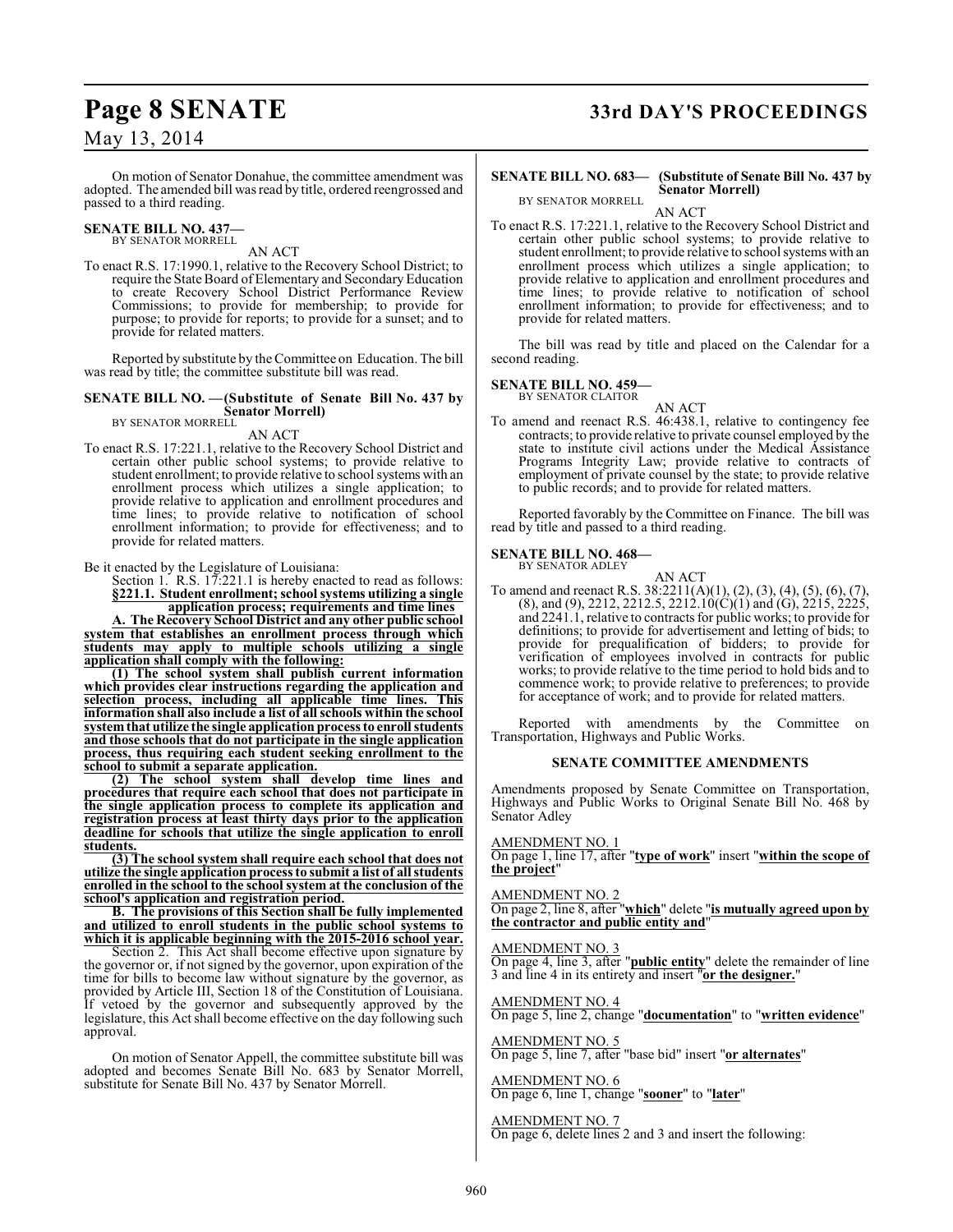# **33rd DAY'S PROCEEDINGS Page 9 SENATE**

# May 13, 2014

"(ce) (b) Notwithstanding any other provision of law to the contrary **the provisions of this Paragraph**, all bidders**, bidding on public works for East Baton Rouge Parish,** shall submit all bid forms required by statute or by the Louisiana"

#### AMENDMENT NO. 8

On page 6, delete lines 6 through 8 in their entirety

#### AMENDMENT NO. 9

On page 7, line 3, after "state" insert "**of this state**"

#### AMENDMENT NO. 10

On page 7, line 20, after "**total,**" insert "**and alternate bids, when applicable,**"

#### AMENDMENT NO. 11

On page 7, delete lines 22 through 24 in their entirety and insert the following:

"**(c) If the public works require unit price bids and there is a discrepancy between the base bid total and the sum of the extended unit prices, the base bid total shall govern.**"

#### AMENDMENT NO. 12

On page 7, between lines 24 and 25, insert the following: "**(7) The provisions of this Subsection shall not apply to the Department of Transportation and Development.**"

### AMENDMENT NO. 13

On page 7, line 25, after "**C.**" change "The" to "**Except as provided in Subparagraphs (1) and (2) of this Section, the**"

#### AMENDMENT NO. 14

On page 7, line 28, after "percent" delete ";" and insert "**, provided that beginning February 1, 2015, and annually on February first of each subsequent year, the office of facility planning and control within the division of administration shall adjust the "contract limit" by an amount not to exceed the annual percentage increase in the Consumer Price Index in the preceding year. The office of facility planning and control within the division of administration shall publish the new contract limit for public works contracts in the Louisiana Register in January of each year.**" and delete line 29.

#### AMENDMENT NO. 15

On page 9, line 1, after "furnish" delete "**, either electronically or**" and on line 2, delete "**by paper,**"

### AMENDMENT NO. 16

On page 9, line 7, after "reproduction" delete "**,whether furnished electronically or by paper**"

#### AMENDMENT NO. 17

On page 9, delete lines 9 through 11, and insert the following: "upon return of the documents no later than ten days after receipt of bids. On other sets of documents furnished to bidders**,** the deposit less actual"

#### AMENDMENT NO. 18

On page 9, line 14, after "documents" delete "**whether electronically or by paper,**"

#### AMENDMENT NO. 19

On page 9, delete lines 18 through 21, and insert the following: "**entity or the design professional who prepared such documents. When the public entity utilizes an electronic bid submittal system, bidding documents shall be distributed in the manner chosen by the public entity. At its sole discretion, the public entity may authorize its design professional of record to choose an electronic bid submittal system. The public entity or its design professional of record shall maintain a list**"

AMENDMENT NO. 20 On page 11, line 3, change "Wholesale" to "**Producer**"

#### AMENDMENT NO. 21

On page 12, delete line 12, and insert the following: "**the public entity or the project designer prior to advertising**"

#### AMENDMENT NO. 22

On page 12, delete line 14, and insert the following: "**bids unless funds that meet or exceed the estimate of the probable construction costs have been budgeted by the public entity for the project.**"

#### AMENDMENT NO. 23

On page 12, line 18, change "**forty-eight**" to "**seventy-two**"

#### AMENDMENT NO. 24

On page 12, line 19, at the end of the line change "**entity.**" to "**entity, and the requester shall pay reasonable reproduction costs. The provisions of this Subsection shall not apply to the Department of Transportation and Development.**"

#### AMENDMENT NO. 25

On page 14, delete lines 7 through 9, and insert the following:

"**(3) The public entity shall pay the contractor for work performed by change order not later than sixty days after the date the public entity receives an approved application for payment for completion of the work performed in the change** order.

#### AMENDMENT NO. 26

On page 19, line 16, at the end of line 16 delete "**reject or to**"

#### AMENDMENT NO. 27

On page 19, line 17, after "bidder," and before "on grounds" insert "**either as a potential bidder or as the low bidder,**"

#### AMENDMENT NO. 28

On page 19, line 22, change "**rejected or** disqualified**, or**" to "disqualified" and at the beginning of line 23 delete "**both,**"

#### AMENDMENT NO. 29

On page 20, delete lines 2 through 6 in their entirety and insert the following"

"**(4) The informal hearing shall be conducted by the public entity not later than five business days after the date of the notice of disqualification of such bidder. The public entity shall issue a ruling in writing and deliver same to the affected bidder not later than five business days after the date of the informal hearing.**"

#### AMENDMENT NO. 30

On page 20, between lines 9 and 10, insert the following:

"**(6) The provisions of this Subsection shall not apply to such actions of the Department of Transportation and Development.**"

#### AMENDMENT NO. 31

On page 23, delete lines 26 through 28, and insert the following:

"B. **If the lowest responsible and responsive bidder has timely provided all documents required by R.S. 38:2212, and no injunction or temporary restraining order is in effect, the lowest responsible and responsive bidder and the public entity shall execute the contract not later than sixty**"

#### AMENDMENT NO. 32

On page 24, at the end of line 4, after "**later.**" insert "**However, the public entity and the contractor, upon mutual written consent of both parties, may agree to extend the deadline to issue the notice** to proceed.

#### AMENDMENT NO. 33

On page 26, line 13, change "**architect or engineer**" to "**designer**"

On motion of Senator Adley, the committee amendment was adopted. The amended bill was read by title, ordered engrossed and passed to a third reading.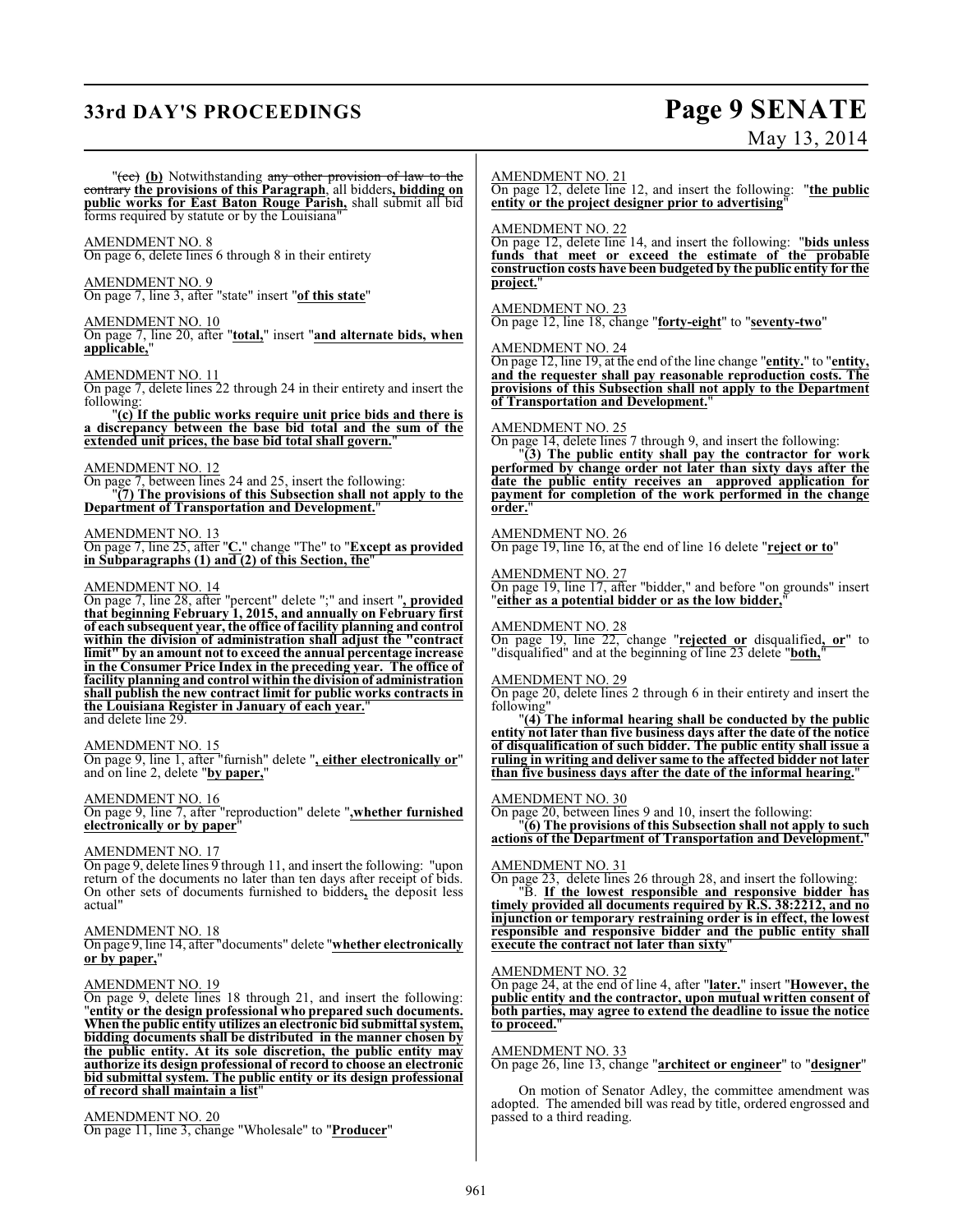# **Page 10 SENATE 33rd DAY'S PROCEEDINGS**

May 13, 2014

#### **SENATE BILL NO. 672—** BY SENATORS WHITE AND CLAITOR

AN ACT

To amend and reenact R.S. 17:57, 58, and 58.2(A), (B), and (C), relative to the East Baton Rouge Parish School Board; to provide for the membership of the board, for districts, and for election of the members; and to provide for related matters.

Reported with amendments by the Committee on Education.

#### **SENATE COMMITTEE AMENDMENTS**

Amendments proposed by Senate Committee on Education to Original Senate Bill No. 672 by Senator White

#### AMENDMENT NO. 1

On page 2, line 2, between "**comprised of**" and "**members**" change "**seven**" to "**nine**"

#### AMENDMENT NO. 2

On page 2, line 3, after "elections" insert a period "." and delete the remainder of the line and delete lines 4 and 5

AMENDMENT NO. 3 On page 2, line 16, between "**Baton**" and "**Parish**" insert "**Rouge**"

AMENDMENT NO. 4 On page 2, line 29, delete "**seven**"

#### AMENDMENT NO. 5

On page 3, line 1, after "elected from" delete the remainder of the line and insert "from single-member districts."

AMENDMENT NO. 6 On page 3, delete lines 2 through 5

## AMENDMENT NO. 7

On page 3, delete line 8, and insert the following: "**Baton Rouge Parish school district** into **nine** single-member districts from"

### AMENDMENT NO. 8

On page 3, delete line 22, and insert the following: "later than April 1, 1982. If the East Baton Rouge Parish legislative delegation"

#### AMENDMENT NO. 9

On page 4, delete lines 4 through 8, and insert the following:

"Section 2. The provisions of this Act shall be null and void if the East Baton Rouge Parish School Board adopts a plan no later than May 26, 2014, to reduce the membership of the board to nine or fewer members and adopts a policy not later than August 1, 2014, to implement this plan."

On motion of Senator Appel, the committee amendment was adopted. The amended bill was read by title, ordered engrossed and passed to a third reading.

#### **House Bills and Joint Resolutions on Second Reading Reported by Committees**

#### **HOUSE BILL NO. 6—**

BY REPRESENTATIVE PEARSON AN ACT

To amend and reenact R.S. 11:927(B), relative to the optional retirement plan for postsecondary education employees participating in the Teachers' Retirement System of Louisiana; to provide for minimum employer contributions; to provide for application of payments; to provide for an effective date; and to provide for related matters.

Reported with amendments by the Committee on Finance.

### **SENATE COMMITTEE AMENDMENTS**

Amendments proposed by Senate Committee on Finance to Engrossed House Bill No. 6 by Representative Pearson

#### AMENDMENT NO. 1

On page 4, between lines 3 and 4, insert the following:

"Section 2. The provisions of Section 1 of this Act shall not receive any additional funding above and beyond the funding levels provided for in the governor's proposed Executive Budget for Fiscal Year 2014-2015 and existing revenue sources shall be utilized to fund the provisions of this Act."

#### AMENDMENT NO. 2

On page 4, delete line 4 and insert the following: "Section 3. This Act shall become effective on June 30, 2014;

if vetoed by the"

On motion of Senator Donahue, the committee amendment was adopted. The amended bill was read by title and referred to the Legislative Bureau.

# **HOUSE BILL NO. 22—** BY REPRESENTATIVE PEARSON

AN ACT amend and reenact R.S.  $11:3682(1)$  and  $(18)$ ,  $3685(A)(2)$ (introductory paragraph), (d), and (e) and (C)(introductory paragraph), (6), (7)(introductory paragraph), (9), (10), (13), and (14)(introductory paragraph), 3686(A) and  $(D)(1)$  and  $(2)$ , and  $3688(A)(1)$ ,  $(2)$ , and  $(8)$  and  $(D)(5)$  and to repeal R.S. 11:3685(B) and 3687(A)(7), relative to the Harbor Police Retirement System; to provide for technical changes; to provide for definitions; to provide relative to eligibility for disability benefits; to provide relative to payments of benefits to a child with a disability; to provide relative to the board of trustees; to provide relative to certain benefits; and to provide for related matters.

Reported favorably by the Committee on Retirement. The bill was read by title and referred to the Legislative Bureau.

# **HOUSE BILL NO. 27—** BY REPRESENTATIVE ARNOLD

AN ACT To amend and reenact R.S. 11:3385.1, relative to the Deferred Retirement Option Plan in the Firefighters' Pension and Relief Fund in the city of New Orleans; to provide definitions; to provide relative to participation in the plan; to provide relative to benefits of the plan; to provide relative to beneficiaries of such benefits; to provide relative to accounting of plan benefits; to provide relative to distribution of benefits; to provide for appeals of determinations made under the plan provisions; to provide relative to the tax status of benefits; to provide relative to interest credits; and to provide for related matters.

Reported favorably by the Committee on Retirement. The bill was read by title and recommitted to the Committee on Finance.

**HOUSE BILL NO. 65—** BY REPRESENTATIVE MONTOUCET AN ACT

To amend and reenact R.S. 11:2261(A), relative to the Firefighters' Retirement System; to provide relative to the management and investment of system funds; to require conformity with applicable federal rules and regulations; to provide an effective date; and to provide for related matters.

Reported favorably by the Committee on Retirement. The bill was read by title and referred to the Legislative Bureau.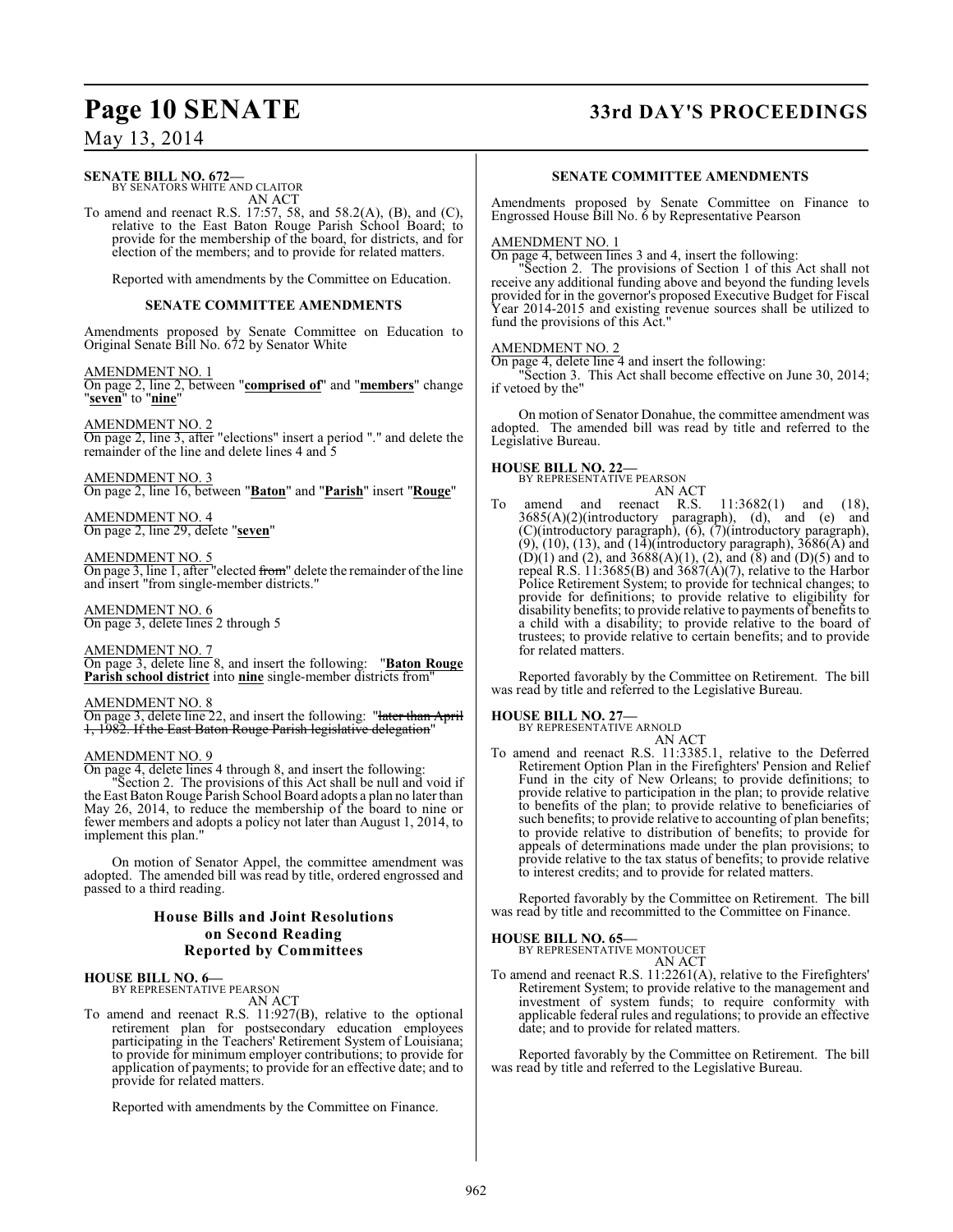# **33rd DAY'S PROCEEDINGS Page 11 SENATE**

# May 13, 2014

#### **HOUSE BILL NO. 75—**

BY REPRESENTATIVE MONTOUCET AN ACT

To amend and reenact R.S. 11:2263, relative to the Firefighters' Retirement System; to provide relative to the garnishment or seizure of benefits and refunds; to require certain documentation relative to such garnishment or seizure; to provide relative to the obligations of the system with respect to such garnishment or seizure; to provide an effective date; and to provide for related matters.

Reported favorably by the Committee on Retirement. The bill was read by title and referred to the Legislative Bureau.

#### **HOUSE BILL NO. 76—** BY REPRESENTATIVE MONTOUCET

AN ACT

To amend and reenact R.S. 11:2256.1(A) and (B), relative to removal of a beneficiary by a member of the Firefighters Retirement System; to provide relative to the removal of former spouses; and to provide for related matters.

Reported favorably by the Committee on Retirement. The bill was read by title and referred to the Legislative Bureau.

#### **HOUSE BILL NO. 77—**

BY REPRESENTATIVE MONTOUCET AN ACT

To enact R.S. 11:2254.1, relative to creditable service in the Firefighters' Retirement System; to provide relative to the conversion of unused leave to service credit in the system; to authorize employers to allow such conversion; to provide for procedures and limitations; to provide relative to the costs of such conversions; and to provide for related matters.

Reported favorably by the Committee on Retirement. The bill was read by title and recommitted to the Committee on Finance.

#### **HOUSE BILL NO. 132—**

BY REPRESENTATIVE JEFFERSON AN ACT

To enact R.S. 47:338.24.1, relative to municipal sales and use taxes; to authorize the governing authority of the town of Homer to levy and collect an additional sales and use tax; to provide for voter approval; and to provide for related matters.

Reported favorably by the Committee on Local and Municipal Affairs. The bill was read by title and recommitted to the Committee on Finance.

#### **HOUSE BILL NO. 171—**

BY REPRESENTATIVE PEARSON AN ACT

To enact R.S.  $17:81(X)$  and  $3996(B)(34)$ , relative to public school employers; to require governing authorities of public schools to offer their employees the opportunity to participate in the state deferred compensation plan; and to provide for related matters.

Reported favorably by the Committee on Education. The bill was read by title and referred to the Legislative Bureau.

#### **HOUSE BILL NO. 242—** BY REPRESENTATIVE ARMES

AN ACT

To enact R.S. 17:419.3, relative to school support personnel; to provide with respect to compensation for school support personnel who serve as substitute teachers; and to provide for related matters.

Reported favorably by the Committee on Education. The bill was read by title and referred to the Legislative Bureau.

#### **HOUSE BILL NO. 244—**

BY REPRESENTATIVE BROADWATER AN ACT

To amend and reenact R.S.  $14:95.2(C)(3)$  and to enact R.S. 17:3361.1, relative to facilities of public postsecondary education insitutions; to provide with respect to leases to nonprofit corporations or associations to hold fundraisers that include the auctioning or sale of firearms; to provide with respect to conditions of such leases; and to provide for related matters.

Reported favorably by the Committee on Education. The bill was read by title and referred to the Legislative Bureau.

#### **HOUSE BILL NO. 289—**

BY REPRESENTATIVE PONTI AN ACT

To enact R.S. 33:9097.22, relative to East Baton Rouge Parish; to create the Tara Subdivision Crime Prevention and Neighborhood Improvement District within the parish; to provide relative to the boundaries, purpose, governance, and powers and duties of the district; to provide relative to the funding, including the authority to impose a parcel fee, subject to voter approval, within the district; to provide with respect to termination of the district; and to provide for related matters.

Reported favorably by the Committee on Local and Municipal Affairs. The bill was read by title and referred to the Legislative Bureau.

#### **HOUSE BILL NO. 291—**

BY REPRESENTATIVE JIM MORRIS AN ACT

To enact R.S. 40:1501.7, relative to Caddo Parish Fire District No. 1; to authorize the district to levy a sales and use tax, subject to voter approval; and to provide for related matters.

Reported favorably by the Committee on Finance. The bill was read by title and referred to the Legislative Bureau.

#### **HOUSE BILL NO. 347—**

BY REPRESENTATIVES BADON, HONORE, HOWARD, AND PYLANT AN ACT

To amend and reenact R.S. 32:1301 and 1311(D) and to enact R.S. 32:1311(E), relative to trailer inspections; to exempt certain trailers from requirement to bear a safety inspection certificate; and to provide for related matters.

Reported favorably by the Committee on Transportation, Highways and Public Works. The bill was read by title and referred to the Legislative Bureau.

#### **HOUSE BILL NO. 402—**

BY REPRESENTATIVES BARRAS, BROWN, FRANKLIN, GISCLAIR,<br>GUINN, HONORE, HOWARD, TERRY LANDRY, LEBAS, LEOPOLD,<br>MACK,NORTON,AND ST. GERMAIN AN ACT

To designate an overpass on U.S. Highway 90 in the parish of Iberia as the "George Rodrigue Memorial Overpass".

Reported favorably by the Committee on Transportation, Highways and Public Works. The bill was read by title and referred to the Legislative Bureau.

#### **HOUSE BILL NO. 415—**

BY REPRESENTATIVE HOFFMANN AN ACT

- To amend and reenact R.S. 17:3883(A)(6), relative to the evaluation
- of teachers and administrators; to require the appointment and convening of an advisory subcommittee to make specific recommendations relative to such evaluations; to provide a time line for the convening of the subcommittee and for the submission of recommendations; to provide relative to the membership of the subcommittee; and to provide for related matters.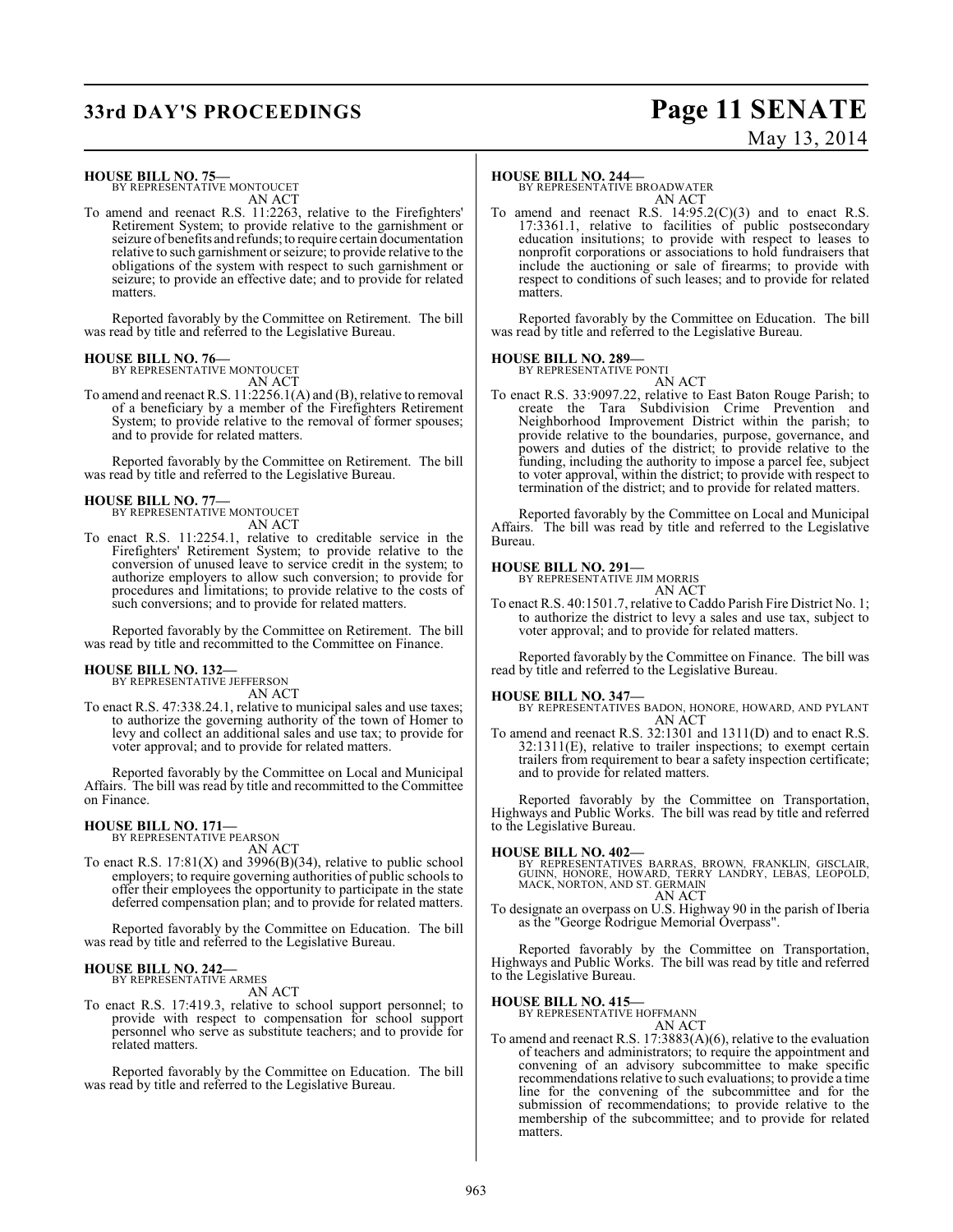Reported favorably by the Committee on Education. The bill was read by title and referred to the Legislative Bureau.

# **HOUSE BILL NO. 437—** BY REPRESENTATIVE FANNIN

AN ACT

To enact R.S. 39:1498.3, relative to public contracts; to require prior approval of certain actions related to the procurement of professional, personal, consulting, and social services; to provide for exceptions; and to provide for related matters.

Reported favorably by the Committee on Finance. The bill was read by title and referred to the Legislative Bureau.

#### **HOUSE BILL NO. 455—** BY REPRESENTATIVE IVEY

AN ACT

To amend and reenact R.S. 33:9097.3(A), (C), and  $(G)(1)$ , relative to the Wedgewood Civic Association District in East Baton Rouge Parish; to provide relative to the name and purpose of the district; to provide relative to the budget approval process for the district; and to provide for related matters.

Reported favorably by the Committee on Local and Municipal Affairs. The bill was read by title and referred to the Legislative Bureau.

# **HOUSE BILL NO. 457—** BY REPRESENTATIVE PIERRE

AN ACT

To amend and reenact R.S. 33:4720.171(F)(1) and (G), relative to Lafayette Parish; to provide relative to the North Lafayette Redevelopment Authority; to provide relative to the boundaries of the authority; to provide relative to the governing board of the authority; to change the membership of the governing board; to provide relative to the terms and qualifications of board members and their powers and duties; and to provide for related matters.

Reported favorably by the Committee on Local and Municipal Affairs. The bill was read by title and referred to the Legislative Bureau.

# **HOUSE BILL NO. 479—** BY REPRESENTATIVE PONTI

AN ACT

To amend and reenact R.S. 39:2007(D), relative to state procurements and public contracts; to provide with respect to the Louisiana Initiative for Small Entrepreneurships; to provide for the duties of the commissioner of administration; to require notice to certain entities regarding public bid and other competitive opportunities for state procurements and public contracts; and to provide for related matters.

Reported with amendments by the Committee on Finance.

#### **SENATE COMMITTEE AMENDMENTS**

Amendments proposed by Senate Committee on Finance to Engrossed House Bill No. 479 by Representative Ponti

#### AMENDMENT NO. 1

On page 2, delete lines 6 and 7, and insert the following: "shall notify the Louisiana Procurement Technical Assistance Center in Lafayette, the Northwest Louisiana Procurement Technical Assistance Center in Shreveport, and all Louisiana Procurement Technical Assistance Centers located across the state of Louisiana which are nonprofit organizations established to assist small businesses in competing for government"

On motion of Senator Donahue, the committee amendment was adopted. The amended bill was read by title and referred to the Legislative Bureau.

# **Page 12 SENATE 33rd DAY'S PROCEEDINGS**

#### **HOUSE BILL NO. 542—**

BY REPRESENTATIVES WILLMOTT, BROADWATER, HENRY BURNS,<br>CARTER, EDWARDS, HENRY, HOLLIS, JEFFERSON, NANCY LANDRY,<br>PRICE, REYNOLDS, RICHARD, SHADOIN, THOMPSON, AND ALFRED WILLIAMS

AN ACT

To enact R.S.  $17:81(X)$  and  $3996(B)(34)$ , relative to instruction in public high schools regarding cardiopulmonary resuscitation and automated external defibrillators; to require and provide guidelines for such instruction; to provide relative to rules and regulations; and to provide for related matters.

Reported with amendments by the Committee on Education.

#### **SENATE COMMITTEE AMENDMENTS**

Amendments proposed by Senate Committee on Education to Engrossed House Bill No. 542 by Representative Willmott

#### AMENDMENT NO. 1

On page 3, between lines 12 and 13, add the following:

"(5) This Subsection may be referred to as "The Burke Cobb Act.""

On motion of Senator Appel, the committee amendment was adopted. The amended bill was read by title and referred to the Legislative Bureau.

#### **HOUSE BILL NO. 568—**

BY REPRESENTATIVE ST. GERMAIN AN ACT

To enact R.S. 33:1981.1 and 2201(B)(introductory paragraph) and (22), relative to financial benefits for surviving spouses and children of fire operation personnel; to provide for financial security for surviving spouses and children of enforcement and emergency service personnel of the office of the state fire marshal; to provide for financial security for surviving spouses and children of firemen upon death by heart attack or stroke; to create a presumption; and to provide for related matters.

Reported favorably by the Committee on Local and Municipal Affairs. The bill was read by title and referred to the Legislative Bureau.

#### **HOUSE BILL NO. 575—**

BY REPRESENTATIVE ARNOLD

AN ACT To amend and reenact R.S. 13:5951(I)(4), relative to the Orleans Parish Juvenile Services Financing District; to provide with respect to taxes levied for the district and the duration of such levy; and to provide for related matters.

Reported favorably by the Committee on Local and Municipal Affairs. The bill was read by title and recommitted to the Committee on Revenue and Fiscal Affairs.

#### **HOUSE BILL NO. 577—**

BY REPRESENTATIVE BROWN AN ACT

To enact R.S. 33:3815.5, relative to the parishes of Grant and Rapides; to provide relative to Waterworks District No. 3 of Rapides Parish; to provide relative to water services supplied by the district to the residents of the parishes of Grant and Rapides; to authorize the district to acquire a privately owned water system located in Grant Parish for the purpose of supplying such services; to require the approval of the governing authority of Grant Parish prior to the district supplying water services from the system to the residents of Grant Parish and prior to any expansion of the acquired water district located in Grant Parish by a water district located in another parish; to provide relative to existing franchise agreements between the parishes of Grant and Rapides; and to provide for related matters.

Reported with amendments by the Committee on Local and Municipal Affairs.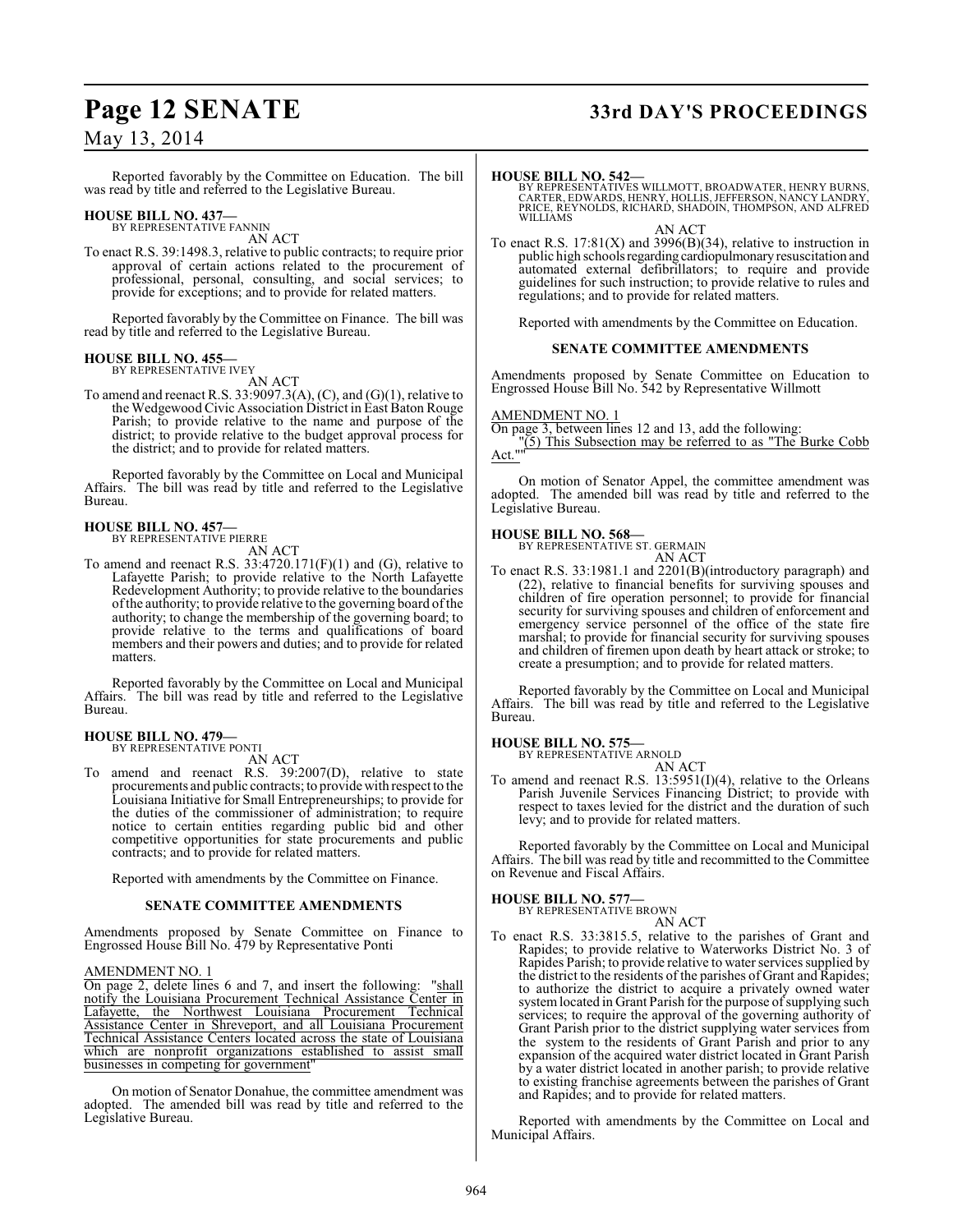# **33rd DAY'S PROCEEDINGS Page 13 SENATE**

# May 13, 2014

#### **SENATE COMMITTEE AMENDMENTS**

Amendments proposed by Senate Committee on Local and Municipal Affairs to Reengrossed House Bill No. 577 by Representative Brown

#### AMENDMENT NO. 1

On page 1, line 6, after "services;" delete the remainder of the line and delete lines 7 through 10 in their entirety and at the beginning of line 11, delete "Grant and Rapides;" and insert "to prohibit the district from acquiring any such system until the governing authorities of the district and Grant Parish enter into an agreement relative to the maintenance and operation of the system and the supply of water services; to provide relative to existing franchise agreements;

#### AMENDMENT NO. 2

On page 2, delete lines 7 through 13 in their entirety and insert the following:

"B. The district shall not acquire any water system pursuant to the provisions of Subsection A of this Section until the governing authorities of the district and the parish of Grant enter into an agreement that provides for the operation and maintenance of the system, including any expansion of the system's water lines, and requires the district to provide water services to the residents of the parish of Grant.

#### AMENDMENT NO. 3

On page 2, line 18, after "agreement" and before "in effect" insert "between the district and the parishes of Grant and Rapides"

On motion of Senator Dorsey-Colomb, the committee amendment was adopted. The amended bill was read by title and referred to the Legislative Bureau.

# **HOUSE BILL NO. 582—** BY REPRESENTATIVE JONES

AN ACT

To enact R.S. 33:2740.32, relative to the city of Morgan City; to create the Morgan City Development District; to provide for the governing authority thereof; to provide for its powers and duties; to provide relative to the levy and collection of taxes by the governing authority of the district; to provide relative to bonds and other indebtedness of the district; and to provide for related matters.

Reported favorably by the Committee on Local and Municipal Affairs. The bill was read by title and referred to the Legislative Bureau.

#### **HOUSE BILL NO. 584—**

BY REPRESENTATIVE PUGH AN ACT

To enact R.S. 33:4712.16, relative to Tangipahoa Parish; to authorize the governing authority of the parish of Tangipahoa to name a building in honor of a living person; and to provide for related matters.

Reported favorably by the Committee on Local and Municipal Affairs. The bill was read by title and referred to the Legislative Bureau.

#### **HOUSE BILL NO. 684—** BY REPRESENTATIVE ABRAMSON

AN ACT

To enact R.S. 33:9099.2, relative to applicability of certain laws to crime prevention and security districts, improvement districts, and certain other districts; to provide that certain requirements for notice of meetings of a political subdivision and for recording or broadcast of board or commission meetings shall not apply to certain such districts; and to provide for related matters.

Reported favorably by the Committee on Local and Municipal Affairs. The bill was read by title and referred to the Legislative Bureau.

**HOUSE BILL NO. 690—** BY REPRESENTATIVES BROADWATER, HENRY BURNS, CARMODY, CARTER, CHAMPAGNE, HENRY, IVEY, JEFFERSON, PRICE, REYNOLDS, AND SMITH AN ACT

To enact R.S. 38:2212.1(N), relative to group purchasing of school materials, equipment, and supplies; to authorize public school districts and public schools to participate in a purchasing cooperative for the purchase of school materials, equipment, and supplies; to provide for definitions; and to provide for related matters.

Reported favorably by the Committee on Education. The bill was read by title and referred to the Legislative Bureau.

#### **HOUSE BILL NO. 762—**

BY REPRESENTATIVE ORTEGO

AN ACT To amend and reenact Section 1 of Act No. 25 of the 2013 Regular Session of the Legislature, relative to the "Hadley J. Castille-Pecanaire Highway"; to correct the spelling of signage erected by the Department of Transportation and Development; and to provide for related matters.

Reported favorably by the Committee on Transportation, Highways and Public Works. The bill was read by title and referred to the Legislative Bureau.

**HOUSE BILL NO. 768—** BY REPRESENTATIVES PRICE, BARROW, AND SMITH AN ACT

To amend and reenact R.S. 33:1, relative to the incorporation of municipalities; to provide relative to the process of petitioning for incorporation; to provide relative to the time petitioners have to obtain signatures for incorporation; to provide for approval of petitions by the secretary of state; to provide relative to petitions that contain a certain number of signatures prior to the effective date of the Act; and to provide for related matters.

Reported with amendments by the Committee on Local and Municipal Affairs.

#### **SENATE COMMITTEE AMENDMENTS**

Amendments proposed by Senate Committee on Local and Municipal Affairs to Reengrossed House Bill No. 768 by Representative Price

#### AMENDMENT NO. 1

On page 1, line 6, after "date of" and before "Act" change "the" to "this"

#### AMENDMENT NO. 2

On page 2, line 21, after "have the" and before "specified" delete "number of days" and insert "time period"

#### AMENDMENT NO. 3

On page 2, line 28, after "R.S. 33:2" delete the remainder of the line and delete line 29 in its entirety and insert "within the time period specified in Paragraph (2) of this Subsection.

#### AMENDMENT NO. 4

On page 3, line 27, delete "handwritten"

On motion of Senator Dorsey-Colomb, the committee amendment was adopted. The amended bill was read by title and referred to the Legislative Bureau.

#### **HOUSE BILL NO. 792—**

BY REPRESENTATIVE REYNOLDS AN ACT

To enact R.S. 47:1925.11, relative to assessment districts; to provide relative to the office of assessor in the Webster Parish Assessment District; to authorize the assessor in such district to receive an automobile expense allowance; to provide for certain requirements; and to provide for related matters.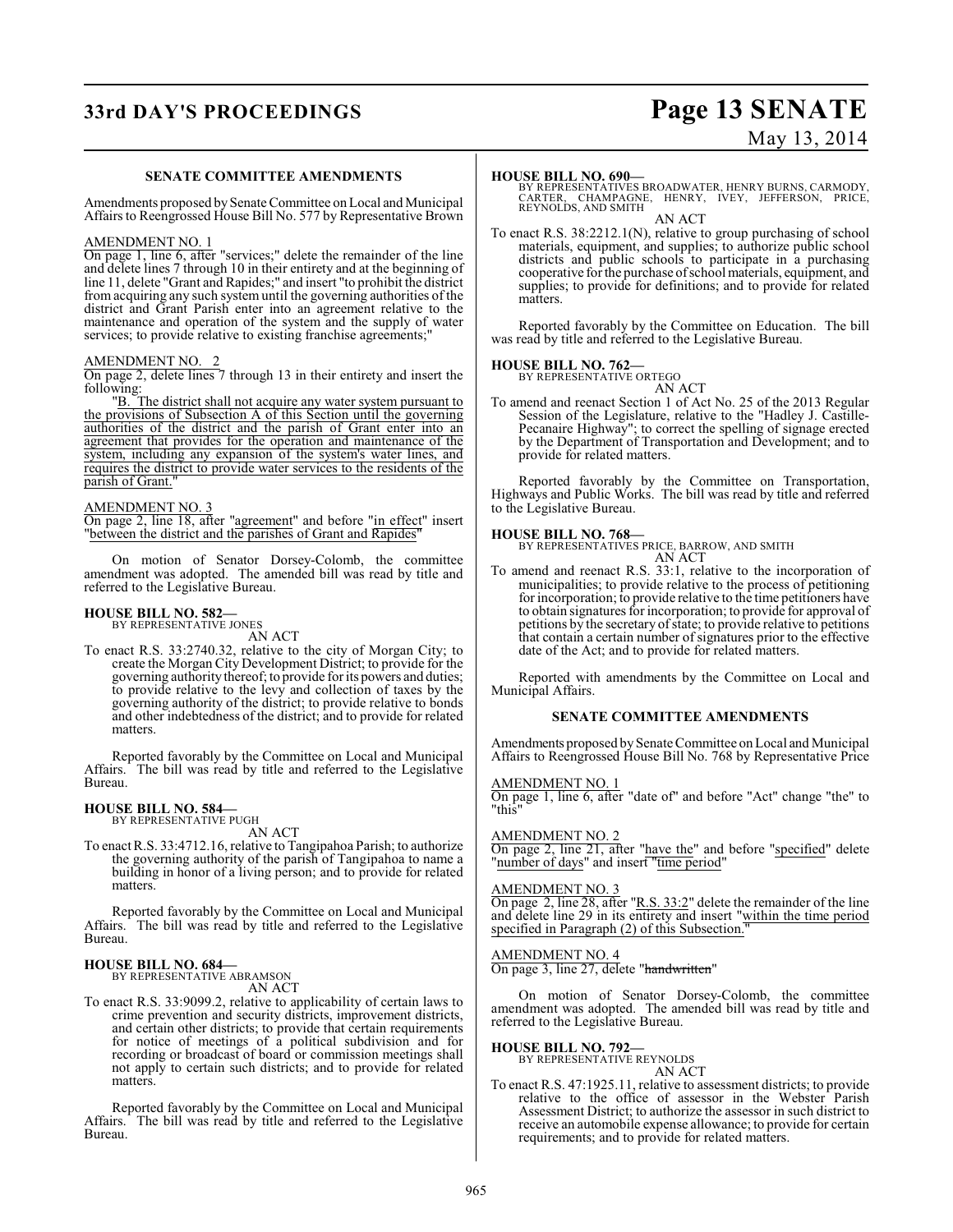Reported favorably by the Committee on Local and Municipal Affairs. The bill was read by title and referred to the Legislative Bureau.

**HOUSE BILL NO. 851—** BY REPRESENTATIVE TALBOT

AN ACT

To amend and reenact R.S. 32:862(G)(4), 863(A)(1), (3)(a), and  $(B)(2)(b)$ , 863.1(I)(3), 864, and 865(A) and  $(B)(1)$ , relative to the penalties for operating a motor vehicle without the required motor vehicle liability security; to increase penalties for failing to provide required proof of compliance; to require suspension, revocation, and cancellation of driver's license and registration for violations; to remove limits on the maximum amount of penalties and reinstatement fees that are assessed; to increase the administrative reinstatement fee; and to provide for related matters.

Reported with amendments by the Committee on Transportation, Highways and Public Works.

#### **SENATE COMMITTEE AMENDMENTS**

Amendments proposed by Senate Committee on Transportation, Highways and Public Works to Reengrossed House Bill No. 851 by Representative Talbot

#### AMENDMENT NO. 1

On page 1, line 19, after "service" and before the period "." insert the following: ", provided that in lieu of imposing a monetary fine, the court may order the violator to purchase motor vehicle liability insurance and to submit proof of such insurance to the court.

On motion of Senator Adley, the committee amendment was adopted. The amended bill was read by title and referred to the Legislative Bureau.

#### **HOUSE BILL NO. 864—**

BY REPRESENTATIVE TALBOT AN ACT

To enact R.S. 32:865.1, relative to school bus drivers; to provide penalties for operating a school bus without insurance; and to provide for related matters.

Reported with amendments by the Committee on Transportation, Highways and Public Works.

#### **SENATE COMMITTEE AMENDMENTS**

Amendments proposed by Senate Committee on Transportation, Highways and Public Works to Reengrossed House Bill No. 864 by Representative Talbot

AMENDMENT NO. 1

On page 1, line 9, after "fined not" insert "less than five hundred dollars nor"

AMENDMENT NO. 2

On page 1, line 13, after "fined not" insert "less than five hundred dollars nor"

AMENDMENT NO. 3

On page 1, line 16, change "suspended" to "privileges disqualified"

#### AMENDMENT NO. 4

On page 1, after line 16, insert the following:<br>"C. The provisions of this Section shall

. The provisions of this Section shall apply only to a school bus that is privately owned."

On motion of Senator Adley, the committee amendment was adopted. The amended bill was read by title and referred to the Legislative Bureau.

# **Page 14 SENATE 33rd DAY'S PROCEEDINGS**

#### **HOUSE BILL NO. 888—**

BY REPRESENTATIVE ARNOLD AN ACT

To enact R.S. 13:754, relative to district clerks of court; to create the Louisiana Clerks' Remote Access Authority; to provide for the membership of the authority; to provide for the board of commissioner and its powers, duties, and domicile; to provide for the creation of a statewide portal for certain records maintained by the district clerks of court; to provide for the collection and use of fees; to provide for document preservation; to provide for the limitation of liability; to provide for restrictions relative to the use of records within the statewide portal; and to provide for related matters.

Reported with amendments by the Committee on Finance.

#### **SENATE COMMITTEE AMENDMENTS**

Amendments proposed by Senate Committee on Finance to Reengrossed House Bill No. 888 by Representative Arnold

#### AMENDMENT NO. 1

On page 2, at the end of line 8, delete "six of whom are" and insert and consists of the following members:

#### AMENDMENT NO. 2

On page 2, delete lines 9 through 13 in their entirety and insert the following:

"(a) Five commissioners to be elected by the LCRAA from the LCRAA membership.

(b) One commissioner to be designated by the Louisiana Bankers Association (LBA).

(c) One commissioner to be designated by the Louisiana Land Title Association (LLTA) or the Louisiana Association of Independent Land Title Agents (LAILTA). The commissioner from each association shall serve for a one year term, alternating between the two associations. The designee of the LAILTA shall serve as the initial commissioner with the term beginning July 1, 2014, and ending June 30, 2015. The term for the designee of the LLTA shall begin on July 1, 2015 and end on June 30, 2016."

#### AMENDMENT NO. 3

On page 2, line 14, after "members" and before "shall" insert "elected by the LCRAA and elected by the LBA"

AMENDMENT NO. 4

On page 2, line 18, after "Any" and before "vacancy" insert "expired term or

## AMENDMENT NO. 5

On page 2, at the end of line 18, delete "by election." and insert "in the same manner as the original appointment."

#### AMENDMENT NO. 6 On page 2, line 19, change "LCRAA" to "board"

AMENDMENT NO. 7

On page 4, line 15, change "shall not" to "shall cease to"

On motion of Senator Donahue, the committee amendment was adopted. The amended bill was read by title and referred to the Legislative Bureau.

# **HOUSE BILL NO. 929—** BY REPRESENTATIVE BADON

AN ACT

To enact Chapter 16-A of Title 32 of the Louisiana Revised Statutes of 1950, to be comprised of R.S. 32:1750.1, relative to motor vehicles; to provide relative to motor vehicles parked on private property; to provide relative to the immobilization of such vehicles by booting; to provide relative to parishes and municipalities that provide for the regulation of motor vehicle booting; to provide relative to persons who operate a booting business; to provide for minimum standards; to provide for restrictions; and to provide for related matters.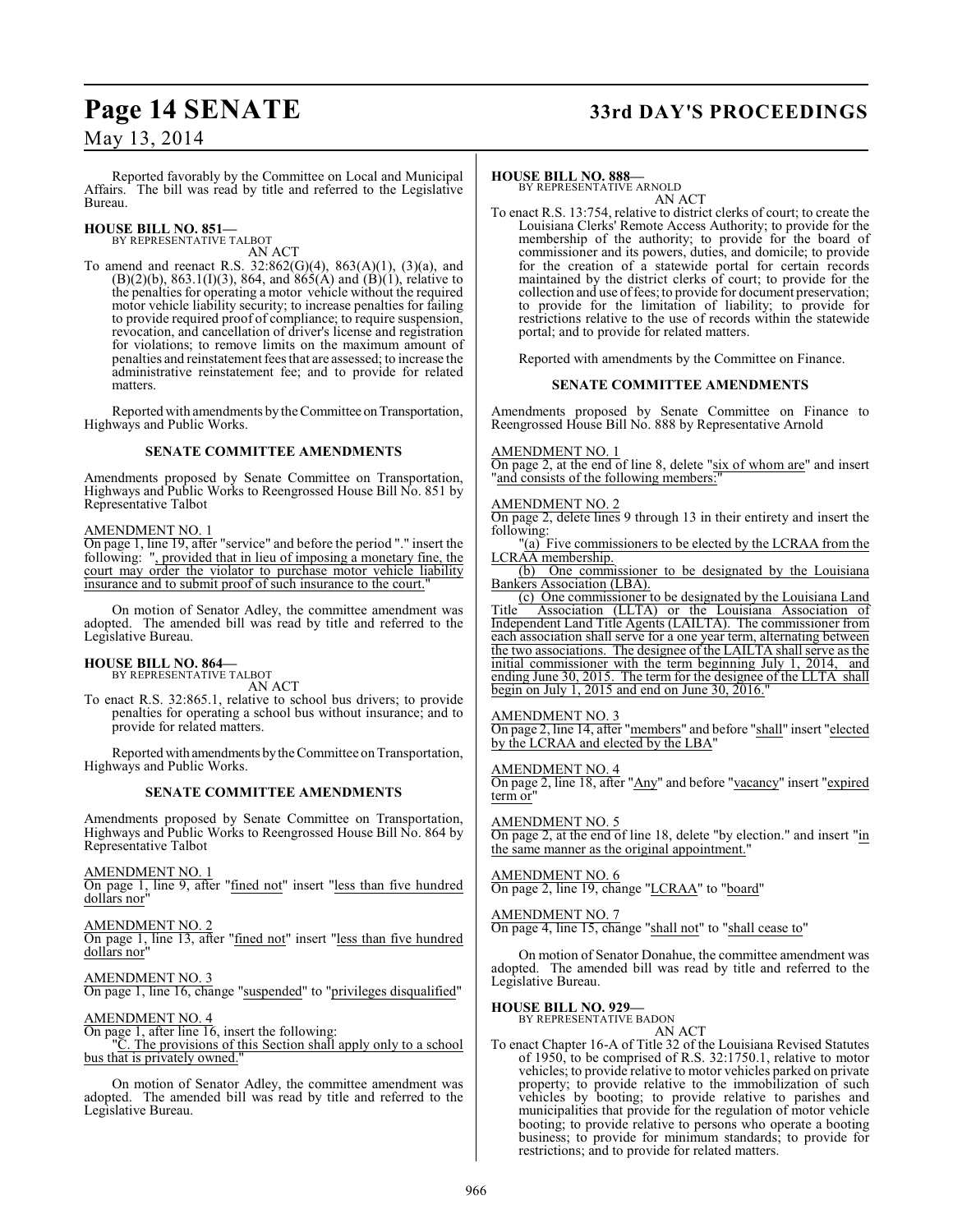# **33rd DAY'S PROCEEDINGS Page 15 SENATE**

# May 13, 2014

Reported with amendments by the Committee on Transportation, Highways and Public Works.

#### **SENATE COMMITTEE AMENDMENTS**

Amendments proposed by Senate Committee on Transportation, Highways and Public Works to Reengrossed House Bill No. 929 by Representative Badon

#### AMENDMENT NO. 1

On page 2, line 22, change "subdivision" to "subdivisions"

#### AMENDMENT NO. 2

On page 3, delete lines 21 and 22, and insert the following:

 $\overline{1}(3)$  No charge in excess of the amount contained on the signs required by this Subsection shall be imposed to release a booted motor vehicle."

#### AMENDMENT NO. 3

On page 4, line 12, after "remove the" insert "boot and the"

#### AMENDMENT NO. 4 On page 5, line 1, after "construed" delete "as"

### AMENDMENT NO. 5

On page 5, line 3, after "provided" delete "for"

On motion of Senator Adley, the committee amendment was adopted. The amended bill was read by title and referred to the Legislative Bureau.

#### **HOUSE BILL NO. 954—**

BY REPRESENTATIVES LEGER AND CARTER AND SENATORS APPEL, LAFLEUR, AND WALSWORTH

AN ACT

To enact R.S. 17:407.26 and to repeal R.S. 17:24.10, relative to early childhood education; to provide relative to the Cecil J. Picard LA 4 Early Childhood Program; to provide relative to funding; to provide relative to eligibility criteria; to provide relative to the cost of participation; to provide relative to rules and regulations; and to provide for related matters.

Reported with amendments by the Committee on Education.

#### **SENATE COMMITTEE AMENDMENTS**

Amendments proposed by Senate Committee on Education to Reengrossed House Bill No. 954 by Representative Leger

#### AMENDMENT NO. 1

On page 3, at the beginning of line 6, change "governmentally funded" to "publicly funded and Type III licensed'

AMENDMENT NO. 2

On page 3, line 13, after "system" and before "of" change "may use at least ten percent<sup>"</sup> to "shall use a percentage"

#### AMENDMENT NO. 3

On page 3, at the end of line 20, change the period "." to a comma "," and insert the following: "as follows:

(a) For a school year in which the per pupil allocation for the LA 4 program is less than five thousand dollars per child, each participating school system shall use at least five percent of the total increase in funding over the previous school year to provide LA 4 classes through collaborative agreements with nonschool system providers.

(b) For a school year in which the per pupil allocation for the LA program is five thousand dollars per child or more, each participating school system shall use at least ten percent of the total increase in funding over the previous school year to provide LA 4 classes through collaborative agreements with nonschool system providers."

AMENDMENT NO. 4

On page 3, between lines 23 and 24, insert the following:

"(3) Such collaborative agreements may include but shall not be limited to the following options:

(a) The participating school system may lease physical space from a nonschool system provider for an LA 4 class.

(b) The participating school system may provide a lead teacher with the nonschool system provider supplying the physical space and all other personnel, materials, or supplies needed to meet LA 4 program requirements.

(c) The nonschool system provider supplies the physical space and all of the teaching and ancillary personnel, materials, and supplies needed to meet LA 4 program requirements.

(4) Participating school systems shall explore all feasible supports to enable nonschool system providers of early childhood education to meet the requirements of the LA 4 program, including providing teachers employed by the school system to teach LA 4 classes in nonschool system provider settings, provided such teachers are certified to serve as a lead teacher in accordance with Subparagraph (H)(3)(a) of this Section.

(5) A nonschool system provider of early childhood education that serves children residing within the jurisdiction of a participating public school system and that wishes to participate in the LA 4 program shall apply to the board of the school system in accordance with the time lines and regulations established by the state board. Such application shall, at a minimum, include the following  $\frac{\text{information:}}{\text{(a)} \quad \text{V}\text{}}$ 

Verification that the applicant is a provider of early childhood education that meets the definition of an early learning center as provided in this Subsection and has attained the minimum quality rating required to be eligible to participate in the program as established by the state board.

(b) Documentation that the provider meets the requirements for participation in the program as provided by state law and state board regulation.

(c) Documentation relative to the provider's organizational, governance, and operational structure.

(d) Documentation relative to the provider's policies, programs, and practices in place to ensure parental involvement.

(e) Documentation relative to the provider's personnel policies and employment practices.

(f) Documentation relative to the provider's rules and regulations applicable to children, including disciplinary policies and procedures.

(g) Documentation relative to the adequacy of the provider's facilities and equipment.

(h) Documentation relative to the types and amounts of the provider's insurance coverage.

(i) Documentation relative to applicable teacher certification requirements.

(6) The provisions of R.S. 17:15 shall be applicable to all employees of an early learning center that enters into a collaborative agreement with a school board to provide LA 4 classes in a nonschool system provider setting, and each early learning center shall comply with all rules and regulations established by the participating school system pursuant to such law relative to criminal history review.

 $(7)(a)$  A waiver of the requirement specified in Paragraph  $(1)$ of this Subsection may be granted to a participating school system by the state board if the school system provides documentation acceptable to the state board that it meets at least one of the following conditions:

(i) There are no early learning centers located within the geographic boundaries of the participating school system that have attained the minimum quality rating required to be eligible to participate in the program as established by the state board.

(ii) The participating school system did not receive an application from an early learning center seeking to collaborate in the provision of LA 4 classes.

(iii) After a good faith effort and for good cause shown the participating school system and early learning center were unable to reach an agreement regarding the provision of LA 4 classes in a nonschool system provider setting.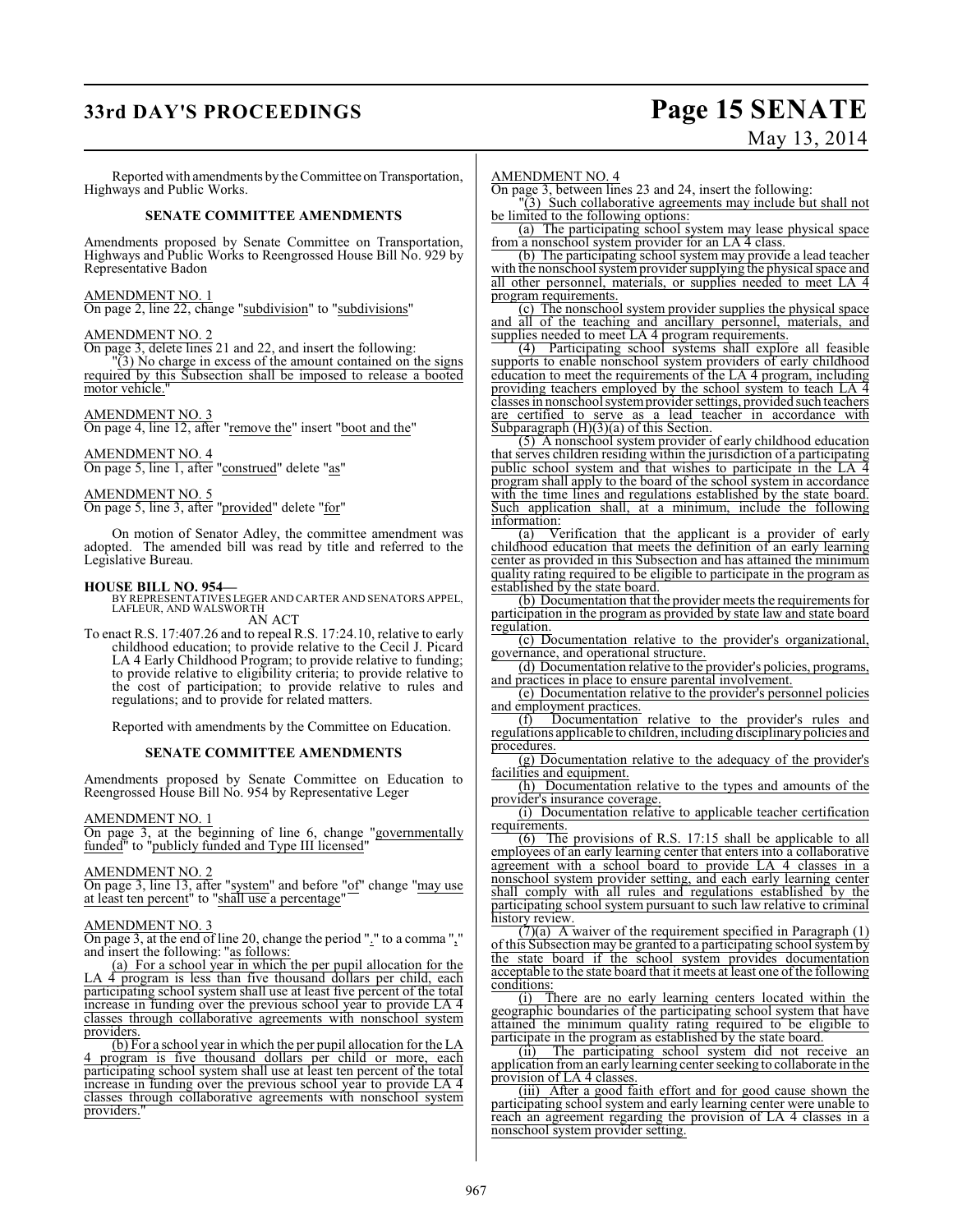# **Page 16 SENATE 33rd DAY'S PROCEEDINGS**

May 13, 2014

The state board shall send written notification to a participating school system as to whether its application for a waiver has been granted. However, a waiver shall not be granted for more than one school year at a time.

(c) Notwithstanding any other provision of law, in any given school year the provisions of this Subsection shall not apply to a participating school system with excess capacity in its LA 4 program nor shall such a system be required to seek or be granted a waiver from the state board of such requirements."

On motion of Senator Appel, the committee amendment was adopted. The amended bill was read by title and referred to the Legislative Bureau.

#### **HOUSE BILL NO. 963—**

BY REPRESENTATIVE GAROFALO

AN ACT To enact R.S. 32:410.1, relative to official state identification credentials; to prohibit novelty or unofficial credentials intended

to simulate state credentials; and to provide for related matters.

Reported favorably by the Committee on Transportation, Highways and Public Works. The bill was read by title and referred to the Legislative Bureau.

#### **HOUSE BILL NO. 967—**

BY REPRESENTATIVE GAROFALO AN ACT

To enact R.S. 32:410.1, relative to international driver's licenses; to provide for the use and validity of international driver's licenses; to provide for cease and desist orders; to provide for the promulgation of rules and regulations; and to provide for related matters.

Reported with amendments by the Committee on Transportation, Highways and Public Works.

#### **SENATE COMMITTEE AMENDMENTS**

Amendments proposed by Senate Committee on Transportation, Highways and Public Works to Reengrossed House Bill No. 967 by Representative Garofalo

#### AMENDMENT NO. 1

On page 1, delete lines 9 through 12 and insert the following:

 $\mathbb{A}(1)$  "International driving permit or driver's license" means a driving permit or driver's license that conforms to the provisions of the Convention on Road Traffic of 1949 and is presented with a valid driving permit or valid driver's license from the holder's country of residence.

(2) As defined in Paragraph (1) of this Subsection, an international driving permit or driver's license in this state shall only be valid as a non-commercial driver's license, shall not be valid and used in lieu of a learner's permit, commercial learner's permit, or commercial driver's license, and shall not be valid if the holder's driving privileges are suspended or revoked in this state or any other state.

On motion of Senator Adley, the committee amendment was adopted. The amended bill was read by title and referred to the Legislative Bureau.

# **HOUSE BILL NO. 998—** BY REPRESENTATIVE ORTEGO

AN ACT

To amend and reenact R.S. 32:235(A) and to enact R.S.  $25:651(C)(7)$ , relative to the uniform highway marking system manual and specifications for a uniform system of traffic control devices; to require the Department of Transportation and Development to adopt a supplement and specifications to the manual on uniform traffic control devices permitting parish governing authorities to request bilingual signs on certain roads; to provide guidelines for the supplement to be adopted by the Department of Transportation and Development; to provide for

additional authority for the Council for the Development of French in Louisiana; and to provide for related matters.

Reported favorably by the Committee on Transportation, Highways and Public Works. The bill was read by title and referred to the Legislative Bureau.

**HOUSE BILL NO. 1019—** BY REPRESENTATIVE GAROFALO AN ACT

To enact Subpart B-31 of Part IV of Chapter 1 of Title 33 of the Louisiana Revised Statutes of 1950, to be comprised of R.S. 33:130.591.1 through 130.591.9, to create the St. Bernard Parish Economic Development Commission; to provide relative to the territorial jurisdiction, purposes, and powers and duties of the commission; to provide relative to commission funding, including the authority to levy ad valorem taxes; and to provide for related matters.

Reported with amendments by the Committee on Local and Municipal Affairs.

#### **SENATE COMMITTEE AMENDMENTS**

Amendments proposed by Senate Committee on Local and Municipal Affairs to Engrossed House Bill No. 1019 by Representative Garofalo

AMENDMENT NO. 1 On page 1, line 3 change "130.591.9" to "130.591.10"

AMENDMENT NO. 2 On page 1, line 7, after "taxes;" insert "to provide for exceptions;"

AMENDMENT NO. 3 On page 1, line 13, change "130.591.9" to "130.591.10"

AMENDMENT NO. 4

On page 14, after line 28, insert the following:

§130.591.10. Exceptions

Notwithstanding any other provision of law to the contrary, this Act shall not infringe on any powers of the St. Bernard Port Harbor and Terminal District.

On motion of Senator Dorsey-Colomb, the committee amendment was adopted. The amended bill was read by title and recommitted to the Committee on Revenue and Fiscal Affairs.

#### **HOUSE BILL NO. 1086—**

BY REPRESENTATIVE BARRAS AN ACT

To amend and reenact R.S. 33:9022(5), relative to nonprofit economic development corporations; to provide with respect to definitions; to authorize economic development districts and authorities to authorize creation of nonprofit economic development corporations; and to provide for related matters.

Reported favorably by the Committee on Local and Municipal Affairs. The bill was read by title and referred to the Legislative Bureau.

#### **HOUSE BILL NO. 1091—**

BY REPRESENTATIVES WILLMOTT AND BILLIOT AN ACT

To enact R.S. 32:284.1, relative to the transportation of dogs; to prohibit the transportation of dogs in pickup truck beds on certain roadways; to provide exceptions; to provide for penalties; to provide definitions; and to provide for related matters.

Reported favorably by the Committee on Transportation, Highways and Public Works. The bill was read by title and referred to the Legislative Bureau.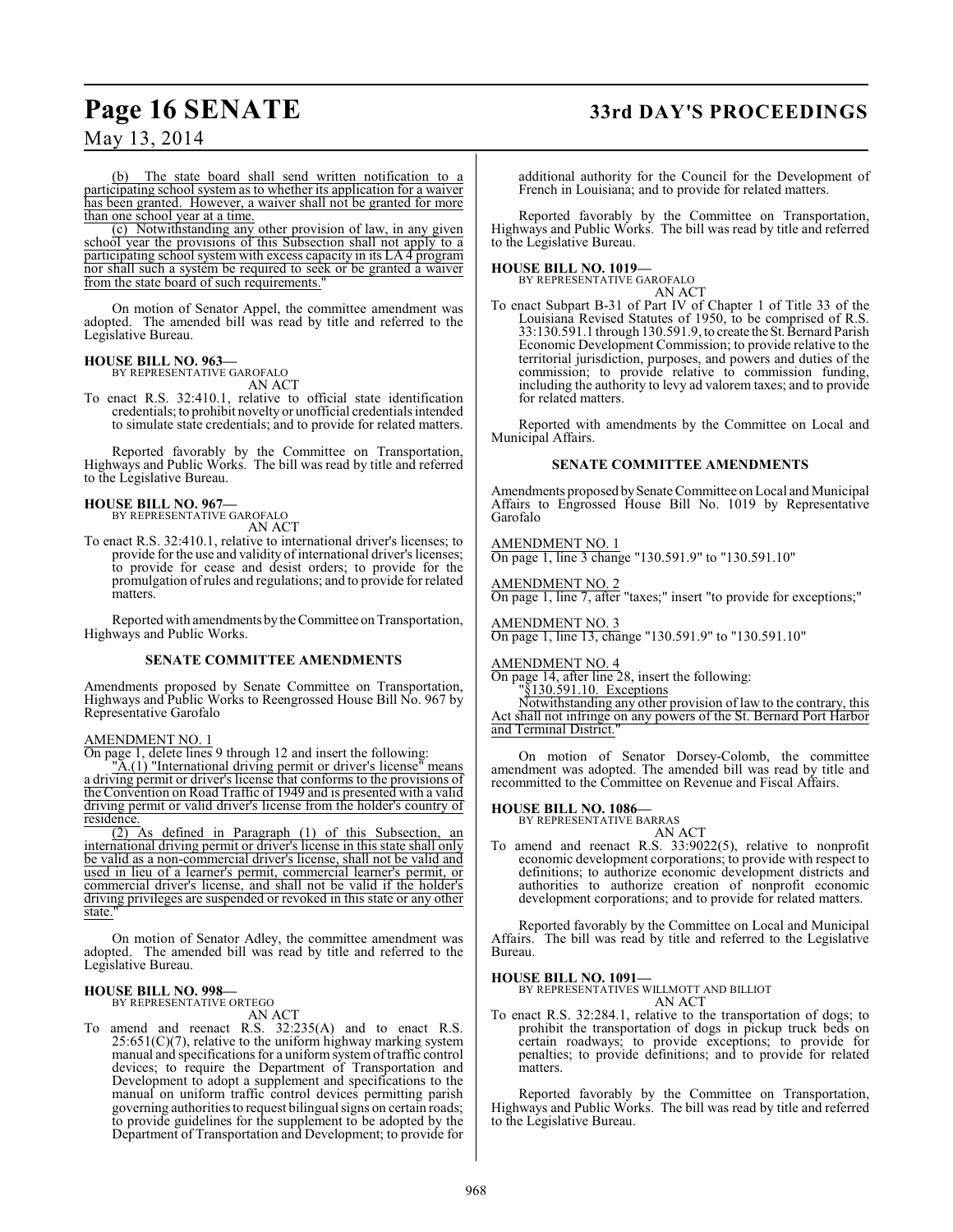# **33rd DAY'S PROCEEDINGS Page 17 SENATE**

#### **HOUSE BILL NO. 1109—** BY REPRESENTATIVE POPE

AN ACT

To amend and reenact R.S. 33:104, relative to planning commissions; to provide relative to commissions located in certain municipalities; to provide relative to monthly meetings of commissions; to provide relative to cancellations of such meetings; and to provide for related matters.

Reported favorably by the Committee on Local and Municipal Affairs. The bill was read by title and referred to the Legislative Bureau.

#### **HOUSE BILL NO. 1197—** BY REPRESENTATIVE SCHRODER

AN ACT

To enact R.S. 47:463.165, relative to motor vehicle special prestige license plates; to provide for the Save the Tchefuncte River Lighthouse special prestige license plate; to provide for the creation, issuance, and design of such license plates; to provide relative to the fee and distribution of fees for such plates; to authorize the promulgation of rules and regulations relative to the creation and implementation of a special prestige license plate; and to provide for related matters.

Reported with amendments by the Committee on Transportation, Highways and Public Works.

#### **SENATE COMMITTEE AMENDMENTS**

Amendments proposed by Senate Committee on Transportation, Highways and Public Works to Engrossed House Bill No. 1197 by Representative Schroder

#### AMENDMENT NO. 1

On page 2, line 1, after "application" insert a comma ","

AMENDMENT NO. 2 On page 2, line 2, after "Louisiana" delete the comma ","

AMENDMENT NO. 3

On page 2, line 3, change "dollars, which" to "dollars that"

## AMENDMENT NO. 4

On page 2, line 10, after "Inc." delete the comma ","

On motion of Senator Adley, the committee amendment was adopted. The amended bill was read by title and referred to the Legislative Bureau.

#### **HOUSE BILL NO. 1228—**

BY REPRESENTATIVE FOIL AN ACT

To amend and reenact R.S. 17:4031(B)(2)(a) and to repeal R.S. 17:4031(B)(2)(c) and Section 2 of Act No. 424 of the 2012 Regular Session of the Legislature, relative to the School Choice Program for Certain Students with Exceptionalities; to provide relative to student eligibility criteria for participation in the program; to provide for continuation of the program; and to provide for related matters.

Reported favorably by the Committee on Education. The bill was read by title and referred to the Legislative Bureau.

#### **HOUSE BILL NO. 1237—**

BY REPRESENTATIVES WOODRUFF AND ABRAMSON AN ACT

To enact R.S. 47:463.165, relative to motor vehicle special prestige license plates; to provide for the "Saint Katharine Drexel Prep" special prestige license plate; to provide for the creation, issuance, and design of such license plates; to provide relative to the fee and distribution of fees for such plates; to authorize the promulgation of rules and regulations; and to provide for related matters.

# May 13, 2014

Reported with amendments by the Committee on Transportation, Highways and Public Works.

#### **SENATE COMMITTEE AMENDMENTS**

Amendments proposed by Senate Committee on Transportation, Highways and Public Works to Reengrossed House Bill No. 1237 by Representative Woodruff

AMENDMENT NO. 1

On page 1, delete lines 12 through 14 and insert the following: "Katharine Drexel Prep" plate, provided there is a minimum of one thousand applicants for such plate. These license plates shall be restricted to use on"

AMENDMENT NO. 2

On page 1, line 20, after "application" insert a comma ","

AMENDMENT NO. 3 On page 2, line 1, change "dollars, which" to "dollars that"

AMENDMENT NO. 4

On page 2, line 8, after "School" delete the comma ","

On motion of Senator Adley, the committee amendment was adopted. The amended bill was read by title and referred to the Legislative Bureau.

# **HOUSE BILL NO. 1244—** BY REPRESENTATIVE WILLMOTT

AN ACT

To repeal Chapter 6 of Title 2 of the Louisiana Revised Statutes of 1950, comprised of R.S. 2:701 through 710, relative to the Southeast Regional Airport Authority; to repeal the creation and authority of the entity; and to provide an effective date.

Reported favorably by the Committee on Transportation, Highways and Public Works. The bill was read by title and referred to the Legislative Bureau.

## **HOUSE BILL NO. 1271— (Substitute for House Bill No. 941 by Representative Leger)**<br>BY REPRESENTATIVE LEGER

AN ACT

To enact R.S. 17:100.11, relative to public school facilities in certain public school districts; to provide relative to the allocation and dedication of certain local tax revenues to the replacement, repair, and improvement of such facilities; to provide for powers, duties, and responsibilities of the school boards of affected school districts, individual schools, and the Recovery School District with respect to such facilities and funds; to require the establishment of certain offices and accounts; to establish procedures governing the allocation and use of funds; to provide with respect to the allocation of funds to charter schools in the district and to the duties and responsibilities of the school board and the Recovery School District with respect to public facilities occupied or used by charter schools; to provide for fees and charges; to provide relative to outstanding obligations of school boards and future obligations; and to provide for related matters.

Reported with amendments by the Committee on Education.

#### **SENATE COMMITTEE AMENDMENTS**

Amendments proposed by Senate Committee on Education to Reengrossed House Bill No. 1271 by Representative Leger

#### AMENDMENT NO. 1

On page 8, at the end of line 2, insert the following: "Except as provided in this Paragraph, this Section does not authorize a school board or the Recovery School District to require a charter school to expend funds on emergency or planned capital repairs or replacements in excess of funds available for such purposes pursuant to this Section.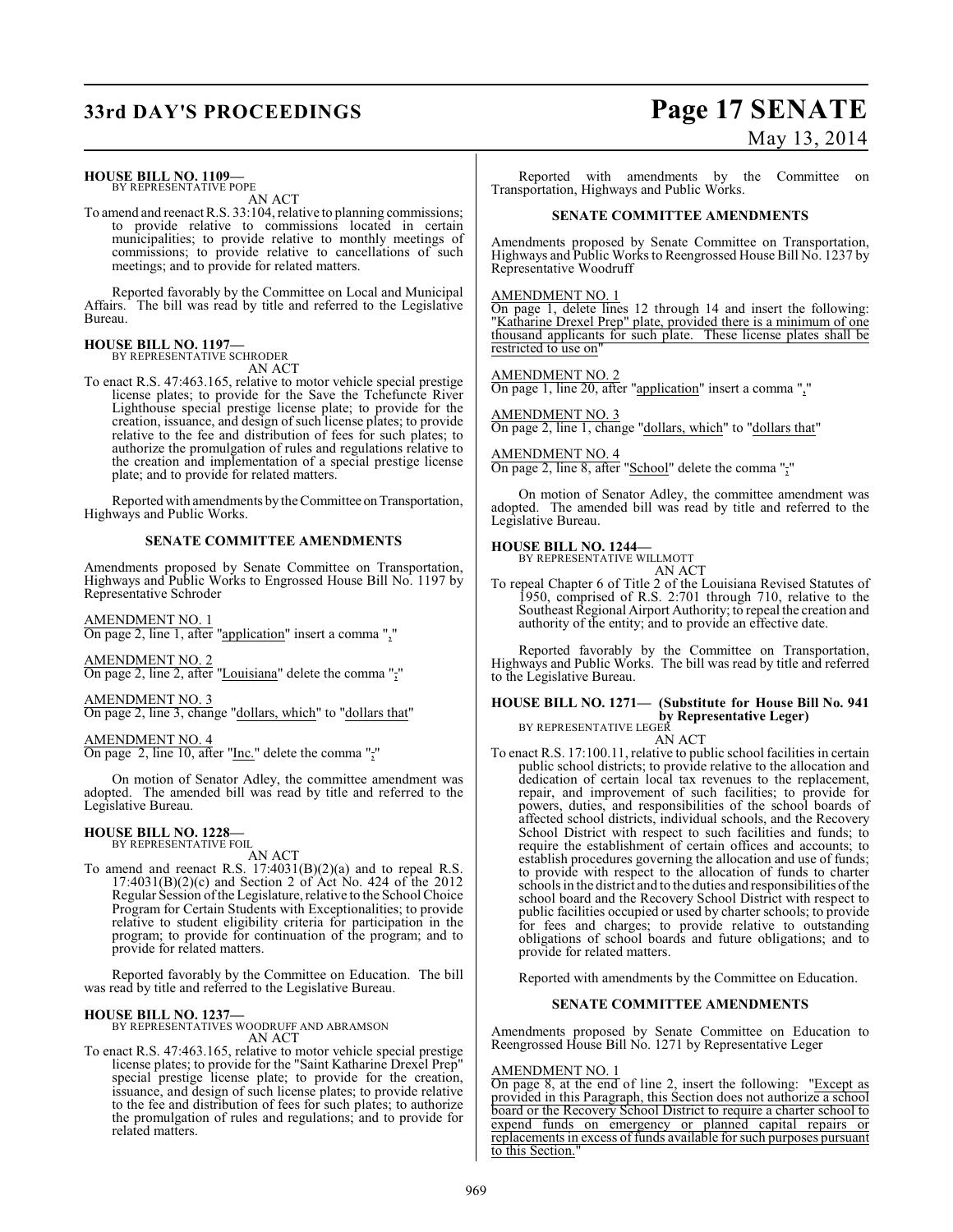#### AMENDMENT NO. 2

On page 8, between lines 10 and 11, insert the following:

 $\sqrt{3}$ ) This Section shall not be construed as a limitation on any authority or responsibility of a school board to seek or to expend funds on facility repairs, replacements, and improvements as otherwise provided by law including but not limited to the provisions of R.S. 17:59, 17:81, and 17:98."

On motion of Senator Appel, the committee amendment was adopted. The amended bill was read by title and referred to the Legislative Bureau.

# **HOUSE BILL NO. 1278— (Substitute for House Bill No. 79 by**

**Representative Pearson)**<br>BY REPRESENTATIVES PEARSON, HOFFMANN, HOLLIS, IVEY,<br>MILLER, AND TALBOT

AN ACT<br>To amend and reenact R.S. 11 To amend and reenact R.S.  $11:102(C)(1)(1)$  and  $(4)(b)$ , 612(introductory paragraph), 613(A), 615(B), the heading of Subpart G of Part II of Chapter 3 of Subtitle IV of Title 11 of the Louisiana Revised Statutes of 1950, 3681, 3682(1), (2), (4)(a), (7), (16), (18) through (20), and (26), 3683(introductory paragraph), (1), and (3)(b), 3684(A), (D), and (F), 3685(A)(1)(a) and  $(2)$ (introductory paragraph) and  $(d)$ ,  $(B)(1)$ ,  $(3)$  through  $(6)$ , and  $(8)$ ,  $(C)(1)$ ,  $(2)$ , and  $(13)$ , and  $(E)$ , 3685.2 $(B)$ (introductory paragraph), (6) and (7), 3686(B)(1), (D)(3), and (E), 3688(D),  $3688.1, 3690(A)$  and  $(B), 3690.2, 3692(A),$  and 3695(C)(introductory paragraph), to enact R.S. 11:102(C)(1)(m), 416(D), 612(2.1), 620.1, Subpart E of Part VII of Chapter 1 of Subtitle II of Title 11 of the Louisiana Revised Statutes of 1950, comprised ofR.S. 11:631, and 3682(20.1), and to repeal R.S. 11:3682(29), 3685(D), 3688(A) through (C) and (E), 3689(B) through (E), 3690 (C) and (D), 3690.1, 3691, 3693, and 3698, relative to retirement for employees of the Harbor Police Department of the Port of New Orleans; to provide relative to the merger of the Harbor Police Retirement System into the Louisiana State Employees' Retirement System; to provide for enrollment of new hires of the Harbor Police Department in the Hazardous Duty Services Plan in the Louisiana State Employees' Retirement System; to provide relative to a cooperative endeavor agreement with respect to the merger of the systems; to provide relative to the assets of the Harbor Police Retirement System; to provide relative to benefits for members of the Harbor Police Retirement System; to provide relative to retirement benefits for new hires of the Harbor Police Department of the Port of New Orleans; to provide relative to the boards of trustees of the Louisiana State Employees' Retirement System and the Harbor Police Retirement System; to provide an effective date; and to provide for related matters.

Reported favorably by the Committee on Retirement. The bill was read by title and recommitted to the Committee on Finance.

#### **Reconsideration**

The vote by which Senate Bill No. 520 failed to pass on Monday, May 12, 2014, was reconsidered.

#### **SENATE BILL NO. 520—** BY SENATOR DONAHUE

AN ACT

To amend and reenact R.S. 17:3048.1(C)(5) and to enact R.S. 17:3046.3 and 3048.1(A)(1)(b)(iii), (c)(iv), and (d)(iii), relative to financial assistance for certain postsecondary students; to provide relative to the Taylor Opportunity Program for Students; to revise the academic requirements for initial eligibility to receive certain program awards; to provide with respect to funding for the Louisiana GO Grant program; to provide for effectiveness; and to provide for related matters.

On motion of Senator Murray, the bill was read by title and returned to the Calendar, subject to call.

# **Page 18 SENATE 33rd DAY'S PROCEEDINGS**

#### **Senate Resolutions on Second Reading Reported by Committees**

**SENATE RESOLUTION NO. 66—** BY SENATOR DORSEY-COLOMB A RESOLUTION

To urge and request the Department of Transportation and Development to perform a study relative to the increase in the noise decibel levels as a result of the expansion of Louisiana Highway 42, also known as Burbank Drive, and elsewhere in Baton Rouge.

Reported with amendments by the Committee on Transportation, Highways and Public Works.

#### **SENATE COMMITTEE AMENDMENTS**

Amendments proposed by Senate Committee on Transportation, Highways and Public Works to Original Senate Resolution No. 66 by Senator Dorsey-Colomb

#### AMENDMENT NO. 1

On page 1, line 4, after "Drive," delete "and elsewhere"

#### AMENDMENT NO. 2

On page 2, line 5, after "Drive," delete "and elsewhere"

#### AMENDMENT NO. 3

On page 2, delete lines 8 through 10 in their entirety

On motion of Senator Adley, the committee amendment was adopted.

The resolution was read by title. On motion of Senator Dorsey-Colomb the amended Senate Resolution was adopted.

#### **SENATE RESOLUTION NO. 105—** BY SENATOR THOMPSON

A RESOLUTION

To urge and request the Department of Transportation and Development to study solutions to the build-up of sediment around Louisiana ports and to consult with the Department of Agriculture and Forestry relative to the issues farmers face to transport agricultural crops to market.

Reported favorably by the Committee on Transportation, Highways and Public Works.

The resolution was read by title. On motion of Senator Thompson, the Senate Resolution was adopted.

#### **Senate Concurrent Resolutions on Second Reading Reported by Committees**

## **SENATE CONCURRENT RESOLUTION NO. 77—** BY SENATOR ALLAIN A CONCURRENT RESOLUTION

To urge and request the Department of Transportation and Development and the Department of Agriculture and Forestry to cooperate with the Louisiana Farm Bureau Federation, Inc., to identify and mark farm to market highways in Louisiana.

Reported with amendments by the Committee on Transportation, Highways and Public Works.

#### **SENATE COMMITTEE AMENDMENTS**

Amendments proposed by Senate Committee on Transportation, Highways and Public Works to Original Senate Concurrent Resolution No. 77 by Senator Allain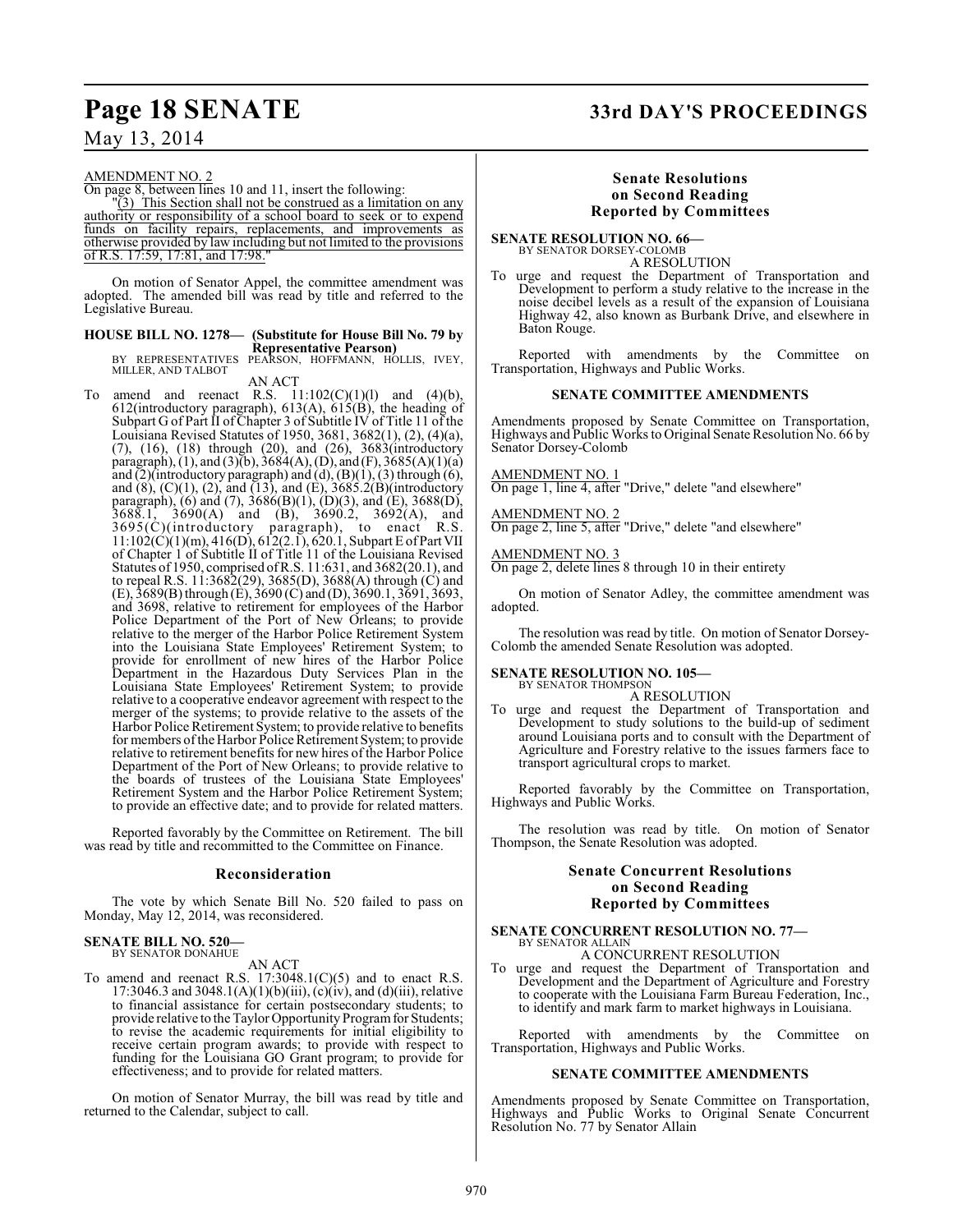# **33rd DAY'S PROCEEDINGS Page 19 SENATE**

# May 13, 2014

#### AMENDMENT NO. 1

On page 1, line 3, delete "the Louisiana Farm Bureau Federation," and on line 4, delete "Inc.," and insert "all agricultural commodity groups"

#### AMENDMENT NO. 2

On page 1, line 15, delete "the Louisiana Farm Bureau Federation, Inc.," and insert "all agricultural commodity groups"

#### AMENDMENT NO. 3

On page 1, line 18, at the beginning of the line before "secretary" insert "the" and change "Development," to "Development and"

#### AMENDMENT NO. 4

On page 2, line 1, after "Forestry" delete ", and the Louisiana Farm Bureau Federation, Inc." and insert "."

On motion of Senator Adley, the committee amendment was adopted.

The resolution was read by title. Senator Allain moved to adopt the amended Senate Concurrent Resolution.

#### **ROLL CALL**

The roll was called with the following result:

#### YEAS

| Mr. President | Erdey       | <b>Nevers</b> |
|---------------|-------------|---------------|
| Allain        | Gallot      | Peacock       |
| Amedee        | Guillory    | Perry         |
| Appel         | Heitmeier   | Peterson      |
| Broome        | Johns       | Riser         |
| Brown         | Kostelka    | Smith, G.     |
| Buffington    | LaFleur     | Smith, J.     |
| Chabert       | Long        | Tarver        |
| Claitor       | Martiny     | Thompson      |
| Cortez        | Mills       | Walsworth     |
| Crowe         | Morrell     | Ward          |
| Donahue       | Morrish     | White         |
| Dorsey-Colomb | Murray      |               |
| Total - 38    |             |               |
|               | <b>NAYS</b> |               |
|               |             |               |

Total - 0

Adley

Total - 1

The Chair declared the Senate had adopted the amended Senate Concurrent Resolution and ordered it engrossed and sent to the House.

ABSENT

# **SENATE CONCURRENT RESOLUTION NO. 93—** BY SENATOR BROWN

A CONCURRENT RESOLUTION

To urge and request the Department of Transportation and Development to take action to provide greater safety to the motoring public, to move traffic more efficiently, and to minimize traffic accidents at the intersection of Cornerview Road and Louisiana Highway 73 and on Louisiana Highway 22 between Interstate Highway 10 and Louisiana Highway 70 in Ascension Parish.

Reported with amendments by the Committee on Transportation, Highways and Public Works.

#### **SENATE COMMITTEE AMENDMENTS**

Amendments proposed by Senate Committee on Transportation, Highways and Public Works to Original Senate Concurrent Resolution No. 93 by Senator Brown

#### AMENDMENT NO. 1

On page 2, delete lines 16 through 22 in their entirety

On motion of Senator Adley, the committee amendment was adopted.

The resolution was read by title. Senator Brown moved to adopt the amended Senate Concurrent Resolution.

### **ROLL CALL**

The roll was called with the following result:

| <b>YEAS</b> |
|-------------|
|             |

| Mr. President<br>Adley<br>Allain<br>Amedee<br>Appel<br>Broome<br>Brown<br>Buffington<br>Chabert<br>Claitor<br>Cortez | Dorsey-Colomb<br>Erdey<br>Gallot<br>Guillory<br>Heitmeier<br>Johns<br>Kostelka<br>LaFleur<br>Long<br>Martiny<br>Mills | Murray<br><b>Nevers</b><br>Peacock<br>Perry<br>Peterson<br>Riser<br>Smith, G.<br>Smith, J.<br>Tarver<br>Walsworth |
|----------------------------------------------------------------------------------------------------------------------|-----------------------------------------------------------------------------------------------------------------------|-------------------------------------------------------------------------------------------------------------------|
|                                                                                                                      |                                                                                                                       | Thompson                                                                                                          |
| Crowe<br>Donahue<br>Total - 39                                                                                       | Morrell<br>Morrish                                                                                                    | Ward<br>White                                                                                                     |
|                                                                                                                      |                                                                                                                       |                                                                                                                   |

**NAYS** 

#### ABSENT

Total - 0

Total - 0

The Chair declared the Senate had adopted the amended Senate Concurrent Resolution and ordered it engrossed and sent to the House.

### **Senate Bills and Joint Resolutions on Third Reading and Final Passage, Subject to Call**

#### **Called from the Calendar**

Senator Morrish asked that Senate Bill No. 299 be called from the Calendar.

#### **SENATE BILL NO. 299—**

BY SENATOR MORRISH AN ACT

To enact Chapter 2-C of Code Title XII of Code Book III of Title 9 of the Louisiana Revised Statutes of 1950, to be comprised of R.S. 9:3580.1 through 3580.10, relative to civil justice funding companies; to enact the Civil Justice Funding Model Act; to provide for definitions, terms, conditions, procedures, requirements, effects, and prohibitions; to provide for form and terms of contract; to provide for contract disclosures; to provide for violations and penalties; and to provide for related matters.

#### **Floor Amendments**

Senator Morrish proposed the following amendments.

#### **SENATE FLOOR AMENDMENTS**

Amendments proposed by Senator Morrish to Engrossed Senate Bill No. 299 by Senator Morrish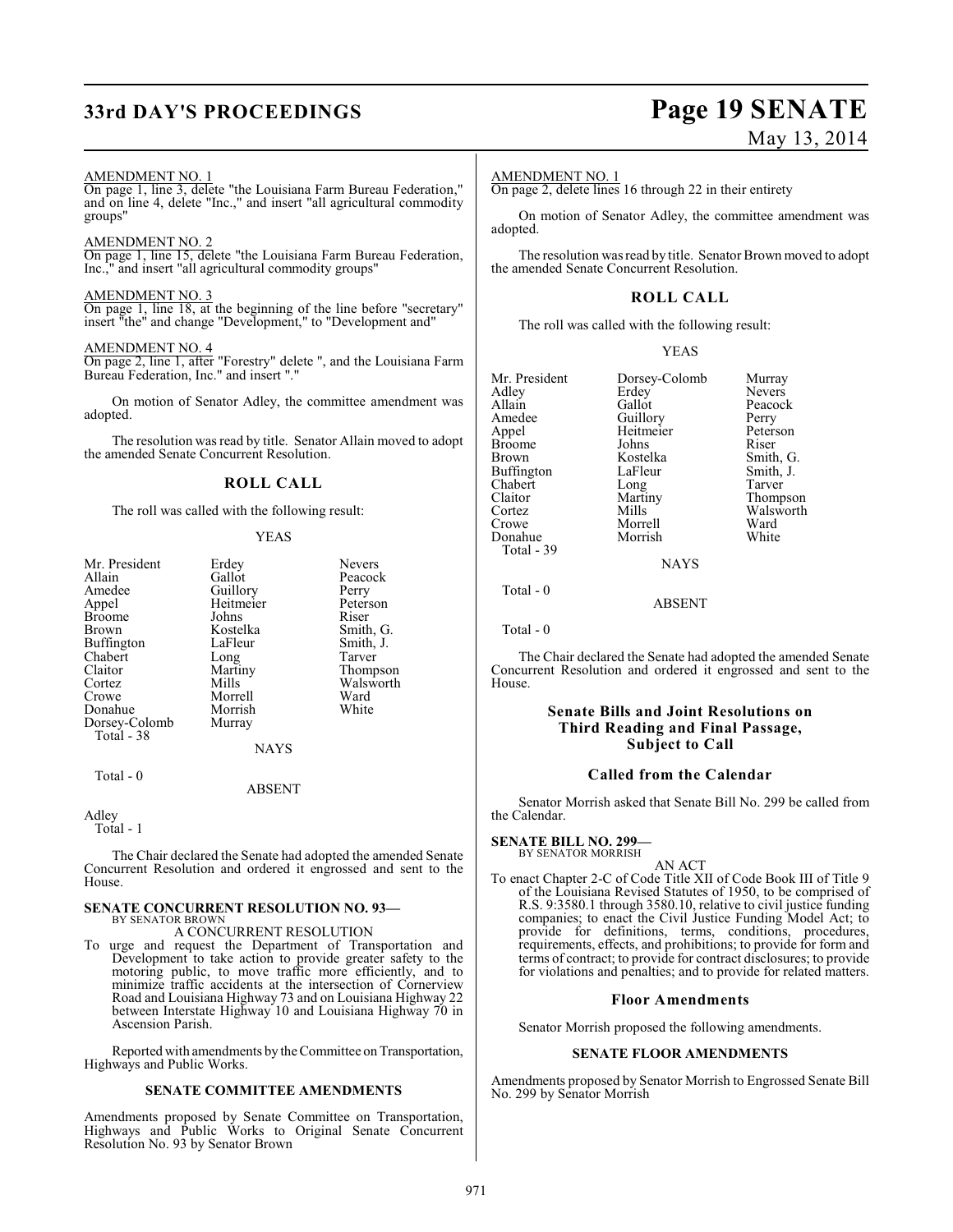#### AMENDMENT NO. 1

Delete the set of Senate Floor Amendments (SFASB299 JEFFERSH 2951) proposed by Senator LaFleur and adopted by the Senate on April 23, 2014.

Senator Morrish moved the adoption of the amendments.

Senator LaFleur objected.

## **ROLL CALL**

The roll was called with the following result:

#### YEAS

| Amedee<br>Broome<br>Brown<br>Buffington<br>Chabert<br>Cortez<br>Dorsey-Colomb<br>Erdev<br>Gallot<br>Total - 25 | Heitmeier<br>Kostelka<br>Long<br>Martiny<br>Mills<br>Morrell<br>Morrish<br>Murray<br>Perry<br><b>NAYS</b> | Peterson<br>Riser<br>Smith, J.<br>Thompson<br>Walsworth<br>Ward<br>White |
|----------------------------------------------------------------------------------------------------------------|-----------------------------------------------------------------------------------------------------------|--------------------------------------------------------------------------|
| Mr. President                                                                                                  | Crowe                                                                                                     | <b>Nevers</b>                                                            |
| Adlev                                                                                                          | Donahue                                                                                                   | Peacock                                                                  |

Appel<br>Claitor

Total - 14

Allain Guillory Smith, G.<br>Appel Johns Tarver LaFleur

#### ABSENT

Total - 0

The Chair declared the amendments were adopted.

The bill was read by title. Senator Morrish moved the final passage of the previously amended bill.

#### **ROLL CALL**

The roll was called with the following result:

#### YEAS

| Amedee<br><b>Broome</b><br>Brown<br>Buffington | Gallot<br>Guillory<br>Heitmeier<br>Johns | Morrish<br>Murray<br>Peterson<br>Riser |
|------------------------------------------------|------------------------------------------|----------------------------------------|
| Chabert                                        | Kostelka                                 | Smith, G.                              |
| Cortez                                         | Long                                     | Thompson                               |
| Crowe                                          | Martiny                                  | Walsworth                              |
| Dorsey-Colomb                                  | Mills                                    | Ward                                   |
| Erdey                                          | Morrell                                  | White                                  |
| Total - 27                                     |                                          |                                        |
|                                                | <b>NAYS</b>                              |                                        |
| Mr. President                                  | Claitor                                  | Peacock                                |
| Adley                                          | Donahue                                  | Perry                                  |
| Allain                                         | LaFleur                                  | Smith, J.                              |
| Appel                                          | Nevers                                   |                                        |
| Total - 11                                     |                                          |                                        |
|                                                | ABSENT                                   |                                        |

Tarver Total - 1

The Chair declared the amended bill was passed, ordered reengrossed and sent to the House. Senator Morrish moved to reconsider the vote by which the bill was passed and laid the motion on the table.

# **Page 20 SENATE 33rd DAY'S PROCEEDINGS**

### **Called from the Calendar**

Senator Ward asked that Senate Bill No. 250 be called from the Calendar for reconsideration.

#### **SENATE BILL NO. 250—** BY SENATOR WARD

AN ACT

To amend and reenact R.S. 56:6(31), to provide for the promulgation of rules and regulations by the Louisiana Wildlife and Fisheries Commission relative to the possession of big exotic cats; to allow for permits for certain institutions and owners; to exempt certain persons from the requirements of the big exotic cats rules; to provide terms, conditions, and requirements; and to provide for related matters.

The bill was read by title. Senator Ward moved the final passage of the bill.

#### **ROLL CALL**

The roll was called with the following result:

#### YEAS

| Mr. President<br>Allain<br>Amedee<br><b>Brown</b><br>Gallot<br>Guillory<br>Johns<br>Total - 20 | Kostelka<br>Long<br>Martiny<br>Mills<br>Murray<br>Peacock<br>Perry | Smith, G.<br>Smith, J.<br>Tarver<br>Thompson<br>Ward<br>White |
|------------------------------------------------------------------------------------------------|--------------------------------------------------------------------|---------------------------------------------------------------|
|                                                                                                | <b>NAYS</b>                                                        |                                                               |
| Adley<br>Appel<br><b>Broome</b><br>Buffington<br>Chabert                                       | Cortez<br>Crowe<br>Donahue<br>Dorsey-Colomb<br>Frdev               | LaFleur<br>Morrell<br>Morrish<br>Peterson<br>Riser            |

Adley Cortez LaFleur<br>
Appel Crowe Morrell<br>
Broome Donahue Morrish Broome Donahue Morrish<br>Buffington Dorsey-Colomb Peterson Buffington Dorsey-Colomb Peters<br>Chabert Erdev Riser Chabert Erdey<br>Claitor Heitmeier

Morrell<br>Morrish Walsworth

#### ABSENT

Nevers Total - 1

Total - 18

The Chair declared the bill was passed and ordered it sent to the House. Senator Ward moved to reconsider the vote by which the bill was passed and laid the motion on the table.

#### **Called from the Calendar**

Senator Brown asked that Senate Bill No. 282 be called from the Calendar.

# **SENATE BILL NO. 282—** BY SENATOR BROWN

AN ACT

To enact R.S. 38:326.3, relative to special districts; to provide relative to combined police authority within and by and between the Port of South Louisiana, the Lafourche Basin Levee District, and the Pontchartrain Levee District; to provide relative to the jurisdiction, personnel, equipment, costs, and administrative responsibilities for such authority; and to provide for related matters.

#### **Floor Amendments**

Senator Brown proposed the following amendments.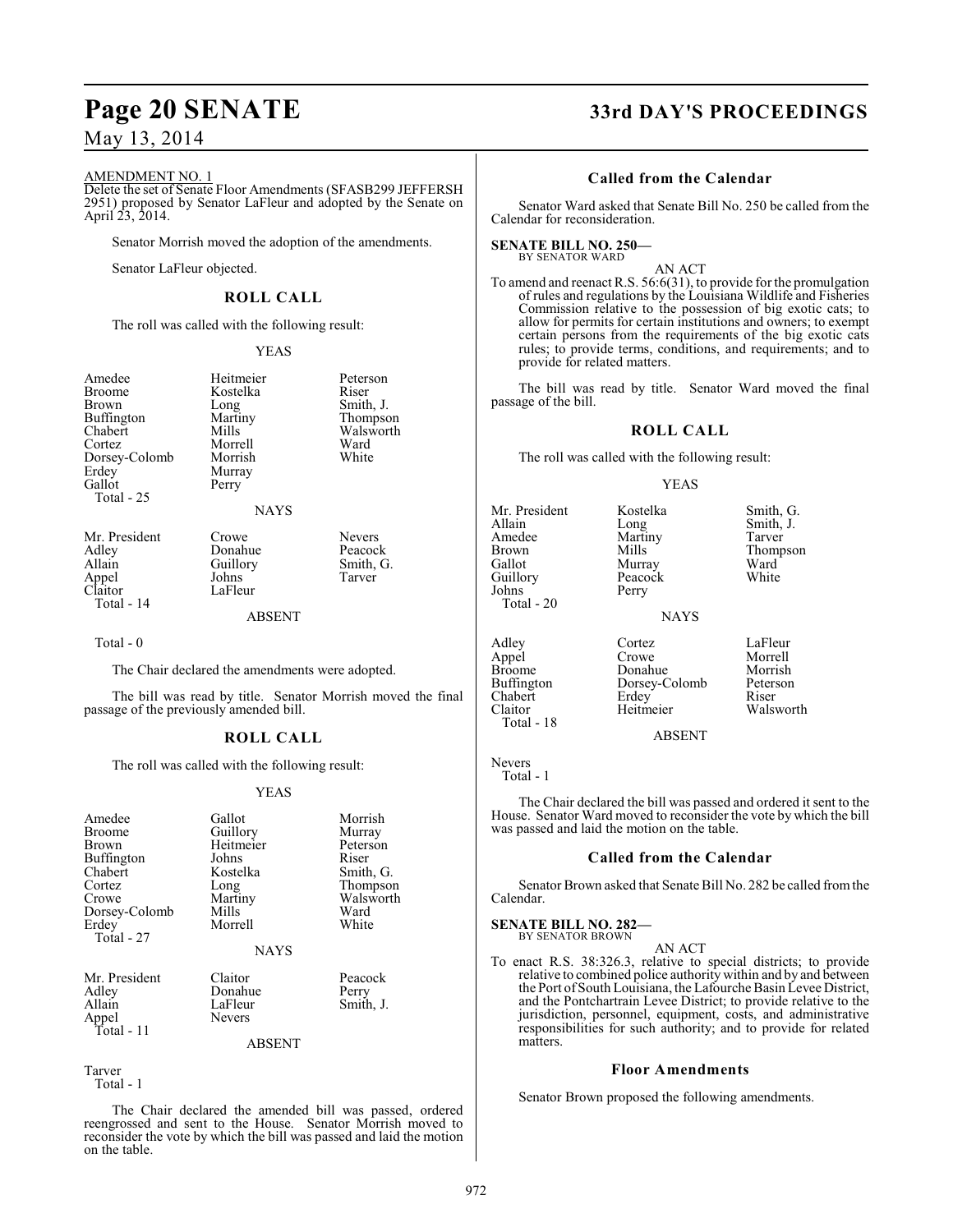# **33rd DAY'S PROCEEDINGS Page 21 SENATE**

# May 13, 2014

#### **SENATE FLOOR AMENDMENTS**

Amendments proposed by Senator Brown to Engrossed Senate Bill No. 282 by Senator Brown

AMENDMENT NO. 1 On page 1, line 2, between "R.S. 38:326.3" and the comma "," insert "and 326.4"

AMENDMENT NO. 2 On page 1, line 6, between "authority;" and "and" insert "to provide for an executive director and an assistant executive director of the Lafourche Basin Levee District;

AMENDMENT NO. 3 On page 1, line 9, change "is" to "and 326.4 are"

AMENDMENT NO. 4 On page 1, line 15, change "**shall**" to "**may**"

AMENDMENT NO. 5 On page 2, line 1, change "**shall**" to "**may**"

#### AMENDMENT NO. 6

On page 2, at the end of line 6, add "**The cooperative endeavor agreement shall provide that title to equipment used pursuant to the agreement which is owned by the port or a district shall remain with the port or district.**"

#### AMENDMENT NO. 7

On page 2, line 13, between "**Section**" and "**shall**" insert "**which is a party to a cooperative endeavor agreement described in Subsection B of this Section**"

AMENDMENT NO. 8 On page 2, line 18, change "**shall**" to "**may**"

AMENDMENT NO. 9 On page 2, line 21, change "**Subsection C**" to "**Paragraph (C)(2)**"

AMENDMENT NO. 10 On page 3, after line 2, insert the following:

"**§326.4. Lafourche Basin Levee District; executive director; assistant executive director; duties**

**A. The positions of executive director and assistant executive director of the board of commissioners of the Lafourche Basin Levee District are hereby created. The executive director and assistant executive director shall be appointed by the board. The executive director, on behalf of and as authorized or directed by the board, shall administer the affairs of the district. The assistant executive director shall assist the executive director in all of his functions and duties as deemed necessary by the executive director.**

**B. The positions of executive director andassistant executive director shall be filled by the board within six months after this Section becomes effective if not currently filled by administrative rule of the board.**

**C. Neither the executive director nor the assistant executive director shall be a member of the board. The executive director and assistant executive director shall each be a full-time unclassified employee of the board who shall be paid compensation in an amount to be determined by the board which shall be comparable to like positions with levee districts throughout the state.**"

On motion of Senator Brown, the amendments were adopted.

The bill was read by title. Senator Brown moved the final passage of the amended bill.

### **ROLL CALL**

The roll was called with the following result:

Morrish<br>Murray

YEAS

Mr. President Dorsey-Colomb Peacock<br>Adley Gallot Perry Adley Gallot<br>Allain Guillory Allain Guillory Peterson<br>Amedee Heitmeier Riser Amedee Heitmeier<br>Appel Johns Appel Johns Smith, G.<br>Broome LaFleur Smith, J. Broome LaFleur Smith, J.<br>Brown Long Tarver Buffington Martin<br>Chabert Mills Chabert Mills Walsworth<br>
Cortez Morrell Ward Cortez Morrell Ward Donahue Total - 35 Total - 0

Long Tarver<br>
Martiny Thompson

NAYS

#### ABSENT

Claitor Kostelka<br>Erdev Nevers Erdey Total - 4

The Chair declared the amended bill was passed, ordered reengrossed and sent to the House. Senator Brown moved to reconsider the vote by which the bill was passed and laid the motion on the table.

#### **Called from the Calendar**

Senator Adley asked that Senate Bill No. 535 be called from the Calendar.

#### **SENATE BILL NO. 535—**

BY SENATORS ADLEY, BUFFINGTON AND WHITE AN ACT

To enact Chapter 11 of Title 24 of the Louisiana Revised Statutes of 1950, to be comprised of R.S. 24:671 through 675, and 681 through 685, and R.S. 40:1379.1(O), relative to legislative security; to provide for a director of legislative security; to provide for the qualifications, compensation, duties and functions of the director; to provide for legislative security officers; to provide for the manner in which certain special officer commissions may be issued; to create the Joint Legislative Security Council; to provide for the composition and membership of the council; to provide for the powers and duties of the council; to provide for compensation of the council members; and to provide for related matters.

#### **Floor Amendments**

Senator Adley proposed the following amendments.

#### **SENATE FLOOR AMENDMENTS**

Amendments proposed by Senator Adley to Engrossed Senate Bill No. 535 by Senator Adley

#### AMENDMENT NO. 1

Delete Senate Floor Amendment No. 1 proposed by Senator Adley and adopted by the Senate on April 28, 2014

AMENDMENT NO. 2 On page 1, lines 3 and 13 change "685" to "684"

#### AMENDMENT NO. 3

On page 2, delete lines 13 and 14 in their entirety and insert: "**B. The director shall be a graduate of a recognized, accredited college or university and have ten years of full-time**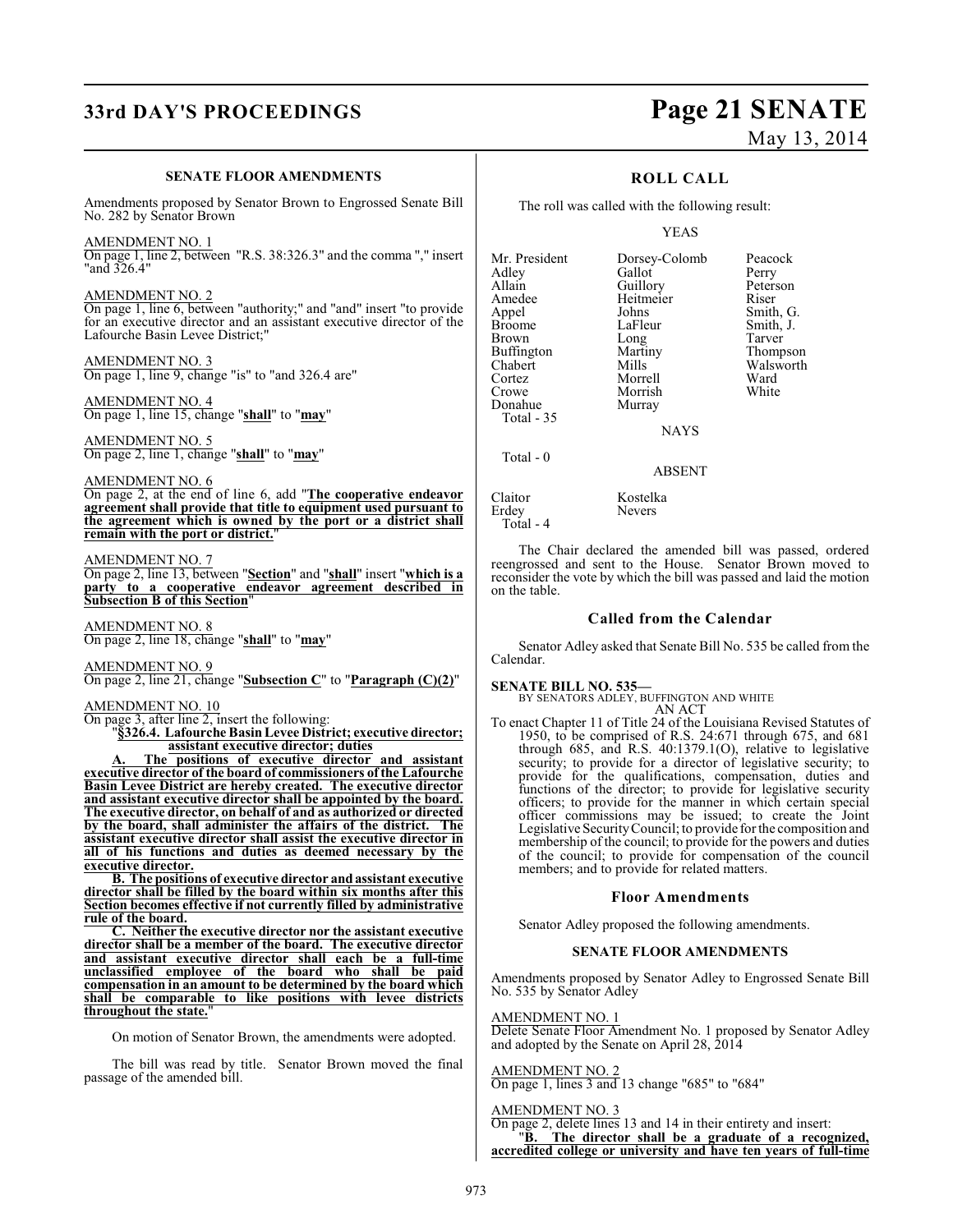# **Page 22 SENATE 33rd DAY'S PROCEEDINGS**

## May 13, 2014

**law enforcement experience or fifteen years of full-time law enforcement experience in lieu of a college degree. He shall be POST-certified and possess qualifications necessary to be commissioned as a special officer as provided in R.S. 40:1379.1(O). He shall not be a member of the legislature.**"

#### AMENDMENT NO. 4

On page 6, delete lines 5 through 12 in their entirety and insert the following:<br>"D.

In carrying out the powers and duties conferred upon **it by this Chapter, and limited to the description of the powers, duties, and jurisdiction of the council as provided in this Chapter, the council shall have the power and authority of the legislature inherent in that body and conferred by law to hold hearings, administer oaths, take testimony at public or private hearings, and pursue punishment for contempt of the council as otherwise provided by law.**"

#### AMENDMENT NO. 5

On page 6, line 18, change "**conduct**" to "**pursue**" and after "**contempt**" delete the remainder of the line and delete line 19 in its entirety and insert "**as provided by law. In addition, false**"

AMENDMENT NO. 6 On page 6, delete lines 22 through 27 in their entirety

AMENDMENT NO. 7 On page 6, line 28, change "**685**" to "**684**"

On motion of Senator Adley, the amendments were adopted.

The bill was read by title. Senator Adley moved the final passage of the previously amended bill.

#### **ROLL CALL**

The roll was called with the following result:

#### YEAS

| Mr. President | Dorsey-Colomb | Murray        |
|---------------|---------------|---------------|
| Adley         | Erdey         | <b>Nevers</b> |
| Allain        | Gallot        | Peacock       |
| Amedee        | Guillory      | Perry         |
| Appel         | Heitmeier     | Peterson      |
| <b>Broome</b> | Johns         | Riser         |
| Brown         | Kostelka      | Smith, G.     |
| Buffington    | LaFleur       | Smith, J.     |
| Chabert       | Long          | Tarver        |
| Claitor       | Martiny       | Thompson      |
| Cortez        | Mills         | Walsworth     |
| Crowe         | Morrell       | Ward          |
| Donahue       | Morrish       | White         |
| Total - 39    |               |               |
|               | <b>NAYS</b>   |               |

### $Total - 0$

Total - 0

The Chair declared the amended bill was passed, ordered reengrossed and sent to the House. Senator Adley moved to reconsider the vote by which the bill was passed and laid the motion on the table.

ABSENT

#### **Rules Suspended**

Senator Thompson asked for and obtained a suspension of the rules to advance to:

#### **House Bills and Joint Resolutions on Third Reading and Final Passage**

**HOUSE BILL NO. 1050—** BY REPRESENTATIVE CHANEY

AN ACT

To amend and reenact R.S. 47:1707, relative to ad valorem property tax exemptions; to provide relative to the ad valorem property tax exemption for certain agricultural machinery and other implements used exclusively for agricultural purposes; to remove certain restrictions; to provide for an effective date; and to provide for related matters.

The bill was read by title. Senator Riser moved the final passage of the bill.

#### **ROLL CALL**

The roll was called with the following result:

#### YEAS

| Mr. President<br>Adley<br>Allain<br>Appel<br><b>Broome</b><br><b>Brown</b><br><b>Buffington</b><br>Chabert<br>Claitor<br>Cortez<br>Crowe<br>Donahue<br>Dorsey-Colomb | Erdey<br>Gallot<br>Guillory<br>Heitmeier<br>Johns<br>Kostelka<br>LaFleur<br>Long<br>Martiny<br>Mills<br>Morrell<br>Morrish<br>Murray | <b>Nevers</b><br>Peacock<br>Perry<br>Riser<br>Smith, G.<br>Smith, J.<br>Tarver<br>Thompson<br>Walsworth<br>Ward<br>White |
|----------------------------------------------------------------------------------------------------------------------------------------------------------------------|--------------------------------------------------------------------------------------------------------------------------------------|--------------------------------------------------------------------------------------------------------------------------|
| Total - 37                                                                                                                                                           |                                                                                                                                      |                                                                                                                          |

NAYS

ABSENT

Amedee Peterson

Total - 2

Total - 0

The Chair declared the bill was passed and ordered it returned to the House. Senator Riser moved to reconsider the vote by which the bill was passed and laid the motion on the table.

#### **HOUSE BILL NO. 17—**

BY REPRESENTATIVE LOPINTO AN ACT

To amend and reenact R.S. 14:69.1(A), relative to illegal possession of stolen firearms; to amend the elements of the crime; to provide for an affirmative defense; and to provide for related matters.

The bill was read by title. Senator Kostelka moved the final passage of the bill.

#### **ROLL CALL**

The roll was called with the following result:

#### YEAS

| Mr. President     | Dorsey-Colomb | Murray        |
|-------------------|---------------|---------------|
| Adley             | Erdey         | <b>Nevers</b> |
| Allain            | Gallot        | Peacock       |
| Amedee            | Guillory      | Perry         |
| Appel             | Heitmeier     | Peterson      |
| <b>Broome</b>     | Johns         | Riser         |
| Brown             | Kostelka      | Smith, G.     |
| <b>Buffington</b> | LaFleur       | Smith, J.     |
| Chabert           | Long          | Tarver        |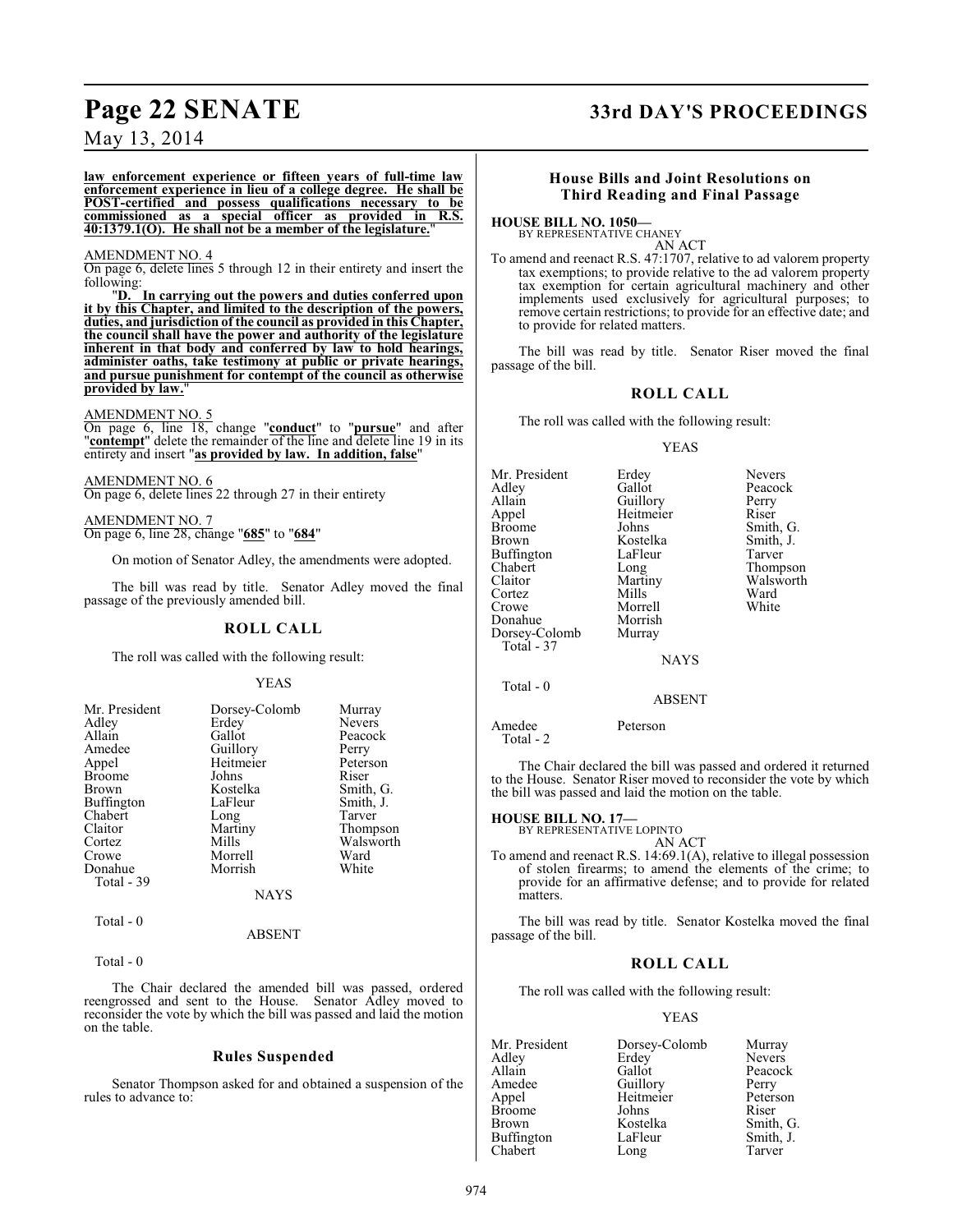# **33rd DAY'S PROCEEDINGS Page 23 SENATE**

Claitor Martiny Thompson<br>Cortez Mills Walsworth Cortez Mills Walsworth<br>
Crowe Morrell Ward Donahue Total - 39

Morrell Ward<br>
Morrish White

NAYS

Total - 0

ABSENT

Total - 0

The Chair declared the bill was passed and ordered it returned to the House. Senator Kostelka moved to reconsider the vote by which the bill was passed and laid the motion on the table.

#### **HOUSE BILL NO. 72—**

BY REPRESENTATIVES LOPINTO, ADAMS, ARMES, ARNOLD, HENRY<br>BURNS, CARMODY, CHANEY, GREENE, HARRIS, HAVARD, HAZEL,<br>HOLLIS, HOWARD, IVEY, LORUSSO, PYLANT, STOKES, THOMPSON, AND WHITNEY

#### AN ACT

To amend and reenact R.S. 14:95.5(C), relative to the possession of a firearm on the premises of an alcoholic beverage outlet; to exempt certain law enforcement officers from the prohibition; to exempt concealed permit holders from the prohibition as it relates to restaurants; to provide relative to the authority of sheriffs or chief law enforcement officers to establish policies in this regard; and to provide for related matters.

The bill was read by title. Senator Kostelka moved the final passage of the bill.

#### **ROLL CALL**

The roll was called with the following result:

#### YEAS

| Mr. President<br>Adley<br>Allain<br>Amedee<br>Appel<br><b>Broome</b><br>Brown<br>Buffington<br>Chabert<br>Claitor<br>Cortez<br>Crowe<br>Donahue<br>Total - 37 | Dorsey-Colomb<br>Erdey<br>Gallot<br>Guillory<br>Heitmeier<br>Johns<br>Kostelka<br>LaFleur<br>Long<br>Martiny<br>Mills<br>Morrell<br>Morrish<br><b>NAYS</b> | Nevers<br>Peacock<br>Perry<br>Riser<br>Smith, G.<br>Smith, J.<br>Tarver<br>Thompson<br>Walsworth<br>Ward<br>White |
|---------------------------------------------------------------------------------------------------------------------------------------------------------------|------------------------------------------------------------------------------------------------------------------------------------------------------------|-------------------------------------------------------------------------------------------------------------------|
| Murray<br>Total - 2                                                                                                                                           | Peterson                                                                                                                                                   |                                                                                                                   |

#### ABSENT

Total - 0

The Chair declared the bill was passed and ordered it returned to the House. Senator Kostelka moved to reconsider the vote by which the bill was passed and laid the motion on the table.

#### **HOUSE BILL NO. 187—**

BY REPRESENTATIVES LOPINTO, ADAMS, ARNOLD, BADON,<br>BERTHELOT, WESLEY BISHOP, BROADWATER, BROSSETT, DOVE,<br>GAROFALO,HUNTER,JAMES,KLECKLEY,MORENO,SCHEXNAYDER,<br>TALBOT,AND WOODRUFFAND SENATOR GARY SMITH AN ACT

To amend and reenact R.S. 14:286(D), R.S. 40:34(B)(1)(a)(viii),  $(h)(v)$ , (i), and (j), and R.S. 44:4.1(B)(26), to enact Chapter 1-C of Code Title IV of Code Book III of Title 9 of the Louisiana Revised Statutes of 1950, to be comprised of R.S. 9:2718 through 2720.15, R.S. 14:286 $(E)$ , and Part VII of Chapter 2 of

# May 13, 2014

Title 40 of the Louisiana Revised Statutes of 1950, to be comprised of R.S. 40:93 through 97, and to repeal R.S. 9:2713, relative to surrogacy; to provide for amendments to birth certificates; to provide for definitions relative to surrogacy contracts; to provide for genetic surrogacy contracts; to provide for the enforceability of gestational surrogacy contracts; to provide for the parties to a gestational surrogacy contract; to provide for contractual requirements for a gestational surrogacy contract; to provide for a proceeding to approve a gestational surrogacy contract; to provide for the check of the criminal records of the parties to a gestational surrogacy contract; to provide for an order preceding embryo transfer relative to a gestational surrogacy contract; to provide for matters relative to multiple attempts at in utero embryo transfer; to provide for confidentiality of the proceedings relative to a gestational surrogacy contract; to provide for continuing and exclusive jurisdiction to the proceedings relative to a gestational surrogacy contract; to provide for the termination of a gestational surrogacy contract by notice; to provide for remedies for the failure to perform under a gestational surrogacy contract; to provide for the termination of a gestational surrogacy contract and for the effects of divorce, nullity, and death on a gestational surrogacy contract; to provide for the effect of a subsequent marriage of the gestational mother on a gestational surrogacy contract; to provide for a post-birth order; to provide for DNA testing when the child is alleged not to be the child of the intended parents; to provide for time limitations and finality; to prohibit certain acts relative to a gestational surrogacy contract occurring on or after the effective date; to provide for data collection; and to provide for related matters.

The bill was read by title. Senator Gary Smith moved the final passage of the bill.

#### **Ruling From the Chair**

Senator Crowe asked for a ruling from the Chair as to whether the bill required a two-third's vote.

The Chair ruled that the bill does not require a two-third's vote.

### **ROLL CALL**

The roll was called with the following result:

#### YEAS

| Mr. President<br>Adley<br>Allain<br>Amedee<br>Appel<br>Brown<br>Buffington<br>Claitor<br>Total - 22 | Dorsey-Colomb<br>Erdey<br>Gallot<br>Guillory<br>Heitmeier<br>Johns<br>Martiny<br>Morrell<br><b>NAYS</b> | Morrish<br>Murray<br><b>Nevers</b><br>Peacock<br>Smith, G.<br>Ward |
|-----------------------------------------------------------------------------------------------------|---------------------------------------------------------------------------------------------------------|--------------------------------------------------------------------|
| Cortez<br>Crowe<br>Kostelka<br>LaFleur<br>Total - 11                                                | Long<br>Mills<br>Perry<br>Riser<br><b>ABSENT</b>                                                        | Smith, J.<br>Thompson<br>White                                     |
| Broome<br>Chabert                                                                                   | Donahue<br>Peterson                                                                                     | Tarver<br>Walsworth                                                |

The Chair declared the bill was passed and ordered it returned to the House. Senator Gary Smith moved to reconsider the vote by which the bill was passed and laid the motion on the table.

Total - 6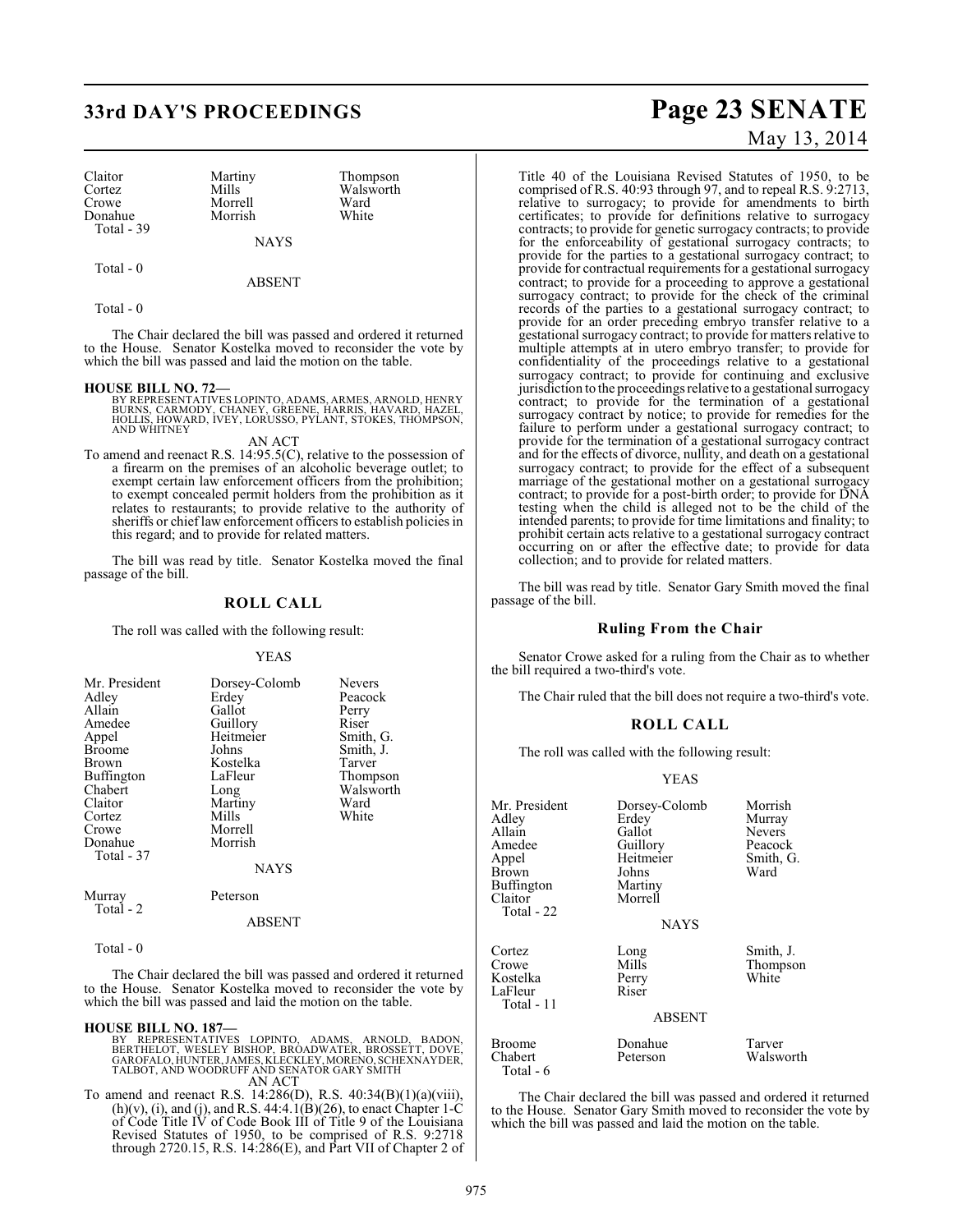# **HOUSE BILL NO. 227—**

BY REPRESENTATIVE HENRY

AN ACT To amend and reenact R.S. 14:34.4(B), relative to battery of a school or recreation athletic contest official; to amend the penalties for the crime of battery of a school or recreation athletic contest official; to require participation by the offender in community service and a counseling program; and to provide for related matters.

#### **Floor Amendments**

Senator Claitor proposed the following amendments.

#### **SENATE FLOOR AMENDMENTS**

Amendments proposed by Senator Claitor to Engrossed House Bill No. 227 by Representative Henry

AMENDMENT NO. 1

On page 1, delete line 16 and insert "contest official which results in serious bodily injury to the victim as defined in R.S. 34.1(3)"

On motion of Senator Claitor, the amendments were adopted.

#### **Floor Amendments**

Senator Murray proposed the following amendments.

#### **SENATE FLOOR AMENDMENTS**

Amendments proposed by Senator Murray to Engrossed House Bill No. 227 by Representative Henry

AMENDMENT NO. 1  $\overline{On}$  page 1, line 2, after "R.S. 14:34.4" delete "(B)"

AMENDMENT NO. 2

On page 1, 3 after "official;" insert "to provide definitions and penalties;"

AMENDMENT NO. 3 On page 1, line 7 after "R.S. 14:34.4" delete "(B)"

### AMENDMENT NO. 4

On page 1, delete line 9 and insert

"A.(1) Battery of a school or recreation athletic contest official is a battery committed without the consent of the victim when the offender has reasonable grounds to believe the victim is a school athletic or recreation contest official actively engaged in the conducting, supervising, refereeing, or officiating of a school sanctioned interscholastic athletic contest.

(2) For purposes of this Section, "school athletic contest official" means any referee, umpire, coach, instructor, administrator, staff person, or school or school board employee of any public or private elementary and secondary school while actively engaged in the conducting, supervising, refereeing, or officiating of a school sanctioned interscholastic athletic contest.

(3) For purposes of this Section, "recreation athletic contest official" means any referee, umpire, coach, instructor, administrator, staff person, or recreation employee of any public or quasi public recreation program while actively engaged in the conducting, supervising, refereeing, or officiating of a sanctioned recreation athletic contest."

On motion of Senator Murray, the amendments were adopted.

The bill was read by title. Senator Perry moved the final passage of the amended bill.

# **Page 24 SENATE 33rd DAY'S PROCEEDINGS**

Murray<br>Nevers

Peacock Perry Peterson<br>Riser

Smith, G. Smith, J. Tarver Thompson Walsworth<br>Ward

## **ROLL CALL**

The roll was called with the following result:

#### YEAS

| Mr. President | Dorsey-Colomb | Murray  |
|---------------|---------------|---------|
| Adley         | Erdey         | Nevers  |
| Allain        | Gallot        | Peacoc  |
| Amedee        | Guillory      | Perry   |
| Appel         | Heitmeier     | Petersc |
| Broome        | Johns         | Riser   |
| Brown         | Kostelka      | Smith,  |
| Buffington    | LaFleur       | Smith,  |
| Chabert       | Long          | Tarver  |
| Claitor       | Martiny       | Thomp   |
| Cortez        | Mills         | Walsw   |
| Crowe         | Morrell       | Ward    |
| Donahue       | Morrish       | White   |
| Total - 39    |               |         |
|               |               |         |

**NAYS** 

Total - 0

Total - 0

The Chair declared the amended bill was passed and ordered it returned to the House. Senator Perry moved to reconsider the vote by which the bill was passed and laid the motion on the table.

ABSENT

#### **HOUSE BILL NO. 278—**

BY REPRESENTATIVES HAVARD AND THIBAUT AN ACT

To enact R.S.  $14:30(A)(12)$  and  $(B)(4)$ , relative to first degree murder; to add "correctional facility employee" to the list of specific victims of the crime of first degree murder; to provide for a definition of "correctional facility employee"; and to provide for related matters.

The bill was read by title. Senator White moved the final passage of the bill.

#### **ROLL CALL**

The roll was called with the following result:

#### YEAS

| Dorsey-Colomb<br>Erdev<br>Gallot                                                                                      | <b>Nevers</b><br>Peacock<br>Perry                                                               |
|-----------------------------------------------------------------------------------------------------------------------|-------------------------------------------------------------------------------------------------|
| Guillory<br>Heitmeier<br>Johns<br>Kostelka<br>LaFleur<br>Long<br>Martiny<br>Mills<br>Morrish<br>Murray<br><b>NAYS</b> | Peterson<br>Riser<br>Smith, G.<br>Smith, J.<br>Tarver<br>Thompson<br>Walsworth<br>Ward<br>White |
| <b>ABSENT</b>                                                                                                         |                                                                                                 |
|                                                                                                                       |                                                                                                 |

The Chair declared the bill was passed and ordered it returned to the House. Senator White moved to reconsider the vote by which the bill was passed and laid the motion on the table.

Morrell Total - 1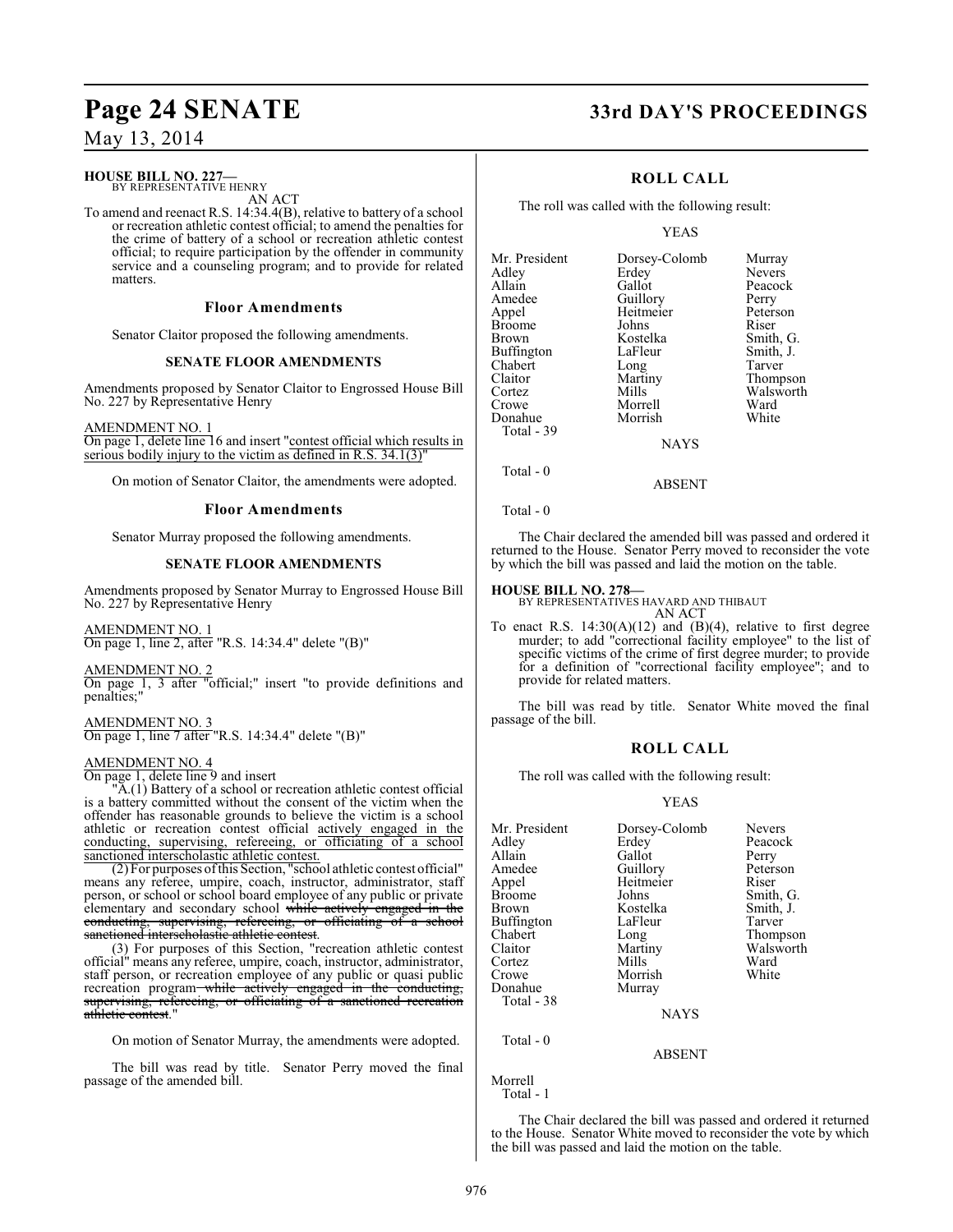# **33rd DAY'S PROCEEDINGS Page 25 SENATE**

#### **HOUSE BILL NO. 280—**

BY REPRESENTATIVE IVEY AN ACT

To enact R.S. 40:1379.3(W), relative to concealed handgun permits; to provide for reduced fees for active duty members, reserve members, and veterans of the armed forces of the United States; to provide for definitions; and to provide for related matters.

The bill was read by title. Senator White moved the final passage of the bill.

#### **ROLL CALL**

The roll was called with the following result:

#### YEAS

| Mr. President     | Dorsey-Colomb | Murray        |
|-------------------|---------------|---------------|
| Adley             | Erdey         | <b>Nevers</b> |
| Allain            | Gallot        | Peacock       |
| Amedee            | Guillory      | Perry         |
| Appel             | Heitmeier     | Peterson      |
| <b>Broome</b>     | Johns         | Riser         |
| Brown             | Kostelka      | Smith, G.     |
| <b>Buffington</b> | LaFleur       | Smith, J.     |
| Chabert           | Long          | Tarver        |
| Claitor           | Martiny       | Thompson      |
| Cortez            | Mills         | Walsworth     |
| Crowe             | Morrell       | Ward          |
| Donahue           | Morrish       | White         |
| Total - 39        |               |               |
|                   | <b>NAYS</b>   |               |
| Total - 0         |               |               |

#### ABSENT

Total - 0

The Chair declared the bill was passed and ordered it returned to the House. Senator White moved to reconsider the vote by which the bill was passed and laid the motion on the table.

**HOUSE BILL NO. 325—** BY REPRESENTATIVES LOPINTO AND STOKES AND SENATOR **GUILLORY** 

AN ACT

To amend and reenact R.S.  $14:19(A)$  and  $20(A)(4)(a)$  and (B)(introductory paragraph), relative to the justifiable use of force or violence; to provide that the use of force or violence is justified in certain circumstances; to provide that the justification applies when the conflict began; to provide for technical changes; and to provide for related matters.

#### **Floor Amendments**

Senator Claitor proposed the following amendments.

#### **SENATE FLOOR AMENDMENTS**

Amendments proposed by Senator Claitor to Reengrossed House Bill No. 325 by Representative Lopinto

AMENDMENT NO. 1

On page 1, line 2, delete the comma at the end of the line and insert "and to enact R.S. 14:19(E),"

AMENDMENT NO. 2

On page 1, line 9, after "reenacted" insert "and R.S. 14:19(E) is hereby enacted"

#### AMENDMENT NO. 3

On page 2, between lines 12 and 13, insert

"E. The use of force or violence upon the property of another is justifiable when committed for the purpose of preventing a forcible offense or trespass against property in a person's lawful possession,

# May 13, 2014

if the forcible offense or trespass is by use of an aircraft that is operated without direct human intervention from on or within the aircraft, not including a satellite; provided that the force or violence used must be reasonable and apparently necessary to prevent such offense or trespass.

\* \* \*"

Senator Claitor moved the adoption of the amendments.

Senator Kostelka objected.

#### **ROLL CALL**

The roll was called with the following result:

#### YEAS

Allain Crowe Perry<br>
Chabert Johns Perry Chabert<br>Claitor Peacock Total - 7 **NAYS** Mr. President Erdey Morrish<br>Adley Gallot Murray Adley Gallot Murray Amedee Guillory Nevers<br>
Appel Heitmeier Peterson Appel Heitmeier Peters<br>Broome Kostelka Riser Broome Kostelka<br>Brown LaFleur LaFleur Smith, G.<br>Long Tarver Buffington Long<br>Cortez Martiny Cortez Martiny Thompson Walsworth Total - 27 ABSENT Dorsey-Colomb Smith, J. White

Morrell Total - 5

The Chair declared the amendments were rejected.

The bill was read by title. Senator Kostelka moved the final passage of the bill.

#### **ROLL CALL**

The roll was called with the following result:

#### YEAS

| Mr. President<br>Adley<br>Allain<br>Amedee<br>Appel<br>Broome<br>Brown<br>Buffington<br>Chabert<br>Claitor<br>Cortez<br>Crowe<br>Total - 36 | Donahue<br>Dorsey-Colomb<br>Erdey<br>Gallot<br>Guillory<br>Heitmeier<br>Johns<br>Kostelka<br>LaFleur<br>Long<br>Martiny<br>Mills<br><b>NAYS</b> | Morrish<br><b>Nevers</b><br>Peacock<br>Perry<br>Riser<br>Smith, G.<br>Smith, J.<br>Tarver<br>Thompson<br>Walsworth<br>Ward<br>White |
|---------------------------------------------------------------------------------------------------------------------------------------------|-------------------------------------------------------------------------------------------------------------------------------------------------|-------------------------------------------------------------------------------------------------------------------------------------|
| Morrell<br>Total - 3                                                                                                                        | Murray                                                                                                                                          | Peterson                                                                                                                            |
|                                                                                                                                             | <b>ABSENT</b>                                                                                                                                   |                                                                                                                                     |

Total - 0

The Chair declared the bill was passed and ordered it returned to the House. Senator Kostelka moved to reconsider the vote by which the bill was passed and laid the motion on the table.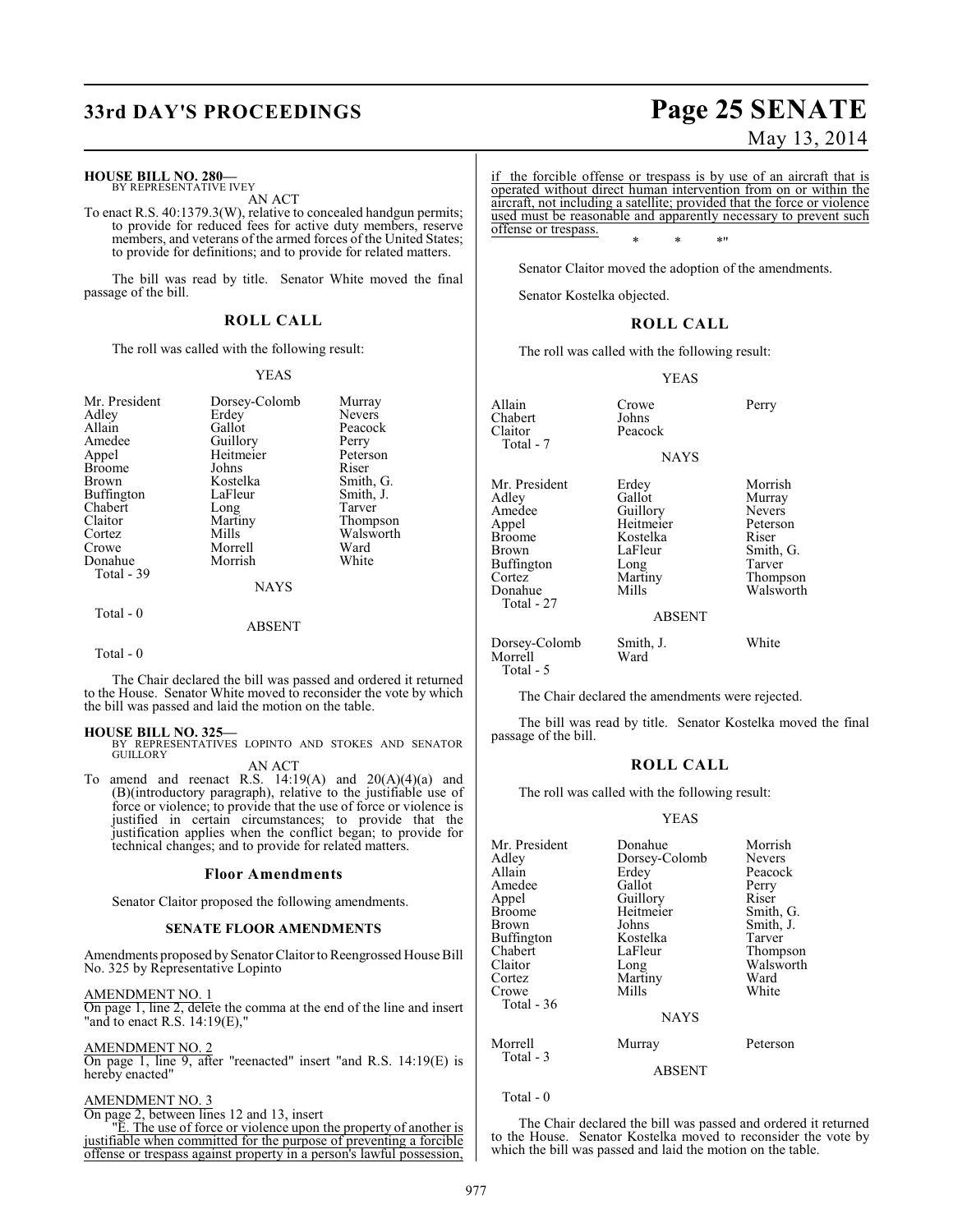## **HOUSE BILL NO. 478—**

BY REPRESENTATIVE MILLER AN ACT

To amend and reenact R.S. 19:147, 150, 151, and 159, relative to expropriation; to provide relative to certain expropriation procedures; to provide for final judgments for purposes of immediate appeal; to provide for the delay within which to request a jury trial; to provide relative to appeals; and to provide for related matters.

#### **Floor Amendments**

Senator Allain proposed the following amendments.

#### **SENATE FLOOR AMENDMENTS**

Amendments proposed by Senator Allain to Reengrossed House Bill No. 478 by Representative Miller

AMENDMENT NO. 1 On page 1, line 13, delete "ten" and insert "twenty"

AMENDMENT NO. 2 On page 1, line 18, delete "ten" and insert "twenty"

On motion of Senator Allain, the amendments were adopted.

The bill was read by title. Senator Gallot moved the final passage of the amended bill.

## **ROLL CALL**

The roll was called with the following result:

#### YEAS

| Mr. President<br>Adley<br>Allain | Erdey<br>Gallot<br>Guillory | Murray<br>Nevers<br>Peacock |
|----------------------------------|-----------------------------|-----------------------------|
| Amedee                           | Heitmeier                   | Peterson                    |
| Appel                            | Johns                       | Riser                       |
| <b>Broome</b>                    | Kostelka                    | Smith, G.                   |
| Brown                            | LaFleur                     | Smith, J.                   |
| <b>Buffington</b>                | Long                        | Tarver                      |
| Chabert                          | Martiny                     | Thompson                    |
| Crowe                            | Mills                       | Walsworth                   |
| Donahue                          | Morrell                     | Ward                        |
| Dorsey-Colomb                    | Morrish                     | White                       |
| Total - 36                       |                             |                             |
|                                  | <b>NAYS</b>                 |                             |
| Claitor<br>Total - 3             | Cortez                      | Perry                       |
|                                  | ABSENT                      |                             |

Total - 0

The Chair declared the amended bill was passed and ordered it returned to the House. Senator Gallot moved to reconsider the vote by which the bill was passed and laid the motion on the table.

# **HOUSE BILL NO. 530—** BY REPRESENTATIVE PYLANT

AN ACT

To amend and reenact R.S. 14:89(A) and (B) and 89.1 and to repeal R.S. 14:78 and 78.1, relative to offenses affecting sexual immorality; to repeal the crimes of incest and aggravated incest; to amend the offense of crime against nature to include the elements and penalties of the crime of incest; to amend the offense of aggravated crime against nature to include the elements and penalties of the crime of aggravated incest; to direct the Louisiana State Law Institute to amend all references in law accordingly; and to provide for related matters.

# **Page 26 SENATE 33rd DAY'S PROCEEDINGS**

The bill was read by title. Senator Johns moved the final passage of the bill.

## **ROLL CALL**

The roll was called with the following result:

#### YEAS

| Mr. President | Erdey       | <b>Nevers</b> |
|---------------|-------------|---------------|
| Adley         | Gallot      | Peacod        |
| Allain        | Guillory    | Perry         |
| Amedee        | Heitmeier   | Peters        |
| Appel         | Johns       | Riser         |
| <b>Broome</b> | Kostelka    | Smith,        |
| Brown         | LaFleur     | Smith,        |
| Buffington    | Long        | Tarver        |
| Chabert       | Martiny     | Thomp         |
| Claitor       | Mills       | Walsw         |
| Cortez        | Morrell     | Ward          |
| Crowe         | Morrish     | White         |
| Dorsey-Colomb | Murray      |               |
| Total - 38    |             |               |
|               | <b>NAYS</b> |               |
|               |             |               |

rdey Nevers<br>allot Peacoc Peacock<br>Perry eitmeier Peterson<br>
htms Riser ostelka Smith, G.<br>aFleur Smith, J. aFleur Smith, J.<br>
ong Tarver Partiny Thompson<br>Partish Martin Martin Martin Martin<br>Martin Martin Martin Martin Martin Martin Martin Martin Martin Martin Martin Martin Martin Martin Martin Marti Iills Walsworth<br>Iorrell Ward

**NAYS** 

#### ABSENT

Donahue Total - 1

 $Total - 0$ 

The Chair declared the bill was passed and ordered it returned to the House. Senator Johns moved to reconsider the vote by which the bill was passed and laid the motion on the table.

# **HOUSE BILL NO. 599—** BY REPRESENTATIVE ABRAMSON

AN ACT

To amend and reenact Code of Civil Procedure Article 966(F)(2) and (3), relative to motions for summary judgment; to provide for documentary evidence to be filed in electronic format; to provide for time limits within which to serve certain memoranda and motions; and to provide for related matters.

The bill was read by title. Senator Claitor moved the final passage of the bill.

#### **ROLL CALL**

The roll was called with the following result:

#### YEAS

| Mr. President<br>Adlev<br>Allain<br>Amedee<br>Appel<br>Broome<br>Brown<br>Buffington<br>Chabert<br>Claitor<br>Cortez<br>Crowe<br>Donahue<br>Total - 37 | Dorsey-Colomb<br>Erdey<br>Gallot<br>Heitmeier<br>Johns<br>Kostelka<br>LaFleur<br>Long<br>Martiny<br>Mills<br>Morrish<br>Murray<br><b>Nevers</b><br><b>NAYS</b> | Peacock<br>Perry<br>Peterson<br>Riser<br>Smith, G.<br>Smith, J.<br>Tarver<br>Thompson<br>Walsworth<br>Ward<br>White |
|--------------------------------------------------------------------------------------------------------------------------------------------------------|----------------------------------------------------------------------------------------------------------------------------------------------------------------|---------------------------------------------------------------------------------------------------------------------|
|                                                                                                                                                        |                                                                                                                                                                |                                                                                                                     |
| Total - 0                                                                                                                                              | <b>ABSENT</b>                                                                                                                                                  |                                                                                                                     |

Guillory Morrell Total<sup>-</sup>2

978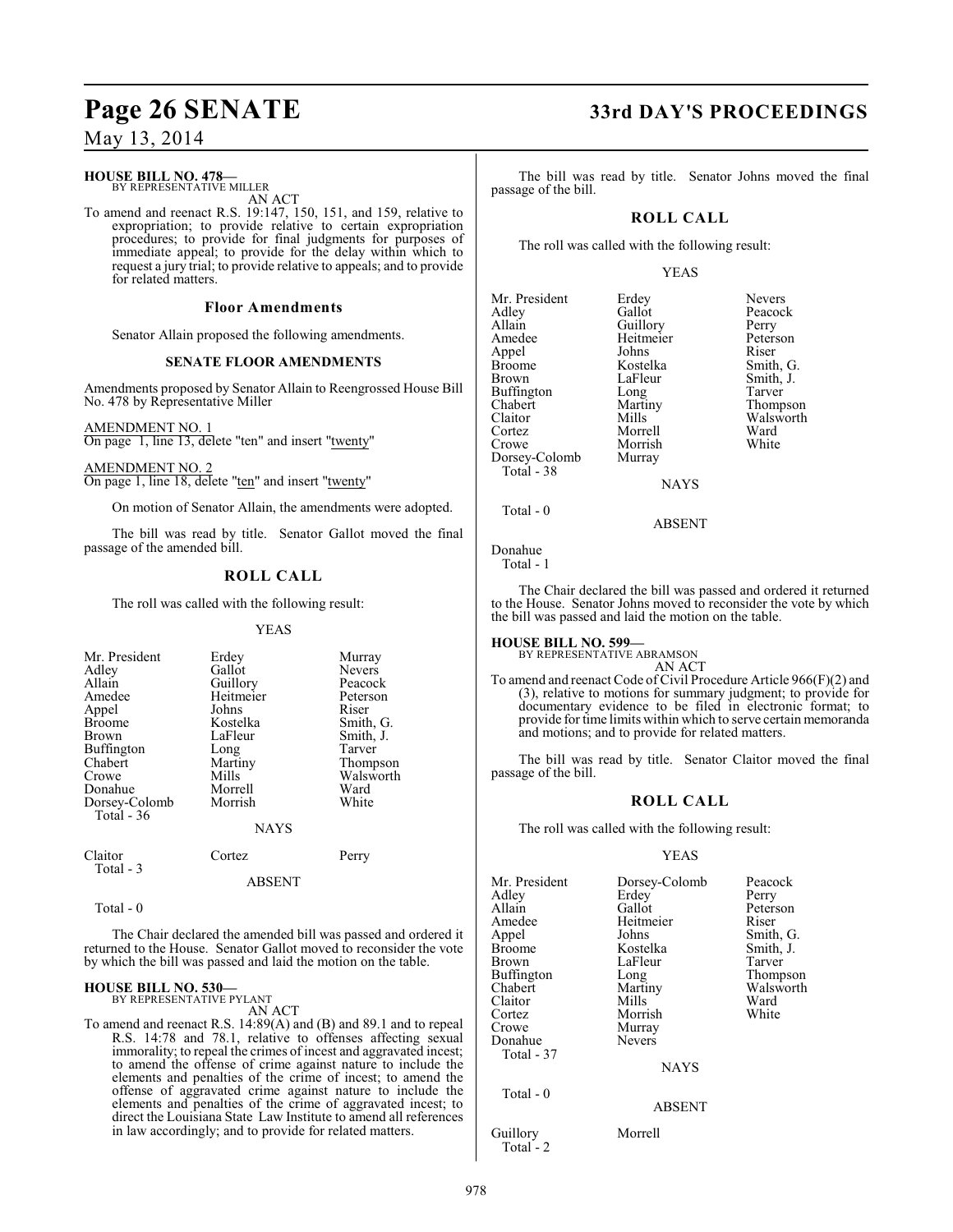# **33rd DAY'S PROCEEDINGS Page 27 SENATE**

# May 13, 2014

The Chair declared the bill was passed and ordered it returned to the House. Senator Claitor moved to reconsider the vote by which the bill was passed and laid the motion on the table.

# **HOUSE BILL NO. 607—** BY REPRESENTATIVE ABRAMSON

AN ACT

To amend and reenact Code of Civil Procedure Articles 1035, 1425(C), and 1462(B)(1) and to enact Code of Civil Procedure Article  $1434(A)(3)$ , relative to the continuous revision of the Code of Civil Procedure; to provide for the delay in filing an answer in incidental actions; to provide for the identification of testifying experts in discovery; to extend the delay for the state to respond to a request for the production of documents and things; to provide for persons before whom depositions are taken; and to provide for related matters.

The bill was read by title. Senator Claitor moved the final passage of the bill.

## **ROLL CALL**

The roll was called with the following result:

#### YEAS

| Mr. President<br>Adley | Dorsey-Colomb<br>Erdey | Murray<br><b>Nevers</b> |
|------------------------|------------------------|-------------------------|
| Allain                 | Gallot                 | Peacock                 |
| Amedee                 | Guillory               | Perry                   |
| Appel                  | Heitmeier              | Peterson                |
| <b>Broome</b>          | Johns                  | Riser                   |
| Brown                  | Kostelka               | Smith, G.               |
| Buffington             | LaFleur                | Smith, J.               |
| Chabert                | Long                   | Tarver                  |
| Claitor                | Martiny                | Thompson                |
| Cortez                 | Mills                  | Walsworth               |
| Crowe                  | Morrell                | Ward                    |
| Donahue<br>Total - 39  | Morrish                | White                   |
|                        | <b>NAYS</b>            |                         |
| $Total = 0$            |                        |                         |

#### ABSENT

Total - 0

The Chair declared the bill was passed and ordered it returned to the House. Senator Claitor moved to reconsider the vote by which the bill was passed and laid the motion on the table.

#### **HOUSE BILL NO. 619—**

BY REPRESENTATIVES ABRAMSON AND LORUSSO AN ACT

To amend and reenact R.S. 13:3822, 3823(A)(4) and (B), and 3824(A) and to enact R.S.13:3823(A)(5) and 3825, relative to depositions and discovery procedure; to provide for uniform foreign depositions law; to provide for assistance to tribunals and litigants in other states and jurisdictions; to provide for the Uniform Interstate Depositions and Discovery Act; to provide for definitions and procedures; and to provide for related matters.

#### **Floor Amendments**

Senator Claitor proposed the following amendments.

#### **SENATE FLOOR AMENDMENTS**

Amendments proposed by Senator Claitor to Reengrossed House Bill No. 619 by Representative Abramson

#### AMENDMENT NO. 1

On page 1, line 2, change "3823(A)(4)" to "3823(A)"

AMENDMENT NO. 2 On page 1, line 3, delete " $3823(A)(5)$  and"

## AMENDMENT NO. 3

On page 1, line 9, change "3823(A)(4)" to ""3823(A)"

#### AMENDMENT NO. 4

On page 1, line 10, change "3823(A)(5) and 3825 are" to "3825 is"

AMENDMENT NO. 5 On page 1, line 17, between "A." and "When" insert " $(1)$ "

AMENDMENT NO. 6 On page 1, line 19, delete the colon ":"

#### AMENDMENT NO. 7

On page 1, delete line 20 and insert the following:

 $\sqrt[n]{(1)}$  On on reasonable notice in writing to all parties, setting forth the time and place for taking the deposition, the name and address of each person to be examined, if known, and, if the name is not known, a general description sufficient to identify him or the particular class or group to which he belongs and the name or descriptive title of the person before whom the deposition will be taken.

(2) The deposition may be taken by any of the following:

(a) before Before a person authorized to administer oaths in the place where the deposition is taken by the law thereof or by the law of this state or of the United States.

 $\left(\frac{2}{2}\right)$  (b) Before a person commissioned by the court, and a person so commissioned shall have the power by virtue of his commission to administer any necessary oath.

 $\left(\frac{1}{2}\right)$  (c) Pursuant to a letter rogatory issued by the court. A letter rogatory may be addressed "To the Appropriate Authority in", or "To the Appropriate Judicial Authority in" (here name the state or country).'

#### AMENDMENT NO. 8

On page 2, line 1, change " $(4)$ " to " $(d)$ "

#### AMENDMENT NO. 9

On page 2, line 2, change "(5)" to "(e)"

On motion of Senator Claitor, the amendments were adopted.

#### **Floor Amendments**

Senator Murray proposed the following amendments.

#### **SENATE FLOOR AMENDMENTS**

Amendments proposed by Senator Murray to Reengrossed House Bill No. 619 by Representative Abramson

#### AMENDMENT NO. 1

Delete Senate Committee Amendment No. 1 proposed by the Senate Committee on Judiciary A and adopted by the Senate on April 30, 2014.

#### AMENDMENT NO. 2

On page 7, delete lines 14 and 15 and insert "Section 2. The provisions of this Act shall apply only to requests for discovery made on and after its effective date."

On motion of Senator Murray, the amendments were adopted.

The bill was read by title. Senator Claitor moved the final passage of the amended bill.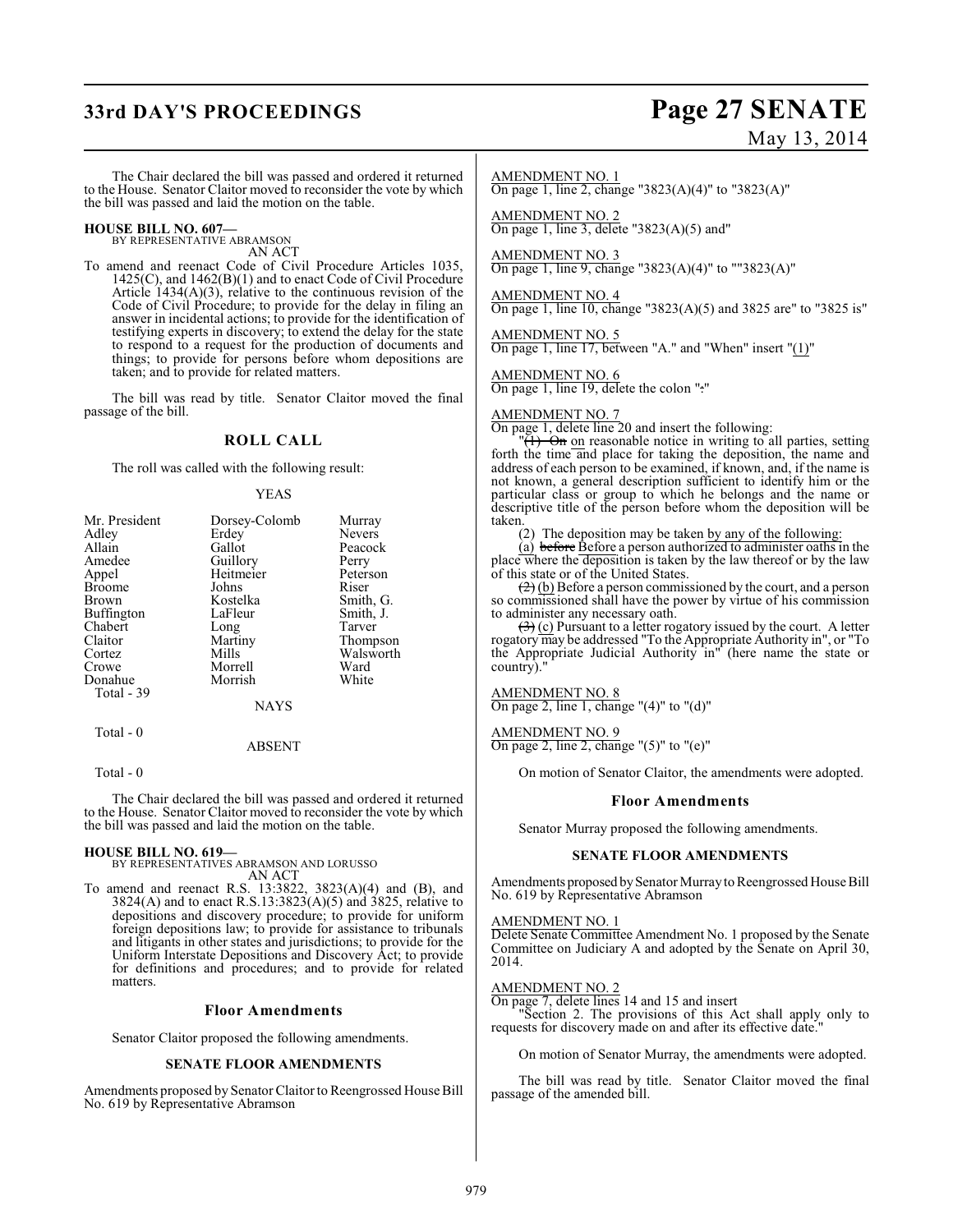## **ROLL CALL**

The roll was called with the following result:

#### YEAS

| Mr. President     | Dorsey-Colomb | Murray        |
|-------------------|---------------|---------------|
| Adley             | Erdey         | <b>Nevers</b> |
| Allain            | Gallot        | Peacock       |
| Amedee            | Guillory      | Perry         |
| Appel             | Heitmeier     | Peterson      |
| <b>Broome</b>     | Johns         | Riser         |
| <b>Brown</b>      | Kostelka      | Smith, G.     |
| <b>Buffington</b> | LaFleur       | Smith, J.     |
| Chabert           | Long          | Tarver        |
| Claitor           | Martiny       | Thompson      |
| Cortez            | Mills         | Walsworth     |
| Crowe             | Morrell       | Ward          |
| Donahue           | Morrish       | White         |
| Total - 39        | <b>NAYS</b>   |               |

Total - 0

Total - 0

The Chair declared the amended bill was passed and ordered it returned to the House. Senator Claitor moved to reconsider the vote by which the bill was passed and laid the motion on the table.

ABSENT

**HOUSE BILL NO. 620—** BY REPRESENTATIVE ABRAMSON

AN ACT To amend and reenact R.S. 9:2087(B), relative to trusts; to provide relative to the delegation of certain duties of a trustee; to provide that the delegation of authority for the sale of immovable property under certain circumstances shall be considered a ministerial duty; and to provide for related matters.

The bill was read by title. Senator Claitor moved the final passage of the bill.

## **ROLL CALL**

The roll was called with the following result:

#### YEAS

| Mr. President<br>Adley<br>Allain<br>Amedee<br>Appel<br><b>Broome</b><br><b>Brown</b><br><b>Buffington</b><br>Chabert<br>Claitor<br>Cortez | Dorsey-Colomb<br>Erdey<br>Gallot<br>Guillory<br>Heitmeier<br>Johns<br>Kostelka<br>LaFleur<br>Long<br>Martiny<br>Mills | Murray<br><b>Nevers</b><br>Peacock<br>Perry<br>Peterson<br>Riser<br>Smith, G.<br>Smith, J.<br>Tarver<br>Thompson<br>Walsworth |
|-------------------------------------------------------------------------------------------------------------------------------------------|-----------------------------------------------------------------------------------------------------------------------|-------------------------------------------------------------------------------------------------------------------------------|
| Crowe                                                                                                                                     | Morrell                                                                                                               | Ward                                                                                                                          |
| Donahue<br>Total - 39                                                                                                                     | Morrish                                                                                                               | White                                                                                                                         |
|                                                                                                                                           | NAYS                                                                                                                  |                                                                                                                               |

 $Total - 0$ 

ABSENT

Total - 0

The Chair declared the bill was passed and ordered it returned to the House. Senator Claitor moved to reconsider the vote by which the bill was passed and laid the motion on the table.

# **Page 28 SENATE 33rd DAY'S PROCEEDINGS**

#### **HOUSE BILL NO. 622—**

BY REPRESENTATIVE ABRAMSON AN ACT

To amend and reenact Code of Civil Procedure Article 4134(C), relative to tutorship proceedings; to provide for the effect of a certificate of mortgage; to provide that certain certificates of mortgage do no constitute a legal mortgage; and to provide for related matters.

The bill was read by title. Senator Claitor moved the final passage of the bill.

## **ROLL CALL**

The roll was called with the following result:

#### YEAS

| Mr. President | Dorsey-Colomb | Murray    |
|---------------|---------------|-----------|
| Adlev         | Erdey         | Nevers    |
| Allain        | Gallot        | Peacock   |
| Amedee        | Guillory      | Perry     |
| Appel         | Heitmeier     | Peterson  |
| Broome        | Johns         | Riser     |
| Brown         | Kostelka      | Smith, G. |
| Buffington    | LaFleur       | Smith, J. |
| Chabert       | Long          | Tarver    |
| Claitor       | Martiny       | Thompson  |
| Cortez        | Mills         | Walsworth |
| Crowe         | Morrell       | Ward      |
| Donahue       | Morrish       | White     |
| Total - 39    |               |           |
|               | <b>NAYS</b>   |           |
| Total - 0     |               |           |
|               | <b>ABSENT</b> |           |

Total - 0

The Chair declared the bill was passed and ordered it returned to the House. Senator Claitor moved to reconsider the vote by which the bill was passed and laid the motion on the table.

#### **HOUSE BILL NO. 683—**

BY REPRESENTATIVES TERRY LANDRY AND KATRINA JACKSON AN ACT

To amend and reenact R.S.  $13:5304(B)(10)$  and (K), relative to district courts' drug division probation programs; to expand eligibility for participation in the drug division probation program to defendants with certain prior felony convictions; to require that drug division program evaluations shall include information on recidivism reduction and outcome data on participants; and to provide for related matters.

#### **Floor Amendments**

Senator Kostelka proposed the following amendments.

#### **SENATE FLOOR AMENDMENTS**

Amendments proposed by Senator Kostelka to Reengrossed House Bill No. 683 by Representative Terry Landry

AMENDMENT NO. 1

On page 1, line 6, delete "and outcome data"

AMENDMENT NO. 2 On page 2, line 14, delete "and outcome data"

On motion of Senator Kostelka, the amendments were adopted.

The bill was read by title. Senator Kostelka moved the final passage of the amended bill.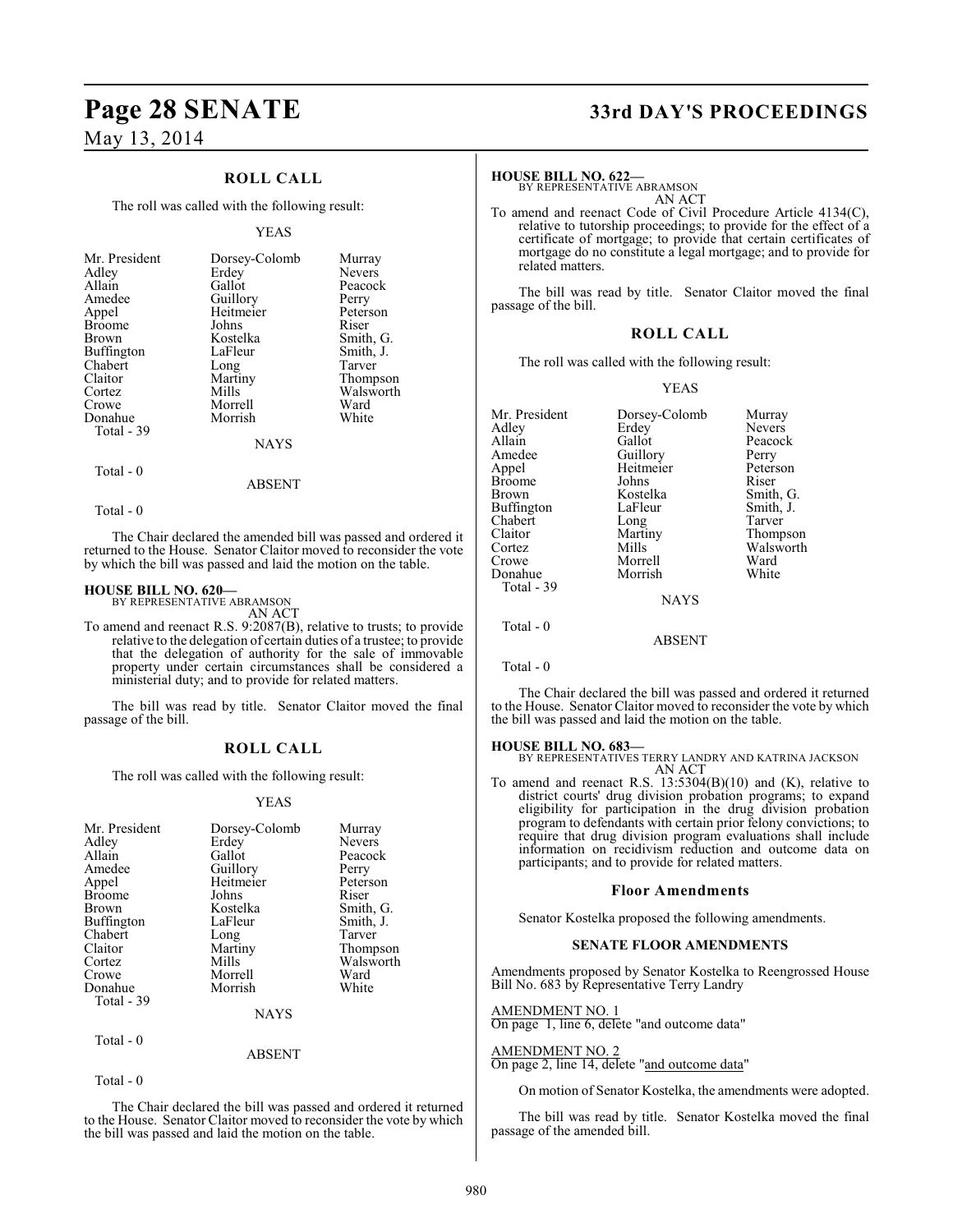# **33rd DAY'S PROCEEDINGS Page 29 SENATE**

## **ROLL CALL**

The roll was called with the following result:

#### YEAS

| Mr. President | Erdey          | <b>Nevers</b> |
|---------------|----------------|---------------|
| Adley         | Gallot         | Peacock       |
| Amedee        | Guillory       | Perry         |
| Appel         | Heitmeier      | Peterson      |
| <b>Broome</b> | Johns          | Riser         |
| Brown         | Kostelka       | Smith, G.     |
| Buffington    | LaFleur        | Smith, J.     |
| Chabert       | Long           | Tarver        |
| Claitor       | Martiny        | Thompson      |
| Cortez        | Mills          | Walsworth     |
| Crowe         | Morrell        | Ward          |
| Donahue       | Morrish        | White         |
| Dorsey-Colomb | Murray         |               |
| Total - 38    |                |               |
|               | <b>NTA NZC</b> |               |

#### NAYS

ABSENT

Total - 0

Allain

Total - 1

The Chair declared the amended bill was passed and ordered it returned to the House. Senator Kostelka moved to reconsider the vote by which the bill was passed and laid the motion on the table.

#### **HOUSE BILL NO. 878—** BY REPRESENTATIVE LEBAS

AN ACT

To amend and reenact R.S. 3:3553(A) and (B)(1) and 3556(A), relative to the Louisiana Soybean and Grain Research and Promotion Board; to provide relative to the use of funds; to repeal authority for referenda for the imposition and extension of assessments; and to provide for related matters.

The bill was read by title. Senator Morrish moved the final passage of the bill.

### **ROLL CALL**

The roll was called with the following result:

#### YEAS

| Mr. President<br>Adley<br>Allain<br>Amedee<br>Appel<br><b>Broome</b><br>Brown<br><b>Buffington</b><br>Chabert<br>Claitor<br>Cortez<br>Crowe<br>Donahue<br>Total - 38 | Dorsey-Colomb<br>Erdey<br>Gallot<br>Guillory<br>Heitmeier<br>Johns<br>Kostelka<br>LaFleur<br>Long<br>Martiny<br>Mills<br>Morrell<br>Morrish<br><b>NAYS</b> | Murray<br>Nevers<br>Peacock<br>Perry<br>Peterson<br>Riser<br>Smith, G.<br>Smith, J.<br>Thompson<br>Walsworth<br>Ward<br>White |
|----------------------------------------------------------------------------------------------------------------------------------------------------------------------|------------------------------------------------------------------------------------------------------------------------------------------------------------|-------------------------------------------------------------------------------------------------------------------------------|
| Total $-0$                                                                                                                                                           | <b>ABSENT</b>                                                                                                                                              |                                                                                                                               |

Tarver Total - 1

# May 13, 2014

The Chair declared the bill was passed and ordered it returned to the House. Senator Morrish moved to reconsider the vote by which the bill was passed and laid the motion on the table.

**HOUSE BILL NO. 882—** BY REPRESENTATIVE CHAMPAGNE AN ACT

To enact R.S.  $1:55(E)(1)(f)$ , relative to legal holidays; to establish the Friday of the Sugar Cane Festival as a legal holiday in the parish of Iberia; to authorize the clerk of court of the Sixteenth Judicial District Court to close the clerk's office in observance of the legal holiday; to provide for an exception; and to provide for related matters.

The bill was read by title. Senator Mills moved the final passage of the bill.

#### **ROLL CALL**

The roll was called with the following result:

#### YEAS

| Mr. President | Dorsey-Colomb | Murray        |
|---------------|---------------|---------------|
| Adley         | Erdey         | <b>Nevers</b> |
| Allain        | Gallot        | Peacock       |
| Amedee        | Guillory      | Perry         |
| Appel         | Heitmeier     | Peterson      |
| <b>Broome</b> | Johns         | Riser         |
| Brown         | Kostelka      | Smith, G.     |
| Buffington    | LaFleur       | Smith, J.     |
| Chabert       | Long          | Thompson      |
| Claitor       | Martiny       | Walsworth     |
| Cortez        | Mills         | Ward          |
| Crowe         | Morrell       | White         |
| Donahue       | Morrish       |               |
| Total - 38    |               |               |
|               | <b>NAYS</b>   |               |

Tarver

Total - 1

Total - 0

The Chair declared the bill was passed and ordered it returned to the House. Senator Mills moved to reconsider the vote by which the bill was passed and laid the motion on the table.

ABSENT

#### **HOUSE BILL NO. 886—**

BY REPRESENTATIVE MONTOUCET

AN ACT To amend and reenact R.S. 3:3543(B), (C), and (D), 3544(A)(1) and  $(3)$ ,  $(E)$ ,  $(F)(3)$  and  $(4)$ , and  $(H)(1)$ , and  $3547(A)$  and to repeal R.S.  $3:3543(E)$  and  $3544(A)(10)$ , (B), and (H)(5), relative to the Louisiana Rice Research Board; to provide for the membership and duties of the board; to provide for the levy of certain assessments on dry rough "paddy" rice; to provide for rice producer refunds; to provide relative to the time period for the transfer of funds; to repeal authority for referenda for assessment purposes; and to provide for related matters.

The bill was read by title. Senator Morrish moved the final passage of the bill.

### **ROLL CALL**

The roll was called with the following result:

#### YEAS

| Mr. President | Dorsey-Colomb | Murray        |
|---------------|---------------|---------------|
| Adlev         | Erdey         | <b>Nevers</b> |
| Allain        | Gallot        | Peacock       |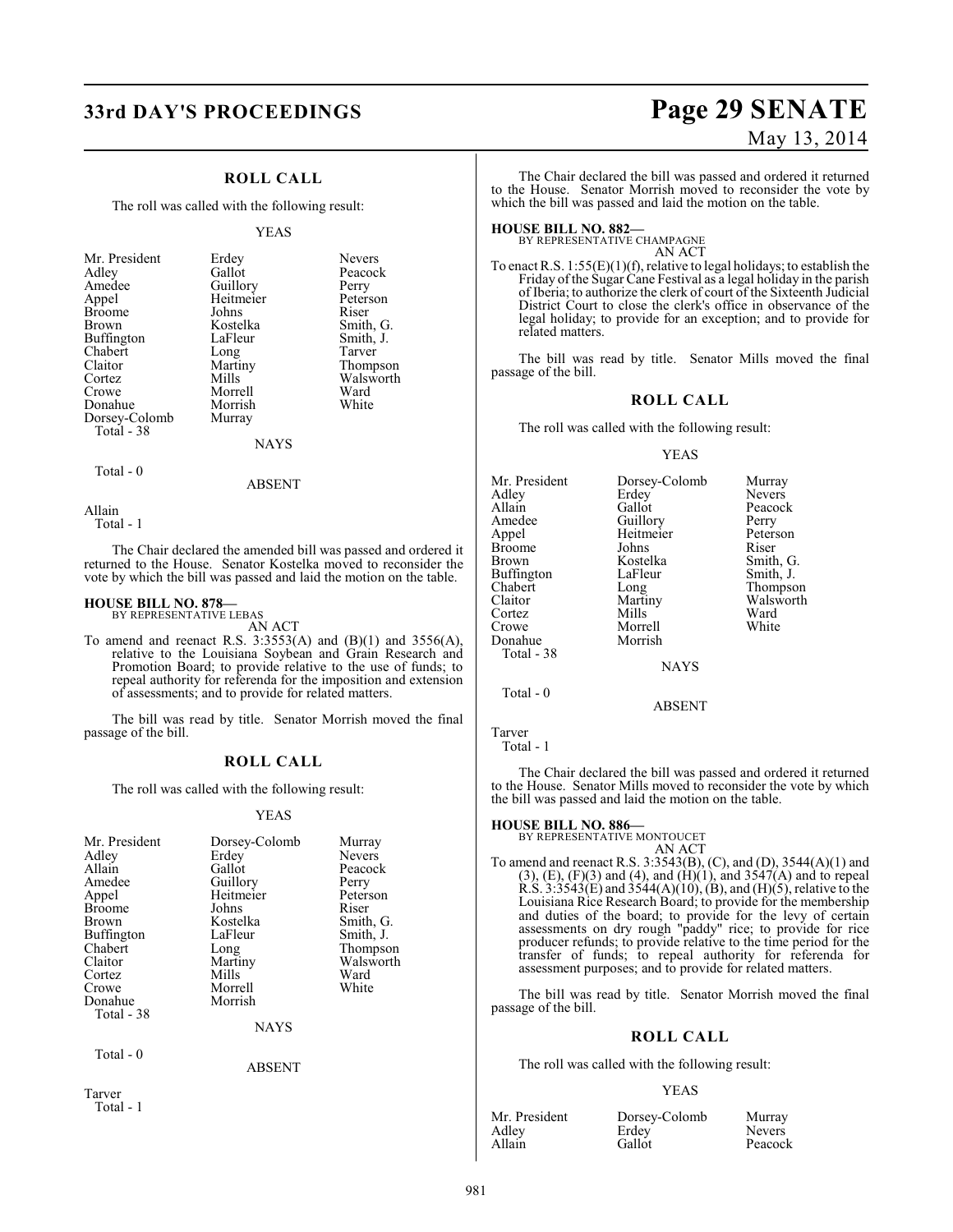| Amedee        | Guillory    | Perry     |
|---------------|-------------|-----------|
| Appel         | Heitmeier   | Peterson  |
| <b>Broome</b> | Johns       | Riser     |
| Brown         | Kostelka    | Smith, G. |
| Buffington    | LaFleur     | Smith, J. |
| Chabert       | Long        | Thompson  |
| Claitor       | Martiny     | Walsworth |
| Cortez        | Mills       | Ward      |
| Crowe         | Morrell     | White     |
| Donahue       | Morrish     |           |
| Total - 38    |             |           |
|               | <b>NAYS</b> |           |
| Total - 0     |             |           |

ABSENT

Tarver Total - 1

The Chair declared the bill was passed and ordered it returned to the House. Senator Morrish moved to reconsider the vote by which the bill was passed and laid the motion on the table.

#### **HOUSE BILL NO. 1035—**

BY REPRESENTATIVE PATRICK WILLIAMS AN ACT

To amend and reenact R.S. 15:158(A)(3), relative to the Louisiana Public Defender Board; to provide with respect to the educational requirements for the juvenile justice compliance officer; and to provide for related matters.

The bill was read by title. Senator Gallot moved the final passage of the bill.

## **ROLL CALL**

The roll was called with the following result:

#### YEAS

| Mr. President     | Erdey       | <b>Nevers</b> |
|-------------------|-------------|---------------|
| Adley             | Gallot      | Peacock       |
| Allain            | Guillory    | Perry         |
| Amedee            | Heitmeier   | Peterson      |
| Appel             | Johns       | Riser         |
| <b>Broome</b>     | Kostelka    | Smith, G.     |
| Brown             | LaFleur     | Smith, J.     |
| <b>Buffington</b> | Long        | Tarver        |
| Chabert           | Martiny     | Thompson      |
| Cortez            | Mills       | Walsworth     |
| Crowe             | Morrell     | Ward          |
| Donahue           | Morrish     | White         |
| Dorsey-Colomb     | Murray      |               |
| Total - 38        | <b>NAYS</b> |               |
|                   |             |               |
| Claitor           |             |               |

Claitor Total - 1

#### ABSENT

Total - 0

The Chair declared the bill was passed and ordered it returned to the House. Senator Gallot moved to reconsider the vote by which the bill was passed and laid the motion on the table.

#### **HOUSE BILL NO. 1037—** BY REPRESENTATIVE HAZEL

AN ACT

To amend and reenact R.S. 14:284, relative to offenses affecting public morals; to amend the criminal penalty provisions in the statute regarding Peeping Toms; and to provide for related matters.

# **Page 30 SENATE 33rd DAY'S PROCEEDINGS**

#### **Floor Amendments**

Senator Claitor proposed the following amendments.

#### **SENATE FLOOR AMENDMENTS**

Amendments proposed by Senator Claitor to Engrossed House Bill No. 1037 by Representative Hazel

AMENDMENT NO. 1

On page 1, line 2, after "morals;" insert "to provide relative to the offense of Peeping Tom;"

#### AMENDMENT NO. 2

On page 1, line 11, after " $\underline{B}$ ." insert " $(1)$ "

#### AMENDMENT NO. 3

On page 1, between lines 15 and 16, insert

"(2) "Peeping Tom" as used in this Section shall also mean a person, not including properly authorized law enforcement personnel, who knowingly uses an unmanned aircraft to situate it above or about the premises of another for the purpose of spying upon or invading the privacy of the persons spied upon without their consent. For the purposes of this Paragraph:

(a) "Unmanned aircraft" shall mean an aircraft that is operated without direct human intervention from on or within the aircraft, not including a satellite.

(b) "Spying upon" shall include the taking or attempted taking of a photograph, video, or other image of a person or premises."

On motion of Senator Claitor, the amendments were adopted.

The bill was read by title. Senator Perry moved the final passage of the amended bill.

#### **ROLL CALL**

The roll was called with the following result:

#### YEAS

| Mr. President<br>Adlev<br>Amedee<br>Appel<br><b>Broome</b><br>Brown<br>Buffington<br>Chabert<br>Claitor<br>Cortez<br>Crowe<br>Donahue<br>Dorsey-Colomb<br>Total - 38 | Erdey<br>Gallot<br>Guillory<br>Heitmeier<br>Johns<br>Kostelka<br>LaFleur<br>Long<br>Martiny<br>Mills<br>Morrell<br>Morrish<br>Murray<br><b>NAYS</b> | <b>Nevers</b><br>Peacock<br>Perry<br>Peterson<br>Riser<br>Smith, G.<br>Smith, J.<br>Tarver<br>Thompson<br>Walsworth<br>Ward<br>White |
|----------------------------------------------------------------------------------------------------------------------------------------------------------------------|-----------------------------------------------------------------------------------------------------------------------------------------------------|--------------------------------------------------------------------------------------------------------------------------------------|
| Total - 0                                                                                                                                                            |                                                                                                                                                     |                                                                                                                                      |
|                                                                                                                                                                      | ABSENT                                                                                                                                              |                                                                                                                                      |

Allain Total - 1

The Chair declared the amended bill was passed and ordered it returned to the House. Senator Perry moved to reconsider the vote by which the bill was passed and laid the motion on the table.

#### **HOUSE BILL NO. 1045—** BY REPRESENTATIVE LEBAS

AN ACT

To amend and reenact R.S. 3:3533(B), (C), and (E), 3534(A)(1) and  $(2)$ , (G), and (H)(1), and 3537(A) and to repeal R.S. 3:3533(F) and 3534(B) and (I), relative to the Louisiana Rice Promotion Board; to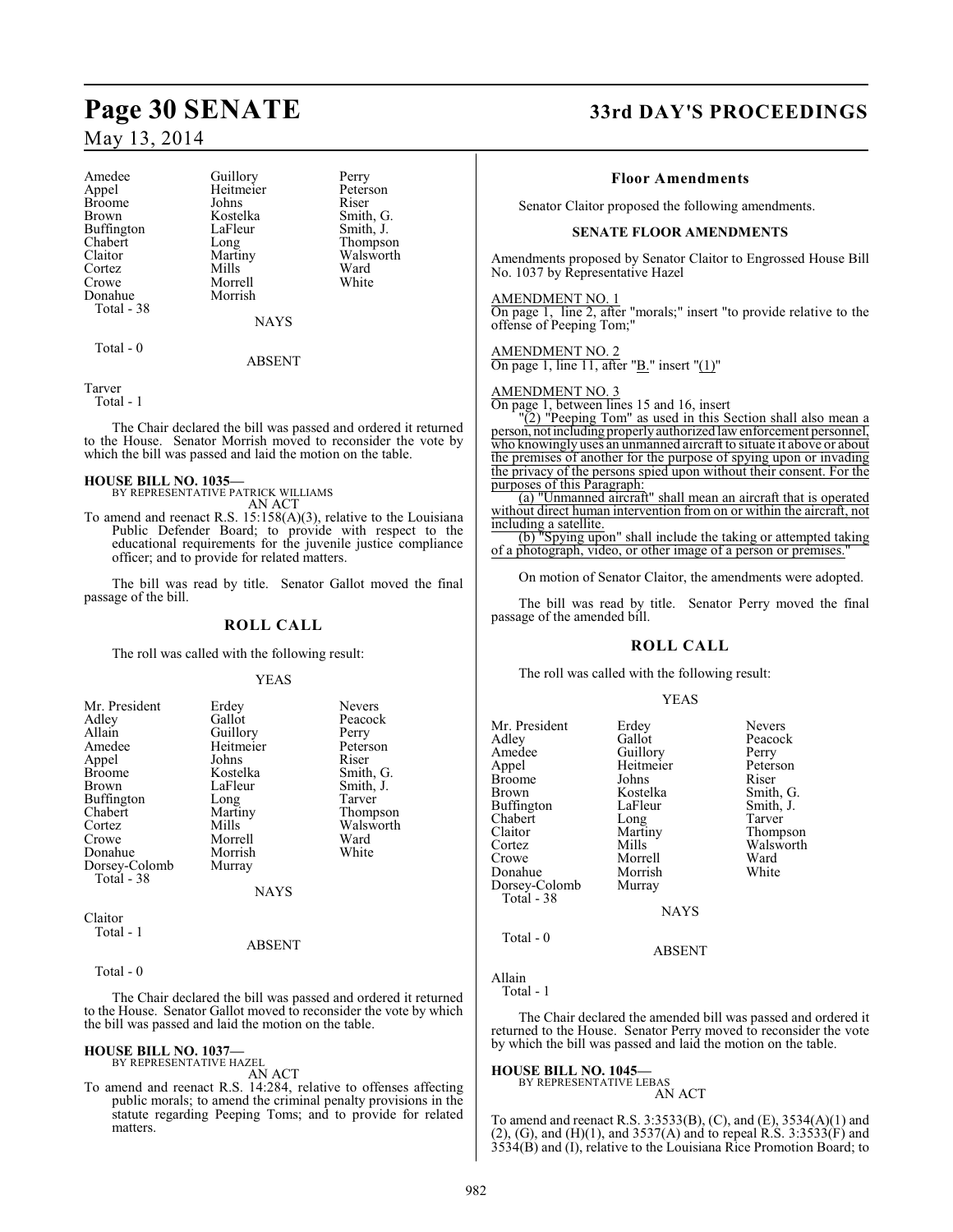# **33rd DAY'S PROCEEDINGS Page 31 SENATE**

provide for the membership of the board; to provide for the duties and responsibilities of the board; to provide for the levy of certain assessments; to provide for rice producer refunds; to provide for use and transfer of funds; to repeal the levy of additional assessments; to repeal authority for referenda for assessment purposes; and to provide for related matters.

The bill was read by title. Senator Morrish moved the final passage of the bill.

#### **ROLL CALL**

The roll was called with the following result:

#### YEAS

| Mr. President<br>Adley<br>Amedee<br>Appel<br><b>Broome</b><br>Brown<br>Buffington<br>Chabert<br>Claitor | Erdey<br>Gallot<br>Guillory<br>Heitmeier<br>Johns<br>Kostelka<br>LaFleur<br>Long<br>Martiny | <b>Nevers</b><br>Peacock<br>Perry<br>Peterson<br>Riser<br>Smith, G.<br>Smith, J.<br>Tarver<br>Thompson |
|---------------------------------------------------------------------------------------------------------|---------------------------------------------------------------------------------------------|--------------------------------------------------------------------------------------------------------|
|                                                                                                         |                                                                                             |                                                                                                        |
|                                                                                                         |                                                                                             |                                                                                                        |
|                                                                                                         |                                                                                             |                                                                                                        |
|                                                                                                         |                                                                                             |                                                                                                        |
| Cortez                                                                                                  | Mills                                                                                       | Walsworth                                                                                              |
| Crowe                                                                                                   | Morrell                                                                                     | Ward                                                                                                   |
| Donahue                                                                                                 | Morrish                                                                                     | White                                                                                                  |
| Dorsey-Colomb                                                                                           | Murray                                                                                      |                                                                                                        |
| Total - 38                                                                                              |                                                                                             |                                                                                                        |
|                                                                                                         | <b>NAYS</b>                                                                                 |                                                                                                        |

ABSENT

#### Allain

Total - 0

Total - 1

The Chair declared the bill was passed and ordered it returned to the House. Senator Morrish moved to reconsider the vote by which the bill was passed and laid the motion on the table.

# **HOUSE BILL NO. 1056—** BY REPRESENTATIVE LAMBERT

AN ACT

To amend and reenact R.S. 3:556.6(A) and (B) and 556.14(A) and (H) and to repeal R.S. 3:556.3(D), 556.7, and 556.14(B), (C), (E), (F), and (G), relative to the Louisiana Crawfish Promotion and Research Board; to provide for the levy of certain assessments on artificial crawfish bait, crawfish tail meat, and bags for the packaging of live crawfish; to repeal the term of appointment for board members; to repeal authority for referenda for assessment purposes; and to provide for related matters.

The bill was read by title. Senator Morrish moved the final passage of the bill.

#### **ROLL CALL**

The roll was called with the following result:

#### YEAS

| Mr. President     | Dorsey-Colomb | Morrish       |
|-------------------|---------------|---------------|
| Adley             | Erdey         | Murray        |
| Amedee            | Gallot        | <b>Nevers</b> |
| Appel             | Guillory      | Peacock       |
| <b>Broome</b>     | Heitmeier     | Perry         |
| <b>Brown</b>      | Johns         | Peterson      |
| <b>Buffington</b> | Kostelka      | Riser         |
| Chabert           | LaFleur       | Smith, G.     |
| Claitor           | Long          | Smith, J.     |
| Cortez            | Martiny       | Thompson      |

# May 13, 2014

## Crowe Mills Walsworth Donahue Total - 36 NAYS Total - 0 ABSENT Allain Tarver White

Total - 3

The Chair declared the bill was passed and ordered it returned to the House. Senator Morrish moved to reconsider the vote by which the bill was passed and laid the motion on the table.

**HOUSE BILL NO. 1066—** BY REPRESENTATIVES THOMPSON AND CARMODY AN ACT

To amend and reenact R.S. 40:1379.3(C)(1) and (17), (K), and (T)(1), relative to qualifications for concealed handgun permits; to provide for the submission of certain information for persons seeking a concealed handgun permit who are not United States citizens; to require a federal background check before issuing a concealed handgun permit; to provide for penalties for using a suspended or revoked concealed handgun permit to purchase a firearm; and to provide for related matters.

The bill was read by title. Senator Riser moved the final passage of the bill.

#### **ROLL CALL**

The roll was called with the following result:

#### YEAS

| Mr. President | Erdey         | <b>Nevers</b> |
|---------------|---------------|---------------|
| Adley         | Gallot        | Peacock       |
| Amedee        | Guillory      | Perry         |
| Appel         | Heitmeier     | Riser         |
| Brown         | Johns         | Smith, G.     |
| Buffington    | Kostelka      | Smith, J.     |
| Chabert       | LaFleur       | Thompson      |
| Claitor       | Long          | Walsworth     |
| Cortez        | Martiny       | Ward          |
| Crowe         | Mills         |               |
| Donahue       | Morrish       |               |
| Total - 31    |               |               |
|               | <b>NAYS</b>   |               |
| Broome        | Morrell       | Peterson      |
| Dorsey-Colomb | Murray        |               |
| Total - 5     |               |               |
|               | <b>ABSENT</b> |               |
|               |               |               |

Allain Tarver White Total - 3

The Chair declared the bill was passed and ordered it returned to the House. Senator Riser moved to reconsider the vote by which the bill was passed and laid the motion on the table.

## **HOUSE BILL NO. 1073— (Substitute for House Bill No. 442 by Representative Hazel)** BY REPRESENTATIVES HAZEL AND NORTON

- AN ACT
- To amend and reenact R.S. 15:440.2(A)(1) and Children's Code Article 324(A), relative to recorded statements of protected persons; to amend provisions regarding the authorization to record the statement of a protected person; to authorize the recording of statements of protected persons without the necessity of a court order by either local court rule or execution of a written protocol; and to provide for related matters.

The bill was read by title. Senator Perry moved the final passage of the bill.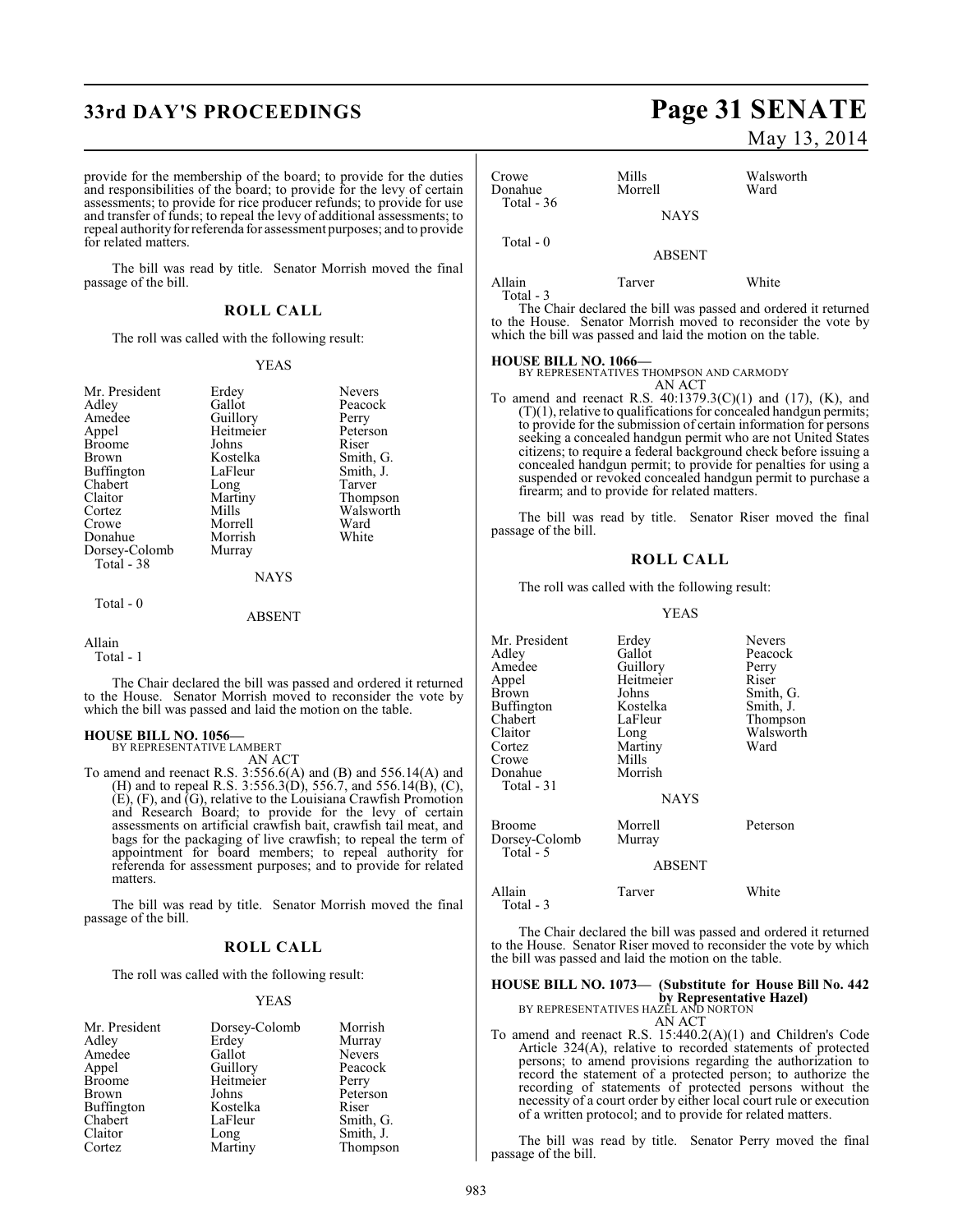## **ROLL CALL**

The roll was called with the following result:

#### YEAS

| Riser<br>Johns<br><b>Broome</b><br>Kostelka<br><b>Brown</b><br><b>Buffington</b><br>LaFleur<br>Chabert<br>Long<br>Claitor<br>Martiny<br>Mills<br>Cortez<br>Morrell<br>Crowe<br>Donahue<br>Morrish<br>Dorsey-Colomb<br>Murray<br>Total - 37 | Smith, G.<br>Smith, J.<br>Thompson<br>Walsworth<br>Ward<br>White |
|--------------------------------------------------------------------------------------------------------------------------------------------------------------------------------------------------------------------------------------------|------------------------------------------------------------------|
|--------------------------------------------------------------------------------------------------------------------------------------------------------------------------------------------------------------------------------------------|------------------------------------------------------------------|

NAYS

#### Total - 0

ABSENT

Allain Tarver Total - 2

The Chair declared the bill was passed and ordered it returned to the House. Senator Perry moved to reconsider the vote by which the bill was passed and laid the motion on the table.

## **HOUSE BILL NO. 1077— (Substitute for House Bill No. 1027 by Representative LeBas)** BY REPRESENTATIVES LEBAS, ARMES, AND BILLIOT AN ACT

To amend and reenact R.S. 14:327(A)(2) and to enact R.S. 14:34.8, relative to crimes involving certain medical personnel; to create the crime of battery of emergency room personnel, emergency services personnel, or a healthcare professional; to provide for criminal penalties; to provide for definitions; to amend the crime

personnel; and to provide for related matters.

#### **Floor Amendments**

of obstructing a fireman to include certain emergency services

Senator LaFleur proposed the following amendments.

#### **SENATE FLOOR AMENDMENTS**

Amendments proposed by Senator LaFleur to Engrossed House Bill No. 1077 by Representative LeBas

AMENDMENT NO. 1 On page 2, line 1, between "evaluated" and "in" insert "or treated**"**

On motion of Senator LaFleur, the amendments were adopted.

#### **Floor Amendments**

Senator Mills proposed the following amendments.

#### **SENATE FLOOR AMENDMENTS**

Amendments proposed by Senator Millsto Engrossed House Bill No. 1077 by Representative LeBas

AMENDMENT NO. 1

On page 2, line 23, after "professional counselor," insert "certified social worker,"

On motion of Senator Mills, the amendments were adopted.

# **Page 32 SENATE 33rd DAY'S PROCEEDINGS**

The bill was read by title. Senator Mills moved the final passage of the amended bill.

#### **ROLL CALL**

The roll was called with the following result:

#### YEAS

| Mr. President<br>Adley<br>Amedee<br>Appel<br><b>Broome</b><br><b>Brown</b><br><b>Buffington</b><br>Chabert<br>Claitor<br>Cortez<br>Crowe<br>Donahue<br>Dorsey-Colomb<br>Total - 37 | Erdey<br>Gallot<br>Guillory<br>Heitmeier<br>Johns<br>Kostelka<br>LaFleur<br>Long<br>Martiny<br>Mills<br>Morrell<br>Morrish<br>Murray<br><b>NAYS</b> | <b>Nevers</b><br>Peacock<br>Perry<br>Peterson<br>Riser<br>Smith, G.<br>Smith, J.<br>Thompson<br>Walsworth<br>Ward<br>White |
|------------------------------------------------------------------------------------------------------------------------------------------------------------------------------------|-----------------------------------------------------------------------------------------------------------------------------------------------------|----------------------------------------------------------------------------------------------------------------------------|
|                                                                                                                                                                                    |                                                                                                                                                     |                                                                                                                            |
| Total - 0                                                                                                                                                                          | <b>ABSENT</b>                                                                                                                                       |                                                                                                                            |

Allain Tarver Total - 2

The Chair declared the amended bill was passed and ordered it returned to the House. Senator Mills moved to reconsider the vote by which the bill was passed and laid the motion on the table.

**HOUSE BILL NO. 193—** BY REPRESENTATIVE RICHARD

AN ACT

To repeal R.S. 18:441(B)(4), relative to political parties; to repeal the prohibition against the recognition of certain political parties; and to provide for related matters.

The bill was read by title. Senator Gallot moved the final passage of the bill.

#### **ROLL CALL**

The roll was called with the following result:

#### YEAS

ABSENT

| Mr. President | Erdey       | <b>Nevers</b> |
|---------------|-------------|---------------|
| Adley         | Gallot      | Peacock       |
| Amedee        | Guillory    | Perry         |
| Appel         | Heitmeier   | Peterson      |
| Broome        | Johns       | Riser         |
| Brown         | Kostelka    | Smith, G.     |
| Buffington    | LaFleur     | Smith, J.     |
| Chabert       | Long        | Tarver        |
| Claitor       | Martiny     | Thompson      |
| Cortez        | Mills       | Walsworth     |
| Crowe         | Morrell     | Ward          |
| Donahue       | Morrish     | White         |
| Dorsey-Colomb | Murray      |               |
| Total - 38    |             |               |
|               | <b>NAYS</b> |               |
|               |             |               |

Total - 0

Allain Total - 1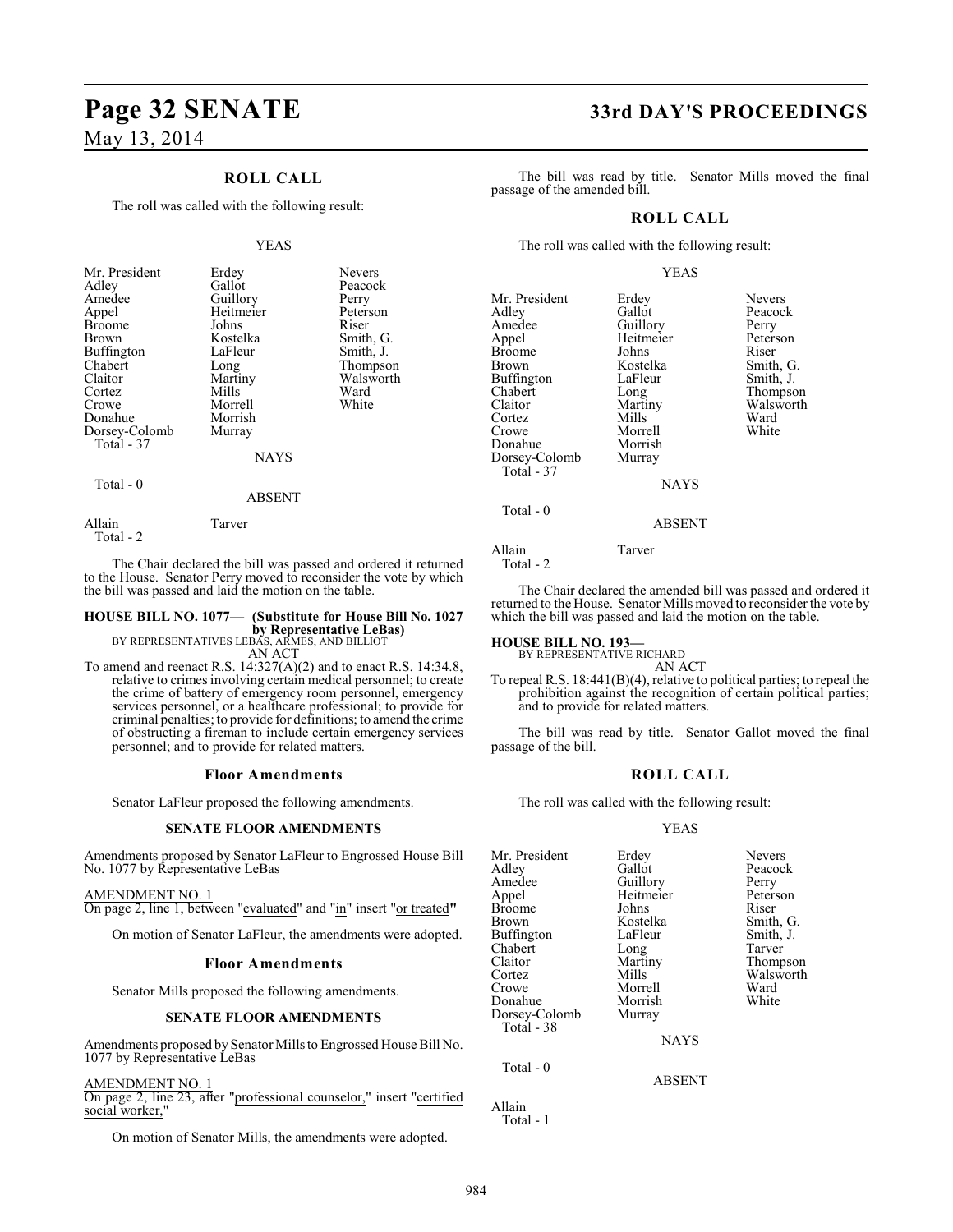# **33rd DAY'S PROCEEDINGS Page 33 SENATE**

# May 13, 2014

The Chair declared the bill was passed and ordered it returned to the House. Senator Gallot moved to reconsider the vote by which the bill was passed and laid the motion on the table.

#### **HOUSE BILL NO. 318—**

BY REPRESENTATIVE DANAHAY AN ACT

To enact R.S. 44:4(48), relative to public records; to exempt certain records of or in the possession of the Board of Tax Appeals; and to provide for related matters.

The bill was read by title. Senator Johns moved the final passage of the bill.

#### **ROLL CALL**

The roll was called with the following result:

#### YEAS

| Mr. President                            | Erdey                 | <b>Nevers</b> |
|------------------------------------------|-----------------------|---------------|
| Adley                                    | Gallot                | Peacock       |
| Amedee                                   | Guillory              | Perry         |
| Appel                                    | Heitmeier             | Peterson      |
| <b>Broome</b>                            | Johns                 | Riser         |
| Brown                                    | Kostelka              | Smith, G.     |
| Buffington                               | LaFleur               | Smith, J.     |
| Chabert                                  | Long                  | Tarver        |
| Claitor                                  | Martiny               | Thompson      |
| Cortez                                   | Mills                 | Walsworth     |
| Crowe                                    | Morrell               | Ward          |
| Donahue                                  | Morrish               | White         |
| Dorsey-Colomb<br>Total - 38<br>Total - 0 | Murray<br><b>NAYS</b> |               |

ABSENT

## Allain

Total - 1

The Chair declared the bill was passed and ordered it returned to the House. Senator Kostelka moved to reconsider the vote by which the bill was passed and laid the motion on the table.

# **HOUSE BILL NO. 319—** BY REPRESENTATIVE FOIL

AN ACT

To amend and reenact R.S. 12:1501, 1502(A), 1601 through 1604, and 1701, R.S. 44:4.1(B)(5), R.S. 49:222(B)(1) and (6), and Code of Civil Procedure Article 611, to enact R.S. 12:1-101 through 1-1704, and 1702 through 1704, and to repeal R.S. 12:1 through 178 and 1605 through 1607, relative to corporations; to provide for general provisions; to provide for incorporation; to provide for the purposes and powers of corporations; to provide for names; to provide for offices and agents; to provide for shares and distributions; to provide with respect to shareholders; to provide with respect to directors and officers; to provide for domestication and conversion; to provide for the amendment of articles of incorporation and bylaws; to provide for mergers and share exchanges; to provide for the disposition of assets; to provide for appraisal rights; to provide for dissolution; to provide for foreign corporations; to provide for records and reports; to provide for transition provisions; to provide for the applicability of Chapter 24 of Title 12 of the Louisiana Revised Statutes of 1950; to provide for the conversion of business organizations; to provide for fees; to provide for derivative actions; to provide for the continuous revision of Title 12 of the Louisiana Revised Statutes of 1950; to provide an effective date; and to provide for related matters.

#### **Floor Amendments**

Senator Martiny proposed the following amendments.

#### **SENATE FLOOR AMENDMENTS**

Amendments proposed by Senator Martiny to Reengrossed House Bill No. 319 by Representative Foil

#### AMENDMENT NO. 1

On page 210, line 7, after "available," delete the remainder of the line and insert "one of the following statements shall be included in the"

#### AMENDMENT NO. 2

On page 210, between lines 8 and 9 insert:

"(1) If the corporation wishes for shareholders to be subject to the requirements of R.S.  $12:1-1321(A)(1)$ :"

#### AMENDMENT NO. 3

On page 210, between lines 22 and 23 insert:

 $\sqrt{2}$ ) If the corporation is waiving the requirements of R.S. 12:1- $1321(\overline{A})(1)$ :

"Appraisal rights allow a shareholder to avoid the effects of the proposed corporate action described in this notice by selling the shareholder's shares to the corporation at their fair value, paid in cash. To retain the right to assert appraisal rights, a shareholder is required by law not to vote, or cause or permit to be voted, in favor of the proposed corporation action any shares of the class or series for which the shareholder intends to assert appraisal rights. If a shareholder complies with the requirement, and the action proposed in this notice takes effect, the law requires the corporation to send to the shareholder an appraisal form that the shareholder must complete and return, a copy of Part 13 of the Business Corporation Act, governing appraisal rights"."

#### AMENDMENT NO. 4

On page 222, between lines 2 and 3 insert the following:

"B. The appraisal rights provided by this Part are the exclusive remedy of a shareholder in connection with a corporate action for which R.S. 12:1-1302 makes appraisal rights available if either of the following conditions is satisfied:

(1) The shareholder is not subject to the requirements of R.S.  $12:1-\overline{1321(A)(1)}$  concerning the delivery of a written notice of the shareholder's intent to assert appraisal rights.<br>(2) The corporation waives the requi

The corporation waives the requirements of R.S. 12:1- $1321(A)(1)$ .

C. If Subsection B of this Section makes appraisal rights the exclusive remedy of a shareholder, then the shareholder shall not have any other cause of action for damages or for any other form of relief against the corporation, or any director, officer, employee, agent, or controlling person of the corporation, in connection with the corporate action for which R.S. 12:1-1302 makes appraisal rights available.

D. If the corporation waives the requirements of R.S. 12:1-  $1321(A)(1)$ , a shareholder may assert appraisal rights without complying with those requirements. A corporation waives the requirements of R.S. 12:1-1321(A)(1) by sending shareholders the notice specified in R.S. 12:1-1320(A)(2)."

#### AMENDMENT NO. 5

On page 222, delete line 3 and insert:

"E. Subsections A, B, and C of this Section do not apply to a corporate action that is"

#### AMENDMENT NO. 6

On page 222, between lines 19 and 20 insert:

"F. Subsections B and C of this Section do not affect any right of a shareholder that is provided by the terms of the corporate action itself if the shareholder does not assert, or loses the right to enforce, appraisal rights under this Part.

On motion of Senator Martiny, the amendments were adopted.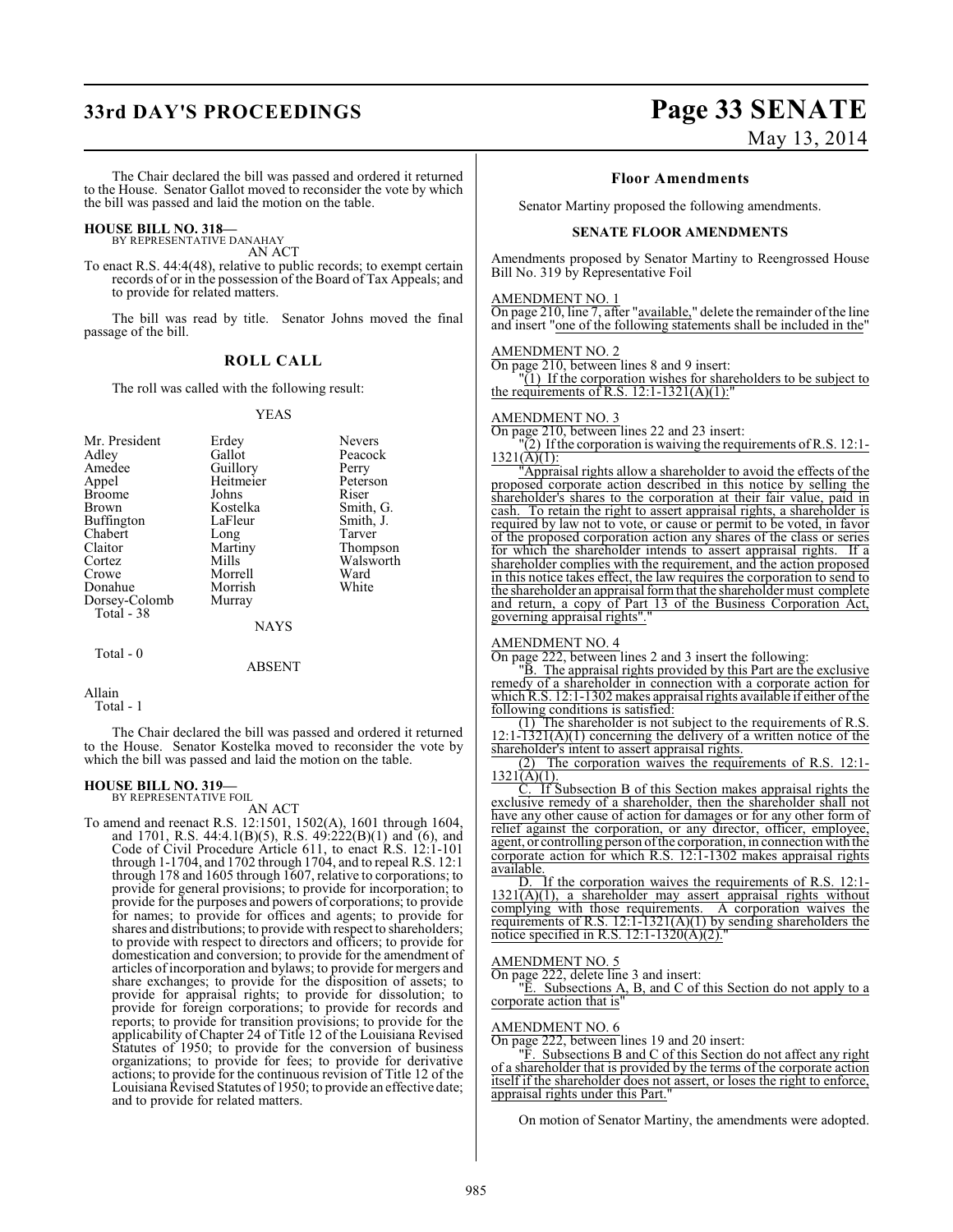The bill was read by title. Senator Martiny moved the final passage of the amended bill.

### **ROLL CALL**

The roll was called with the following result:

#### YEAS

Nevers Peacock Perry Peterson<br>Riser

Smith, G. Smith, J.<br>Tarver

Thompson Walsworth<br>Ward

| Mr. President | Erdey       | Nevers  |
|---------------|-------------|---------|
| Adley         | Gallot      | Peacod  |
| Amedee        | Guillory    | Perry   |
| Appel         | Heitmeier   | Peterso |
| <b>Broome</b> | Johns       | Riser   |
| Brown         | Kostelka    | Smith,  |
| Buffington    | LaFleur     | Smith,  |
| Chabert       | Long        | Tarver  |
| Claitor       | Martiny     | Thomp   |
| Cortez        | Mills       | Walsw   |
| Crowe         | Morrell     | Ward    |
| Donahue       | Morrish     | White   |
| Dorsey-Colomb | Murray      |         |
| Total - 38    |             |         |
|               | <b>NAYS</b> |         |
|               |             |         |

 $Total - 0$ 

ABSENT

Allain

Total - 1

The Chair declared the amended bill was passed and ordered it returned to the House. Senator Martiny moved to reconsider the vote by which the bill was passed and laid the motion on the table.

#### **Senator Broome in the Chair**

**HOUSE BILL NO. 500—**

BY REPRESENTATIVES BERTHELOT, ANDERS, BARROW, BURFORD,<br>COX, HILL, HOFFMANN, LEBAS, PATRICK WILLIAMS, AND<br>WILLMOTT AN ACT

To amend and reenact R.S. 42:1123(26), relative to the Code of Governmental Ethics; to allow the acceptance of certain gifts by certain public servants under certain circumstances; and to provide for related matters.

The bill was read by title. Senator Brown moved the final passage of the bill.

## **ROLL CALL**

The roll was called with the following result:

#### YEAS

| Mr. President | Erdey     | Murray        |
|---------------|-----------|---------------|
| Adley         | Gallot    | <b>Nevers</b> |
| Amedee        | Heitmeier | Peacocl       |
| Appel         | Johns     | Riser         |
| <b>Broome</b> | Kostelka  | Smith,        |
| Brown         | LaFleur   | Tarver        |
| Buffington    | Long      | Walswo        |
| Chabert       | Martiny   | White         |
| Crowe         | Mills     |               |
| Dorsey-Colomb | Morrish   |               |
| Total - 28    |           |               |
|               |           |               |

Heitmeier Peacock<br>Johns Riser Johns<br>Kostelka LaFleur Long Walsworth<br>
Martiny White Martiny Mills Morrish

#### NAYS

Total - 6

Claitor Donahue Peterson<br>Cortez Perry Smith, J. Smith, J.

Nevers<br>Peacock

Smith, G.<br>Tarver

# **Page 34 SENATE 33rd DAY'S PROCEEDINGS**

#### ABSENT

| Allain     | Morrell  | Ward |
|------------|----------|------|
| Guillory   | Thompson |      |
| Total $-5$ |          |      |

The Chair declared the bill was passed and ordered it returned to the House. Senator Brown moved to reconsider the vote by which the bill was passed and laid the motion on the table.

#### **HOUSE BILL NO. 601—**

BY REPRESENTATIVES ABRAMSON, HUNTER, HUVAL, PIERRE, RITCHIE, AND THIBAUT AN ACT

To enact R.S. 22:1827, relative to health insurance coverage; to prohibit a provider of healthcare services from refusing to submit a claim to a health insurance issuer under certain circumstances; to define certain terms; to provide that certain conflicting provisions in agreements between a provider of healthcare services and a health insurance issuer shall be deemed null and void; and to provide for related matters.

#### **Floor Amendments**

Senator Morrish proposed the following amendments.

#### **SENATE FLOOR AMENDMENTS**

Amendments proposed by Senator Morrish to Engrossed House Bill No. 601 by Representative Abramson

#### AMENDMENT NO. 1

In Senate Committee Amendment No. 1 proposed by the Senate Committee on Insurance and adopted by the Senate on May 1, 2014, on line 8 thereof, between "payment or" and "payment" insert "require"

On motion of Senator Morrish, the amendments were adopted.

#### **Floor Amendments**

Senator Morrish proposed the following amendments.

#### **SENATE FLOOR AMENDMENTS**

Amendments proposed by Senator Morrish to Engrossed House Bill No. 601 by Representative Abramson

#### AMENDMENT NO. 1

Delete Senate Committee Amendment No. 1 (SCAHB601 COOPERC 3352) proposed by the Senate Committee on Insurance and adopted by the Senate of May 1, 2014.

#### AMENDMENT NO. 2

Delete Legislative Bureau Amendment No. 1 (SLBHB601 ELLISB 3546) proposed by the Legislative Bureau and adopted by the Senate on May 5, 2014.

#### AMENDMENT NO. 3

On page 1, delete lines 10 through 17 and insert:

"A. No healthcare provider that accepts a patient's health insurance coverage shall require an enrollee or insured to consent to payment for healthcare services as a condition for verification of health insurance coverage for such healthcare services.

On motion of Senator Morrish, the amendments were adopted.

The bill was read by title. Senator Morrish moved the final passage of the amended bill.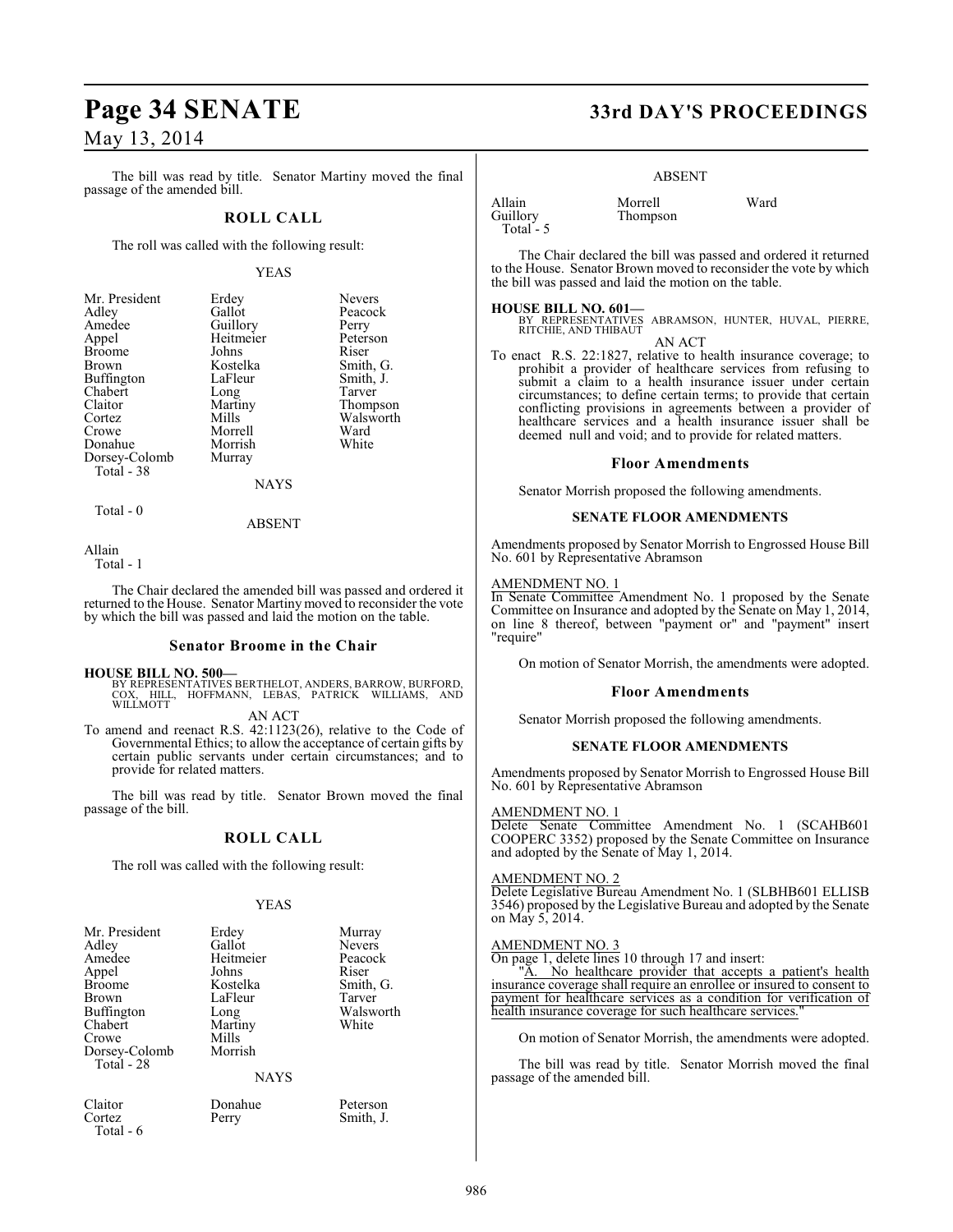# **33rd DAY'S PROCEEDINGS Page 35 SENATE**

## **ROLL CALL**

The roll was called with the following result:

#### YEAS

| Mr. President<br>Adley<br>Amedee<br>Appel<br><b>Broome</b><br>Brown<br>Buffington<br>Chabert<br>Cortez<br>Crowe | Erdey<br>Gallot<br>Guillory<br>Heitmeier<br>Johns<br>Kostelka<br>LaFleur<br>Long<br>Mills<br>Morrell | <b>Nevers</b><br>Peacock<br>Perry<br>Peterson<br>Riser<br>Smith, G.<br>Smith, J.<br>Thompson<br>Walsworth<br>Ward |
|-----------------------------------------------------------------------------------------------------------------|------------------------------------------------------------------------------------------------------|-------------------------------------------------------------------------------------------------------------------|
|                                                                                                                 |                                                                                                      |                                                                                                                   |
|                                                                                                                 |                                                                                                      |                                                                                                                   |
|                                                                                                                 |                                                                                                      |                                                                                                                   |
|                                                                                                                 |                                                                                                      |                                                                                                                   |
|                                                                                                                 |                                                                                                      |                                                                                                                   |
| Donahue                                                                                                         | Morrish                                                                                              | White                                                                                                             |
| Dorsey-Colomb<br>Total - 35                                                                                     | Murray                                                                                               |                                                                                                                   |
|                                                                                                                 | <b>NAYS</b>                                                                                          |                                                                                                                   |
|                                                                                                                 |                                                                                                      |                                                                                                                   |

#### Total - 0

#### ABSENT

Allain Martiny<br>Claitor Tarver Claitor

Total - 4

The Chair declared the amended bill was passed and ordered it returned to the House. Senator Morrish moved to reconsider the vote by which the bill was passed and laid the motion on the table.

#### **HOUSE BILL NO. 787—**

- BY REPRESENTATIVES ARNOLD, ABRAMSON, ADAMS, BADON, BILLIOT, WESLEY BISHOP, GAROFALO, HENRY, JOHNSON, LEOPOLD, LOPINTO, LORUSSO, MORENO, STOKES, TALBOT, AND WILLMOTT AN ACT
- To amend and reenact R.S. 43:142(B), 171(B), 200(3), and 201(D), to enact R.S. 43:202(D), and to repeal R.S. 43:201(E), relative to the publication of official proceedings, legal notices, and advertisements in Jefferson and Orleans parishes; to provide relative to qualifications of newspapers for such publication; to provide for definitions; to provide for an effective date; and to provide for related matters.

The bill was read by title. Senator Martiny moved the final passage of the bill.

#### **ROLL CALL**

The roll was called with the following result:

#### YEAS

| Mr. President | Erdey       | <b>Nevers</b> |
|---------------|-------------|---------------|
| Adley         | Gallot      | Peacock       |
| Amedee        | Guillory    | Perry         |
| Appel         | Heitmeier   | Peterson      |
| <b>Broome</b> | Johns       | Riser         |
| <b>Brown</b>  | Kostelka    | Smith, G.     |
| Buffington    | LaFleur     | Smith, J.     |
| Chabert       | Long        | Tarver        |
| Claitor       | Martiny     | Thompson      |
| Cortez        | Mills       | Walsworth     |
| Crowe         | Morrell     | Ward          |
| Donahue       | Morrish     | White         |
| Dorsey-Colomb | Murray      |               |
| Total - 38    |             |               |
|               | <b>NAYS</b> |               |

ABSENT

Total - 0

Allain Total - 1

# May 13, 2014

The Chair declared the bill was passed and ordered it returned to the House. Senator Martiny moved to reconsider the vote by which the bill was passed and laid the motion on the table.

**HOUSE BILL NO. 807—** BY REPRESENTATIVE BARRAS AN ACT

To amend and reenact R.S. 6:1082, 1083(18) and (20), 1086(A)(1), 1087(F)(introductory paragraph), 1088(D), (F), 1087(F)(introductory paragraph), 1088(D), (F),  $(G)(3)$ (introductory paragraph), and  $(J)$ , 1088.2(A) $(1)$  and  $(3)$ ,  $1088.3(A)(1)$  and  $(3)$ ,  $(C)(2)$ (introductory paragraph) and  $(b)$ , and (D)(2), 1089(A), 1090(B)(1), 1092(B)(1)(e), (G), and (K), and 1099(F) and to enact R.S. 6:1083(11.1) and 1088(G)(3)(d), relative to mortgage servicers; to require that mortgage servicers be licensed and regulated pursuant to the Louisiana Secure and Fair Enforcement of Mortgage Licensing Act of 2009; and to provide for related matters.

The bill was read by title. Senator Mills moved the final passage of the bill.

#### **ROLL CALL**

The roll was called with the following result:

#### YEAS

| Mr. President | Erdey         | Murray        |
|---------------|---------------|---------------|
| Adlev         | Gallot        | <b>Nevers</b> |
| Amedee        | Guillory      | Peacock       |
| Appel         | Heitmeier     | Perry         |
| Broome        | Johns         | Peterson      |
| Brown         | Kostelka      | Riser         |
| Buffington    | LaFleur       | Smith, G.     |
| Chabert       | Long          | Smith, J.     |
| Claitor       | Martiny       | Tarver        |
| Cortez        | Mills         | Thompson      |
| Crowe         | Morrell       | Walsworth     |
| Dorsey-Colomb | Morrish       | White         |
| Total $-36$   |               |               |
|               | <b>NAYS</b>   |               |
| Total - 0     |               |               |
|               | <b>ABSENT</b> |               |
|               |               |               |

Allain Donahue Ward Total - 3

The Chair declared the bill was passed and ordered it returned to the House. Senator Mills moved to reconsider the vote by which the bill was passed and laid the motion on the table.

# **HOUSE BILL NO. 838—** BY REPRESENTATIVE HOFFMANN

AN ACT

To amend and reenact R.S.  $37:3407(A)(7)$  and to enact R.S.  $37:3407(A)(11)$ , relative to fees charged by the Louisiana Real Estate Appraisers Board; to provide changes to fees charged by the Louisiana Real Estate Appraisers Board; and to provide for related matters.

The bill was read by title. Senator Martiny moved the final passage of the bill.

#### **ROLL CALL**

The roll was called with the following result:

#### YEAS

| Mr. President | Erdey     | <b>Nevers</b> |
|---------------|-----------|---------------|
| Adley         | Gallot    | Peacock       |
| Amedee        | Guillory  | Perry         |
| Appel         | Heitmeier | Peterson      |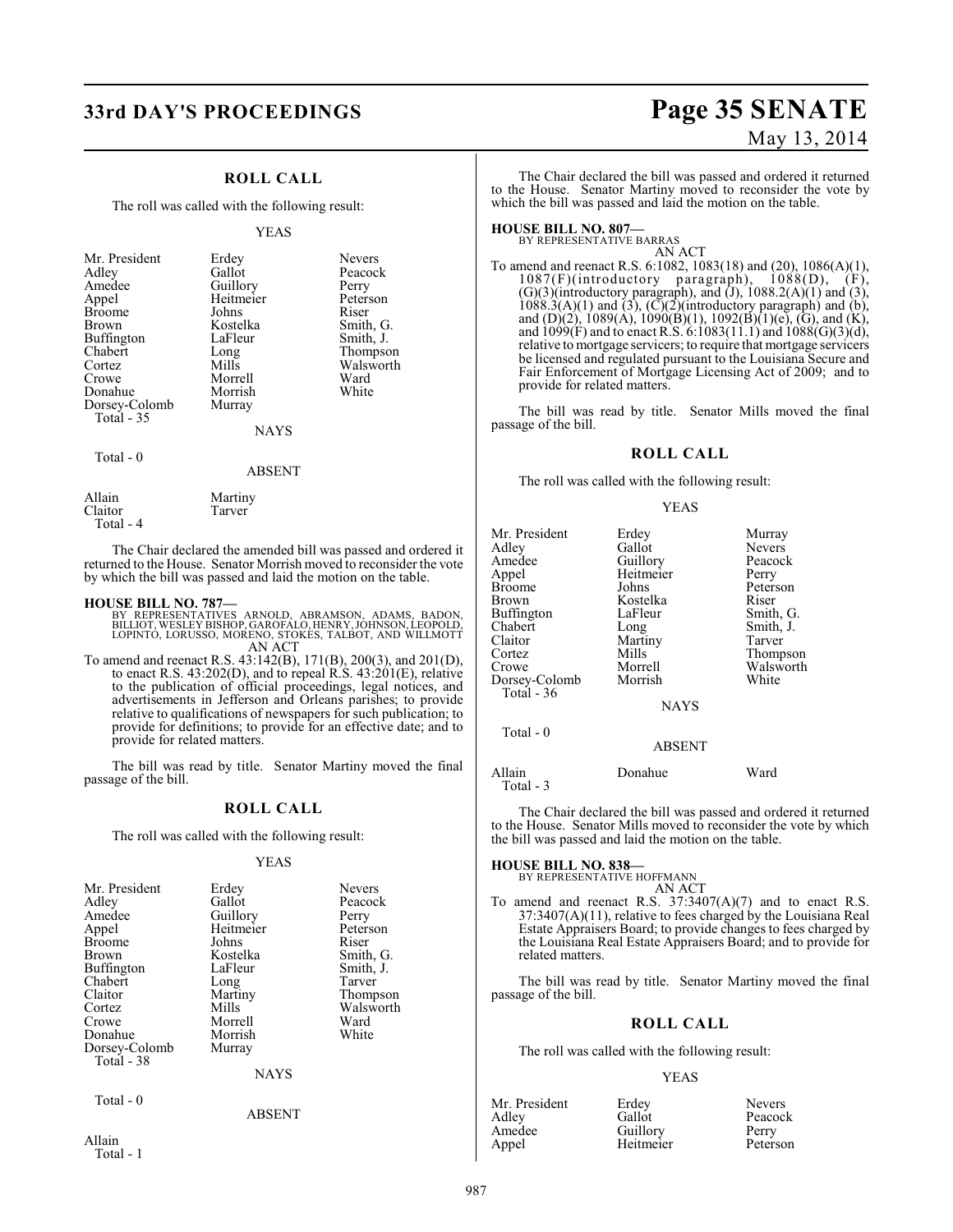| <b>Broome</b> | Johns       | Riser  |
|---------------|-------------|--------|
| <b>Brown</b>  | Kostelka    | Smith  |
| Buffington    | LaFleur     | Smith. |
| Chabert       | Long        | Thom   |
| Claitor       | Martiny     | Walsy  |
| Cortez        | Mills       | Ward   |
| Crowe         | Morrell     | White  |
| Donahue       | Morrish     |        |
| Dorsey-Colomb | Murray      |        |
| Total - 37    |             |        |
|               | <b>NAYS</b> |        |
|               |             |        |

Thompson Walsworth<br>Ward

Smith, G. Smith, J.

Total - 0

#### ABSENT

Allain Tarver Total - 2

The Chair declared the bill was passed and ordered it returned to the House. Senator Martiny moved to reconsider the vote by which the bill was passed and laid the motion on the table.

#### **HOUSE BILL NO. 844—** BY REPRESENTATIVE PONTI

AN ACT

To enact R.S. 9:3571.3, relative to credit reports of protected persons; to provide for prohibitions on the release of credit information of protected persons; to provide for definitions; to provide for exceptions; to provide for damages; and to provide for related matters

The bill was read by title. Senator Martiny moved the final passage of the bill.

#### **ROLL CALL**

The roll was called with the following result:

#### YEAS

| Mr. President<br>Adley<br>Amedee<br>Appel<br><b>Broome</b><br><b>Brown</b><br><b>Buffington</b><br>Chabert<br>Claitor<br>Cortez<br>Crowe | Erdey<br>Gallot<br>Guillory<br>Heitmeier<br>Johns<br>Kostelka<br>LaFleur<br>Long<br>Martiny<br>Mills<br>Morrell | Peacock<br>Perry<br>Peterson<br>Riser<br>Smith, G.<br>Smith, J.<br>Tarver<br>Thompson<br>Walsworth<br>Ward<br>White |
|------------------------------------------------------------------------------------------------------------------------------------------|-----------------------------------------------------------------------------------------------------------------|---------------------------------------------------------------------------------------------------------------------|
| Donahue<br>Dorsey-Colomb<br>Total - 37                                                                                                   | Murray<br><b>Nevers</b>                                                                                         |                                                                                                                     |
|                                                                                                                                          | <b>NAYS</b>                                                                                                     |                                                                                                                     |

Total - 0

#### ABSENT

Total - 2

Allain Morrish

The Chair declared the bill was passed and ordered it returned to the House. Senator Martiny moved to reconsider the vote by which the bill was passed and laid the motion on the table.

## **HOUSE BILL NO. 857—**

BY REPRESENTATIVE BROADWATER AN ACT

To amend and reenact R.S.  $18:602(E)(1)$ ,  $(2)(a)$ , and  $(4)$  and to repeal R.S. 13:2583(F) and R.S. 42:373, relative to vacancies in certain local and municipal offices; to provide for the filling of such vacancies; to provide relative to the appointment of a person to fill such a vacancy under certain circumstances; to provide

# **Page 36 SENATE 33rd DAY'S PROCEEDINGS**

relative to the election of a person to fill such a vacancy under certain circumstances; and to provide for related matters.

The bill was read by title. Senator Riser moved the final passage of the bill.

## **ROLL CALL**

The roll was called with the following result:

YEAS

Mr. President Erdey Nevers<br>Adley Gallot Peacoc Adley Gallot Peacock<br>Amedee Guillory Perry Amedee Guillory Perry<br>Appel Heitmeier Peterson Broome Johns Riser<br>Brown Kostelka Smith, G. Buffington LaFleur Smith,<br>
Chabert Long Tarver Chabert Long<br>Claitor Martiny Claitor Martiny Thompson Cortez Mills Walsworth<br>Crowe Morrell Ward Donahue Morrish<br>Dorsey-Colomb Murray Dorsey-Colomb Total - 38

Heitmeier Peters<br>Johns Riser Kostelka Smith, G.<br>LaFleur Smith, J. Morrell Ward<br>
Morrish White

Total - 0

Allain Total - 1

The Chair declared the bill was passed and ordered it returned to the House. Senator Riser moved to reconsider the vote by which the bill was passed and laid the motion on the table.

NAYS

ABSENT

## **HOUSE BILL NO. 868—**

BY REPRESENTATIVE PONTI AN ACT

To amend and reenact R.S. 40:1749.12(10), 1749.13(B)(5),  $1749.14(C)(1)(a)$ , and  $1749.20(A)(2)$  and  $(3)$  and  $(B)$ , relative to the Louisiana Underground Utilities and Facilities Damage Prevention Law; to add to the definition of "mark by time"; to allow for mutual agreements to extend time periods between notification and activity; to allow the use of supplemental offset markings; to provide relative to penalties; and to provide for related matters.

The bill was read by title. Senator Martiny moved the final passage of the bill.

## **ROLL CALL**

The roll was called with the following result:

#### YEAS

Mr. President Erdey Nevers<br>Adley Gallot Peacock Adley Gallot Peaco<br>
Amedee Guillory Perry Amedee Guillory Perry<br>Appel Heitmeier Peterson Broome Johns<br>Brown Kostelka Buffington LaFleur Smith,<br>
Chabert Long Tarver Chabert Long<br>Claitor Martiny Claitor Martiny Thompson Crowe Morrell Ward<br>
Morrish White<br>
Morrish White Donahue Morrish<br>Dorsey-Colomb Murray Dorsey-Colomb Total - 38

Heitmeier Peters<br>Johns Riser Kostelka Smith, G.<br>LaFleur Smith, J. Mills Walsworth<br>
Morrell Ward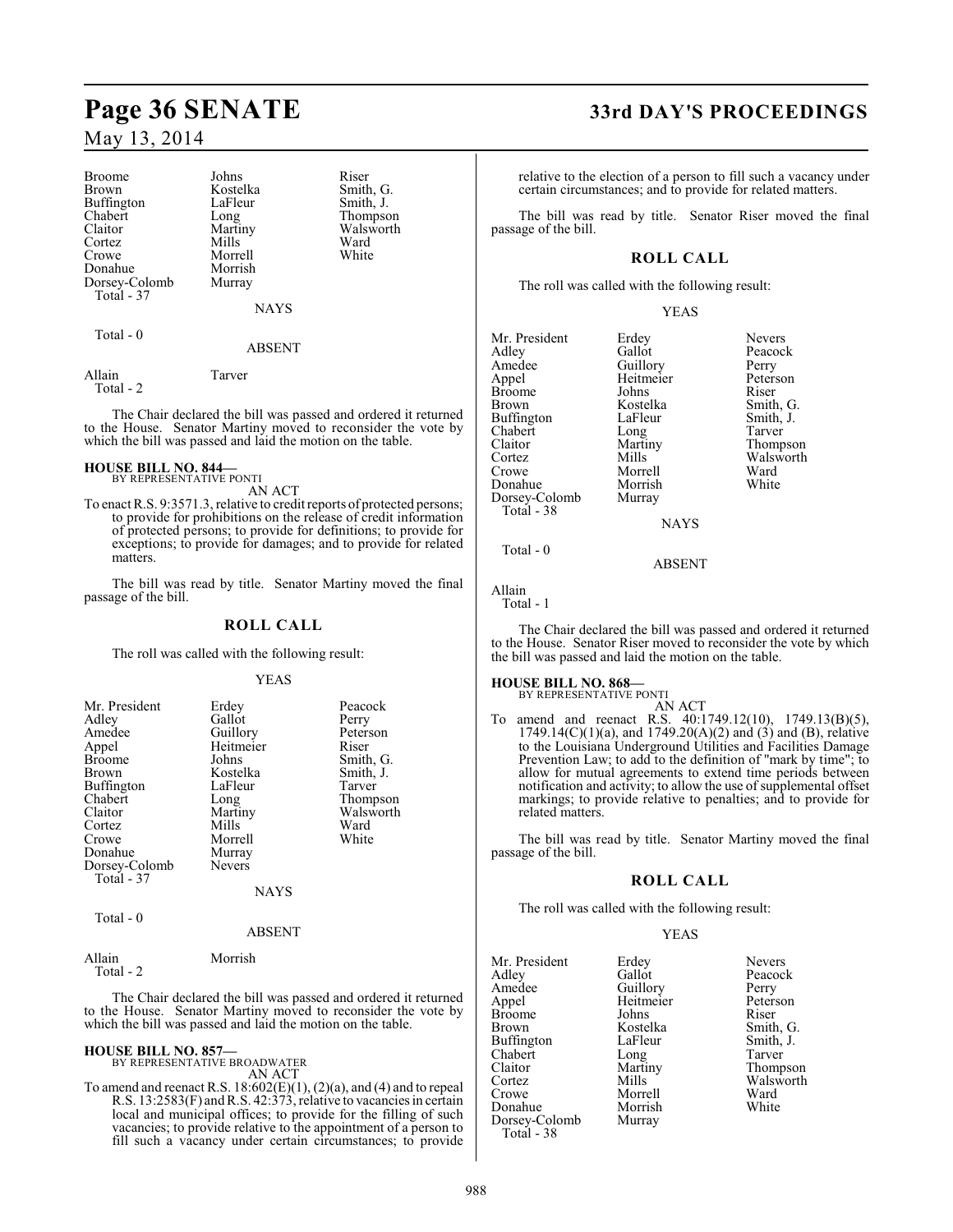# **33rd DAY'S PROCEEDINGS Page 37 SENATE**

#### NAYS

Total - 0

ABSENT

Allain

Total - 1

The Chair declared the bill was passed and ordered it returned to the House. Senator Martiny moved to reconsider the vote by which the bill was passed and laid the motion on the table.

# **HOUSE BILL NO. 894—** BY REPRESENTATIVE HOFFMANN

AN ACT

To amend and reenact R.S.37:3394(B) and (H), relative to the Louisiana Real Estate Appraisers Board; to provide for membership requirements and qualifications; and to provide for related matters.

The bill was read by title. Senator Martiny moved the final passage of the bill.

#### **ROLL CALL**

The roll was called with the following result:

#### YEAS

| Mr. President | Erdey       | <b>Nevers</b> |
|---------------|-------------|---------------|
| Adlev         | Gallot      | Peacock       |
| Amedee        | Guillory    | Perry         |
| Appel         | Heitmeier   | Peterson      |
| <b>Broome</b> | Johns       | Riser         |
| Brown         | Kostelka    | Smith, G.     |
| Buffington    | LaFleur     | Smith, J.     |
| Chabert       | Long        | Tarver        |
| Claitor       | Martiny     | Thompson      |
| Cortez        | Mills       | Walsworth     |
| Crowe         | Morrell     | Ward          |
| Donahue       | Morrish     | White         |
| Dorsey-Colomb | Murray      |               |
| Total - 38    |             |               |
|               | <b>NAYS</b> |               |
| Total - 0     |             |               |

#### ABSENT

Allain

Total - 1

The Chair declared the bill was passed and ordered it returned to the House. Senator Martiny moved to reconsider the vote by which the bill was passed and laid the motion on the table.

# **HOUSE BILL NO. 1018—** BY REPRESENTATIVE HOFFMANN

AN ACT

To amend and reenact R.S. 37:3396(B), (D), and (F)(2), 3397(B)(1), (3)(introductory paragraph) and (d) through (f), (4), and (5),  $3398(A)$ ,  $3401(B)$ ,  $(C)$ (introductory paragraph) and (3),  $3408(B)$ ,  $(C)(2)$ , and  $(E)$ , and  $3410(A)$ , to enact R.S. 37:3392(13), 3397.1, and 3409(E)(4), and to repeal R.S. 37:3397(B)(6), (C), and (D), 3398(D), and 3401(D), relative to the Louisiana Real Estate Appraisers Law; to provide for board terms; to provide relative to license qualifications; to provide relative to criteria for license classifications and continuing education requirements; to provide relative to examinations; to provide relative to nonresident licenses; to provide relative to disciplinary proceedings; to provide for standards for the development and communication of real estate appraisers; and to provide for related matters.

The bill was read by title. Senator Martiny moved the final passage of the bill.

# May 13, 2014

## **ROLL CALL**

The roll was called with the following result:

#### YEAS

| Mr. President     | Erdey         | Peacock   |
|-------------------|---------------|-----------|
| Adley             | Gallot        | Perry     |
| Amedee            | Guillory      | Peterson  |
| Appel             | Heitmeier     | Riser     |
| <b>Broome</b>     | Johns         | Smith, G. |
| Brown             | Kostelka      | Smith, J. |
| <b>Buffington</b> | LaFleur       | Tarver    |
| Chabert           | Long          | Thompson  |
| Claitor           | Martiny       | Walsworth |
| Cortez            | Morrell       | Ward      |
| Crowe             | Morrish       | White     |
| Donahue           | Murray        |           |
| Dorsey-Colomb     | <b>Nevers</b> |           |
| Total - 37        |               |           |
|                   | NAVS          |           |

NAYS

ABSENT

Total - 0

Allain Mills

Total - 2

The Chair declared the bill was passed and ordered it returned to the House. Senator Martiny moved to reconsider the vote by which the bill was passed and laid the motion on the table.

#### **HOUSE BILL NO. 1057—**

BY REPRESENTATIVE THIERRY

AN ACT To amend and reenact the heading of Subpart D of Part III of Chapter 2 of Title 22 of the Louisiana Revised Statutes of 1950, R.S.  $22:631$ (introductory paragraph),  $(4)$ , and  $(6)(c)$  and  $(d)$  and  $634(A)(1)$ , relative to risk-based capital for health organizations; to define "health organization"; to amend certain formulas to determine risk-based capital; to define a "company-action level event"; and to provide for related matters.

The bill was read by title. Senator Morrish moved the final passage of the bill.

#### **ROLL CALL**

The roll was called with the following result:

#### YEAS

| Mr. President<br>Adlev<br>Amedee<br>Appel<br>Broome<br>Brown<br>Buffington<br>Chabert<br>Claitor<br>Cortez | Erdey<br>Gallot<br>Heitmeier<br>Johns<br>Kostelka<br>LaFleur<br>Long<br>Martiny<br>Mills<br>Morrell | Peacock<br>Perry<br>Peterson<br>Riser<br>Smith, G.<br>Smith, J.<br>Tarver<br>Thompson<br>Walsworth<br>Ward |
|------------------------------------------------------------------------------------------------------------|-----------------------------------------------------------------------------------------------------|------------------------------------------------------------------------------------------------------------|
| Crowe                                                                                                      | Morrish                                                                                             | White                                                                                                      |
| Donahue<br>Dorsey-Colomb<br>Total - 37                                                                     | Murray<br><b>Nevers</b>                                                                             |                                                                                                            |
| Total - 0                                                                                                  | <b>NAYS</b>                                                                                         |                                                                                                            |
|                                                                                                            | <b>ABSENT</b>                                                                                       |                                                                                                            |
| Allain<br>Total - 2                                                                                        | Guillory                                                                                            |                                                                                                            |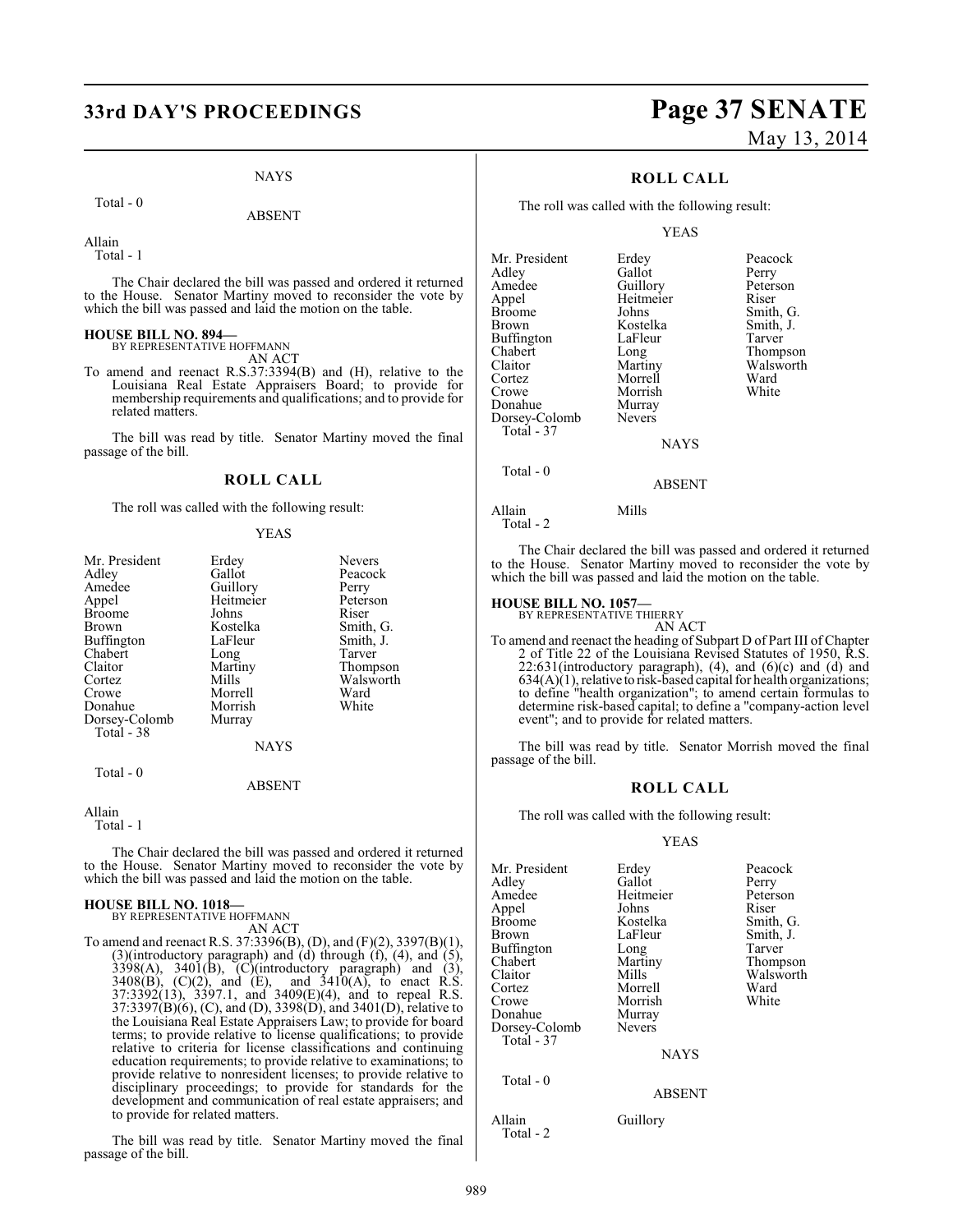The Chair declared the bill was passed and ordered it returned to the House. Senator Morrish moved to reconsider the vote by which the bill was passed and laid the motion on the table.

#### **HOUSE BILL NO. 1149—** BY REPRESENTATIVE LORUSSO

AN ACT

To enact R.S. 22:2171(C)(20), (E)(3), (F)(7), and (G)(7), relative to the Louisiana Property and Casualty Insurance Commission; to provide for the membership of the commission; to provide that the National Association of Mutual Insurance Companies shall appoint a representative to the commission; and to provide for related matters.

The bill was read by title. Senator Morrish moved the final passage of the bill.

### **ROLL CALL**

The roll was called with the following result:

#### YEAS

| Mr. President | Erdey       | <b>Nevers</b> |
|---------------|-------------|---------------|
| Adley         | Gallot      | Peacock       |
| Amedee        | Guillory    | Perry         |
| Appel         | Heitmeier   | Peterson      |
| <b>Broome</b> | Johns       | Riser         |
| <b>Brown</b>  | Kostelka    | Smith, G.     |
| Buffington    | LaFleur     | Smith, J.     |
| Chabert       | Long        | Tarver        |
| Claitor       | Martiny     | Thompson      |
| Cortez        | Mills       | Walsworth     |
| Crowe         | Morrell     | Ward          |
| Donahue       | Morrish     | White         |
| Dorsey-Colomb | Murray      |               |
| Total - 38    |             |               |
|               | <b>NAYS</b> |               |

Total - 0

ABSENT

Allain

Total - 1

The Chair declared the bill was passed and ordered it returned to the House. Senator Morrish moved to reconsider the vote by which the bill was passed and laid the motion on the table.

#### **HOUSE BILL NO. 1195—**

BY REPRESENTATIVE LORUSSO

AN ACT To amend and reenact R.S. 22:1964(24) and (25), relative to unfair trade practices in the business of insurance; to provide that any attempt to limit through contractual provisions the amount of information that a non-captive producer may provide to consumers on competing limited benefit or supplemental benefit plans shall be such an unfair trade practice; to provide that any attempt to limit through contractual provisions the number of other insurance companies that such a producer may represent shall be deemed such an unfair trade practice; and to provide for related matters.

On motion of Senator Murray, the bill was read by title and returned to the Calendar, subject to call.

#### **HOUSE BILL NO. 1234—**

BY REPRESENTATIVE PONTI AN ACT

To amend and reenact R.S. 51:709(5)(a)(introductory paragraph) and (ii) and to enact R.S.  $51:705(H)$ , relative to the registration of securities; to remove the exemption from registration under the Louisiana Securities Law, relative to Regulation A securities of the Federal Securities Act of 1933; to require registration under the Louisiana Securities Law of Regulation A securities of the

# **Page 38 SENATE 33rd DAY'S PROCEEDINGS**

Federal Securities Act of 1933; and to provide for related matters.

The bill was read by title. Senator Martiny moved the final passage of the bill.

## **ROLL CALL**

The roll was called with the following result:

YEAS

| Mr. President | Dorsey-Colomb | <b>Nevers</b>  |
|---------------|---------------|----------------|
| Adley         | Erdey         | Peacock        |
| Allain        | Gallot        | Perry          |
| Amedee        | Guillory      | Peterson       |
| Appel         | Heitmeier     | Riser          |
| <b>Broome</b> | Johns         | Smith, G       |
| Brown         | Kostelka      | Smith, J.      |
| Buffington    | LaFleur       | Tarver         |
| Chabert       | Long          | <b>Thompso</b> |
| Claitor       | Martiny       | Walswor        |
| Cortez        | Mills         | Ward           |
| Crowe         | Morrish       | White          |
| Donahue       | Murray        |                |
| Total - 38    |               |                |
|               | <b>NAYS</b>   |                |
| Total - 0     |               |                |

nith, G. mith, J.<br>arver hompson <sup>7</sup>alsworth<br><sup>7</sup>ard

Morrell Total - 1

The Chair declared the bill was passed and ordered it returned to the House. Senator Martiny moved to reconsider the vote by which the bill was passed and laid the motion on the table.

ABSENT

#### **HOUSE BILL NO. 5—**

BY REPRESENTATIVE PEARSON AN ACT

To amend and reenact R.S. 11:1821(B) and (G), relative to the board of trustees of the Municipal Employees' Retirement System; to provide relative to the composition of the board with respect to elected members; to provide relative to service as an elected trustee; to provide restrictions relative to board composition; and to provide for related matters.

The bill was read by title. Senator Guillory moved the final passage of the bill.

#### **ROLL CALL**

The roll was called with the following result:

#### YEAS

| Mr. President<br>Adley<br>Allain<br>Amedee<br>Appel<br>Broome<br>Brown<br>Buffington<br>Chabert<br>Claitor<br>Cortez<br>Crowe<br>Donahue | Dorsey-Colomb<br>Erdey<br>Guillory<br>Heitmeier<br>Johns<br>LaFleur<br>Long<br>Martiny<br>Mills<br>Morrell<br>Morrish<br>Murray<br><b>Nevers</b> | Peacock<br>Perry<br>Peterson<br>Riser<br>Smith, G.<br>Smith, J.<br>Tarver<br>Thompson<br>Walsworth<br>Ward<br>White |
|------------------------------------------------------------------------------------------------------------------------------------------|--------------------------------------------------------------------------------------------------------------------------------------------------|---------------------------------------------------------------------------------------------------------------------|
| Total - 37                                                                                                                               |                                                                                                                                                  |                                                                                                                     |
|                                                                                                                                          |                                                                                                                                                  |                                                                                                                     |
|                                                                                                                                          | <b>NAYS</b>                                                                                                                                      |                                                                                                                     |
|                                                                                                                                          |                                                                                                                                                  |                                                                                                                     |

Total - 0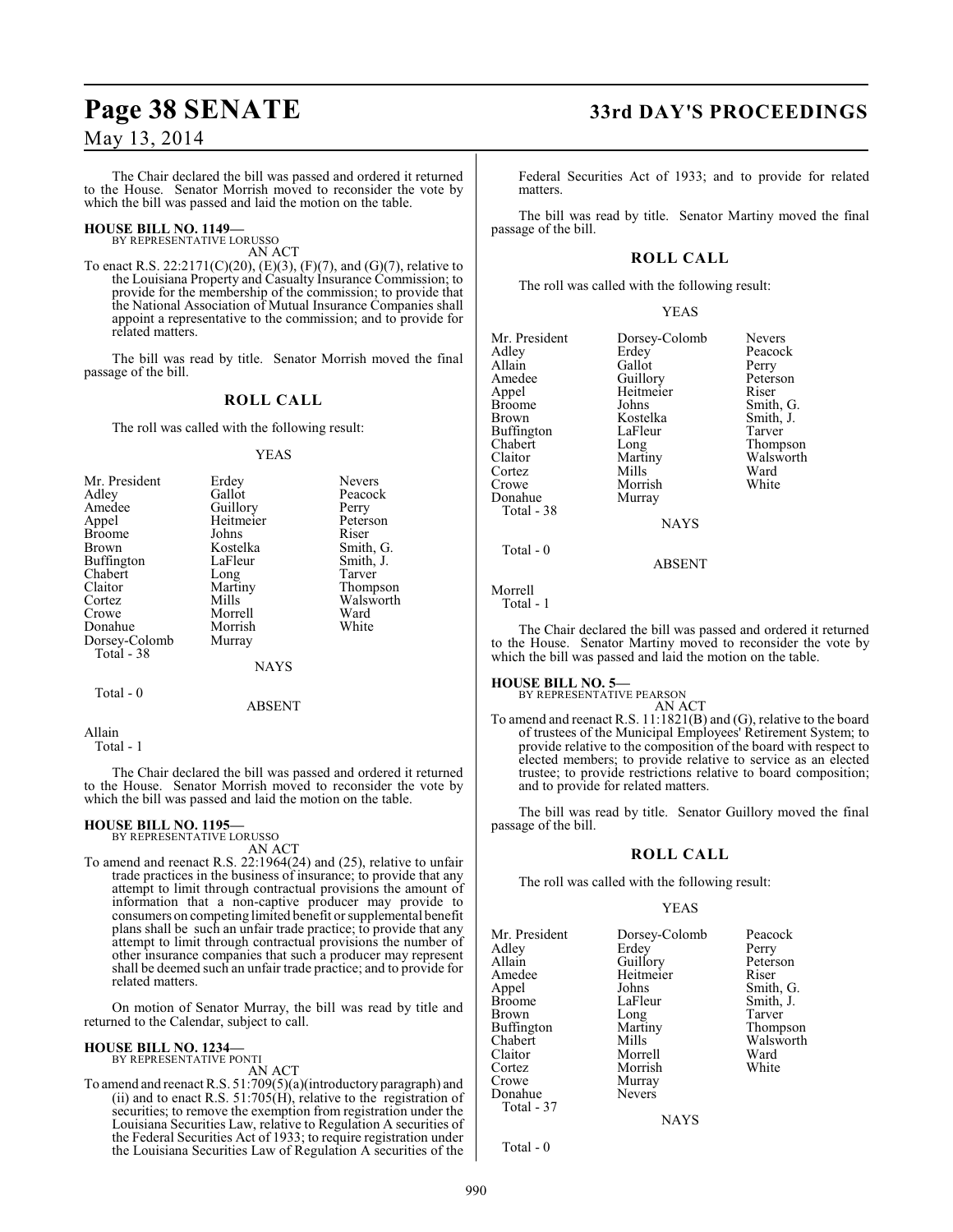# **33rd DAY'S PROCEEDINGS Page 39 SENATE**

#### ABSENT

Gallot Kostelka Total - 2

The Chair declared the bill was passed and ordered it returned to the House. Senator Guillory moved to reconsider the vote by which the bill was passed and laid the motion on the table.

#### **HOUSE BILL NO. 23—** BY REPRESENTATIVE PEARSON

AN ACT

To amend and reenact R.S. 11:1789.1(2), 1789.4(1), 1808.4(2), 1841(B), 1842, 1861, and 1862(B)(introductory paragraph) and to repeal R.S. 11:1787, 1807, 1862(D), and 1863, relative to the Municipal Employees' Retirement System; to provide relative to expenses of the system; to provide relative to funds of the system; to provide relative to employees first hired on or after January 1, 2013; to provide technical changes; and to provide for related matters.

The bill was read by title. Senator Guillory moved the final passage of the bill.

#### **ROLL CALL**

The roll was called with the following result:

#### YEAS

ABSENT

#### Kostelka Total - 1

The Chair declared the bill was passed and ordered it returned to the House. Senator Guillory moved to reconsider the vote by which the bill was passed and laid the motion on the table.

#### **HOUSE BILL NO. 87—** BY REPRESENTATIVE DANAHAY

AN ACT

To amend and reenact R.S. 11:1732(13) and (14) and to enact R.S. 11:1751(F), relative to the Municipal Employees' Retirement System; to provide relative to definitions for the system; to provide relative to contemporaneous employment by more than one participating employer; to provide relative to creditable service for such employment; and to provide for related matters.

The bill was read by title. Senator Guillory moved the final passage of the bill.

# May 13, 2014

## **ROLL CALL**

The roll was called with the following result:

YEAS

| Mr. President     | Erdey         | Peacock   |
|-------------------|---------------|-----------|
| Adley             | Gallot        | Perry     |
| Allain            | Guillory      | Peterson  |
| Amedee            | Heitmeier     | Riser     |
| Appel             | Johns         | Smith, G. |
| <b>Broome</b>     | LaFleur       | Smith, J. |
| Brown             | Long          | Tarver    |
| <b>Buffington</b> | Martiny       | Thompson  |
| Chabert           | Mills         | Walsworth |
| Cortez            | Morrell       | Ward      |
| Crowe             | Morrish       | White     |
| Donahue           | Murray        |           |
| Dorsey-Colomb     | <b>Nevers</b> |           |
| Total - 37        |               |           |
|                   | <b>NAYS</b>   |           |
|                   |               |           |

Total - 0

Claitor Kostelka Total - 2

The Chair declared the bill was passed and ordered it returned to the House. Senator Guillory moved to reconsider the vote by which the bill was passed and laid the motion on the table.

ABSENT

**HOUSE BILL NO. 136—** BY REPRESENTATIVES GUINN, BROWN, GISCLAIR, HONORE, AND NORTON AN ACT

To amend and reenact R.S. 56:1948.5(47) and to enact R.S. 56:1948.5(65), relative to Louisiana Byways; to designate sections of certain highways as the Flyway Byway; to provide relative to theCreole Nature Trail All-American road route; and to provide for related matters.

The bill was read by title. Senator Adley moved the final passage of the bill.

#### **ROLL CALL**

The roll was called with the following result:

#### YEAS

| Mr. President<br>Adley<br>Allain<br>Amedee<br>Appel<br><b>Broome</b><br><b>Brown</b><br>Buffington<br>Chabert<br>Claitor<br>Cortez<br>Crowe<br>Donahue<br>Total - 37 | Dorsey-Colomb<br>Erdey<br>Gallot<br>Guillory<br>Heitmeier<br>Johns<br>LaFleur<br>Long<br>Martiny<br>Mills<br>Morrell<br>Morrish<br>Murray<br><b>NAYS</b> | <b>Nevers</b><br>Peacock<br>Peterson<br>Riser<br>Smith, G.<br>Smith, J.<br>Tarver<br>Thompson<br>Walsworth<br>Ward<br>White |
|----------------------------------------------------------------------------------------------------------------------------------------------------------------------|----------------------------------------------------------------------------------------------------------------------------------------------------------|-----------------------------------------------------------------------------------------------------------------------------|
| Total $-0$                                                                                                                                                           | <b>ABSENT</b>                                                                                                                                            |                                                                                                                             |

Kostelka Perry Total - 2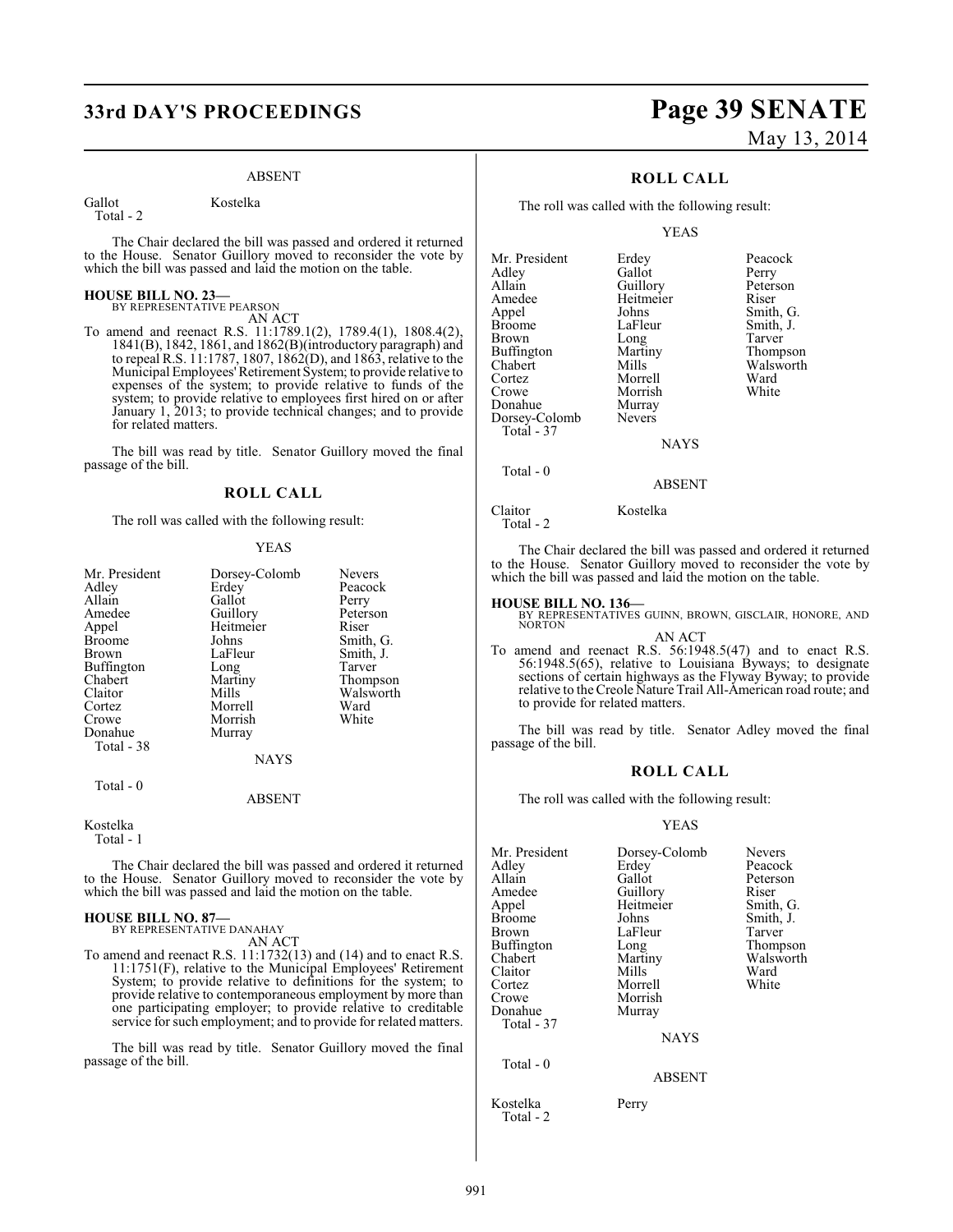The Chair declared the bill was passed and ordered it returned to the House. Senator Adley moved to reconsider the vote by which the bill was passed and laid the motion on the table.

# **HOUSE BILL NO. 272—** BY REPRESENTATIVE ALFRED WILLIAMS

AN ACT

To amend and reenact R.S. 33:4879(B) and (C), relative to firearms; to authorize parishes and municipalities to institute a firearms buyback program; to provide relative to the procedures governing the implementation of the program and the funding of the program; and to provide for related matters.

The bill was read by title. Senator Broome moved the final passage of the bill.

#### **ROLL CALL**

The roll was called with the following result:

#### YEAS

| Mr. President<br>Adley<br>Allain<br>Appel<br><b>Broome</b><br>Brown<br><b>Buffington</b><br>Chabert<br>Cortez<br>Crowe | Erdey<br>Gallot<br>Guillory<br>Heitmeier<br>Johns<br>Kostelka<br>LaFleur<br>Long<br>Martiny<br>Mills | Murray<br><b>Nevers</b><br>Perry<br>Peterson<br>Riser<br>Smith, G.<br>Smith, J.<br>Tarver<br>Thompson<br>Walsworth |
|------------------------------------------------------------------------------------------------------------------------|------------------------------------------------------------------------------------------------------|--------------------------------------------------------------------------------------------------------------------|
| Donahue                                                                                                                | Morrell<br>Morrish                                                                                   | Ward<br>White                                                                                                      |
| Dorsey-Colomb<br>Total $-36$                                                                                           | <b>NAYS</b>                                                                                          |                                                                                                                    |
| Claitor<br>Total - 2                                                                                                   | Peacock                                                                                              |                                                                                                                    |

ABSENT

```
Amedee
   Total - 1
```
The Chair declared the bill was passed and ordered it returned to the House. Senator Broome moved to reconsider the vote by which the bill was passed and laid the motion on the table.

# **HOUSE BILL NO. 295—** BY REPRESENTATIVE BURRELL

AN ACT

To amend and reenactR.S. 33:130.31, 1333, 3821, 4051, 4161, 4162, and 4306 and to repeal R.S. 33:3744 and 3745, relative to revision of local government laws pursuant to House Concurrent Resolution No. 218 of the 2009 Regular Session of the Legislature; to provide for the revision and repeal of certain obsolete, superseded, and inaccurate provisions; to provide for the redesignation of certain provisions of local government laws; to provide for the removal of obsolete references to the provisions of the 1921 Constitution of Louisiana; to provide relative to creation of industrial districts; to provide for agreements by political subdivisions for solid waste disposal; to provide for the authority of waterworks districts to issue bonds and levy taxes; to provide for the authority of parishes to create consolidated sewerage districts; to provide for the definition of a revenue-producing public utility and the authority of a political subdivision relative to a revenue-producing public utility; to provide that a gas utility district is a political subdivision and is not authorized to sell property or issue ad valorem bonds; to repeal provisions for a municipality to require street duty or payment of a street tax and for sweeping and sprinkling districts; to authorize the Louisiana State Law Institute to redesignate provisions providing for the payment of benefits to survivors of law enforcement officers and firemen and certain provisions providing for compensation for certain

# **Page 40 SENATE 33rd DAY'S PROCEEDINGS**

law enforcement officers and firemen and fire personnel; to authorize the Louisiana State Law Institute to redesignate provisions for certain home rule charter commissions by removing them from Title 33 and including them in the Table of Local and Special Acts; to provide for the redesignation of certain statutes and citations; and to provide for related matters.

The bill was read by title. Senator Peacock moved the final passage of the bill.

#### **ROLL CALL**

The roll was called with the following result:

#### YEAS

| Mr. President<br>Adley<br>Allain<br>Amedee<br>Appel<br>Broome<br>Brown<br>Buffington<br>Chabert<br>Claitor<br>Cortez<br>Crowe<br>Donahue<br>Total - 39 | Dorsey-Colomb<br>Erdev<br>Gallot<br>Guillory<br>Heitmeier<br>Johns<br>Kostelka<br>LaFleur<br>Long<br>Martiny<br>Mills<br>Morrell<br>Morrish<br><b>NAYS</b> | Murray<br><b>Nevers</b><br>Peacock<br>Perry<br>Peterson<br>Riser<br>Smith, G.<br>Smith, J.<br>Tarver<br>Thompson<br>Walsworth<br>Ward<br>White |
|--------------------------------------------------------------------------------------------------------------------------------------------------------|------------------------------------------------------------------------------------------------------------------------------------------------------------|------------------------------------------------------------------------------------------------------------------------------------------------|
|                                                                                                                                                        |                                                                                                                                                            |                                                                                                                                                |
| Total - 0                                                                                                                                              | <b>ABSENT</b>                                                                                                                                              |                                                                                                                                                |

Total - 0

The Chair declared the bill was passed and ordered it returned to the House. Senator Peacock moved to reconsider the vote by which the bill was passed and laid the motion on the table.

#### **HOUSE BILL NO. 339—**

BY REPRESENTATIVES LEGER, BILLIOT, AND BROSSETT AN ACT

To amend and reenact R.S. 33:5062(A), relative to the city of New Orleans; to provide relative to the maintenance of property in a safe and sanitary condition; to provide relative to the powers granted to the governing authority of the city to maintain property in such condition; to remove provisions that prohibit the governing authority from enacting ordinances relative to the removal of weeds and other deleterious growths; to provide relative to the costs of removing such weeds and other growths; and to provide for related matters.

The bill was read by title. Senator Morrell moved the final passage of the bill.

#### **ROLL CALL**

The roll was called with the following result:

#### YEAS

| Mr. President | Donahue       | Murray        |
|---------------|---------------|---------------|
| Adley         | Dorsey-Colomb | <b>Nevers</b> |
| Allain        | Erdey         | Peacock       |
| Amedee        | Gallot        | Perry         |
| Appel         | Heitmeier     | Peterson      |
| Broome        | Johns         | Riser         |
| Brown         | LaFleur       | Smith, G.     |
| Buffington    | Long          | Smith, J.     |
| Chabert       | Martiny       | Thompson      |
| Claitor       | Mills         | Walsworth     |
|               |               |               |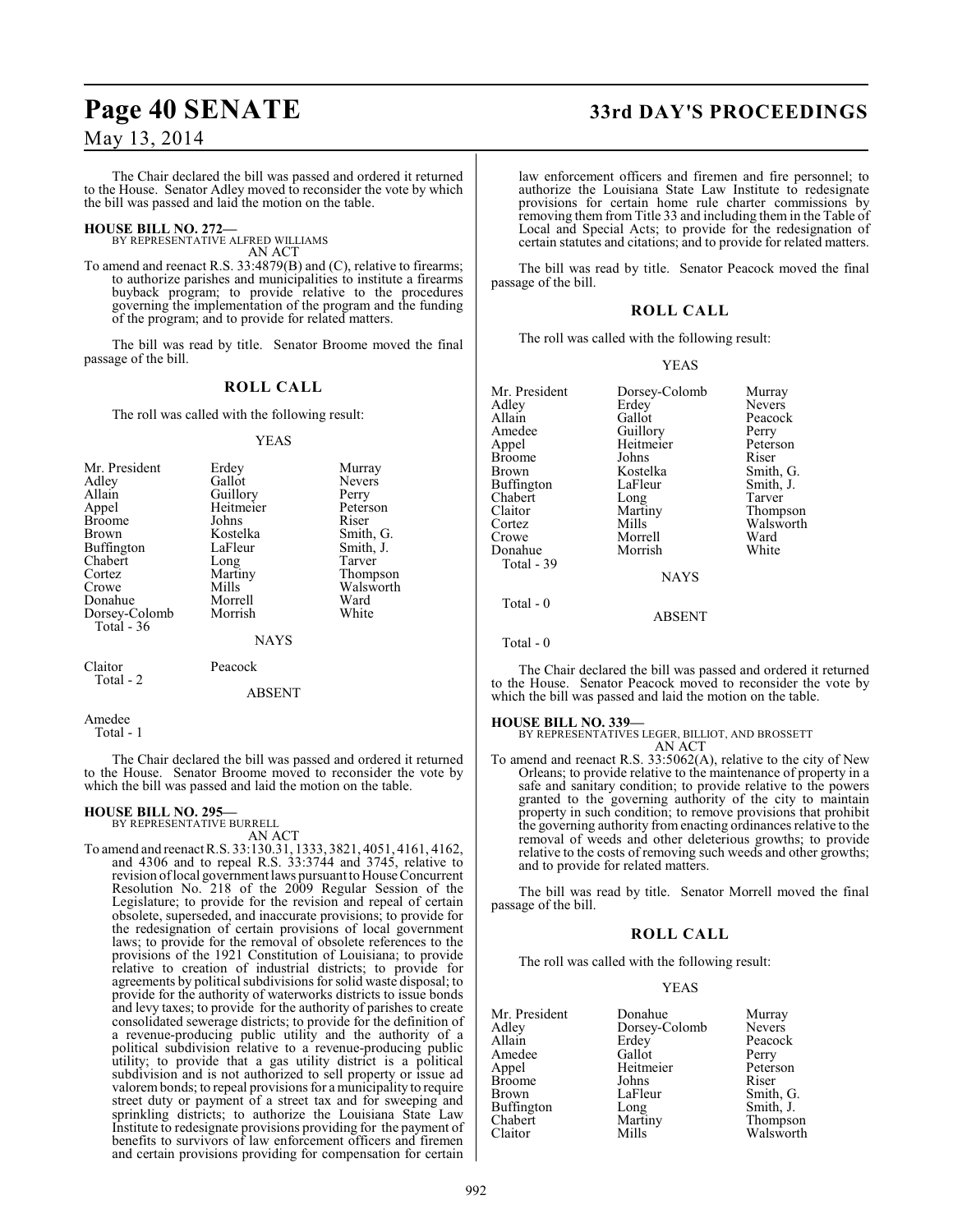# **33rd DAY'S PROCEEDINGS Page 41 SENATE**

| Cortez<br>Crowe       | Morrell<br>Morrish | Ward<br>White |  |
|-----------------------|--------------------|---------------|--|
| Total $-36$           | <b>NAYS</b>        |               |  |
| Total $-0$            | <b>ABSENT</b>      |               |  |
| Guillory<br>Total - 3 | Kostelka           | Tarver        |  |

The Chair declared the bill was passed and ordered it returned to the House. Senator Morrell moved to reconsider the vote by which the bill was passed and laid the motion on the table.

# **HOUSE BILL NO. 366—** BY REPRESENTATIVE PEARSON

AN ACT

To enact R.S. 47:490.26, relative to military honor license plates; to provide for the establishment of a military honor license plate for recipients of the Distinguished Service Cross award; to require the secretary to promulgate rules and regulations relative to the creation and implementation of this military honor license plate; to provide for the creation, issuance, and design of such plates; and to provide for related matters.

The bill was read by title. Senator Adley moved the final passage of the bill.

#### **ROLL CALL**

The roll was called with the following result:

#### YEAS

| Mr. President<br>Adley<br>Allain<br>Amedee<br>Appel<br><b>Broome</b><br><b>Brown</b><br>Buffington<br>Chabert<br>Claitor | Dorsey-Colomb<br>Erdey<br>Gallot<br>Guillory<br>Heitmeier<br>Johns<br>Kostelka<br>LaFleur<br>Long<br>Martiny | Murray<br><b>Nevers</b><br>Peacock<br>Perry<br>Riser<br>Smith, G.<br>Smith, J.<br>Tarver<br>Thompson<br>Walsworth |
|--------------------------------------------------------------------------------------------------------------------------|--------------------------------------------------------------------------------------------------------------|-------------------------------------------------------------------------------------------------------------------|
| Cortez<br>Crowe                                                                                                          | Mills<br>Morrell                                                                                             | Ward<br>White                                                                                                     |
| Donahue<br>Total - 38                                                                                                    | Morrish                                                                                                      |                                                                                                                   |
|                                                                                                                          | <b>NAYS</b>                                                                                                  |                                                                                                                   |
| Total - 0                                                                                                                | ABSENT                                                                                                       |                                                                                                                   |

Peterson

Total - 1

The Chair declared the bill was passed and ordered it returned to the House. Senator Adley moved to reconsider the vote by which the bill was passed and laid the motion on the table.

#### **HOUSE BILL NO. 370—** BY REPRESENTATIVE THOMPSON

AN ACT

To enact R.S. 32:300.8, relative to the prohibition of the use of wireless telecommunications

devices in active school zones; to prohibit the use of wireless telecommunications in school zones during posted hours; to provide for exceptions; to provide for penalties; and to provide for related matters.

#### **Floor Amendments**

Senator Adley proposed the following amendments.

# May 13, 2014

#### **SENATE FLOOR AMENDMENTS**

Amendments proposed by Senator Adley to Reengrossed House Bill No. 370 by Representative Thompson

#### AMENDMENT NO. 1

On page Delete Senate Committee Amendment No. 2 proposed by the Senate Committee on Transportation, Highways, and Public Works and adopted by the Senate on May 6, 2014.

#### AMENDMENT NO. 2

On page 3, line 18, insert: "Section 2. This Act shall become effective on and after August 1, 2014, and until July 31, 2015, within a school zone upon a public road or highway during posted hours when signs are located in a visible manner in each direction that indicate the use of a hand-held wireless communications device while operating a motor vehicle is prohibited. In any event, this Act shall become effective on August  $\overline{1, 2015}$ .

On motion of Senator Adley, the amendments were adopted.

The bill was read by title. Senator Adley moved the final passage of the amended bill.

#### **ROLL CALL**

The roll was called with the following result:

#### YEAS

Mr. President Crowe Peacock<br>Adley Guillory Perry exaller Adley<br>Allain Beitmeier Peterson Broome<br>Brown Buffington Total - 16 Appel Martiny Smith, J.<br>Claitor Mills Tarver Claitor Mills<br>Cortez Murray Donahue Never<br>Dorsey-Colomb Riser Dorsey-Colomb<br>Long Total - 16 Amedee Gallot Walsworth<br>
Chabert LaFleur Chabert<br>Erdey

Heitmeier Peters<br>Johns White Kostelka<br>Morrish **NAYS** 

Murray Thompson<br>Nevers Ward

ABSENT

Morrell Total - 7

Smith, G.

The Chair declared the amended bill failed to pass.

#### **Notice of Reconsideration**

Senator Adley moved to reconsider on the next Legislative Day the vote by which the amended bill failed to pass.

#### **HOUSE BILL NO. 371—**

BY REPRESENTATIVES BADON AND WESLEY BISHOP AN ACT

To amend and reenact R.S. 33:9079(A) and  $(E)(1)(d)$ , relative to Orleans Parish; to provide relative to the Kingswood Subdivision Improvement District; to provide relative to the parcel fee levied within the district; to provide relative to the expiration and renewal of the fee; to provide relative to the parcel fee being levied on the effective date of this Act; and to provide for related matters.

The bill was read by title. Senator Morrell moved the final passage of the bill.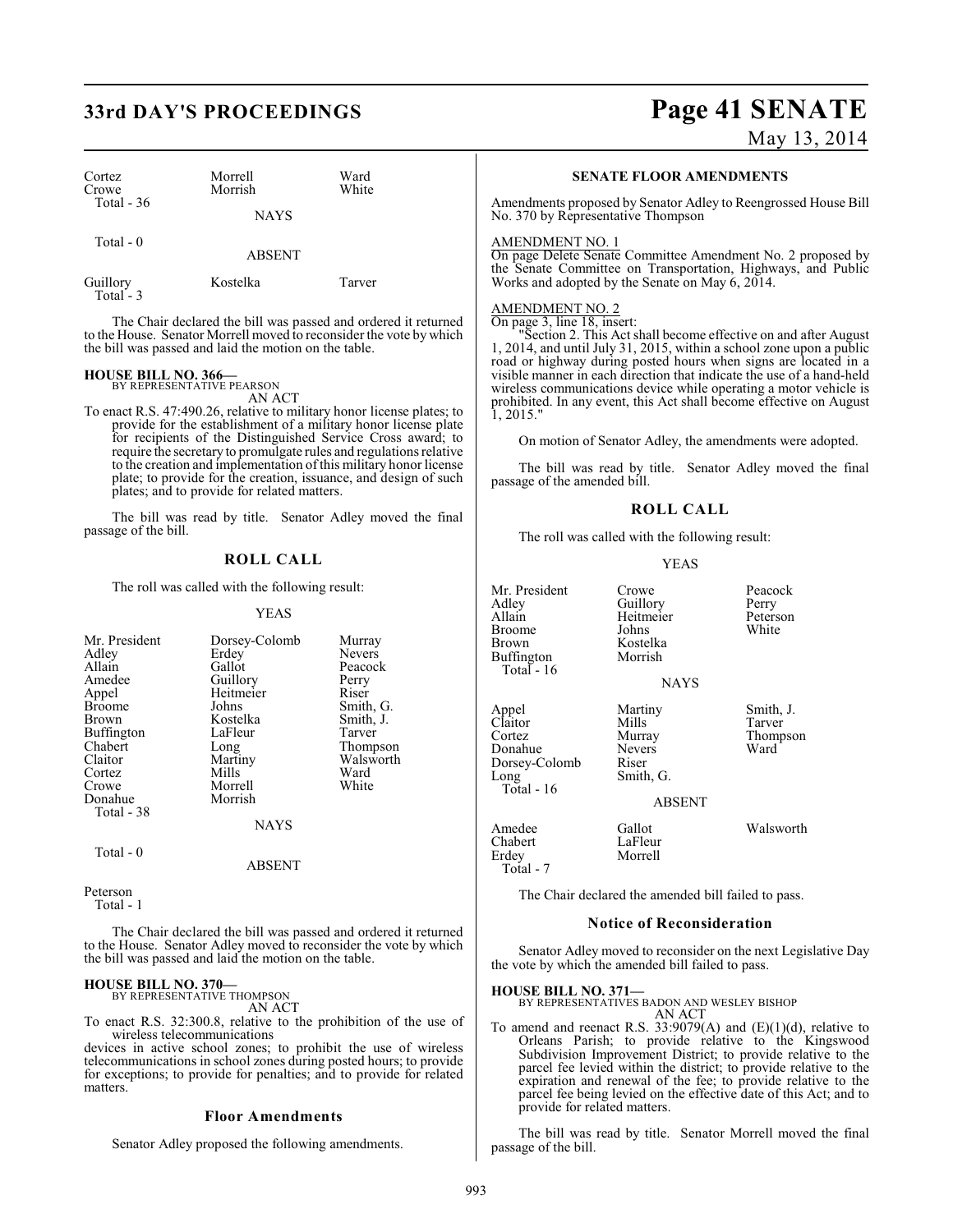## **ROLL CALL**

The roll was called with the following result:

#### YEAS

| Mr. President | Dorsey-Colomb | Murray        |
|---------------|---------------|---------------|
| Adley         | Erdey         | <b>Nevers</b> |
| Allain        | Gallot        | Perry         |
| Amedee        | Heitmeier     | Peterson      |
| Appel         | Johns         | Riser         |
| <b>Broome</b> | Kostelka      | Smith, J.     |
| Brown         | LaFleur       | Tarver        |
| Buffington    | Long          | Thompson      |
| Chabert       | Martiny       | Walsworth     |
| Cortez        | Mills         | Ward          |
| Crowe         | Morrell       | White         |
| Donahue       | Morrish       |               |
| Total - 35    |               |               |
|               | <b>NAYS</b>   |               |
| Peacock       |               |               |

Total - 1

ABSENT

Claitor Guillory Smith, G.

| Total - 3                                                      |  |  |  |  |
|----------------------------------------------------------------|--|--|--|--|
| The Chair declared the bill was passed and ordered it returned |  |  |  |  |

to the House. Senator Morrell moved to reconsider the vote by which the bill was passed and laid the motion on the table.

#### **HOUSE BILL NO. 389—** BY REPRESENTATIVE LEGER

AN ACT

To amend and reenact R.S. 27:247 and 270(A)(3)(a), relative to the casino support services contract; to provide funding for such contract; to establish the Casino Support Services Fund as a special treasury fund; to provide for deposits into the fund; to provide for uses of monies in the fund; to provide for an effective date; and to provide for related matters.

The bill was read by title. Senator Morrell moved the final passage of the bill.

#### **ROLL CALL**

The roll was called with the following result:

#### YEAS

| Mr. President<br>Adley<br>Allain<br>Amedee<br>Appel<br><b>Broome</b><br>Brown<br>Buffington<br>Chabert<br>Cortez<br>Crowe<br>Donahue<br>Total - 36 | Dorsey-Colomb<br>Erdey<br>Gallot<br>Guillory<br>Heitmeier<br>Johns<br>Kostelka<br>LaFleur<br>Martiny<br>Mills<br>Morrell<br>Morrish | Murray<br><b>Nevers</b><br>Peacock<br>Perry<br>Peterson<br>Riser<br>Smith, G.<br>Smith, J.<br>Tarver<br>Thompson<br>Ward<br>White |
|----------------------------------------------------------------------------------------------------------------------------------------------------|-------------------------------------------------------------------------------------------------------------------------------------|-----------------------------------------------------------------------------------------------------------------------------------|
|                                                                                                                                                    | <b>NAYS</b>                                                                                                                         |                                                                                                                                   |
| $\sim$ $\sim$                                                                                                                                      |                                                                                                                                     |                                                                                                                                   |

Claitor Total - 1

#### ABSENT

Long Walsworth Total - 2

# **Page 42 SENATE 33rd DAY'S PROCEEDINGS**

The Chair declared the bill was passed and ordered it returned to the House. Senator Morrell moved to reconsider the vote by which the bill was passed and laid the motion on the table.

#### **HOUSE BILL NO. 39—**

BY REPRESENTATIVE PEARSON AN ACT

To enact R.S. 11:1456.1(E), relative to Back-Deferred Retirement Option Plan in the Louisiana Assessors' Retirement Fund; to provide relative to lump-sum distributions from such plan; to authorize transfers to a third-party provider; to provide relative to contracts to manage such funds; to provide relative to the rights, duties, and obligations of participants, providers, the fund, and the state; and to provide for related matters.

The bill was read by title. Senator Guillory moved the final passage of the bill.

#### **ROLL CALL**

The roll was called with the following result:

#### YEAS

| Mr. President | Dorsey-Colomb | Murray        |
|---------------|---------------|---------------|
| Adley         | Erdey         | <b>Nevers</b> |
| Allain        | Gallot        | Peacock       |
| Amedee        | Guillory      | Perry         |
| Appel         | Heitmeier     | Peterson      |
| Broome        | Johns         | Riser         |
| Brown         | Kostelka      | Smith, G.     |
| Buffington    | LaFleur       | Smith, J.     |
| Chabert       | Long          | Tarver        |
| Claitor       | Martiny       | Thompson      |
| Cortez        | Mills         | Walsworth     |
| Crowe         | Morrell       | Ward          |
| Donahue       | Morrish       | White         |
| Total - 39    |               |               |
|               | <b>NAYS</b>   |               |
| Total - 0     |               |               |
|               |               |               |

Total - 0

The Chair declared the bill was passed and ordered it returned to the House. Senator Guillory moved to reconsider the vote by which the bill was passed and laid the motion on the table.

ABSENT

#### **HOUSE BILL NO. 416—**

BY REPRESENTATIVES LAMBERT AND GUINN

- AN ACT To amend and reenact Subpart L of Part VII of Chapter 1 of Title 56 of the Louisiana Revised Statutes of 1950, to be comprised of
	- R.S. 56:638.1 through 638.5, relative to fishery management; to expand the Department of Wildlife and Fisheries responsibilities for conservation and management of saltwater fisheries to include all fisheries; to add responsibility for sustainability of fishery resources to the responsibilities of the Wildlife and Fisheries Commission; and to provide for related matters.

#### **Floor Amendments**

Senator Allain proposed the following amendments.

#### **SENATE FLOOR AMENDMENTS**

Amendments proposed by Senator Allain to Reengrossed House Bill No. 416 by Representative Lambert

#### AMENDMENT NO. 1

On page 1, lines 4 and 6, change "fishery" to "fish"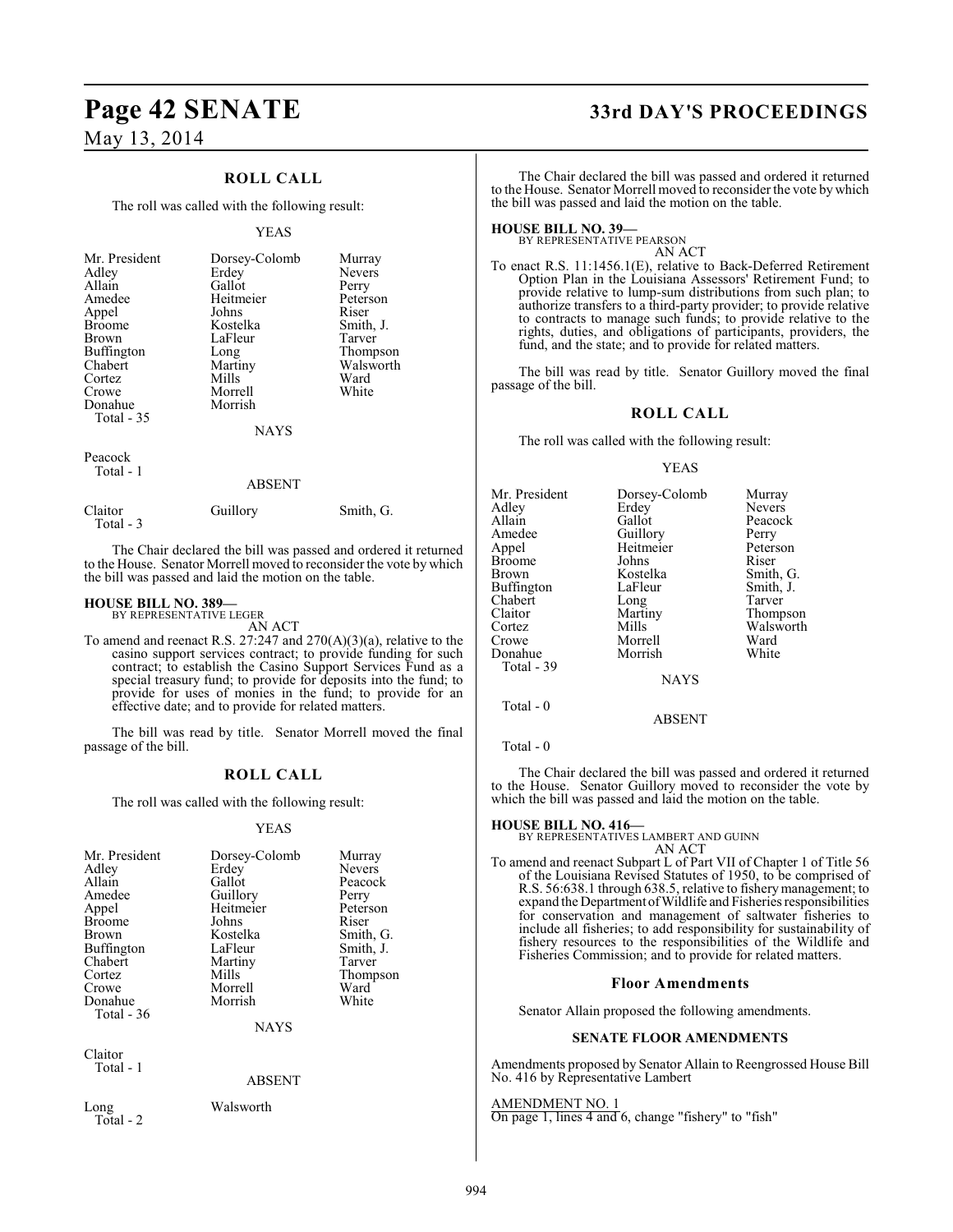# **33rd DAY'S PROCEEDINGS Page 43 SENATE**

#### AMENDMENT NO. 2 On page 1, line 13, change "FISHERY" to "FISH"

AMENDMENT NO. 3 On page 1, line 15, change "Fishery" to "Fish"

AMENDMENT NO. 4 On page 2, line 15, change "fishery" to "fish"

AMENDMENT NO. 5 On page 2, line 18, delete "and wildlife"

AMENDMENT NO. 6 On page 2, line 22, delete "and wildlife"

AMENDMENT NO. 7 On page 3, line 1, change "Fishery" to "Fish"

AMENDMENT NO. 8 On page 3, at the beginning of line 21, before "In" insert "A."

AMENDMENT NO. 9 On page 4, line 1, change "fishery" to "fish"

#### AMENDMENT NO. 10

On page 4, between lines 11 and 12, insert the following: "B. A sustainable fishery is one that is scientifically monitored and actively managed to be viable today and in the future, conserving fish and their environment and supporting the communities and economies that depend upon these resources.

#### AMENDMENT NO. 11

On page 4, line 21, after "available" insert a period "." and delete the remainder of the line and delete line 22 and insert "In addition,"

AMENDMENT NO. 12 On page 5, line 14, delete "and wildlife"

AMENDMENT NO. 13 On page 5, line 25, change "fishery" to "fish"

On motion of Senator Allain, the amendments were adopted.

The bill was read by title. Senator Allain moved the final passage of the amended bill.

#### **ROLL CALL**

The roll was called with the following result:

#### YEAS

| Mr. President     | Erdey       | <b>Nevers</b> |
|-------------------|-------------|---------------|
| Adley             | Gallot      | Peacock       |
| Allain            | Guillory    | Perry         |
| Appel             | Heitmeier   | Peterson      |
| <b>Broome</b>     | Johns       | Riser         |
| Brown             | Kostelka    | Smith, G.     |
| <b>Buffington</b> | LaFleur     | Smith, J.     |
| Chabert           | Long        | Tarver        |
| Claitor           | Martiny     | Thompson      |
| Cortez            | Mills       | Walsworth     |
| Crowe             | Morrell     | Ward          |
| Donahue           | Morrish     | White         |
| Dorsey-Colomb     | Murray      |               |
| Total - 38        |             |               |
|                   | <b>NAYS</b> |               |
| Total - 0         |             |               |
|                   | ABSENT      |               |

Amedee

Total - 1

# May 13, 2014

The Chair declared the amended bill was passed and ordered it returned to the House. Senator Allain moved to reconsider the vote by which the bill was passed and laid the motion on the table.

**HOUSE BILL NO. 446—** BY REPRESENTATIVE LEGER

AN ACT

To enact R.S. 48:214, relative to public transportation safety; to provide for fixed guideway rail systems; to designate the office of multimodal planning as the state safety oversight entity; to provide for duties and powers of the office; and to provide for related matters.

The bill was read by title. Senator Peterson moved the final passage of the bill.

#### **ROLL CALL**

The roll was called with the following result:

#### YEAS

Mr. President Dorsey-Colomb Murray<br>Adley Erdey Nevers Adley Erdey Nevers<br>Allain Gallot Peacock Allain Gallot Peaco<br>
Amedee Guillory Perry Amedee Guillory Perry<br>Appel Heitmeier Peterson Heitmeier Peters<br>Johns Riser Broome Johns Riser<br>Brown Kostelka Smith G Kostelka Smith, G.<br>LaFleur Smith, J. Buffington LaFleur Smith,<br>
Chabert Long Tarver Chabert Long<br>Claitor Martiny Claitor Martiny Thompson Cortez Mills Walsworth<br>Crowe Morrell Ward Morrell<br>Morrish Donahue Total - 38 **NAYS** 

Total - 0

White

Total - 1

The Chair declared the bill was passed and ordered it returned to the House. Senator Peterson moved to reconsider the vote by which the bill was passed and laid the motion on the table.

ABSENT

# **HOUSE BILL NO. 523—** BY REPRESENTATIVE LAMBERT

AN ACT

To enact R.S. 56:325(B)(4), relative to possession limits for recreational fishing; to provide for a possession limit for certain species of bass taken in saltwater areas of the state; and to provide for related matters.

#### **Floor Amendments**

Senator Allain proposed the following amendments.

#### **SENATE FLOOR AMENDMENTS**

Amendments proposed by Senator Allain to Engrossed House Bill No. 523 by Representative Lambert

AMENDMENT NO. 1

On page 1, line 13, change "in the saltwater areas of the state" to "south of U.S. Highway 90"

#### AMENDMENT NO. 2

On page 1, line 14, after "fisherman" insert "holds and is in possession of a current recreational fishing license and"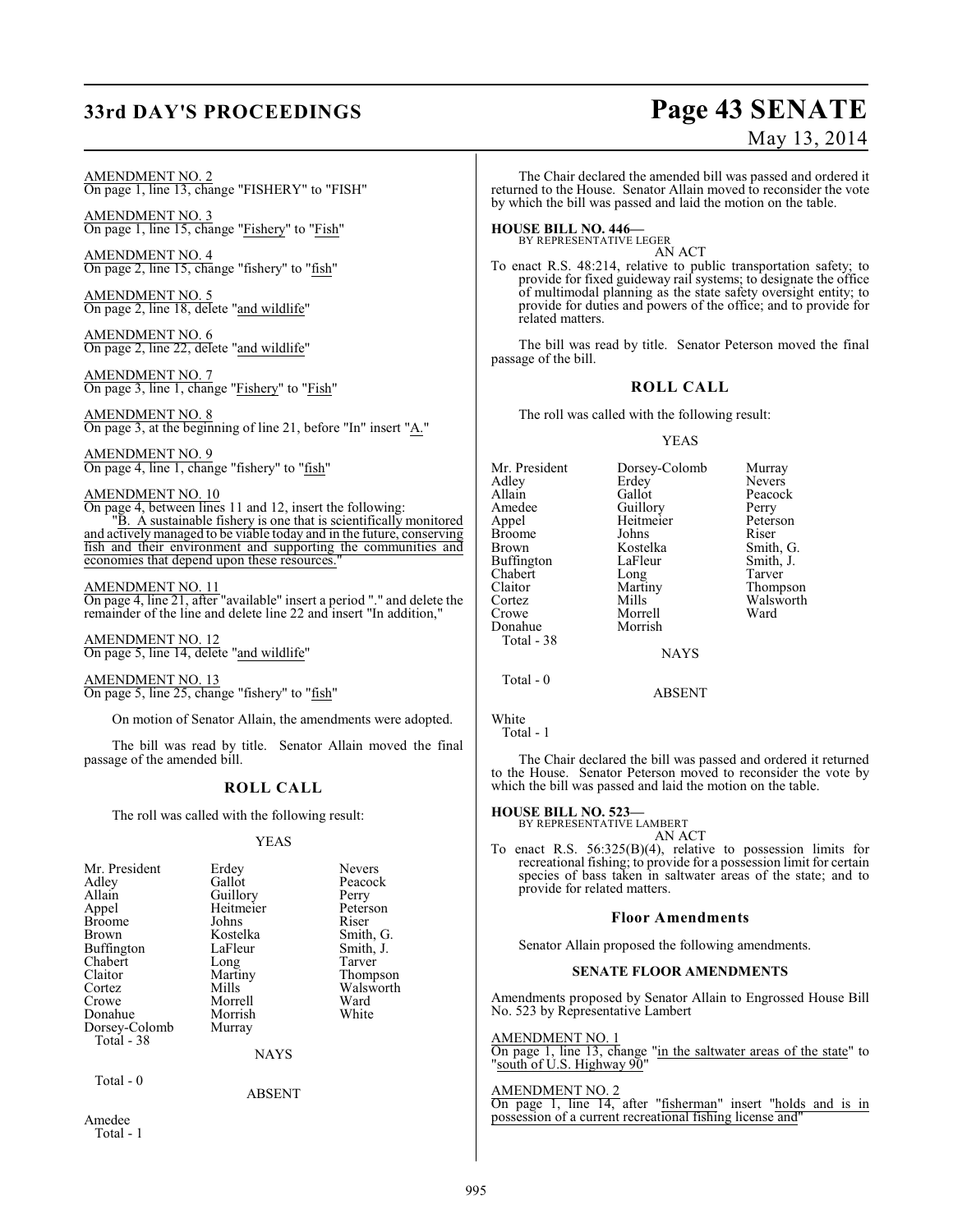# **Page 44 SENATE 33rd DAY'S PROCEEDINGS**

## May 13, 2014

#### AMENDMENT NO. 3

On page 1, line 15, after "launch" insert "located south of U.S. Highway 90"

#### AMENDMENT NO. 4

On page 1, line 17, after "kept" insert "whole or whole gutted"

On motion of Senator Allain, the amendments were adopted.

The bill was read by title. Senator Allain moved the final passage of the amended bill.

#### **ROLL CALL**

The roll was called with the following result:

#### YEAS

| Mr. President | Dorsey-Colomb | Murray        |
|---------------|---------------|---------------|
| Adley         | Erdey         | <b>Nevers</b> |
| Allain        | Gallot        | Peacock       |
| Amedee        | Guillory      | Perry         |
| Appel         | Heitmeier     | Peterson      |
| <b>Broome</b> | Johns         | Riser         |
| Brown         | Kostelka      | Smith, G.     |
| Buffington    | LaFleur       | Smith, J.     |
| Chabert       | Long          | Tarver        |
| Claitor       | Martiny       | Thompson      |
| Cortez        | Mills         | Walsworth     |
| Crowe         | Morrell       | Ward          |
| Donahue       | Morrish       | White         |
| Total - 39    |               |               |
|               | <b>NAYS</b>   |               |
|               |               |               |

#### ABSENT

Total - 0

 $Total - 0$ 

The Chair declared the amended bill was passed and ordered it returned to the House. Senator Allain moved to reconsider the vote by which the bill was passed and laid the motion on the table.

# **HOUSE BILL NO. 553—** BY REPRESENTATIVE HAVARD

AN ACT

To amend and reenact R.S. 28:54(D)(2), relative to judicial commitment fees; to increase the maximum court costs for judicial commitment procedures when the costs are paid from funds appropriated to the judiciary; and to provide for related matters.

The bill was read by title. Senator Ward moved the final passage of the bill.

#### **ROLL CALL**

The roll was called with the following result:

#### YEAS

| Mr. President     | Gallot    | <b>Nevers</b> |
|-------------------|-----------|---------------|
| Allain            | Guillory  | Peterson      |
| Amedee            | Heitmeier | Riser         |
| Appel             | Johns     | Smith, G.     |
| <b>Broome</b>     | Kostelka  | Smith, J.     |
| Brown             | LaFleur   | Tarver        |
| <b>Buffington</b> | Long      | Thompson      |
| Chabert           | Martiny   | Walsworth     |
| Donahue           | Morrell   | Ward          |
| Dorsey-Colomb     | Morrish   | White         |
| Erdey             | Murray    |               |
| <b>Total - 32</b> |           |               |

NAYS

Adley Mills Perry<br>Cortez Peacock Peacock Total - 5

ABSENT

Peacock

Claitor Crowe Total - 2

The Chair declared the bill was passed and ordered it returned to the House. Senator Ward moved to reconsider the vote by which the bill was passed and laid the motion on the table.

**Mr. President in the Chair**

**HOUSE BILL NO. 574—** BY REPRESENTATIVES BADON AND BROSSETT AN ACT

To amend and reenact R.S.  $33:9091.16(D)$  and  $(F)(1)$  and  $(3)(b)$ , relative to Orleans Parish; to provide relative to the Seabrook Neighborhood Improvement and Security District; to provide relative to the governing board of the district; to provide relative to the membership of the board; to provide relative to the parcel fee imposed within the district; to provide relative to the amount of the fee imposed on certain parcels; to provide relative to the expiration of the fee; to provide relative to the parcel fee being imposed on the effective date of this Act; and to provide for related matters.

The bill was read by title. Senator Morrell moved the final passage of the bill.

#### **ROLL CALL**

The roll was called with the following result:

YEAS

| Mr. President<br>Adley<br>Allain<br>Amedee<br>Appel<br>Broome<br>Brown<br>Buffington<br>Chabert<br>Cortez<br>Crowe<br>Donahue<br>Dorsey-Colomb<br>Total - 38 | Erdey<br>Gallot<br>Guillory<br>Heitmeier<br>Johns<br>Kostelka<br>LaFleur<br>Long<br>Martiny<br>Mills<br>Morrell<br>Morrish<br>Murray<br><b>NAYS</b> | <b>Nevers</b><br>Peacock<br>Perry<br>Peterson<br>Riser<br>Smith, G.<br>Smith, J.<br>Tarver<br>Thompson<br>Walsworth<br>Ward<br>White |
|--------------------------------------------------------------------------------------------------------------------------------------------------------------|-----------------------------------------------------------------------------------------------------------------------------------------------------|--------------------------------------------------------------------------------------------------------------------------------------|
| Total - 0                                                                                                                                                    | <b>ARSENT</b>                                                                                                                                       |                                                                                                                                      |

Claitor Total - 1

The Chair declared the bill was passed and ordered it returned to the House. Senator Morrell moved to reconsider the vote by which the bill was passed and laid the motion on the table.

**HOUSE BILL NO. 763—** BY REPRESENTATIVES ORTEGO AND GISCLAIR AN ACT

To amend and reenact R.S. 17:273.3(C)(2)(a)(introductory paragraph) and to enact R.S. 17:273.3(E), (F), and (G), relative to foreign language immersion programs in public schools; to prohibit local school boards from denying enrollment in a foreign language immersion program to certain students; to provide with respect to requirements for the establishment,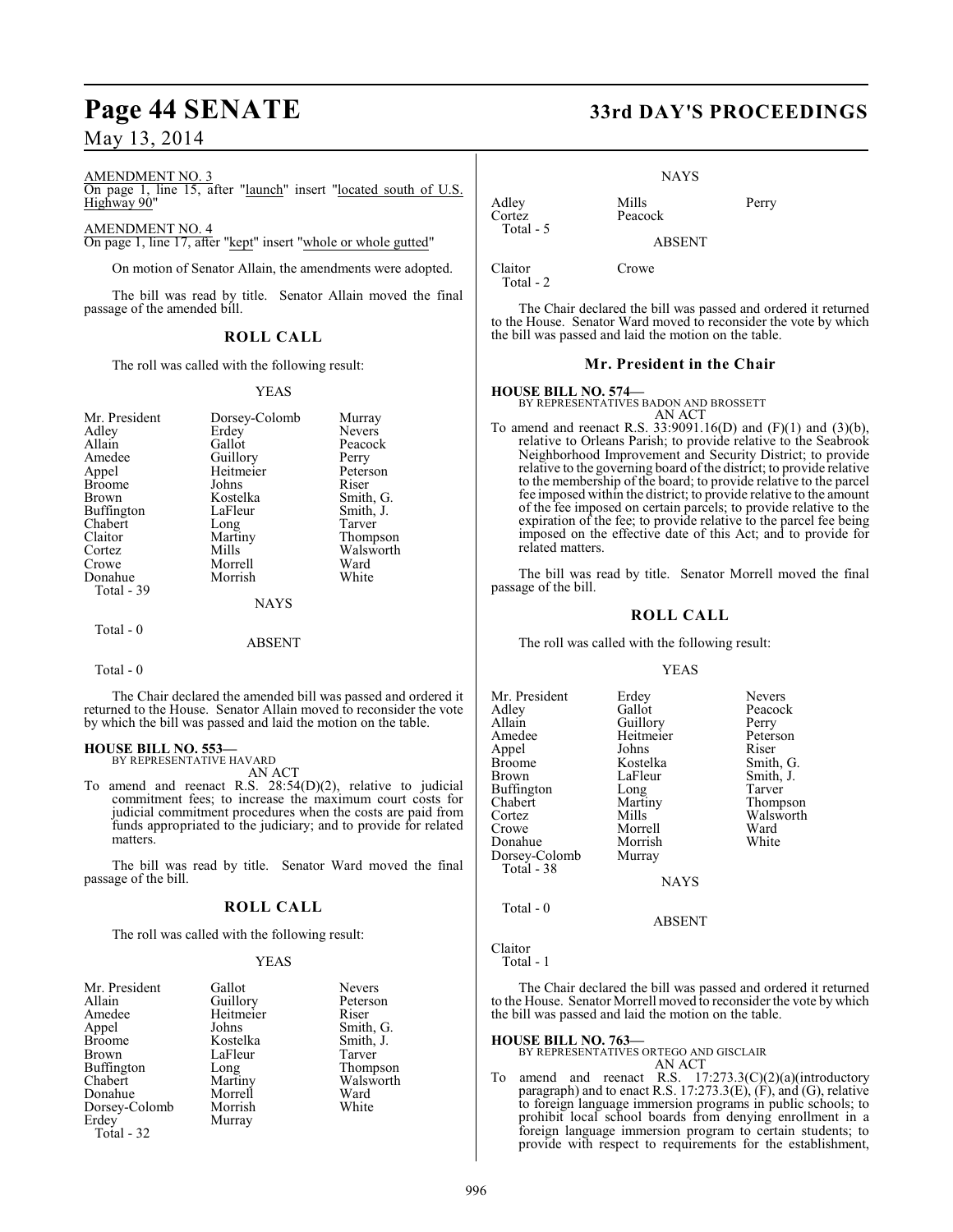# **33rd DAY'S PROCEEDINGS Page 45 SENATE**

continuation, and certification of such programs; to provide restrictions; to provide for an effective date; and to provide for related matters.

The bill was read by title. Senator LaFleur moved the final passage of the bill.

#### **ROLL CALL**

The roll was called with the following result:

#### YEAS

| Mr. President<br>Adley<br>Allain<br>Amedee<br><b>Broome</b><br><b>Brown</b><br>Buffington<br>Chabert<br>Claitor<br>Cortez<br>Crowe<br>Dorsey-Colomb<br>Total $-35$ | Erdey<br>Gallot<br>Guillory<br>Heitmeier<br>Johns<br>Kostelka<br>LaFleur<br>Long<br>Martiny<br>Mills<br>Morrish<br>Murray<br><b>NAYS</b> | <b>Nevers</b><br>Perry<br>Peterson<br>Riser<br>Smith, G.<br>Smith, J.<br>Tarver<br>Thompson<br>Walsworth<br>Ward<br>White |
|--------------------------------------------------------------------------------------------------------------------------------------------------------------------|------------------------------------------------------------------------------------------------------------------------------------------|---------------------------------------------------------------------------------------------------------------------------|
| Peacock<br>Total - 1                                                                                                                                               | <b>ABSENT</b>                                                                                                                            |                                                                                                                           |

| Appel<br>Total - 3 | Donahue | Morrell |
|--------------------|---------|---------|
|                    |         |         |

The Chair declared the bill was passed and ordered it returned to the House. Senator LaFleur moved to reconsider the vote by which the bill was passed and laid the motion on the table.

**HOUSE BILL NO. 782—** BY REPRESENTATIVE THOMPSON

AN ACT

To amend and reenact R.S. 30:961(B) and R.S. 56:10.1(B) and to enact R.S. 30:961(J) and (K), relative to the proceeds of surface water owned by the state; to provide for reimbursement to the state for withdrawal and use of water from certain bodies of water; to provide for the deposit of monies collected by the state from the withdrawal or use of surface water; and to provide for related matters.

#### **Floor Amendments**

Senator Adley proposed the following amendments.

#### **SENATE FLOOR AMENDMENTS**

Amendments proposed by Senator Adley to Engrossed House Bill No. 782 by Representative Thompson

AMENDMENT NO. 1

On page 2, line 15, delete "dollars per volume of water" and insert "at a rate of not more than fifteen cents per thousand gallons"

On motion of Senator Adley, the amendments were adopted.

The bill was read by title. Senator Adley moved the final passage of the amended bill.

# May 13, 2014

Perry Peterson Riser Smith, G. Smith, J. Tarver Thompson<br>Ward

## **ROLL CALL**

The roll was called with the following result:

#### YEAS

| Mr. President<br>Adley<br>Allain<br>Amedee<br>Appel<br><b>Broome</b><br>Brown<br>Buffington<br>Chabert<br>Claitor<br>Cortez<br>Crowe | Dorsey-Colomb<br>Erdey<br>Gallot<br>Guillory<br>Heitmeier<br>Johns<br>Kostelka<br>LaFleur<br>Long<br>Martiny<br>Mills<br>Morrell | Murray<br>Nevers<br>Peacock<br>Perry<br>Peterson<br>Riser<br>Smith, C<br>Smith, J.<br>Tarver<br><b>Thomps</b><br>Ward<br>White |
|--------------------------------------------------------------------------------------------------------------------------------------|----------------------------------------------------------------------------------------------------------------------------------|--------------------------------------------------------------------------------------------------------------------------------|
| Donahue<br>Total - 38                                                                                                                | Morrish                                                                                                                          |                                                                                                                                |
|                                                                                                                                      | <b>NAYS</b>                                                                                                                      |                                                                                                                                |
| Total $-0$                                                                                                                           | <b>ABSENT</b>                                                                                                                    |                                                                                                                                |

Walsworth Total - 1

The Chair declared the amended bill was passed and ordered it returned to the House. Senator Adley moved to reconsider the vote by which the bill was passed and laid the motion on the table.

#### **HOUSE BILL NO. 800—** BY REPRESENTATIVE SMITH

AN ACT

To enact R.S. 47:463.165, relative to motor vehicle special prestige license plates; to provide for a HIV/AIDS awareness special prestige license plate; to provide for the creation, issuance, and design of such license plates; to provide relative to the fee and distribution of such plates; to authorize the promulgation of rules and regulations relative to the creation and implementation of a special prestige license plate; and to provide for related matters.

The bill was read by title. Senator Broome moved the final passage of the bill.

#### **ROLL CALL**

The roll was called with the following result:

#### YEAS

| Mr. President | Gallot      | Murray        |
|---------------|-------------|---------------|
| Adley         | Guillory    | <b>Nevers</b> |
| Allain        | Heitmeier   | Peacock       |
| Broome        | Johns       | Riser         |
| Brown         | Kostelka    | Smith, G.     |
| Buffington    | LaFleur     | Smith, J.     |
| Chabert       | Long        | Tarver        |
| Claitor       | Martiny     | Thompson      |
| Cortez        | Mills       | Walsworth     |
| Dorsey-Colomb | Morrell     | Ward          |
| Erdev         | Morrish     | White         |
| Total - 33    |             |               |
|               | <b>NAYS</b> |               |
| Total - 0     |             |               |
|               | ABSENT      |               |

Donahue

Amedee Crowe Perry<br>
Appel Donahue Peterson Total - 6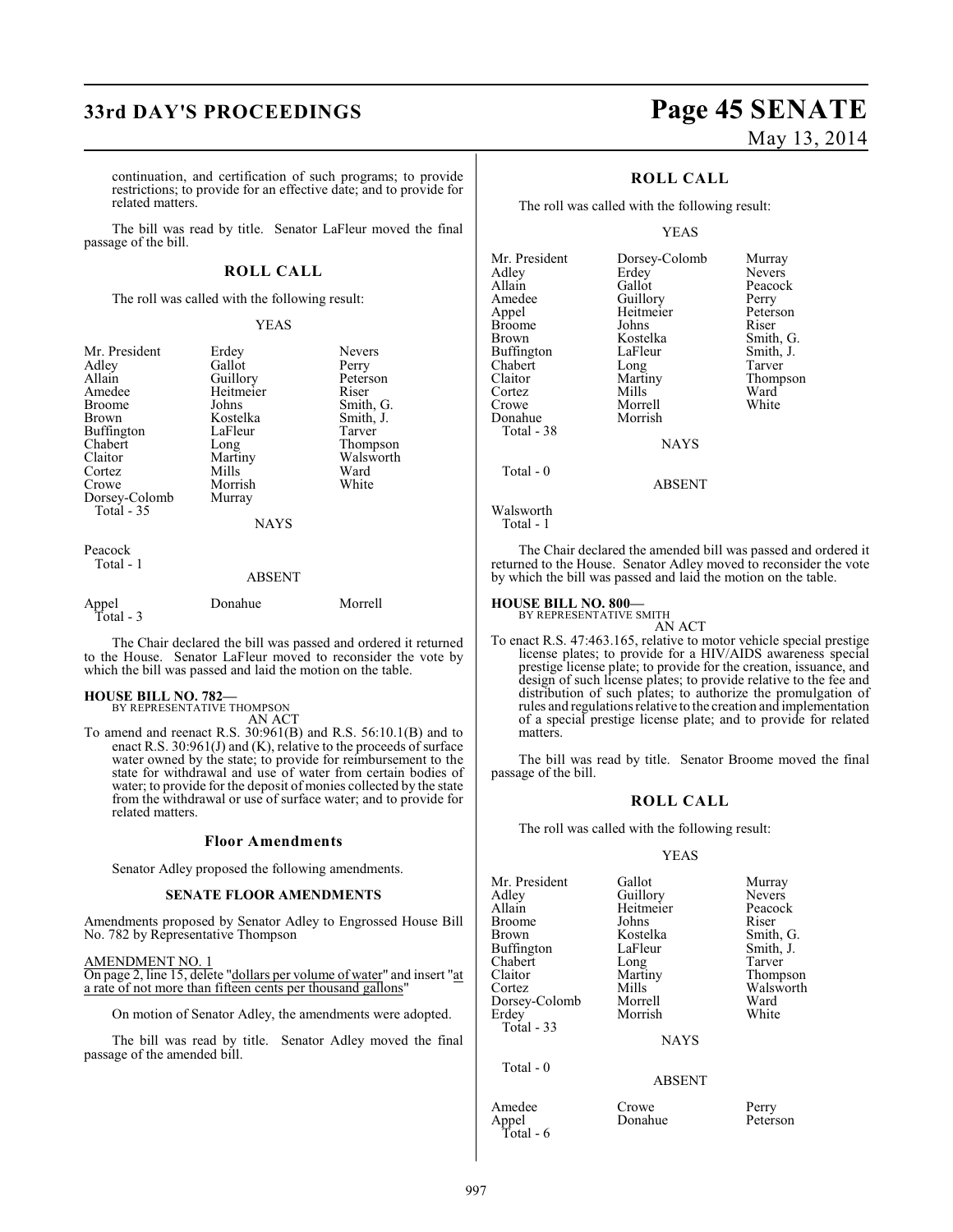The Chair declared the bill was passed and ordered it returned to the House. Senator Broome moved to reconsider the vote by which the bill was passed and laid the motion on the table.

#### **HOUSE BILL NO. 818—**

BY REPRESENTATIVES LEGER, ADAMS, BADON, BARRAS, BARROW,<br>BERTHELOT, - BILLIOT, - STUART - BISHOP, - WESLEY - BISHOP,<br>BROADWATER, - BROWN, HENRY - BUNNS, BURRELL, CARMODY,<br>CARTER, CHAMPAGNE, CHANEY, CROMER, DOVE, EDWARDS,<br>GA POPE, PUGH, PYLANT, REYNOLDS, RITCHIE, SCHEXNAYDER, SMITH, THIBAUT, WHITNEY, AND PATRICK WILLIAMS AN ACT

To enact R.S. 47:463.165, relative to motor vehicle special prestige license plates; to provide for the "George Rodrigue Foundation" special prestige plate; to provide for the creation, issuance, and design of such license plates; to provide relative to the fee and distribution of fees for such plates; to authorize the promulgation of rules and regulations relative to the creation and implementation of a special prestige license plate; and to provide for related matters.

The bill was read by title. Senator Murray moved the final passage of the bill.

#### **ROLL CALL**

The roll was called with the following result:

#### YEAS

| Mr. President<br>Adley<br>Allain<br>Appel<br><b>Broome</b><br>Brown<br>Buffington<br>Chabert<br>Claitor<br>Cortez | Dorsey-Colomb<br>Erdey<br>Gallot<br>Guillory<br>Heitmeier<br>Johns<br>Kostelka<br>LaFleur<br>Long<br>Martiny | Murray<br><b>Nevers</b><br>Peacock<br>Perry<br>Riser<br>Smith, G.<br>Smith, J.<br>Tarver<br>Thompson<br>Walsworth |
|-------------------------------------------------------------------------------------------------------------------|--------------------------------------------------------------------------------------------------------------|-------------------------------------------------------------------------------------------------------------------|
| Crowe<br>Donahue                                                                                                  | Mills<br>Morrish                                                                                             | Ward<br>White                                                                                                     |
| Total - 36                                                                                                        |                                                                                                              |                                                                                                                   |
|                                                                                                                   | <b>NAYS</b>                                                                                                  |                                                                                                                   |
| Total $-0$                                                                                                        | <b>ABSENT</b>                                                                                                |                                                                                                                   |

| Amedee    | Morrell | Peterson |
|-----------|---------|----------|
| Total - 3 |         |          |

The Chair declared the bill was passed and ordered it returned to the House. Senator Murraymoved to reconsider the vote by which the bill was passed and laid the motion on the table.

#### **HOUSE BILL NO. 825—**

BY REPRESENTATIVES NANCY LANDRY, BROWN, GISCLAIR, HONORE, AND ST. GERMAIN

AN ACT

To enact R.S. 47:463.165, relative to motor vehicle special prestige license plates; to provide for the "Louisiana Master Gardener" special prestige plate; to provide for creation, issuance, and design of such license plates; to provide relative to the fee and distribution of fees for such plates; to authorize the promulgation of rules and regulations relative to the creation and implementation of a special prestige license plate; and to provide for related matters.

The bill was read by title. Senator Cortez moved the final passage of the bill.

# Page 46 SENATE 33rd DAY'S PROCEEDINGS

## **ROLL CALL**

The roll was called with the following result:

#### YEAS

Mr. President Erdey Nevers<br>Adley Gallot Peacoc Adley Gallot Peacock<br>Allain Guillory Perry Allain Guillory Perry Appel Heitmeier<br>Broome Johns Broome Johns Smith, G.<br>Brown Kostelka Smith, J. Buffington LaFle<br>Chabert Long Chabert Long Thompson<br>Claitor Martiny Walsworth Cortez Mills Ward<br>Crowe Morrish White Donahue Total - 35 Total - 0

Kostelka Smith, J.<br>LaFleur Tarver Martiny Walsworth<br>
Mills Ward

NAYS

#### ABSENT

Amedee Morrell<br>Dorsey-Colomb Peterson Dorsey-Colomb Total - 4

Morrish<br>Murray

The Chair declared the bill was passed and ordered it returned to the House. Senator Cortez moved to reconsider the vote by which the bill was passed and laid the motion on the table.

- **HOUSE BILL NO. 944—**<br>BY REPRESENTATIVES FANNIN, ADAMS, ANDERS, BADON, BARRAS,<br>BERTHELOT, BILLIOT, WESLEY BISHOP, BROADWATER, BROWN,<br>BURFORD, HENRY BURNS, TIM BURNS, BURRELL, CARMODY,<br>CARTER, CHAMPAGNE, CHANEY, COX, DANAHA AN ACT
- To amend and reenact R.S. 17:183.1(A) and (C)(2), 183.2, 183.3(A)(2), (B), (C), and (D), and 2925 and to enact R.S.  $17:183.1(D)$ , relative to the high school career option program; to provide relative to requirements for a career major and related course work; to provide that a career diploma be considered and recognized by all public postsecondary education institutions and given the same status as a regular diploma for purposes of the school and district accountability system; to provide relative to conditions to be met by a student pursuing a career major curriculum; to delete the requirement for parental consent for a student to pursue such curriculum; to delete certain requirements relative to pupil progression plans; to provide relative to requirements for Individual Graduation Plans for students; and to provide for related matters.

#### **Floor Amendments**

Senator Kostelka proposed the following amendments.

#### **SENATE FLOOR AMENDMENTS**

Amendments proposed by Senator Kostelka to Reengrossed House Bill No. 944 by Representative Fannin

#### AMENDMENT NO. 1

On page 4, line 17, between "One" and "Algebra I" delete the comma ","

#### AMENDMENT NO. 2

On page 4, line 28, change "two additional courses" to "one additional course"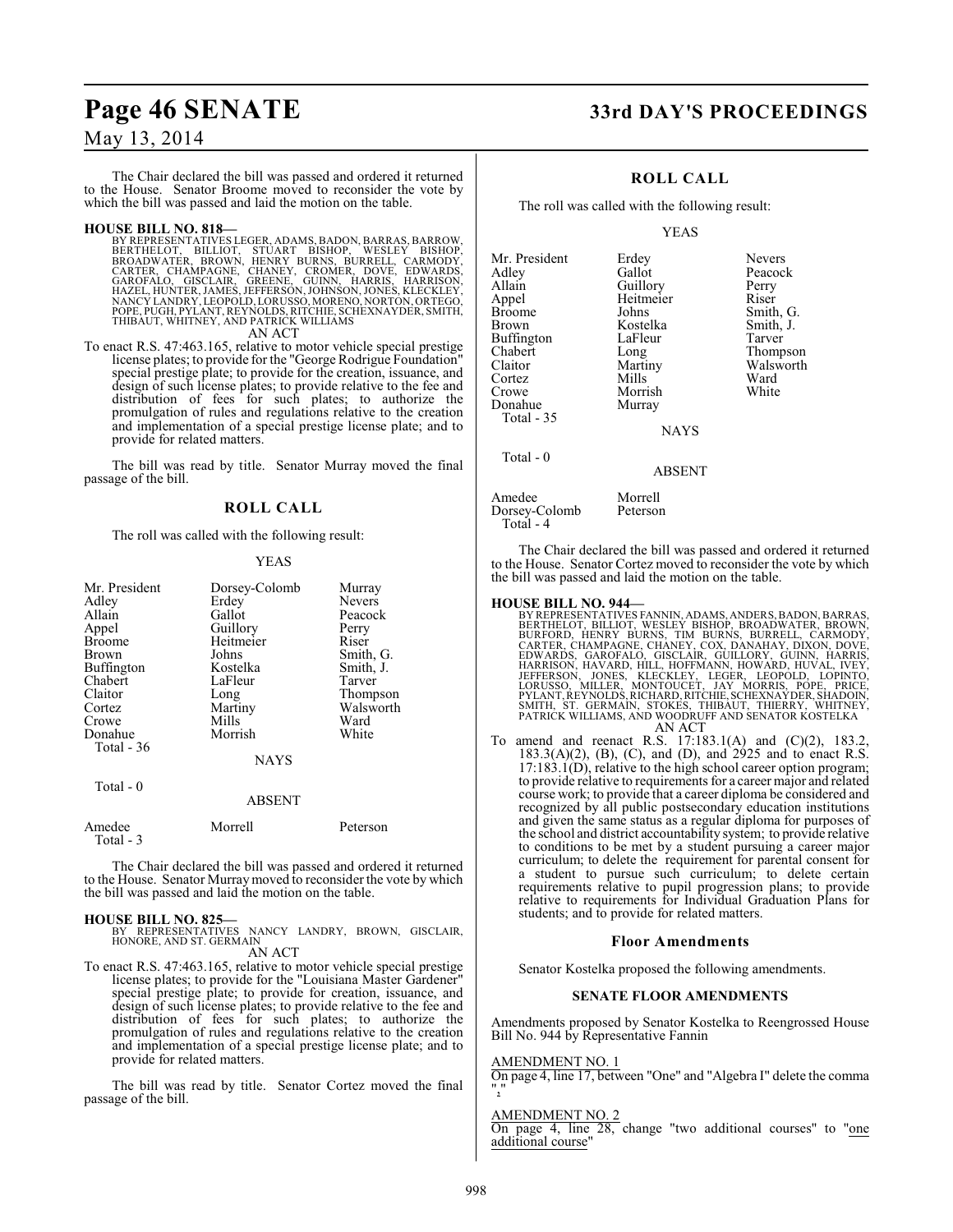# **33rd DAY'S PROCEEDINGS Page 47 SENATE**

#### AMENDMENT NO. 3

On page 5, line 3, between "combined)," and "AP" insert "or"

On motion of Senator Kostelka, the amendments were adopted.

The bill was read by title. Senator Kostelka moved the final passage of the amended bill.

#### **ROLL CALL**

The roll was called with the following result:

#### YEAS

| Mr. President<br>Adley<br>Allain<br><b>Broome</b><br><b>Brown</b><br>Buffington<br>Claitor<br>Cortez<br>Crowe<br>Dorsey-Colomb<br>Erdey<br>Total $-33$ | Gallot<br>Guillory<br>Heitmeier<br>Johns<br>Kostelka<br>Long<br>Martiny<br>Mills<br>Morrish<br>Murray<br><b>Nevers</b><br><b>NAYS</b> | Peacock<br>Perry<br>Peterson<br>Riser<br>Smith, G.<br>Smith, J.<br>Tarver<br>Thompson<br>Walsworth<br>Ward<br>White |
|--------------------------------------------------------------------------------------------------------------------------------------------------------|---------------------------------------------------------------------------------------------------------------------------------------|---------------------------------------------------------------------------------------------------------------------|
| Total - 0                                                                                                                                              |                                                                                                                                       |                                                                                                                     |
|                                                                                                                                                        | <b>ABSENT</b>                                                                                                                         |                                                                                                                     |
| $A = -1$                                                                                                                                               | $C1 - 1 - 1$                                                                                                                          | $T = \Gamma1$                                                                                                       |

| Amedee      | Chabert | LaFleur |
|-------------|---------|---------|
| Appel       | Donahue | Morrell |
| Total - $6$ |         |         |

The Chair declared the amended bill was passed and ordered it returned to the House. Senator Kostelka moved to reconsider the vote by which the bill was passed and laid the motion on the table.

#### **HOUSE BILL NO. 950—**

BY REPRESENTATIVE ALFRED WILLIAMS AN ACT

To amend and reenact R.S. 33:9097.20(B) and (F)(1) and (2) and to repeal R.S. 33:9097.20(F)(3), relative to the Goodwood Homesites Crime Prevention and Neighborhood Improvement District; to provide relative to the boundaries of the district; to provide a reduced parcel fee for certain parcels; to provide for the maximum parcel fee the district may levy and collect; and to provide for related matters.

The bill was read by title. Senator Broome moved the final passage of the bill.

#### **ROLL CALL**

The roll was called with the following result:

#### YEAS

| Mr. President | Erdey     | <b>Nevers</b> |
|---------------|-----------|---------------|
| Adley         | Gallot    | Peacock       |
| Allain        | Guillory  | Perry         |
| Appel         | Heitmeier | Peterson      |
| <b>Broome</b> | Johns     | Riser         |
| Brown         | Kostelka  | Smith, G.     |
| Buffington    | LaFleur   | Smith, J.     |
| Chabert       | Long      | Tarver        |
| Claitor       | Martiny   | Thompson      |
| Cortez        | Mills     | Walsworth     |
| Crowe         | Morrell   | Ward          |
| Donahue       | Morrish   | White         |
| Dorsey-Colomb | Murray    |               |
| Total - 38    |           |               |

# May 13, 2014

**NAYS** 

ABSENT

Amedee Total - 1

Total - 0

The Chair declared the bill was passed and ordered it returned to the House. Senator Broome moved to reconsider the vote by which the bill was passed and laid the motion on the table.

**HOUSE BILL NO. 965—** BY REPRESENTATIVES KATRINA JACKSON, BADON, BERTHELOT, WESLEY BISHOP, BROWN, BURRELL, CHANEY, COX, FRANKLIN,<br>GISCLAIR, GREENE, HAZEL, HODGES, HOFFMANN, JAMES,<br>JOHNSON,NANCYLANDRY,TERRYLANDRY,LEGER,MORENO,JAY<br>MORRIS, NORTON, ORTEGO, PIERRE, PRICE, REYNOLDS,<br>SCHEXNAYDER,SHADOIN,

#### AN ACT

To enact R.S. 47:463.165, relative to motor vehicle special prestige license plates; to provide for the Louisiana Coalition Against Domestic Violence special prestige plate for domestic violence awareness; to provide for the creation, issuance, and design of such license plates; to provide relative to the fee and distribution of fees for such plates; to authorize the promulgation of rules and regulations relative to the creation and implementation of a special prestige license plate; and to provide for related matters.

The bill was read by title. Senator Broome moved the final passage of the bill.

#### **ROLL CALL**

The roll was called with the following result:

#### YEAS

| Mr. President | Dorsey-Colomb | Murray        |
|---------------|---------------|---------------|
| Adley         | Erdey         | <b>Nevers</b> |
| Allain        | Gallot        | Peacock       |
| Appel         | Guillory      | Perry         |
| Broome        | Heitmeier     | Riser         |
| Brown         | Johns         | Smith, G.     |
| Buffington    | Kostelka      | Smith, J.     |
| Chabert       | Long          | Tarver        |
| Claitor       | Martiny       | Thompson      |
| Cortez        | Mills         | Walsworth     |
| Crowe         | Morrell       | Ward          |
| Donahue       | Morrish       | White         |
| Total - 36    |               |               |
|               | <b>NAYS</b>   |               |
| Total - 0     |               |               |
|               | <b>ABSENT</b> |               |
|               |               |               |

Amedee LaFleur Peterson Total - 3

The Chair declared the bill was passed and ordered it returned to the House. Senator Broome moved to reconsider the vote by which the bill was passed and laid the motion on the table.

#### **Senator Broome in the Chair**

**HOUSE BILL NO. 1005—**

BY REPRESENTATIVE ANDERS

AN ACT

To enact R.S. 32:408(A)(5), relative to commercial driver's licenses; to exempt drivers with military licenses from certain test requirements for Class "A", "B", and "C" driver's licenses; and to provide for related matters.

The bill was read by title. Senator Riser moved the final passage of the bill.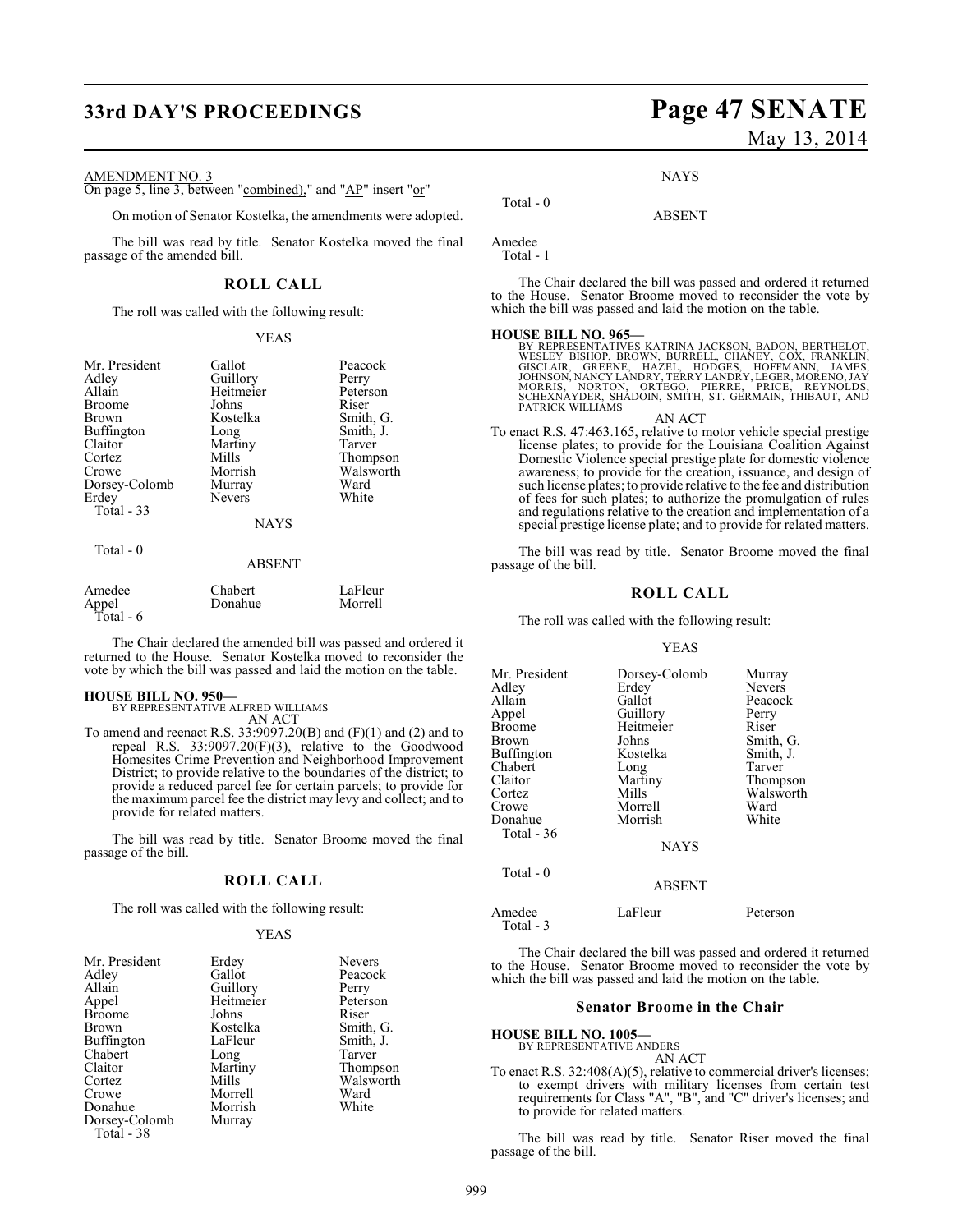## **ROLL CALL**

The roll was called with the following result:

#### YEAS

| Mr. President<br>Adley<br>Allain<br>Appel<br><b>Broome</b><br>Brown<br>Buffington<br>Chabert<br>Claitor<br>Cortez<br>Crowe<br>Dorsey-Colomb<br>Erdey<br>Total - 37 | Gallot<br>Guillory<br>Heitmeier<br>Johns<br>Kostelka<br>LaFleur<br>Long<br>Martiny<br>Mills<br>Morrell<br>Morrish<br>Murray<br><b>Nevers</b> | Peacock<br>Perry<br>Peterson<br>Riser<br>Smith, G.<br>Smith, J.<br>Tarver<br>Thompson<br>Walsworth<br>Ward<br>White |
|--------------------------------------------------------------------------------------------------------------------------------------------------------------------|----------------------------------------------------------------------------------------------------------------------------------------------|---------------------------------------------------------------------------------------------------------------------|
|                                                                                                                                                                    | <b>NAYS</b>                                                                                                                                  |                                                                                                                     |
| Total - 0                                                                                                                                                          | ABSENT                                                                                                                                       |                                                                                                                     |

The Chair declared the bill was passed and ordered it returned to the House. Senator Riser moved to reconsider the vote by which the bill was passed and laid the motion on the table.

#### **HOUSE BILL NO. 1010—**

Amedee Donahue

Total - 2

BY REPRESENTATIVE ALFRED WILLIAMS AN ACT

To enact R.S. 33:9097.22, relative to East Baton Rouge Parish; to create the Villa del Rey Crime Prevention and Neighborhood Improvement District within the parish; to provide relative to the boundaries, purpose, governance, and powers and duties of the district; to provide relative to the funding, including the authority to impose a parcel fee, subject to voter approval, within the district; and to provide for related matters.

#### **Floor Amendments**

Senator Dorsey-Colomb proposed the following amendments.

#### **SENATE FLOOR AMENDMENTS**

Amendments proposed by Senator Broome to Reengrossed House Bill No. 1010 by Representative Alfred Williams

AMENDMENT NO. 1

On page 2, at the end of line 27, change "Drive" to "Subdivision"

AMENDMENT NO. 2 On page 2, line 28, change "25, then horizontally" to "25 to the southwest corner of lot 25, then

AMENDMENT NO. 3

On page 2, line 29, after "Castlewood" delete the remainder of the line

AMENDMENT NO. 4 On page 3, line 1, change "lot 3 of Castlewood" to " "Subdivision"

### AMENDMENT NO. 5

On page 3, line 2, change "Drive" to "Subdivision"

On motion of Senator Dorsey-Colomb, the amendments were adopted.

The bill was read by title. Senator Dorsey-Colomb moved the final passage of the amended bill.

# **Page 48 SENATE 33rd DAY'S PROCEEDINGS**

## **ROLL CALL**

The roll was called with the following result:

#### YEAS

Mr. President Gallot Peacock<br>Adley Guillory Perry Adley Guillory Perry<br>Allain Heitmeier Peterson Heitmeier Peters<br>Johns Riser Appel Johns<br>Broome Kostelka Broome Kostelka Smith, G.<br>Brown LaFleur Smith, J. Buffington Long<br>Chabert Martiny Chabert Martiny Thompson Cortez Mills Walsworth<br>Crowe Morrell Ward Crowe Morrell Ward<br>
Donahue Morrish White Morrish<br>Murray Dorsey-Colomb<br>Erdev Nevers Total - 37 Total - 0

LaFleur Smith, J.<br>Long Tarver

**NAYS** 

#### ABSENT

Amedee Claitor

Total - 2

The Chair declared the amended bill was passed and ordered it returned to the House. Senator Dorsey-Colomb moved to reconsider the vote by which the bill was passed and laid the motion on the table.

**HOUSE BILL NO. 1020—** BY REPRESENTATIVE HARRISON AN ACT

To enact R.S. 32:415.2, relative to driver's licenses; to provide for removal of license plates on motor vehicles driven by persons with suspended or revoked driving privileges; to provide for a notice of suspension of driving privileges; to provide time periods for proving compliance with requisite laws governing driving privileges; to provide for impoundment of motor vehicles under certain circumstances; to provide for the issuance oftemporarystickers; to authorize the department to promulgate certain rules and regulations; and to provide for related matters.

On motion of Senator Murray, the bill was read by title and returned to the Calendar, subject to call.

#### **HOUSE BILL NO. 1055—**

BY REPRESENTATIVE GUINN

AN ACT To amend and reenact R.S. 56:1948.5(50), to enact R.S. 56:1948.5(65), and to repeal R.S. 56:1948.5(20), (48), (51), and (54), relative to Louisiana Byways; to designate sections of certain highways as Louisiana Byways; and to provide for related matters.

The bill was read by title. Senator Adley moved the final passage of the bill.

## **ROLL CALL**

The roll was called with the following result:

#### YEAS

| Mr. President     | Dorsey-Colomb | Murray    |
|-------------------|---------------|-----------|
| Adley             | Erdey         | Peacock   |
| Allain            | Gallot        | Perry     |
| Appel             | Guillory      | Peterson  |
| <b>Broome</b>     | Heitmeier     | Riser     |
| <b>Brown</b>      | Johns         | Smith, G. |
| <b>Buffington</b> | Kostelka      | Smith, J. |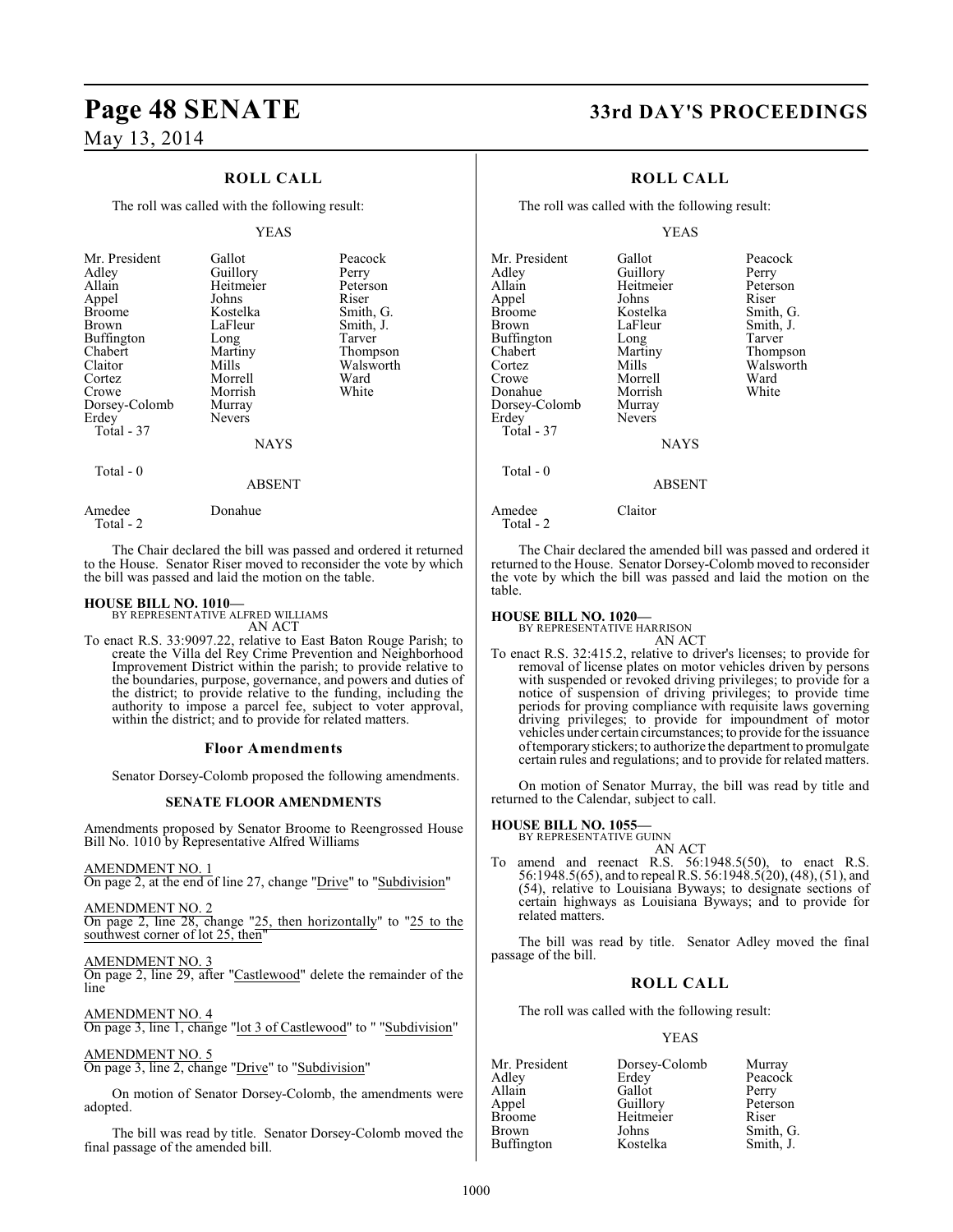# **33rd DAY'S PROCEEDINGS Page 49 SENATE**

| Chabert     | LaFleur     | Tarver    |
|-------------|-------------|-----------|
| Claitor     | Long        | Thompson  |
| Cortez      | Martiny     | Walsworth |
| Crowe       | Morrell     | Ward      |
| Donahue     | Morrish     | White     |
| Total $-36$ |             |           |
|             | <b>NAYS</b> |           |
| Total - 0   |             |           |
|             |             |           |

Amedee Mills Nevers Total - 3

The Chair declared the bill was passed and ordered it returned to the House. Senator Adley moved to reconsider the vote by which the bill was passed and laid the motion on the table.

#### **HOUSE BILL NO. 1071—**

BY REPRESENTATIVE CHANEY AN ACT

To amend and reenact R.S. 56:8(16), relative to resident status for purchase of hunting and fishing licenses; to reduce the time required to qualify as a resident for the purchase of hunting licenses; and to provide for related matters.

The bill was read by title. Senator Long moved the final passage of the bill.

#### **ROLL CALL**

The roll was called with the following result:

#### YEAS

| Mr. President<br>Adley<br>Allain<br>Appel<br><b>Broome</b><br><b>Brown</b> | Dorsey-Colomb<br>Gallot<br>Guillory<br>Heitmeier<br>Johns<br>Kostelka | Murray<br><b>Nevers</b><br>Peacock<br>Peterson<br>Riser<br>Smith, G. |
|----------------------------------------------------------------------------|-----------------------------------------------------------------------|----------------------------------------------------------------------|
| Buffington<br>Chabert                                                      | LaFleur<br>Long                                                       | Smith, J.<br>Tarver                                                  |
| Claitor<br>Cortez                                                          | Martiny<br>Mills                                                      | Thompson<br>Walsworth                                                |
| Crowe                                                                      | Morrell                                                               | Ward                                                                 |
| Donahue<br>Total $-36$                                                     | Morrish                                                               | White                                                                |
|                                                                            | <b>NAYS</b>                                                           |                                                                      |
| Total - 0                                                                  | 1.00131T                                                              |                                                                      |

|                     | ABSENT |       |
|---------------------|--------|-------|
| Amedee<br>Total - 3 | Erdey  | Perry |

The Chair declared the bill was passed and ordered it returned to the House. Senator Long moved to reconsider the vote by which the bill was passed and laid the motion on the table.

#### **HOUSE BILL NO. 1085—** BY REPRESENTATIVE SCHEXNAYDER

AN ACT

To authorize and provide for the lease of certain state property; to authorize the lease of certain state property in Iberville Parish; to provide for the property description; to provide for reservation of mineral rights; to provide terms and conditions; to provide an effective date; and to provide for related matters.

On motion of Senator Murray, the bill was read by title and returned to the Calendar, subject to call.

# May 13, 2014

**HOUSE BILL NO. 1112—**<br>BY REPRESENTATIVES MACK, ADAMS, BILLIOT, BROADWATER,<br>HENRY BURNS, CARMODY, CHANEY, CONNICK, CROMER, DOVE,<br>EDWARDS, FOIL, GAROFALO, HAVARD, HAZEL, HENRY, HODGES,<br>HOFFMANN, HOLLIS, IVEY, JOHNSON, LEGER AN ACT

To enact R.S. 47:463.165, relative to motor vehicle special prestige license plates; to provide for the "National Rifle Association" special prestige license plate; to provide for the creation, issuance, and design of such license plates; to provide relative to the fee and distribution of fees for such plates; to authorize the promulgation of rules and regulations relative to the creation and implementation of a special prestige license plate; and to provide for related matters.

The bill was read by title. Senator Erdey moved the final passage of the bill.

### **ROLL CALL**

The roll was called with the following result:

#### YEAS

| Mr. President<br>Adlev<br>Allain<br>Appel<br>Broome<br>Brown<br>Buffington<br>Chabert<br>Claitor<br>Cortez<br>Crowe<br>Donahue<br>Total $-36$<br>Total - 0 | Dorsey-Colomb<br>Erdey<br>Gallot<br>Guillory<br>Heitmeier<br>Johns<br>LaFleur<br>Long<br>Martiny<br>Mills<br>Morrell<br>Morrish<br><b>NAYS</b><br><b>ABSENT</b> | Murray<br>Nevers<br>Peacock<br>Perry<br>Riser<br>Smith, G.<br>Smith, J.<br>Tarver<br>Thompson<br>Walsworth<br>Ward<br>White |
|------------------------------------------------------------------------------------------------------------------------------------------------------------|-----------------------------------------------------------------------------------------------------------------------------------------------------------------|-----------------------------------------------------------------------------------------------------------------------------|
| Amedee<br>Total $-3$                                                                                                                                       | Kostelka                                                                                                                                                        | Peterson                                                                                                                    |

The Chair declared the bill was passed and ordered it returned to the House. Senator Erdey moved to reconsider the vote by which the bill was passed and laid the motion on the table.

#### **HOUSE BILL NO. 1150—**

BY REPRESENTATIVES LORUSSO, ADAMS, ARMES, BROADWATER, CROWN, HENRY BURNS, BURRELL, CARMODY, CARTER, CHANEY, COX, DOVE, EDWARDS, FANNIN, FOIL, FRANKLIN, GAINES, GAROFALO, GISCLAIR, GREENE, HARRISON, HAVARD, HAZEL, HILL, HOD AN ACT

To enact R.S. 47:490.26, relative to military honor license plates; to provide for the establishment of a military honor license plate for military service during theCold War; to require the secretary to promulgate rules and regulations relative to the creation and implementation of this military honor license plate; to provide for the creation, issuance, and design of such plates; and to provide for related matters.

The bill was read by title. Senator Murray moved the final passage of the bill.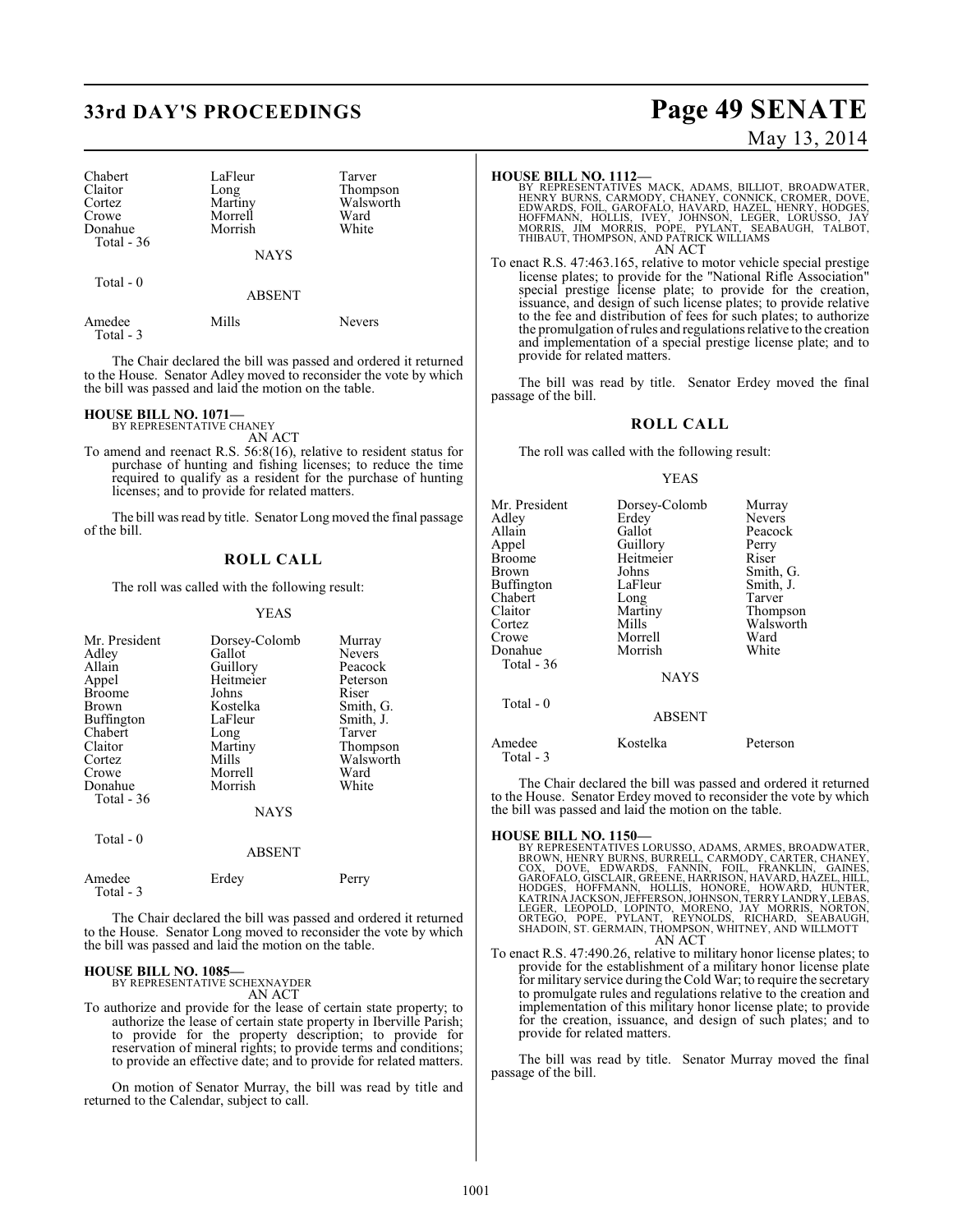## **ROLL CALL**

The roll was called with the following result:

#### YEAS

| Mr. President<br>Adley<br>Allain<br>Appel<br><b>Broome</b><br><b>Brown</b><br>Buffington<br>Chabert<br>Claitor<br>Cortez<br>Crowe | Erdey<br>Gallot<br>Guillory<br>Heitmeier<br>Johns<br>Kostelka<br>LaFleur<br>Long<br>Martiny<br>Mills<br>Morrell | <b>Nevers</b><br>Peacock<br>Perry<br>Riser<br>Smith, G.<br>Smith, J.<br>Tarver<br>Thompson<br>Walsworth<br>Ward<br>White |
|-----------------------------------------------------------------------------------------------------------------------------------|-----------------------------------------------------------------------------------------------------------------|--------------------------------------------------------------------------------------------------------------------------|
| Donahue<br>Dorsey-Colomb                                                                                                          | Morrish<br>Murray                                                                                               |                                                                                                                          |
| Total - 37                                                                                                                        | <b>NAYS</b>                                                                                                     |                                                                                                                          |

Total - 0

Total - 2

Amedee Peterson

The Chair declared the bill was passed and ordered it returned to the House. Senator Murraymoved to reconsider the vote by which the bill was passed and laid the motion on the table.

ABSENT

#### **HOUSE BILL NO. 1238—**

BY REPRESENTATIVE MORENO AN ACT

To amend and reenact R.S.  $47:469.1(A)$  and  $(C)(2)$ , relative to special prestige license plates; to authorize the issuance of a special "For Hire" plate to owners and operators of certain vehicles; and to provide for related matters.

The bill was read by title. Senator Morrell moved the final passage of the bill.

#### **ROLL CALL**

The roll was called with the following result:

#### YEAS

| Mr. President<br>Adley<br>Allain<br>Appel<br><b>Broome</b><br>Brown<br><b>Buffington</b><br>Chabert<br>Claitor<br>Cortez<br>Crowe<br>Donahue<br>Total - 34 | Erdey<br>Gallot<br>Guillory<br>Heitmeier<br>Johns<br>Kostelka<br>LaFleur<br>Long<br>Mills<br>Morrell<br>Morrish<br>Murray | <b>Nevers</b><br>Peacock<br>Perry<br>Riser<br>Smith, G.<br>Smith, J.<br>Tarver<br>Thompson<br>Walsworth<br>Ward |
|------------------------------------------------------------------------------------------------------------------------------------------------------------|---------------------------------------------------------------------------------------------------------------------------|-----------------------------------------------------------------------------------------------------------------|
|                                                                                                                                                            | <b>NAYS</b>                                                                                                               |                                                                                                                 |
| Total - 0                                                                                                                                                  | <b>ABSENT</b>                                                                                                             |                                                                                                                 |
| Amedee<br>Dorsey-Colomb<br>Total - 5                                                                                                                       | Martiny<br>Peterson                                                                                                       | White                                                                                                           |

The Chair declared the bill was passed and ordered it returned to the House. Senator Morrell moved to reconsider the vote by which the bill was passed and laid the motion on the table.

# **Page 50 SENATE 33rd DAY'S PROCEEDINGS**

#### **Mr. President in the Chair**

# **HOUSE BILL NO. 1258— (Substitute for House Bill No. 220**

**by Representative Thibaut)**<br>BY REPRESENTATIVE THIBAUT

AN ACT To amend and reenact R.S. 32:295.4, relative to motor vehicle inspection; to provide guidelines for motor vehicle inspection checkpoints by law enforcement agencies; to provide for the location of checkpoints; and to provide for related matters.

#### **Floor Amendments**

Senator Brown proposed the following amendments.

#### **SENATE FLOOR AMENDMENTS**

Amendments proposed by Senator Brown to Reengrossed House Bill No. 1258 by Representative Thibaut

AMENDMENT NO. 1 On page 1, delete lines 18 and 19 and insert the following: "shall not be less than five hundred feet from an intersection between a state and federal highway.

On motion of Senator Brown, the amendments were adopted.

The bill was read by title. Senator Brown moved the final passage of the amended bill.

#### **ROLL CALL**

The roll was called with the following result:

#### YEAS

| Mr. President       | Erdey       | Peacock   |
|---------------------|-------------|-----------|
| Adlev               | Gallot      |           |
|                     |             | Perry     |
| Allain              | Guillory    | Peterson  |
| Appel               | Heitmeier   | Riser     |
| Broome              | Johns       | Smith, G. |
| Brown               | LaFleur     | Smith, J. |
| Buffington          | Long        | Tarver    |
| Chabert             | Martiny     | Thompson  |
| Claitor             | Mills       | Walsworth |
| Cortez              | Morrell     | Ward      |
| Crowe               | Morrish     | White     |
| Donahue             | Murray      |           |
| Dorsey-Colomb       | Nevers      |           |
| Total - 37          |             |           |
|                     | <b>NAYS</b> |           |
| Total - 0           |             |           |
|                     | ABSENT      |           |
|                     |             |           |
| Amedee<br>Total - 2 | Kostelka    |           |

The Chair declared the amended bill was passed and ordered it returned to the House. Senator Brown moved to reconsider the vote by which the bill was passed and laid the motion on the table.

**HOUSE BILL NO. 46—** BY REPRESENTATIVE HENRY BURNS

AN ACT

To amend and reenact Code of Civil Procedure Articles 1911 and 4906, relative to judgments; to provide for the court's signature on judgments; to provide for the typewritten or printed name of the judge rendering judgment; and to provide for related matters.

The bill was read by title. Senator Peacock moved the final passage of the bill.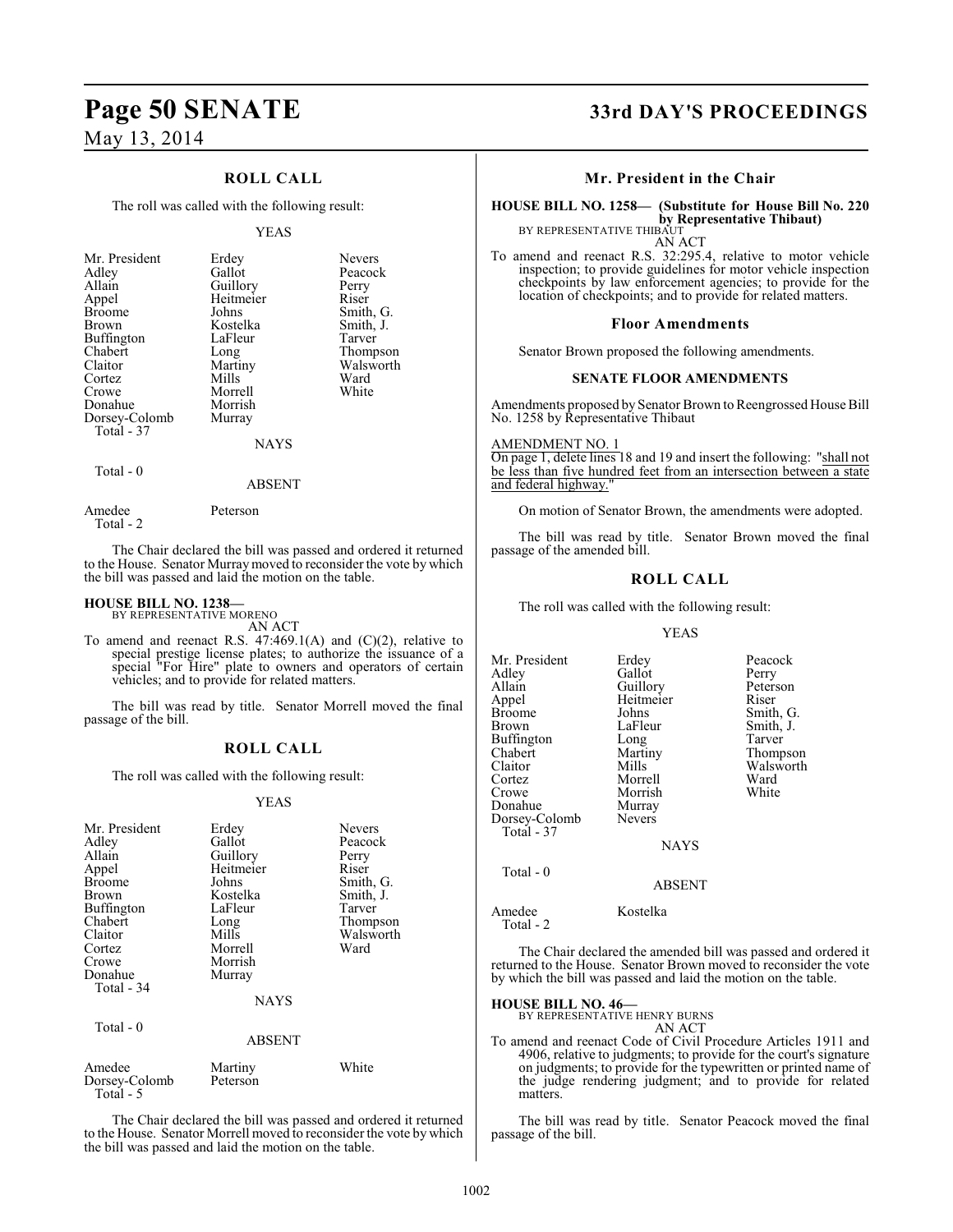## **ROLL CALL**

The roll was called with the following result:

#### YEAS

| Mr. President<br>Adley<br>Allain<br>Appel<br>Broome<br>Brown<br>Buffington<br>Chabert<br>Claitor<br>Cortez<br>Crowe<br>Donahue<br>Total - 34 | Dorsey-Colomb<br>Erdey<br>Guillory<br>Heitmeier<br>Johns<br>LaFleur<br>Long<br>Mills<br>Morrell<br>Morrish<br>Murray<br><b>Nevers</b><br><b>NAYS</b> | Peacock<br>Perry<br>Peterson<br>Riser<br>Smith, G.<br>Smith, J.<br>Tarver<br>Thompson<br>Walsworth<br>White |
|----------------------------------------------------------------------------------------------------------------------------------------------|------------------------------------------------------------------------------------------------------------------------------------------------------|-------------------------------------------------------------------------------------------------------------|
| Gallot<br>Total - 2                                                                                                                          | Kostelka<br><b>ABSENT</b>                                                                                                                            |                                                                                                             |

Amedee Martiny Ward

The Chair declared the bill was passed and ordered it returned to the House. Senator Peacock moved to reconsider the vote by which the bill was passed and laid the motion on the table.

#### **HOUSE BILL NO. 61—** BY REPRESENTATIVE POPE

Total - 3

AN ACT

To amend and reenact R.S.  $13:5554.2(C)(2)$  and  $(G)(1)(a)$ , relative to the Livingston Parish Retired Employees' Insurance Fund; to provide relative to the administration of the Livingston Parish Retired Employees' Insurance Fund; to provide for the investment of fund monies; to provide for members of the investment advisory board; and to provide for related matters.

The bill was read by title. Senator Erdey moved the final passage of the bill.

#### **ROLL CALL**

The roll was called with the following result:

#### YEAS

| Mr. President<br>Adley<br>Allain<br>Appel<br><b>Broome</b><br>Brown<br>Buffington<br>Chabert<br>Claitor<br>Cortez<br>Crowe<br>Dorsey-Colomb<br>Total $-36$<br>Total - 0 | Erdey<br>Gallot<br>Guillory<br>Heitmeier<br>Johns<br>Kostelka<br>LaFleur<br>Long<br>Martiny<br>Mills<br>Morrell<br>Morrish<br><b>NAYS</b> | Murray<br><b>Nevers</b><br>Peacock<br>Perry<br>Riser<br>Smith, G.<br>Smith, J.<br>Tarver<br>Thompson<br>Walsworth<br>Ward<br>White |
|-------------------------------------------------------------------------------------------------------------------------------------------------------------------------|-------------------------------------------------------------------------------------------------------------------------------------------|------------------------------------------------------------------------------------------------------------------------------------|
|                                                                                                                                                                         | <b>ABSENT</b>                                                                                                                             |                                                                                                                                    |
| Amedee<br>Total - 3                                                                                                                                                     | Donahue                                                                                                                                   | Peterson                                                                                                                           |

# **33rd DAY'S PROCEEDINGS Page 51 SENATE** May 13, 2014

The Chair declared the bill was passed and ordered it returned to the House. Senator Erdey moved to reconsider the vote by which the bill was passed and laid the motion on the table.

**HOUSE BILL NO. 118—** BY REPRESENTATIVE HARRISON AN ACT

To amend and reenact R.S. 32:866(A)(1), relative to compulsory motor vehicle liability security; to provide relative to the prohibition ofthe recovery of damages in certain circumstances; and to provide for related matters.

The bill was read by title. Senator Gary Smith moved the final passage of the bill.

#### **ROLL CALL**

The roll was called with the following result:

#### YEAS

| Mr. President | Erdey         | <b>Nevers</b> |
|---------------|---------------|---------------|
| Adlev         | Gallot        | Peacock       |
| Allain        | Guillory      | Perry         |
| Appel         | Johns         | Riser         |
| Broome        | Kostelka      | Smith, G.     |
| Brown         | LaFleur       | Smith, J.     |
| Buffington    | Long          | Tarver        |
| Chabert       | Martiny       | Thompson      |
| Claitor       | Mills         | Walsworth     |
| Cortez        | Morrell       | Ward          |
| Crowe         | Morrish       | White         |
| Donahue       | Murray        |               |
| Total - 35    |               |               |
|               | <b>NAYS</b>   |               |
| Total $-0$    |               |               |
|               | <b>ABSENT</b> |               |

| Amedee        | Heitmeier |
|---------------|-----------|
| Dorsey-Colomb | Peterson  |
| Total - 4     |           |

The Chair declared the bill was passed and ordered it returned to the House. Senator Gary Smith moved to reconsider the vote by which the bill was passed and laid the motion on the table.

# **HOUSE BILL NO. 160—** BY REPRESENTATIVE ST. GERMAIN

AN ACT

To amend and reenact R.S. 40:1472.2(7)(d) and to enact R.S. 40:1472.2(7)(e), relative to the regulation of explosives; to add "exploding or explosive target" to the definition of explosives; and to provide for related matters.

The bill was read by title. Senator Ward moved the final passage of the bill.

#### **ROLL CALL**

The roll was called with the following result:

#### YEAS

| Mr. President     | Gallot    | Murray    |
|-------------------|-----------|-----------|
| Adley             | Guillory  | Nevers    |
| Allain            | Heitmeier | Peacock   |
| Appel             | Johns     | Perry     |
| <b>Broome</b>     | Kostelka  | Riser     |
| Brown             | LaFleur   | Smith, G. |
| <b>Buffington</b> | Long      | Smith, J. |
| Chabert           | Martiny   | Thompson  |
| Cortez            | Mills     | Walsworth |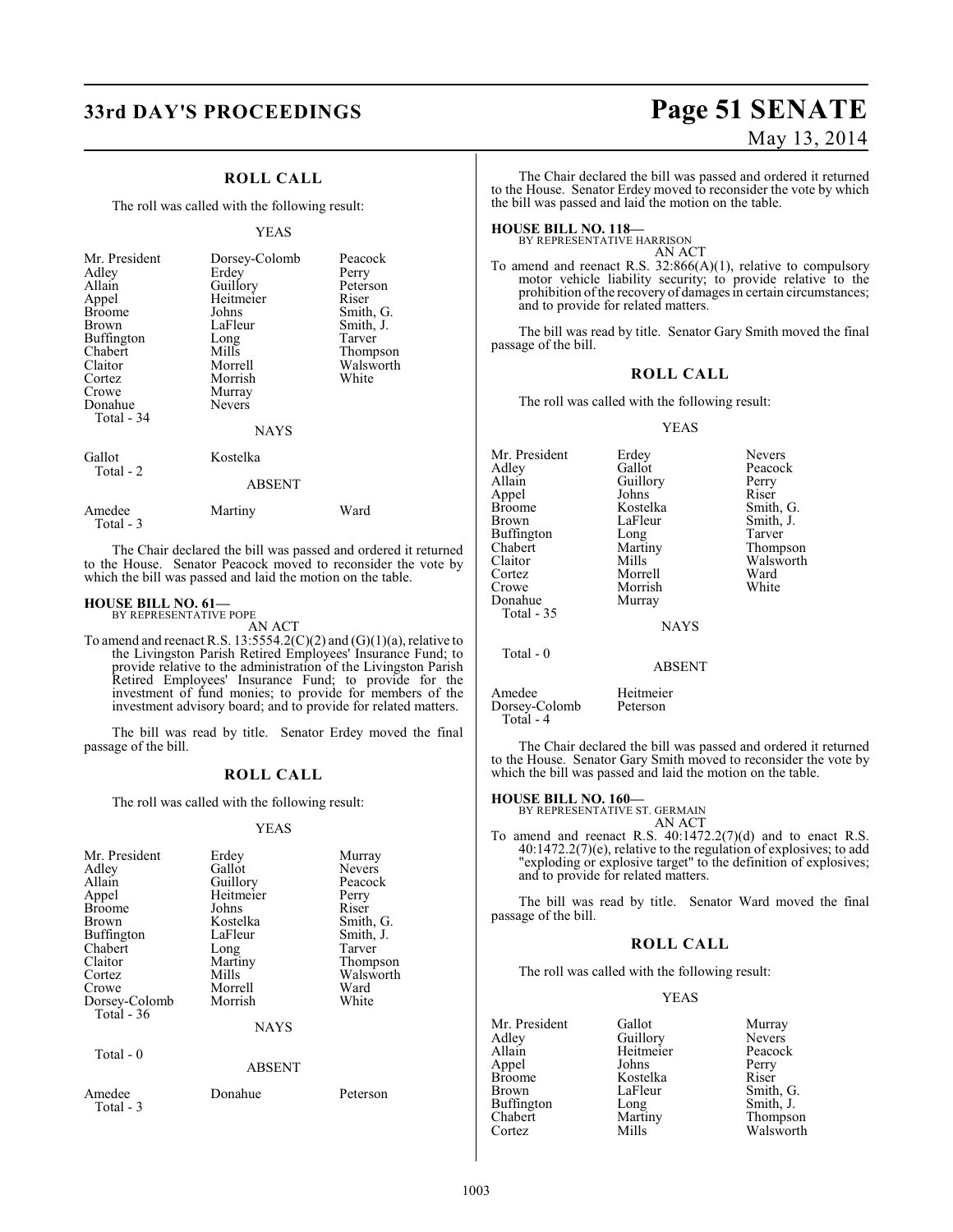| Crowe       | Morrell       | Ward     |  |
|-------------|---------------|----------|--|
| Donahue     | Morrish       | White    |  |
| Total $-33$ | <b>NAYS</b>   |          |  |
| Total $-0$  | <b>ABSENT</b> |          |  |
| Amedee      | Dorsey-Colomb | Peterson |  |
| Claitor     | Erdey         | Tarver   |  |

Total - 6

The Chair declared the bill was passed and ordered it returned to the House. Senator Ward moved to reconsider the vote by which the bill was passed and laid the motion on the table.

# **HOUSE BILL NO. 237—** BY REPRESENTATIVE MACK

AN ACT

To enact R.S. 13:2583(A)(2)(c), relative to constables; to provide relative to qualifications; to provide relative to the mandatory retirement age of constables in certain parishes; and to provide for related matters.

The bill was read by title. Senator Erdey moved the final passage of the bill.

#### **ROLL CALL**

The roll was called with the following result:

#### YEAS

|             | <b>Nevers</b>                                                         |
|-------------|-----------------------------------------------------------------------|
| Gallot      | Peacock                                                               |
|             | Perry                                                                 |
|             | Peterson                                                              |
| Johns       | Riser                                                                 |
| Kostelka    | Smith, G.                                                             |
| LaFleur     | Smith, J.                                                             |
|             | Tarver                                                                |
|             | Thompson                                                              |
| Mills       | Walsworth                                                             |
| Morrell     | Ward                                                                  |
| Morrish     | White                                                                 |
|             |                                                                       |
|             |                                                                       |
| <b>NAYS</b> |                                                                       |
|             |                                                                       |
|             |                                                                       |
|             | Erdey<br>Guillory<br>Heitmeier<br>Long<br>Martiny<br>Murray<br>ABSENT |

Amedee

Total - 1

The Chair declared the bill was passed and ordered it returned to the House. Senator Erdey moved to reconsider the vote by which the bill was passed and laid the motion on the table.

# **HOUSE BILL NO. 413—** BY REPRESENTATIVE HARRISON

AN ACT

To amend and reenact R.S. 15:574.4(A)(2), relative to parole eligibility; to provide that offenders convicted of certain offenses are not eligible for parole consideration after having served a certain number of years; and to provide for related matters.

The bill was read by title. Senator Brown moved the final passage of the bill.

# **Page 52 SENATE 33rd DAY'S PROCEEDINGS**

## **ROLL CALL**

The roll was called with the following result:

#### YEAS

| Mr. President | Gallot        | <b>Nevers</b> |
|---------------|---------------|---------------|
| Adley         | Guillory      | Peacock       |
| Allain        | Heitmeier     | Perry         |
| Appel         | Johns         | Riser         |
| <b>Broome</b> | Kostelka      | Smith, G.     |
| Brown         | LaFleur       | Tarver        |
| Buffington    | Long          | Thompson      |
| Chabert       | Martiny       | Walsworth     |
| Cortez        | Mills         | Ward          |
| Crowe         | Morrell       | White         |
| Erdey         | Morrish       |               |
| Total - 32    |               |               |
|               | <b>NAYS</b>   |               |
| Dorsey-Colomb | Murray        | Peterson      |
| Total - 3     | <b>ABSENT</b> |               |
| Amedee        | Donahue       |               |
| Claitor       | Smith, J.     |               |

The Chair declared the bill was passed and ordered it returned to the House. Senator Brown moved to reconsider the vote by which the bill was passed and laid the motion on the table.

#### **HOUSE BILL NO. 422—** BY REPRESENTATIVE SHADOIN

Total - 4

AN ACT To amend and reenact R.S. 9:202(1), relative to authority to perform a marriage ceremony; to require a religious official to have attained the age of majority before being authorized to perform a marriage ceremony; and to provide for related matters.

The bill was read by title. Senator Gallot moved the final passage of the bill.

#### **ROLL CALL**

The roll was called with the following result:

#### YEAS

| Mr. President | Erdey         | <b>Nevers</b> |
|---------------|---------------|---------------|
| Adley         | Gallot        | Peacock       |
| Allain        | Guillory      | Perry         |
| Appel         | Heitmeier     | Peterson      |
| <b>Broome</b> | Johns         | Riser         |
| Brown         | Kostelka      | Smith, G.     |
| Buffington    | LaFleur       | Smith, J.     |
| Chabert       | Long          | Tarver        |
| Claitor       | Martiny       | Thompson      |
| Cortez        | Mills         | Walsworth     |
| Crowe         | Morrell       | Ward          |
| Donahue       | Morrish       | White         |
| Dorsey-Colomb | Murray        |               |
| Total - 38    |               |               |
|               | <b>NAYS</b>   |               |
| Total $-0$    |               |               |
|               | <b>ABSENT</b> |               |

Amedee Total - 1

The Chair declared the bill was passed and ordered it returned to the House. Senator Gallot moved to reconsider the vote by which the bill was passed and laid the motion on the table.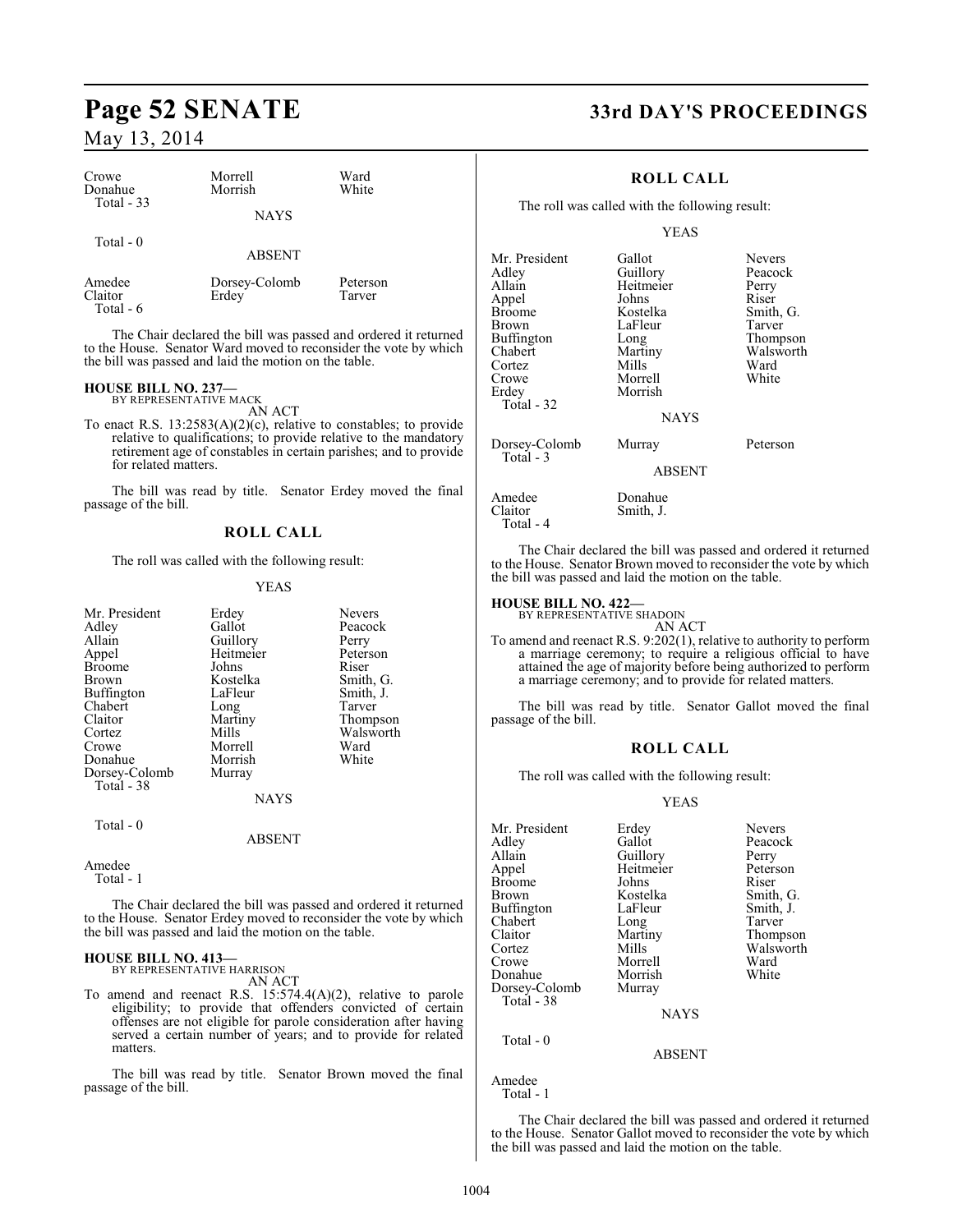# **33rd DAY'S PROCEEDINGS Page 53 SENATE**

#### **HOUSE BILL NO. 445—**

BY REPRESENTATIVE NANCY LANDRY AN ACT

To amend and reenact Children's Code Article 1243(A)(1) and to repeal Children's Code Article 1243(C), relative to adoptions; to provide for who may petition for an intrafamily adoption; and to provide for related matters.

The bill was read by title. Senator Cortez moved the final passage of the bill.

#### **ROLL CALL**

The roll was called with the following result:

#### YEAS

| Mr. President<br>Adley<br>Allain<br>Appel<br><b>Broome</b><br>Brown<br><b>Buffington</b><br>Chabert<br>Claitor<br>Cortez<br>Donahue<br>Dorsey-Colomb<br>Total $-36$<br>Total - 0 | Erdey<br>Gallot<br>Guillory<br>Heitmeier<br>Johns<br>Kostelka<br>LaFleur<br>Long<br>Martiny<br>Mills<br>Morrell<br>Morrish<br><b>NAYS</b><br><b>ABSENT</b> | Murray<br><b>Nevers</b><br>Peacock<br>Perry<br>Peterson<br>Riser<br>Smith, G.<br>Smith, J.<br>Tarver<br>Thompson<br>Walsworth<br>Ward |
|----------------------------------------------------------------------------------------------------------------------------------------------------------------------------------|------------------------------------------------------------------------------------------------------------------------------------------------------------|---------------------------------------------------------------------------------------------------------------------------------------|
|                                                                                                                                                                                  |                                                                                                                                                            |                                                                                                                                       |
| Amedee<br>Total - 3                                                                                                                                                              | Crowe                                                                                                                                                      | White                                                                                                                                 |

The Chair declared the bill was passed and ordered it returned to the House. Senator Cortez moved to reconsider the vote by which the bill was passed and laid the motion on the table.

# **HOUSE BILL NO. 495—** BY REPRESENTATIVE ADAMS

AN ACT

To amend and reenact R.S. 40:1563.1(A), relative to the authority of certain officials to conduct investigations and make arrests; to add simple arson of a religious building to the list of offenses for which a fire marshal and other officials may conduct investigations and make arrests; and to provide for related matters.

The bill was read by title. Senator Heitmeier moved the final passage of the bill.

#### **ROLL CALL**

The roll was called with the following result:

#### YEAS

| Mr. President     | Gallot                | Peacock   |
|-------------------|-----------------------|-----------|
| Allain            | Guillory<br>Heitmeier | Perry     |
| Appel             |                       | Peterson  |
| <b>Broome</b>     | Johns                 | Riser     |
| <b>Brown</b>      | Kostelka              | Smith, G. |
| <b>Buffington</b> | LaFleur               | Smith, J. |
| Chabert           | Long                  | Tarver    |
| Claitor           | Martiny               | Thompson  |
| Cortez            | Mills                 | Walsworth |
| Crowe             | Morrell               | Ward      |

# May 13, 2014

Donahue Morrish White<br>Dorsey-Colomb Murray Dorsey-Colomb<br>Erdey Nevers Total - 37 NAYS Total - 0 ABSENT Adley Amedee Total - 2

The Chair declared the bill was passed and ordered it returned to the House. Senator Heitmeier moved to reconsider the vote by which the bill was passed and laid the motion on the table.

#### **HOUSE BILL NO. 511—**

BY REPRESENTATIVE GUILLORY

AN ACT To amend and reenact R.S. 14:98(F), relative to operating a vehicle while intoxicated; to provide relative to multiple offenses of operating a vehicle while intoxicated; to provide relative to determinations of prior convictions of such offenses; and to provide for related matters.

The bill was read by title. Senator LaFleur moved the final passage of the bill.

#### **ROLL CALL**

The roll was called with the following result:

#### YEAS

| Mr. President | Erdey         | Murray        |
|---------------|---------------|---------------|
| Adlev         | Gallot        | <b>Nevers</b> |
| Allain        | Guillory      | Peacock       |
| Appel         | Heitmeier     | Perry         |
| Broome        | Johns         | Riser         |
| Brown         | Kostelka      | Smith, G.     |
| Buffington    | LaFleur       | Smith, J.     |
| Chabert       | Long          | Tarver        |
| Claitor       | Martiny       | Thompson      |
| Crowe         | Mills         | Walsworth     |
| Donahue       | Morrell       | Ward          |
| Dorsey-Colomb | Morrish       |               |
| Total - 35    |               |               |
|               | <b>NAYS</b>   |               |
| Total - 0     |               |               |
|               | <b>ABSENT</b> |               |
|               |               |               |

Amedee Peterson<br>Cortez White Cortez Total - 4

The Chair declared the bill was passed and ordered it returned to the House. Senator LaFleur moved to reconsider the vote by which the bill was passed and laid the motion on the table.

#### **HOUSE BILL NO. 539—**

BY REPRESENTATIVE STOKES AN ACT

To amend and reenact R.S. 6:966.1(A)(introductory paragraph), (B), and (C), and to enact R.S. 6:966.1(E) relative to default remedies; to amend the time delay for submission of a notice of repossession; to provide for the methods of submission of the notice; to provide for proof of the notice; and to provide for related matters.

The bill was read by title. Senator Martiny moved the final passage of the bill.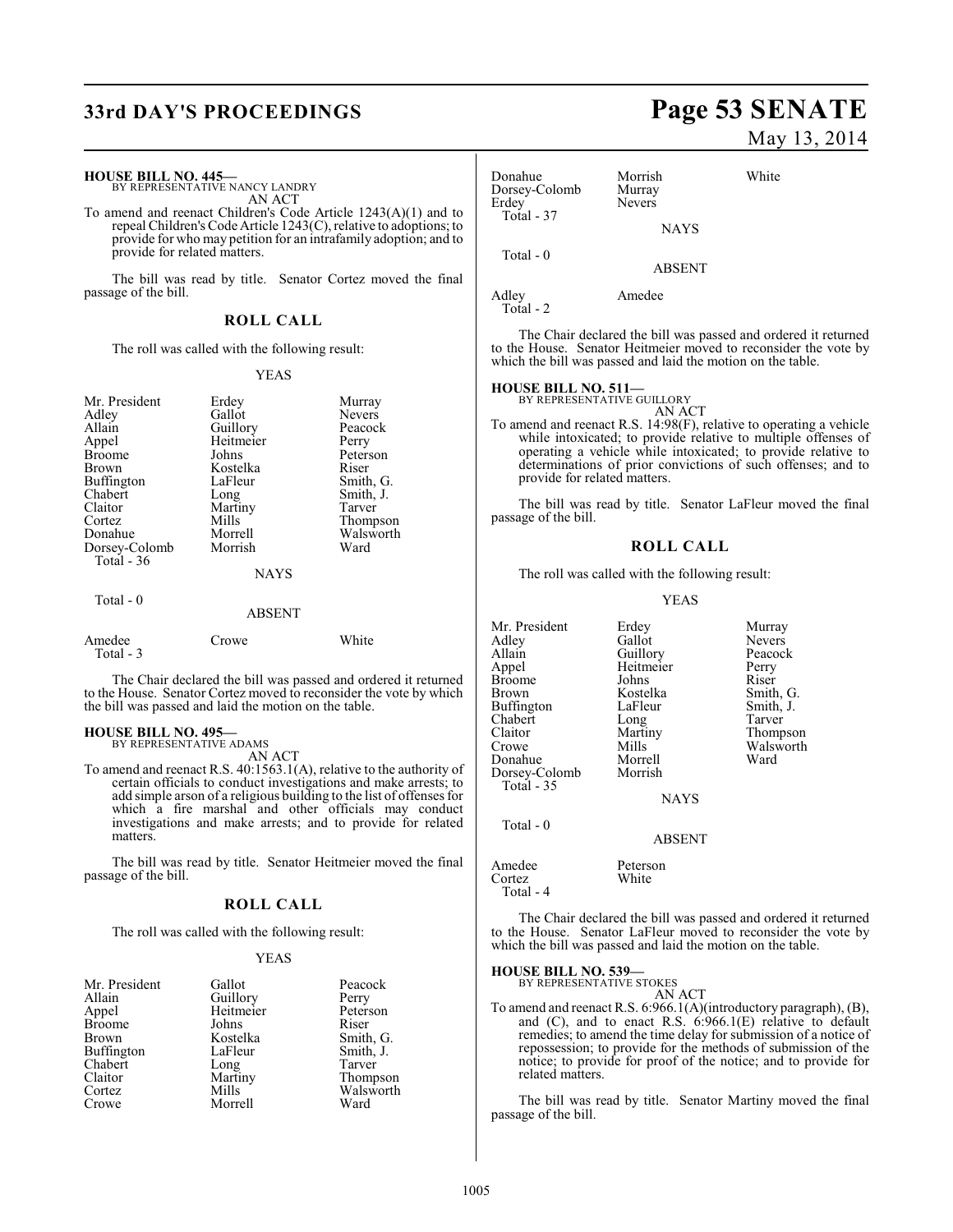## **ROLL CALL**

The roll was called with the following result:

#### YEAS

| Mr. President | Erdey       | <b>Nevers</b> |
|---------------|-------------|---------------|
| Adley         | Gallot      | Peacock       |
| Allain        | Guillory    | Perry         |
| Appel         | Heitmeier   | Peterson      |
| <b>Broome</b> | Johns       | Riser         |
| Brown         | Kostelka    | Smith, G.     |
| Buffington    | LaFleur     | Smith, J.     |
| Chabert       | Long        | Tarver        |
| Claitor       | Martiny     | Thompson      |
| Cortez        | Mills       | Walsworth     |
| Crowe         | Morrell     | Ward          |
| Donahue       | Morrish     | White         |
| Dorsey-Colomb | Murray      |               |
| Total - 38    |             |               |
|               | <b>NAYS</b> |               |
|               |             |               |

#### ABSENT

Amedee

Total - 0

Total - 1

The Chair declared the bill was passed and ordered it returned to the House. Senator Martiny moved to reconsider the vote by which the bill was passed and laid the motion on the table.

#### **HOUSE BILL NO. 546—**

Amedee Appel

Total - 2

BY REPRESENTATIVE BARROW AN ACT

To enact Code of Criminal Procedure Article 883.2(D), relative to restitution payable to victims; to provide for a periodic payment plan for defendants who are indigent; and to provide for related matters.

The bill was read by title. Senator Broome moved the final passage of the bill.

#### **ROLL CALL**

The roll was called with the following result:

#### YEAS

| Mr. President<br>Adley<br>Allain<br><b>Broome</b><br><b>Brown</b><br><b>Buffington</b><br>Chabert<br>Claitor<br>Cortez<br>Crowe<br>Donahue<br>Dorsey-Colomb<br>Total - 36 | Erdey<br>Gallot<br>Guillory<br>Heitmeier<br>Johns<br>Kostelka<br>LaFleur<br>Long<br>Martiny<br>Mills<br>Morrell<br>Morrish<br><b>NAYS</b> | Murray<br><b>Nevers</b><br>Perry<br>Peterson<br>Riser<br>Smith, G.<br>Smith, J.<br>Tarver<br>Thompson<br>Walsworth<br>Ward<br>White |
|---------------------------------------------------------------------------------------------------------------------------------------------------------------------------|-------------------------------------------------------------------------------------------------------------------------------------------|-------------------------------------------------------------------------------------------------------------------------------------|
| Peacock<br>Total - 1                                                                                                                                                      | ABSENT                                                                                                                                    |                                                                                                                                     |

The Chair declared the bill was passed and ordered it returned to the House. Senator Broome moved to reconsider the vote by which the bill was passed and laid the motion on the table.

# **Page 54 SENATE 33rd DAY'S PROCEEDINGS**

#### **HOUSE BILL NO. 567—**

BY REPRESENTATIVE SHADOIN AN ACT

To amend and reenact R.S. 9:4835(A) and (B), relative to the filing of security in certain civil proceedings under the Private Works Act; to provide for the form of security to be filed; and to provide for related matters.

The bill was read by title. Senator Gallot moved the final passage of the bill.

#### **ROLL CALL**

The roll was called with the following result:

#### YEAS

| Mr. President<br>Adley<br>Allain<br>Appel<br><b>Broome</b><br>Brown<br><b>Buffington</b><br>Chabert<br>Cortez<br>Crowe<br>Donahue<br>Dorsey-Colomb | Gallot<br>Guillory<br>Heitmeier<br>Johns<br>Kostelka<br>LaFleur<br>Long<br>Martiny<br>Mills<br>Morrell<br>Morrish<br>Murray | Peacock<br>Perry<br>Peterson<br>Riser<br>Smith, G.<br>Smith, J.<br>Tarver<br>Thompson<br>Walsworth<br>Ward<br>White |
|----------------------------------------------------------------------------------------------------------------------------------------------------|-----------------------------------------------------------------------------------------------------------------------------|---------------------------------------------------------------------------------------------------------------------|
| Erdey<br>Total - 37                                                                                                                                | Nevers<br><b>NAYS</b>                                                                                                       |                                                                                                                     |
| Claitor<br>Total - 1                                                                                                                               | ABSENT                                                                                                                      |                                                                                                                     |
| Amedee                                                                                                                                             |                                                                                                                             |                                                                                                                     |

Total - 1

The Chair declared the bill was passed and ordered it returned to the House. Senator Gallot moved to reconsider the vote by which the bill was passed and laid the motion on the table.

## **HOUSE BILL NO. 638—**

BY REPRESENTATIVE CONNICK AN ACT

To amend and reenact R.S. 15:542.1.4(A)(1), relative to sex offender registration and notification requirements; to provide relative to the crime of failure to register and notify as a sex offender or child predator; to amend the crime of failure to register and notify as a sex offender or child predator to include untimely actions; and to provide for related matters.

The bill was read by title. Senator Morrell moved the final passage of the bill.

#### **ROLL CALL**

The roll was called with the following result:

#### YEAS

| Mr. President | Erdey     | <b>Nevers</b> |
|---------------|-----------|---------------|
| Adley         | Gallot    | Peacock       |
| Allain        | Guillory  | Perry         |
| Appel         | Heitmeier | Peterson      |
| <b>Broome</b> | Johns     | Riser         |
| <b>Brown</b>  | Kostelka  | Smith, G.     |
| Buffington    | LaFleur   | Smith, J.     |
| Chabert       | Long      | Tarver        |
| Claitor       | Mills     | Thompso:      |

Thompson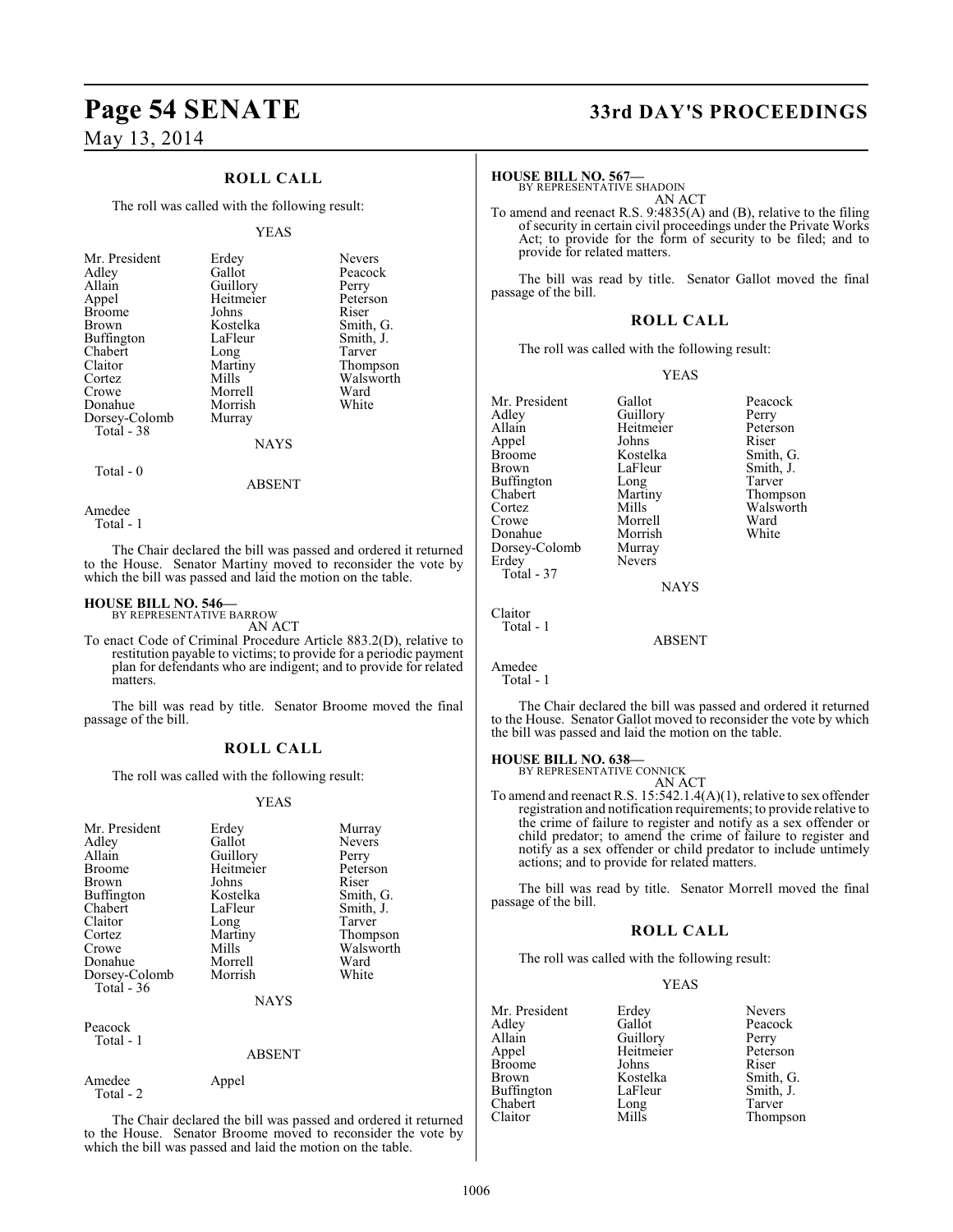# **33rd DAY'S PROCEEDINGS Page 55 SENATE**

| Crowe<br>Donahue<br>Dorsey-Colomb<br>Total $-36$ | Morrell<br>Morrish<br>Murray | Walsworth<br>Ward<br>White |
|--------------------------------------------------|------------------------------|----------------------------|
|                                                  | <b>NAYS</b>                  |                            |
| Total - 0                                        | <b>ABSENT</b>                |                            |
| Amedee                                           | 'ortez                       | Martiny                    |

Total - 3

The Chair declared the bill was passed and ordered it returned to the House. Senator Gallot moved to reconsider the vote by which the bill was passed and laid the motion on the table.

#### **HOUSE BILL NO. 639—** BY REPRESENTATIVE CONNICK

AN ACT

To amend and reenact R.S. 15:541(12)(d) and to enact R.S. 15:541(12)(e), relative to registration and notification requirements of sex offenders and child predators; to amend the definition of criminal offense against a victim who is a minor; to require persons convicted of certain stalking offenses to register and provide notification; to provide for application; and to provide for related matters.

The bill was read by title. Senator Morrell moved the final passage of the bill.

## **ROLL CALL**

The roll was called with the following result:

#### YEAS

| Erdey<br>Gallot<br>Guillory<br>Heitmeier<br>Johns<br>Kostelka<br>LaFleur<br>Long<br>Martiny<br>Mills<br>Morrell<br>Morrish<br>Murray | <b>Nevers</b><br>Peacock<br>Perry<br>Peterson<br>Riser<br>Smith, G.<br>Smith, J.<br>Tarver<br>Thompson<br>Walsworth<br>Ward<br>White |
|--------------------------------------------------------------------------------------------------------------------------------------|--------------------------------------------------------------------------------------------------------------------------------------|
| <b>NAYS</b>                                                                                                                          |                                                                                                                                      |
|                                                                                                                                      |                                                                                                                                      |

Total - 0

Amedee Total - 1

The Chair declared the bill was passed and ordered it returned to the House. Senator Morrell moved to reconsider the vote by which the bill was passed and laid the motion on the table.

ABSENT

#### **HOUSE BILL NO. 670—** BY REPRESENTATIVE SMITH

AN ACT

To enact R.S. 15:529.2, relative to intensive parole supervision; to authorize certain habitual offenders to participate in intensive parole supervision; to provide for applicability; to provide criteria; and to provide for related matters.

The bill was read by title. Senator Broome moved the final passage of the bill.

# May 13, 2014

## **ROLL CALL**

The roll was called with the following result:

Murray

Walsworth

#### YEAS

Mr. President Gallot Nevers<br>Adley Guillory Peacock Adley Guillory Peaco<br>Allain Heitmeier Perry Allain Heitmeier<br>Appel Johns Appel Johns Peterson Broome Kostelka<br>Brown LaFleur Buffington Long Smith,<br>
Chabert Martiny Tarver Chabert Martiny<br>Cortez Mills Cortez Mills Thompson Dorsey-Colomb<br>Erdey Total - 35

LaFleur Smith, G.<br>
Long Smith, J. Morrell Ward<br>
Morrish White

NAYS

#### ABSENT

| Amedee    | Donahue |
|-----------|---------|
| Claitor   | Walswor |
| Total - 4 |         |

Total - 0

The Chair declared the bill was passed and ordered it returned to the House. Senator Broome moved to reconsider the vote by which the bill was passed and laid the motion on the table.

# **HOUSE BILL NO. 772—** BY REPRESENTATIVE ROBIDEAUX

AN ACT

To enact R.S. 13:5554(DD), relative to the premium costs of group insurance for retired sheriffs and employees of Lafayette Parish Sheriff's Office; to provide for eligibility for payment of premium costs; and to provide for related matters.

The bill was read by title. Senator Cortez moved the final passage of the bill.

#### **ROLL CALL**

The roll was called with the following result:

#### YEAS

| Mr. President       | Erdey         | Murray        |
|---------------------|---------------|---------------|
| Adley               | Gallot        | <b>Nevers</b> |
| Allain              | Guillory      | Peacock       |
| Appel               | Heitmeier     | Perry         |
| <b>Broome</b>       | Johns         | Peterson      |
| Brown               | Kostelka      | Riser         |
| Buffington          | LaFleur       | Smith, G.     |
| Chabert             | Long          | Smith, J.     |
| Cortez              | Martiny       | Tarver        |
| Crowe               | Mills         | Thompson      |
| Donahue             | Morrell       | Walsworth     |
| Dorsey-Colomb       | Morrish       | White         |
| Total - 36          |               |               |
|                     | <b>NAYS</b>   |               |
| Total $-0$          |               |               |
|                     | <b>ABSENT</b> |               |
| Amedee<br>Total - 3 | Claitor       | Ward          |

The Chair declared the bill was passed and ordered it returned to the House. Senator Cortez moved to reconsider the vote by which the bill was passed and laid the motion on the table.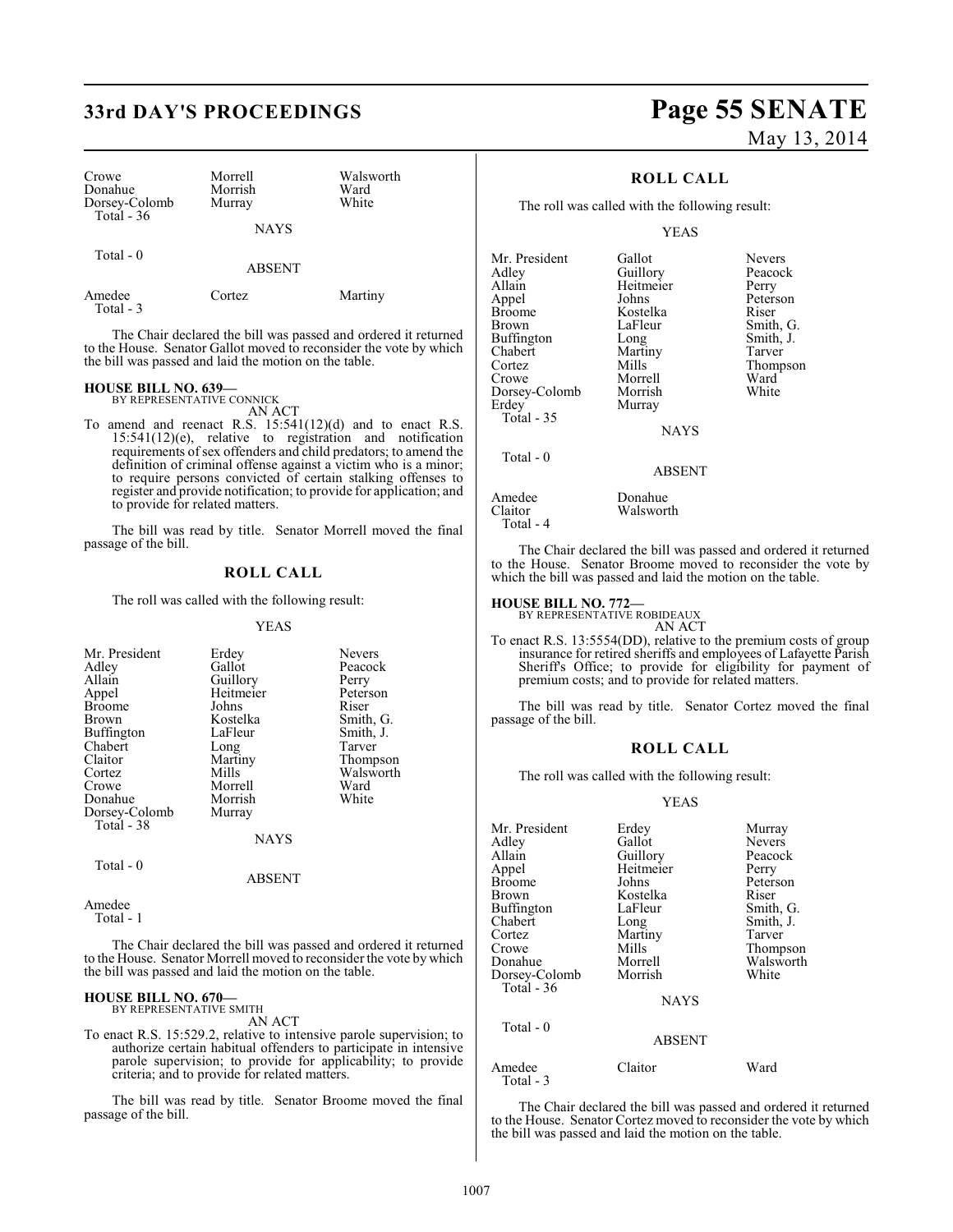#### **HOUSE BILL NO. 781—** BY REPRESENTATIVE THIBAUT

AN ACT

To enact Part I-E of Chapter 7 of Title 15 of the Louisiana Revised Statutes of 1950, to be comprised of R.S. 15:745 through 745.3, relative to the reentry of offenders who are housed in parish jails; to create an Offender Reentry Support Pilot Program; to provide for the establishment of a pilot program in Pointe Coupee Parish; to provide that the program shall be maintained by the Pointe Coupee Parish Sheriff; to provide offenders with assistance to facilitate reentry into society following incarceration; to provide for the criteria for development of the pilot program; to provide for an advisory council to assist with the implementation of the pilot program; to provide for the membership of the council; to provide for a report of program results; and to provide for related matters.

The bill was read by title. Senator Ward moved the final passage of the bill.

## **ROLL CALL**

The roll was called with the following result:

#### YEAS

| Mr. President | Erdey       | <b>Nevers</b> |
|---------------|-------------|---------------|
| Adley         | Gallot      | Peacock       |
| Allain        | Guillory    | Perry         |
| Appel         | Heitmeier   | Peterson      |
| <b>Broome</b> | Johns       | Riser         |
| <b>Brown</b>  | Kostelka    | Smith, G.     |
| Buffington    | LaFleur     | Smith, J.     |
| Chabert       | Long        | Tarver        |
| Claitor       | Martiny     | Thompson      |
| Cortez        | Mills       | Walsworth     |
| Crowe         | Morrell     | Ward          |
| Donahue       | Morrish     | White         |
| Dorsey-Colomb | Murray      |               |
| Total - 38    |             |               |
|               | <b>NAYS</b> |               |
| Total $-0$    |             |               |
|               | ABSENT      |               |

Amedee Total - 1

The Chair declared the bill was passed and ordered it returned to the House. Senator Ward moved to reconsider the vote by which the bill was passed and laid the motion on the table.

#### **HOUSE BILL NO. 791—**

BY REPRESENTATIVE KATRINA JACKSON AN ACT

To amend and reenact R.S. 14:27(D)(2)(c) and 67(B) and Code of Criminal Procedure Article  $814(A)(26)$  and  $(27)$  and to repeal R.S. 14:67.1, 67.2, 67.5, 67.12, 67.13, 67.14, 67.17, 67.23, and 67.27 and Code of Criminal Procedure Article 814(A)(28) and (29), relative to crimes of theft; to provide for the threshold amounts for the attempt to commit the crime of theft; to amend the penalty provisions in the crime of theft; to repeal certain theft statutes relative to livestock, animals, crawfish, timber, alligators, rental motor vehicles, motor vehicle fuel, used building components, and copper; to amend the responsive verdicts relative to these offenses; and to provide for related matters.

The bill was read by title. Senator Broome moved the final passage of the bill.

# **Page 56 SENATE 33rd DAY'S PROCEEDINGS**

## **ROLL CALL**

The roll was called with the following result:

#### YEAS

Mr. President Erdey Murray<br>Allain Gallot Nevers Allain Gallot Nevers Appel Guillory Perry<br>Broome Heitmeier Peterson Broome Heitmeier Peters<br>Brown Johns Riser Buffington Kostelka<br>Chabert LaFleur Chabert LaFleur Smith, J.<br>Claitor Long Tarver Claitor Long<br>Cortez Martiny Cortez Martiny Thompson<br>Crowe Mills Walsworth Donahue Morrell Ward Dorsey-Colomb Total - 36

Johns Riser<br>Kostelka Smith, G. Mills Walsworth<br>
Morrell Ward

NAYS Adley Peacock

## ABSENT

Amedee Total - 1

Total - 2

The Chair declared the bill was passed and ordered it returned to the House. Senator Broome moved to reconsider the vote by which the bill was passed and laid the motion on the table.

### **Explanation of Vote**

Senator Crowe stated he intended to vote nay on House Bill No. 791, and asked that the Official Journal so state.

#### **HOUSE BILL NO. 1024—**

BY REPRESENTATIVE KATRINA JACKSON

AN ACT To repeal R.S. 40:981.3(D), relative to drug free zones; to repeal the private residence exception for violations of the Uniform Controlled Dangerous Substances Law which occur in drug free zones.

On motion of Senator Murray, the bill was read by title and returned to the Calendar, subject to call.

#### **HOUSE BILL NO. 1038—**

BY REPRESENTATIVE DIXON

AN ACT To amend and reenact Code of Criminal Procedure Article 926.1(A)(1) and (H)(3), relative to post-conviction DNA testing; to extend the time period in which to file an application for postconviction DNA testing; to extend the time period for preservation of biological material which can be subject to DNA testing once an application for DNA testing has been served; and to provide for related matters.

The bill was read by title. Senator Gallot moved the final passage of the bill.

#### **ROLL CALL**

The roll was called with the following result:

#### YEAS

| Mr. President | Erdey     | <b>Nevers</b> |
|---------------|-----------|---------------|
| Adley         | Gallot    | Peacock       |
| Allain        | Guillory  | Perry         |
| Appel         | Heitmeier | Peterson      |
| Broome        | Johns     | Riser         |
| Brown         | Kostelka  | Smith, G.     |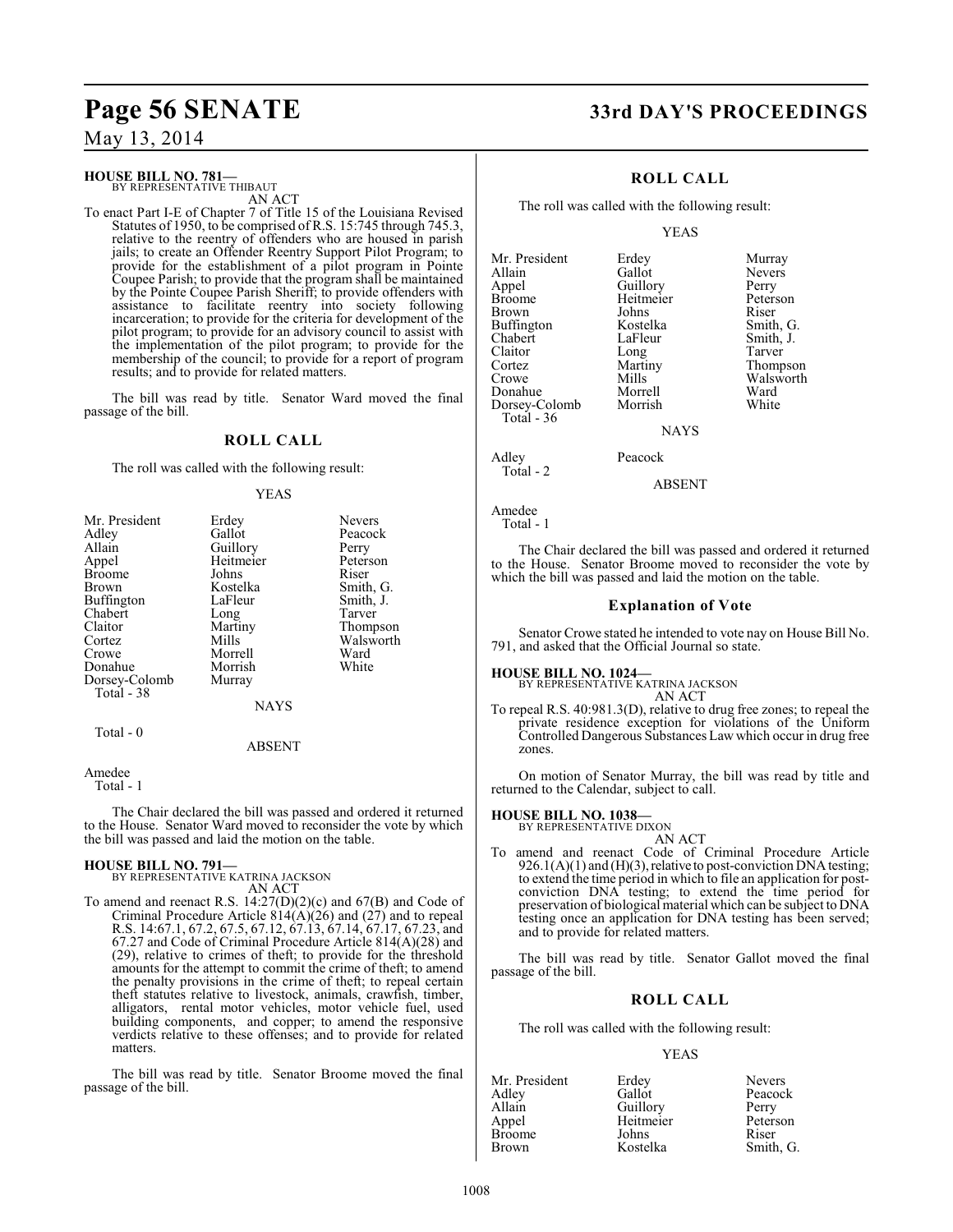# **33rd DAY'S PROCEEDINGS Page 57 SENATE**

Buffington LaFleur Smith, J.<br>
Chabert Long Tarver Chabert Long<br>Claitor Martiny Claitor Martiny Thompson<br>Cortez Mills Walsworth Cortez Mills Walsworth Donahue Morrish<br>Dorsey-Colomb Murray Dorsey-Colomb Total - 38

Morrell Ward<br>
Morrish White

NAYS

Total - 0

ABSENT

Amedee

Total - 1

The Chair declared the bill was passed and ordered it returned to the House. Senator Gallot moved to reconsider the vote by which the bill was passed and laid the motion on the table.

**HOUSE BILL NO. 1052—** BY REPRESENTATIVES MORENO, BARRAS, AND BROSSETT AN ACT

To enact Part III of Chapter 28 of Title 46 of the Louisiana Revised Statutes of 1950, to be comprised of R.S. 46:2145 through 2147, relative to domestic violence; to create the Domestic Violence Prevention Commission; to provide relative to the duties, powers, membership, and meetings of the commission; to authorize commission members to appoint certain persons as proxy; to require a certain vote of the membership for legislative recommendations; to provide for legislative findings; and to provide for related matters.

#### **Floor Amendments**

Senator Morrell proposed the following amendments.

#### **SENATE FLOOR AMENDMENTS**

Amendments proposed by Senator Morrell to Reengrossed House Bill No. 1052 by Representative Moreno

AMENDMENT NO. 1

On page 4, between lines 11 and 12, insert the following: "**(q) The chief justice of the Louisiana Supreme Court or his designee.**"

On motion of Senator Morrell, the amendments were adopted.

The bill was read by title. Senator Morrell moved the final passage of the amended bill.

#### **ROLL CALL**

The roll was called with the following result:

#### **YEAS**

| Mr. President | Erdey     | <b>Nevers</b> |
|---------------|-----------|---------------|
| Adley         | Gallot    | Peacoc        |
| Allain        | Guillory  | Perry         |
| Appel         | Heitmeier | Petersc       |
| <b>Broome</b> | Johns     | Riser         |
| Brown         | Kostelka  | Smith,        |
| Buffington    | LaFleur   | Smith,        |
| Chabert       | Long      | Tarver        |
| Claitor       | Martiny   | Thomp         |
| Cortez        | Mills     | Walsw         |
| Crowe         | Morrell   | Ward          |
| Donahue       | Morrish   | White         |
| Dorsey-Colomb | Murray    |               |
| Total - 38    |           |               |

Peacock Perry Peterson<br>Riser Smith, G. Smith, J.<br>Tarver Thompson Walsworth<br>Ward White

# May 13, 2014

**NAYS** 

ABSENT

Amedee Total - 1

Total - 0

The Chair declared the amended bill was passed and ordered it returned to the House. Senator Morrell moved to reconsider the vote by which the bill was passed and laid the motion on the table.

# **HOUSE BILL NO. 1157—** BY REPRESENTATIVE BADON

AN ACT

To amend and reenact Code of Criminal Procedure Articles  $895(B)(3)$  and  $900(A)(6)(a)$ , relative to probation; to increase the length of time a person may serve in intensive incarceration as a condition of probation; to provide for sanctions for violations of conditions of probation; and to provide for related matters.

The bill was read by title. Senator Morrell moved the final passage of the bill.

#### **ROLL CALL**

The roll was called with the following result:

#### YEAS

| Mr. President<br>Adley<br>Allain<br>Appel<br><b>Broome</b><br><b>Brown</b><br><b>Buffington</b><br>Chabert<br>Claitor<br>Cortez<br>Crowe<br>Donahue<br>Dorsey-Colomb<br>Total - 37 | Erdey<br>Gallot<br>Guillory<br>Heitmeier<br>Johns<br>LaFleur<br>Long<br>Martiny<br>Mills<br>Morrell<br>Morrish<br>Murray<br><b>Nevers</b><br><b>NAYS</b> | Peacock<br>Perry<br>Peterson<br>Riser<br>Smith, G.<br>Smith, J.<br>Tarver<br>Thompson<br>Walsworth<br>Ward<br>White |
|------------------------------------------------------------------------------------------------------------------------------------------------------------------------------------|----------------------------------------------------------------------------------------------------------------------------------------------------------|---------------------------------------------------------------------------------------------------------------------|
| Total - 0                                                                                                                                                                          |                                                                                                                                                          |                                                                                                                     |

ABSENT

Amedee Kostelka Total - 2

The Chair declared the bill was passed and ordered it returned to the House. Senator Morrell moved to reconsider the vote by which the bill was passed and laid the motion on the table.

**HOUSE BILL NO. 1158—**

BY REPRESENTATIVE BADON AN ACT

To enact R.S. 14:107.5, relative to offenses affecting the general peace and order; to create the crime of solicitation of funds or transportation for certain unlawful purposes; to provide for criminal penalties; to provide for a definition of "sexual intercourse"; and to provide for related matters.

#### **Floor Amendments**

Senator Morrell proposed the following amendments.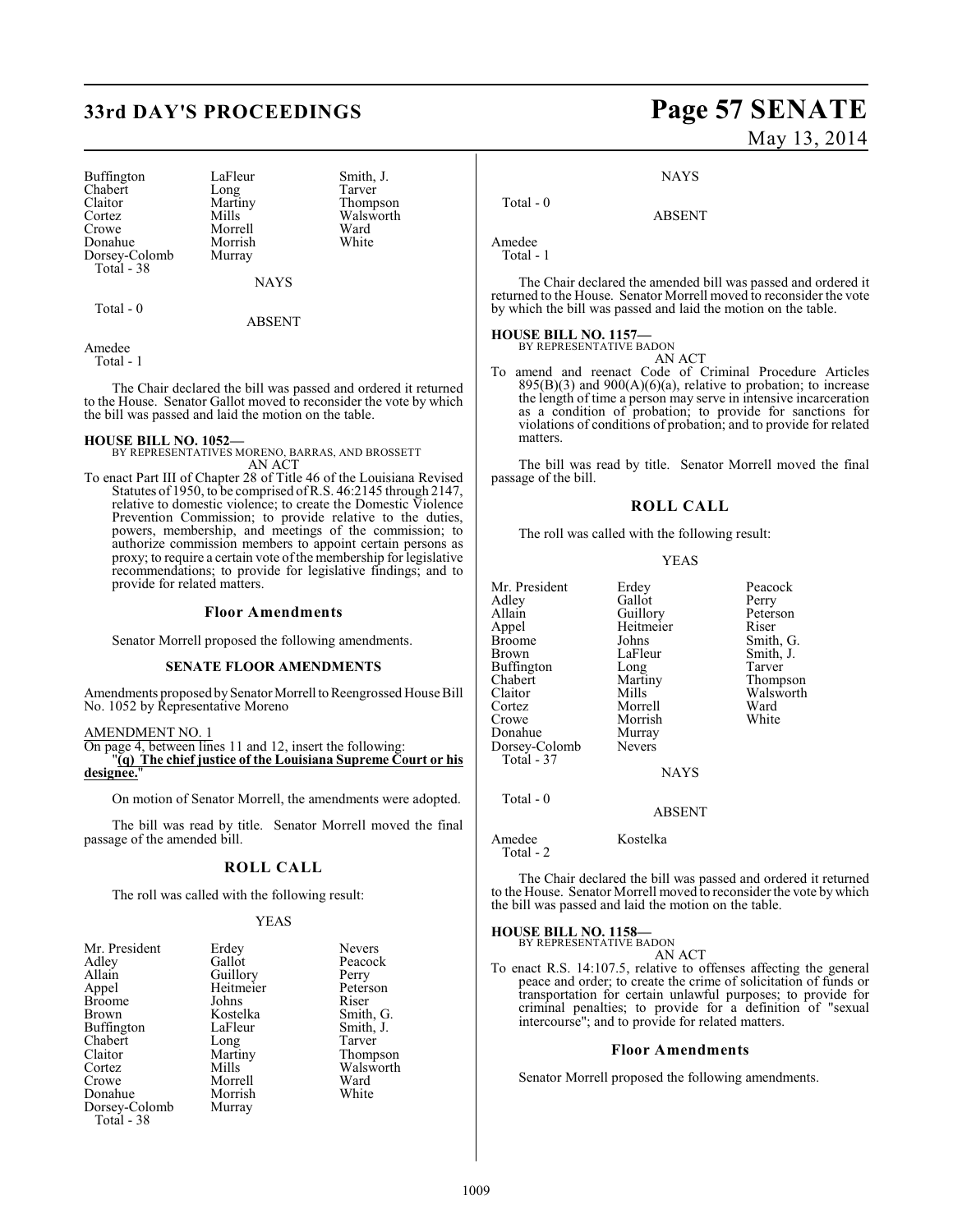#### **SENATE FLOOR AMENDMENTS**

Amendments proposed by Senator Morrell to Engrossed House Bill No. 1158 by Representative Badon

AMENDMENT NO. 1 On page 1, at the end of line 9, delete "from"

AMENDMENT NO. 2 On page 1, delete line 10, and insert "with the"

AMENDMENT NO. 3 On page 1, line 11, after "solicit" and before "the person" delete the comma ","

On motion of Senator Morrell, the amendments were adopted.

The bill was read by title. Senator Morrell moved the final passage of the amended bill.

#### **ROLL CALL**

The roll was called with the following result:

#### YEAS

| Mr. President | Gallot        | Peacock   |
|---------------|---------------|-----------|
| Adley         | Guillory      | Perry     |
| Allain        | Heitmeier     | Peterson  |
| Appel         | Johns         | Riser     |
| <b>Broome</b> | Kostelka      | Smith, G. |
| Brown         | LaFleur       | Smith, J. |
| Buffington    | Long          | Tarver    |
| Chabert       | Martiny       | Thompson  |
| Cortez        | Mills         | Walsworth |
| Crowe         | Morrell       | Ward      |
| Donahue       | Morrish       | White     |
| Dorsey-Colomb | Murray        |           |
| Erdey         | <b>Nevers</b> |           |
| Total - 37    |               |           |
|               | <b>NAYS</b>   |           |
| Total - 0     |               |           |
|               | ABSENT        |           |

#### ABSENT

Amedee Claitor Total - 2

The Chair declared the amended bill was passed and ordered it returned to the House. Senator Morrell moved to reconsider the vote by which the bill was passed and laid the motion on the table.

#### **Rules Suspended**

Senator Thompson asked for and obtained a suspension of the rules to revert to the Morning Hour.

#### **Appointment of Conference Committee on House Bill No. 54**

The President of the Senate appointed to the Conference Committee on **House Bill No. 54** the following members of the Senate:

> Senators Donahue, Claitor and Morrell.

# **Page 58 SENATE 33rd DAY'S PROCEEDINGS**

#### **Appointment of Conference Committee on House Bill No. 63**

The President of the Senate appointed to the Conference Committee on **House Bill No. 63** the following members of the Senate:

> Senators Heitmeier, Peterson and Morrell.

#### **Appointment of Conference Committee on House Bill No. 173**

The President of the Senate appointed to the Conference Committee on **House Bill No. 173** the following members of the Senate:

> Senators Dorsey-Colomb, Broome and White.

#### **Appointment of Conference Committee on House Bill No. 569**

The President of the Senate appointed to the Conference Committee on **House Bill No. 569** the following members of the Senate:

> Senators Morrell, Broome and Martiny.

### **Appointment of Conference Committee on House Bill No. 793**

The President of the Senate appointed to the Conference Committee on **House Bill No. 793** the following members of the Senate:

> Senators Adley, Claitor and Ward.

### **Appointment of Conference Committee on House Bill No. 1036**

The President of the Senate appointed to the Conference Committee on **House Bill No. 1036** the following members of the Senate:

> Senators Morrell, Martiny and Perry.

#### **Message from the House**

#### **PASSED SENATE BILLS AND JOINT RESOLUTIONS**

May 13, 2014

To the Honorable President and Members of the Senate:

I am directed to inform your honorable body that the House of Representatives has finally passed the following Senate Bills and Joint Resolutions: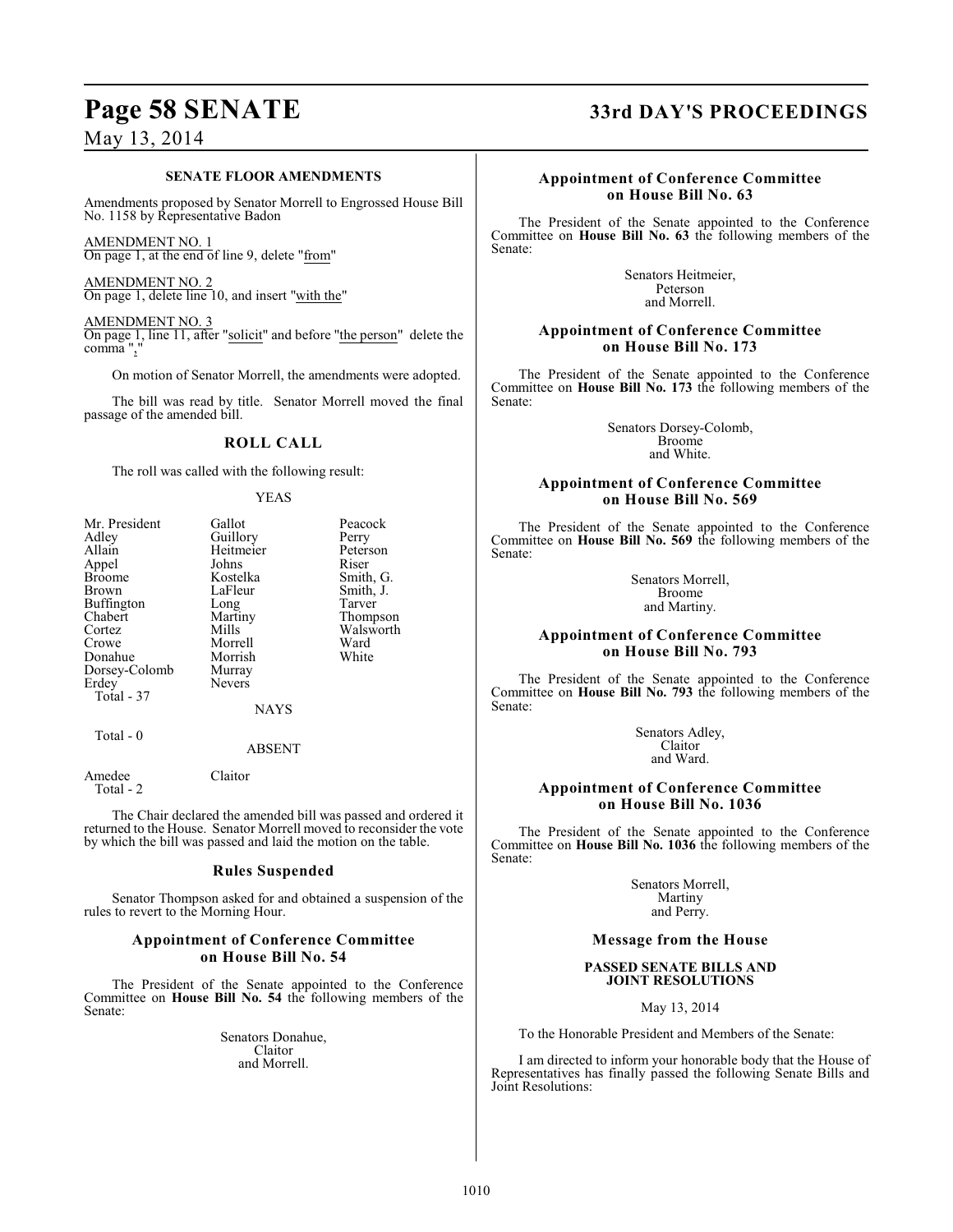**SENATE BILL NO. 12—**<br>BY SENATORS GALLOT, DORSEY-COLOMB, PEACOCK, GARY SMITH<br>AND THOMPSON

AN ACT To amend and reenact R.S. 14:91.6(A) and 91.8, R.S. 26:901, 902(1), 905(B), 909(A)(2), 910, 910.1, the introductory paragraph of  $911(A)$  and  $(A)(1)$  and  $(2)$ , the introductory paragraph of  $917(A)$ and  $(C)$ , and  $932(6)$ , and R.S.  $47:851(C)(2)$ , and to enact R.S.  $14:91.6(B)(6)$  and  $(7)$ , relative to alternative nicotine products and vapor products; to prohibit the sale or other distribution of alternative nicotine products and vapor pens to persons under the age of eighteen years; to provide relative to definitions; and to provide for related matters.

Reported with amendments.

#### **SENATE BILL NO. 39—** BY SENATOR MURRAY

AN ACT

To amend and reenact R.S. 9:1113, relative to partition of immovable property; to provide relative to minority interests; to provide relative to private sales; to provide certain terms, conditions, and procedures; and to provide for related matters.

Reported with amendments.

# **SENATE BILL NO. 89—** BY SENATOR PEACOCK

AN ACT

To amend and reenact Title XX of Book III of the Civil Code, to be comprised of Articles 3133 through 3140, Civil Code Articles 3346, 3354, 3355, 3356, 3357, 3358, 3361, 3362, 3363, 3365, 3366, 3367, and 3368, the heading of Part IV of Chapter 1 of Code Title XX-A of Code Book III of Title 9 of the Louisiana Revised Statutes of 1950, R.S. 9:4401 and 5386, and R.S. 10:9-102(a)(2), to enact Title XX-A of Book III of the Civil Code to consist of Articles 3141 through 3175, R.S. 9:4402 and 4403, to repeal Civil Code Articles 3176, 3177, 3178, 3179, 3180, 3181, 3182, 3183, and 3184, to authorize the Louisiana State Law Institute to add Comments for Civil Code Articles 3359 and 3364, to authorize the Louisiana State Law Institute to amend or to provide headings in the Civil Code and the Louisiana Revised Statutes of 1950, relative to security, pledge, and registry; to provide for the liability of an obligor for his obligation; to provide for ratable treatment of creditors; to provide for limitations upon recourse; to provide for a definition of security; to provide for personal or real security; to provide for kinds of security; to provide for the law governing a security interest; to provide for the nullity of an agreement of forfeiture; to provide for the general provisions of pledge; to provide a definition of pledge; to provide for property susceptible of pledge; to provide for the pledge of property susceptible of encumbrance by a security interest; to provide for the accessory nature of pledge; to provide for the preference afforded by pledge; to provide for obligations for which pledge may be given; to provide for pledge securing an obligation that is not for the payment of money; to provide for pledge securing an obligation of another person; to provide the formal requirements of a contract of pledge; to provide for the acceptance of a pledge; to provide for who has the power to pledge; to provide for the pledge of a thing not owned; to provide the general requirements for effectiveness of pledge against third persons; to provide for effectiveness against third persons of the pledge of the lease of an immovable; to provide for effectiveness against third persons of the pledge of other obligations; to provide for the pledgee's right of retention; to provide for the indivisibility of pledge; to provide for the enforcement of a pledge of a movable; to provide for fruits of thing pledged; to provide for the pledge of the obligation of a third person; to provide for performance by an obligor of a pledged obligation; to provide for defenses available to the obligor of a pledged obligation; to provide for a clause prohibiting pledge; to provide for the modification of a contract from which a pledge obligation arises; to provide for the attachment of pledge obligations arising under modified or substituted contract; to

# **33rd DAY'S PROCEEDINGS Page 59 SENATE** May 13, 2014

provide for modification as default by pledgor; to provide that pledgee is not bound for pledgor's obligations; to provide for the requirements of a contract of the pledge of the lessor's rights in the lease of an immovable and its rents; to provide for the effectiveness of a pledge of the lessor's rights in the lease of an immovable and its rents against third persons; to provide for a pledge contained in act of mortgage; to provide for pledge of all or part of the leases of an immovable; to provide for pledge of mineral payments by owner of land or holder of mineral servitude; to provide for accounting to other pledgees for rent collected; to provide for the prohibition of a judicial sale of the lessor's rights in the lease of an immovable and its rents; to provide for the applicability of the general rules of Chapter 1 of Title XX-A of Book III of the Civil Code to the pledge of the lessor's rights in the lease of an immovable and its rents when no special provision is made in Chapter 2 of Title XX-A of Book III of the Civil Code; to provide for the place of recordation of instrument creating, establishing, or relating to a mortgage or privilege over an immovable, or the pledge of the lessor's rights in the lease of an immovable and its rents and the duty of recorder; to provide for the general provisions of mortgage records; to provide for the applicability of Chapter 2 of Title XXII-A of Book III of the Civil Code to mortgages, privileges, and pledges; to provide for a mortgage, pledge, or privilege affecting property in several parishes; to provide for transfers, amendments, and releases; to provide for a general rule of duration of the recordation of an instrument creating a mortgage, pledge, or evidencing a privilege; to provide for the duration of recordation of certain mortgages, pledges, and privileges; to provide for the duration of recordation of judicial mortgages; to provide for the effect of amendment; to provide for the method of reinscription; to provide for the exclusiveness of the method ofreinscription; to provide for the effect of timely recordation of notice of reinscription; to provide for the effect of notice recorded after cessation of effect of recordation; to provide for the form and content of cancellation upon written request; to provide for the cancellation of recordation after effect of recordation has ceased; to provide for cancellation of judicial mortgage arising from judgment that has prescribed; to provide for the pledge of leases and rents of an immovable; to provide for the pledge of the lessor's rights in the lease of an immovable and its rents; to provide for the right of pledgee to cash proceeds of rent; to provide for transitional filing rules for assignments of leases and rents recorded prior to January 1, 2015; to provide for mortgage to include pledge of mortgagor's rights to insurance; to provide a definition of an account for Chapter 9 of Title 10 of the Louisiana Revised Statutes of 1950; to provide authorization for the Louisiana State Law Institute to add Comments for Civil Code Articles 3359 and 3364; to provide authorization for the Louisiana State Law Institute to amend or to provide headings in the Civil Code and the Louisiana Revised Statutes of 1950; to provide for an effective date; and to provide for related matters.

Reported with amendments.

**SENATE BILL NO. 72—** BY SENATOR WHITE

- AN ACT
- To amend and reenact Children's Code Articles 633, 748, 844 and 1018, relative to petitions in certain proceedings; to remove the requirement of verification of such petitions; to provide for certain terms, conditions and procedures; and to provide for related matters.

Reported without amendments.

**SENATE BILL NO. 85—** BY SENATOR MURRAY

AN ACT

To amend and reenact R.S. 9:315.3 and 315.20, relative to the obligation of child support; to provide for child care costs; to provide terms and conditions; and to provide for related matters.

Reported without amendments.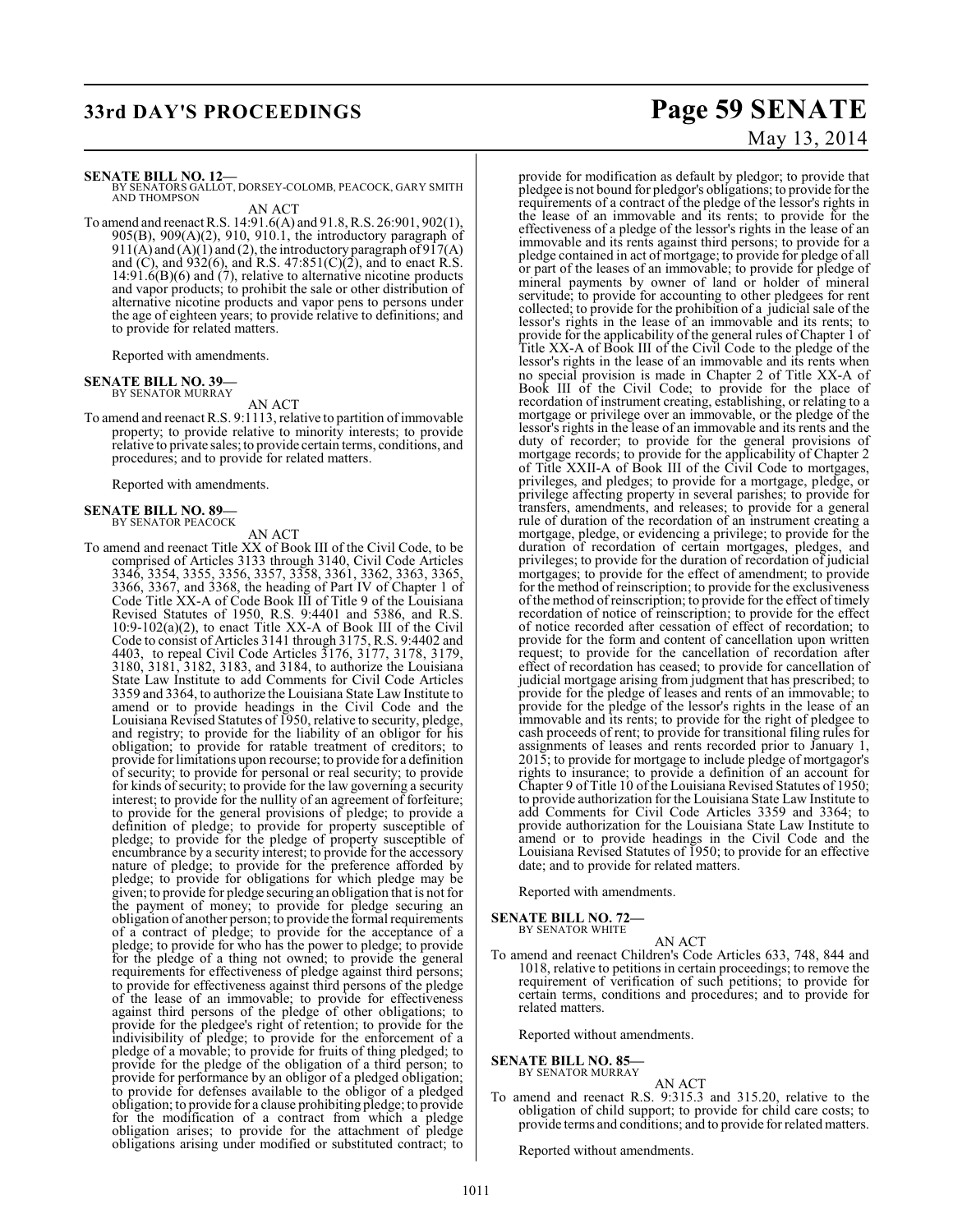#### **SENATE BILL NO. 99—** BY SENATOR RISER

AN ACT

To amend and reenact R.S. 47:1967(D), relative to listing and assessment of bank stock; to provide for determining the fair market value of bank stock; and to provide for related matters.

Reported without amendments.

#### **SENATE BILL NO. 7—**

BY SENATORS PEACOCK AND BUFFINGTON AND REPRESENTATIVES FRANKLIN, GISCLAIR, GUINN AND NORTON AN ACT

To enact R.S. 47:463.165, relative to motor vehicle special prestige license plates; to provide for the creation, issuance, and design of such license plates; to provide relative to the fee and distribution of such plates; to authorize the promulgation of rules and regulations relative to the creation and implementation of a special prestige license plate; and to provide for related matters.

Reported without amendments.

**SENATE BILL NO. 16—**<br>BY SENATOR GUILLORY AND REPRESENTATIVE ROBIDEAUX AND<br>SENATOR GUILLORY AND REPRESENTATIVE ROBIDEAUX AND<br>CHABERT, CORTEZ, CROWE, DONAHUE, DORSEY-COLOMB,<br>HEITMEIER, JOHNS, KOSTELKA, LONG, MILLS, MURRAY, HARRISON, HAVARD, HAZEL, HILL, HOFFMANN, HUNTER, HUVAL,<br>KATRINA JACKSON, JEFFERSON, JONES, KLECKLEY, NANCY<br>LANDRY, LEBAS, LOPINTO, MACK, MILLER, MONTOUCET, JAY<br>MORRIS, JIM MORRIS, ORTEGO, POPE, PRICE, RICHARD, RITCHIE,<br>SCH

#### AN ACT

To grant a permanent benefit increase to retirees and beneficiaries of the Louisiana State Police Retirement System in conformity with the statutory provisions governing the system's experience account.

Reported without amendments.

**SENATE BILL NO. 18—**<br>BY SENATOR GUILLORY AND REPRESENTATIVE ROBIDEAUX AND<br>BENATOR GUILLORY AND REPRESENTATIVE ROBIDEAUX AND<br>ENFINGTON, CHABERT, CORTEZ, CROWE, DONAHUE, DORSEY-<br>COLOMB, HEITMEIER, JOHNS, KOSTELKA, LAFLEUR,

To grant a permanent benefit increase to retirees and beneficiaries of the Louisiana State Employees' Retirement System in conformity with the statutory provisions governing the system's experience account.

Reported without amendments.

**SENATE BILL NO. 19-**<br>BY SENATOR GUILLORY AND REPRESENTATIVE ROBIDEAUX AND BY SENATOR GUILLORY AND REPRESENTATIVE ROBIDEAUX AND<br>SENATORS ADLEY, ALARIO, ALLAIN, APPEL, BROOME, BROWN,<br>BUFFINGTON, CHABERT, CORTEZ, CROWE, DONAHUE, DORSEY-<br>COLOMB, ERDEY, HEITMEIER, JOHNS, KOSTELKA, LAFLEUR, LONG,<br>MART

# **Page 60 SENATE 33rd DAY'S PROCEEDINGS**

GAINES, GISCLAIR, GREENE, GUILLORY, HARRIS, HARRISON,<br>HAVARD, HAZEL, HILL, HODGES, HOFFMANN, HONORE, HOWARD,<br>HUNTER, HUVAL, IVEY, JEFFERSON, JOHNSON, JONES, KLECKLEY,<br>LAMBERT, NANCY LANDRY, TERRY LANDRY, MACK, MILLER,<br>MONT WHITNEY, PATRICK WILLIAMS, WILLMOTT AND WOODRUFF AN ACT

To grant a permanent benefit increase to retirees and beneficiaries of the Louisiana School Employees' Retirement System in conformity with the statutory provisions governing the system's experience account.

Reported without amendments.

**SENATE BILL NO. 21—**<br>BY SENATOR GUILLORY AND REPRESENTATIVE ROBIDEAUX AND BY SENATOR GUILLORY AND REPRESENTATIVE ROBIDEAUX AND<br>SENATORS - ALARIO, - ALLAIN, - APPEL, - BROOME, - BROWN,<br>BUFFINGTON, CHABERT, CLAITOR, CORTEZ, CROWE, DONAHUE,<br>DORSEY-COLOMB, - HEITMEIER, - KOSTELKA, - LAFLEUR, - LONG, HENRY BURNS, TIM BURNS, BURRELL, CARMODY, CHANEY, COX,<br>EDWARDS, GAINES, GAROFALO, GISCLAIR, GUILLORY, GUINN,<br>HARRIS, HAZEL, HILL, HOFFMANN, HONORE, HOWARD, HUNTER,<br>HUVAL, IVEY, JEFFERSON, JOHNSON, JONES, KLECKLEY, LAMBERT,

#### AN ACT

To grant a permanent benefit increase to retirees and beneficiaries of the Teachers' Retirement System of Louisiana in conformity

with the statutory provisions governing the system's experience account.

Reported without amendments.

### **SENATE BILL NO. 59—**

BY SENATOR JOHN SMITH AND REPRESENTATIVE HILL AN ACT

To repeal Part I-A of Chapter 4 of Title 12 of the Louisiana Revised Statutes of 1950, comprised of R.S. 12:431 and 431.1, relative to the Beauregard Electric Cooperative; to provide for an effective date; and to provide for related matters.

Reported without amendments.

Respectfully submitted, ALFRED W. SPEER Clerk of the House of Representatives

#### **Message from the House**

#### **CONCURRING IN SENATE CONCURRENT RESOLUTIONS**

#### May 13, 2014

To the Honorable President and Members of the Senate:

I am directed to inform your honorable body that the House of Representatives has finally concurred in the following Senate Concurrent Resolutions:

#### **SENATE CONCURRENT RESOLUTION NO. 132—** BY SENATOR BROOME

A CONCURRENT RESOLUTION

To designate and recognize the week following Mother's Day - Sunday, May 11 through Saturday, May 17, 2014, as "National Women's Health Week"

Reported without amendments.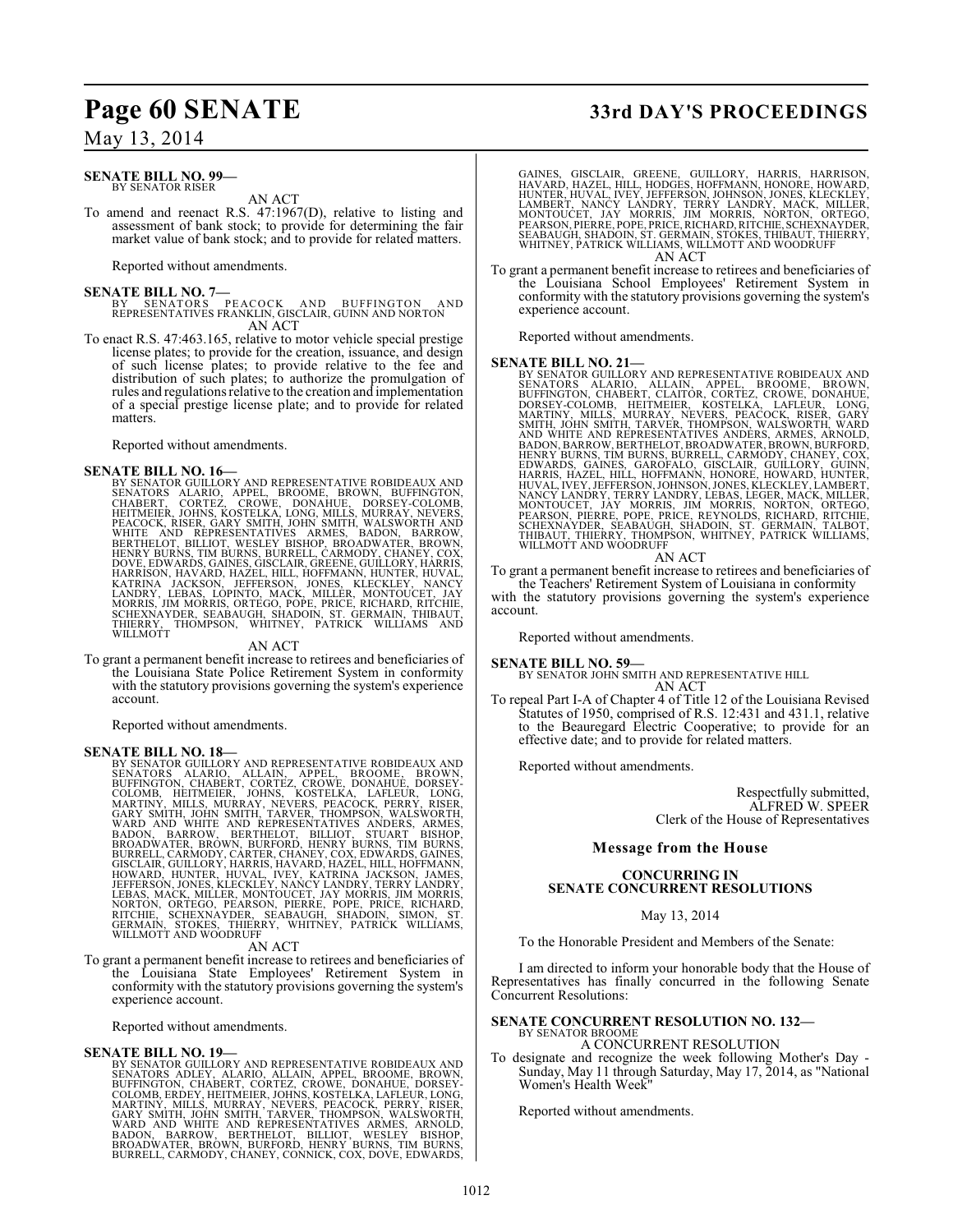# **33rd DAY'S PROCEEDINGS Page 61 SENATE**

#### **SENATE CONCURRENT RESOLUTION NO. 133—**

BY SENATOR BROOME A CONCURRENT RESOLUTION

To commend the Baton Rouge chapter of Jack and Jill of America, Inc., upon the celebration of their fiftieth anniversary and designates May 21, 2014, as "Jack and Jill Day at the Capitol".

Reported without amendments.

Respectfully submitted, ALFRED W. SPEER Clerk of the House of Representatives

#### **Introduction of Senate Resolutions**

#### **SENATE RESOLUTION NO. 130—**

BY SENATOR LAFLEUR A RESOLUTION

To commend the Tunica-Biloxi Tribe of Louisiana for its many contributions to the state of Louisiana.

The resolution was read by title and placed on the Calendar for a second reading.

#### **SENATE RESOLUTION NO. 131—** BY SENATOR THOMPSON

A RESOLUTION

To express the sincere condolences of the Senate of the Legislature of Louisiana upon the death of Reverend Willie Minor Jr.

The resolution was read by title and placed on the Calendar for a second reading.

#### **SENATE RESOLUTION NO. 132—**

BY SENATOR THOMPSON A RESOLUTION

To designate May 28, 2014, as 4-H Day at the legislature and to commend the state 4-H Executive Board officers.

The resolution was read by title and placed on the Calendar for a second reading.

#### **SENATE RESOLUTION NO. 133—**

BY SENATOR HEITMEIER A RESOLUTION

To recognize the month of September 2014 as "Pain Awareness Month" in Louisiana.

The resolution was read by title and placed on the Calendar for a second reading.

#### **Introduction of Senate Concurrent Resolutions**

#### **SENATE CONCURRENT RESOLUTION NO. 134—** BY SENATOR BROOME

A CONCURRENT RESOLUTION

To urge and request the State Board of Elementary and Secondary Education to examine and consider the status of school suspensions and expulsions, as well as plans to revise current school discipline policies in response to the "Supportive School Discipline Initiative" launched by the United States departments of education and justice.

The resolution was read by title and placed on the Calendar for a second reading.

#### **SENATE CONCURRENT RESOLUTION NO. 135—**

BY SENATORS JOHNS, MORRISH AND JOHN SMITH AND<br>REPRESENTATIVES DANAHAY, FRANKLIN, GEYMANN, GUINN,<br>HENSGENS AND KLECKLEY<br>A CONCURRENT RESOLUTION

To commend and recognize the distinguished military history of the USS Orleck, docked in Lake Charles, and to designate the USS Orleck as the Official Vietnam Memorial Museum Ship for the State of Louisiana.

# May 13, 2014

The resolution was read by title and placed on the Calendar for a second reading.

#### **Message from the House**

#### **ASKING CONCURRENCE IN HOUSE BILLS AND JOINT RESOLUTIONS**

May 13, 2014

To the Honorable President and Members of the Senate:

I am directed to inform your honorable body that the House of Representatives has finally passed and asks your concurrence in the following House Bills and Joint Resolutions:

HB No. 1144

Respectfully submitted, ALFRED W. SPEER Clerk of the House of Representatives

#### **House Bills and Joint Resolutions**

Senator Kostelka asked for and obtained a suspension of the rules to read House Bills and Joint Resolutions a first and second time by title and refer them to committee.

#### **HOUSE BILL NO. 1144—**

BY REPRESENTATIVE WESLEY BISHOP AN ACT

To amend and reenact R.S. 40:600.110, relative to the Louisiana Housing Corporation; to provide relative to fees charged by the corporation; to remove limitations on the types of fees authorized to be charged; and to provide for related matters.

The bill was read by title and referred by the President to the Committee on Local and Municipal Affairs.

#### **Message from the House**

#### **ASKING CONCURRENCE IN HOUSE CONCURRENT RESOLUTIONS**

May 13, 2014

To the Honorable President and Members of the Senate:

I am directed to inform your honorable body that the House of Representatives has finally passed and asks your concurrence in the following House Concurrent Resolutions:

HCR No. 21 HCR No. 91 HCR No. 153

HCR No. 154

Respectfully submitted, ALFRED W. SPEER Clerk of the House of Representatives

#### **House Concurrent Resolutions on First Reading**

#### **HOUSE CONCURRENT RESOLUTION NO. 21—** BY REPRESENTATIVE DIXON

A CONCURRENT RESOLUTION

To urge and request the Board of Regents, in consultation with the Board of Supervisors of Louisiana State University and Agricultural and Mechanical College, the Board of Supervisors for the University of Louisiana System, the Board of Supervisors of Southern University and Agricultural and Mechanical College, and the Board of Supervisors of Community and Technical Colleges, to study the feasibility of implementing a college tuition program that would allow students to pay tuition after leaving college and to submit a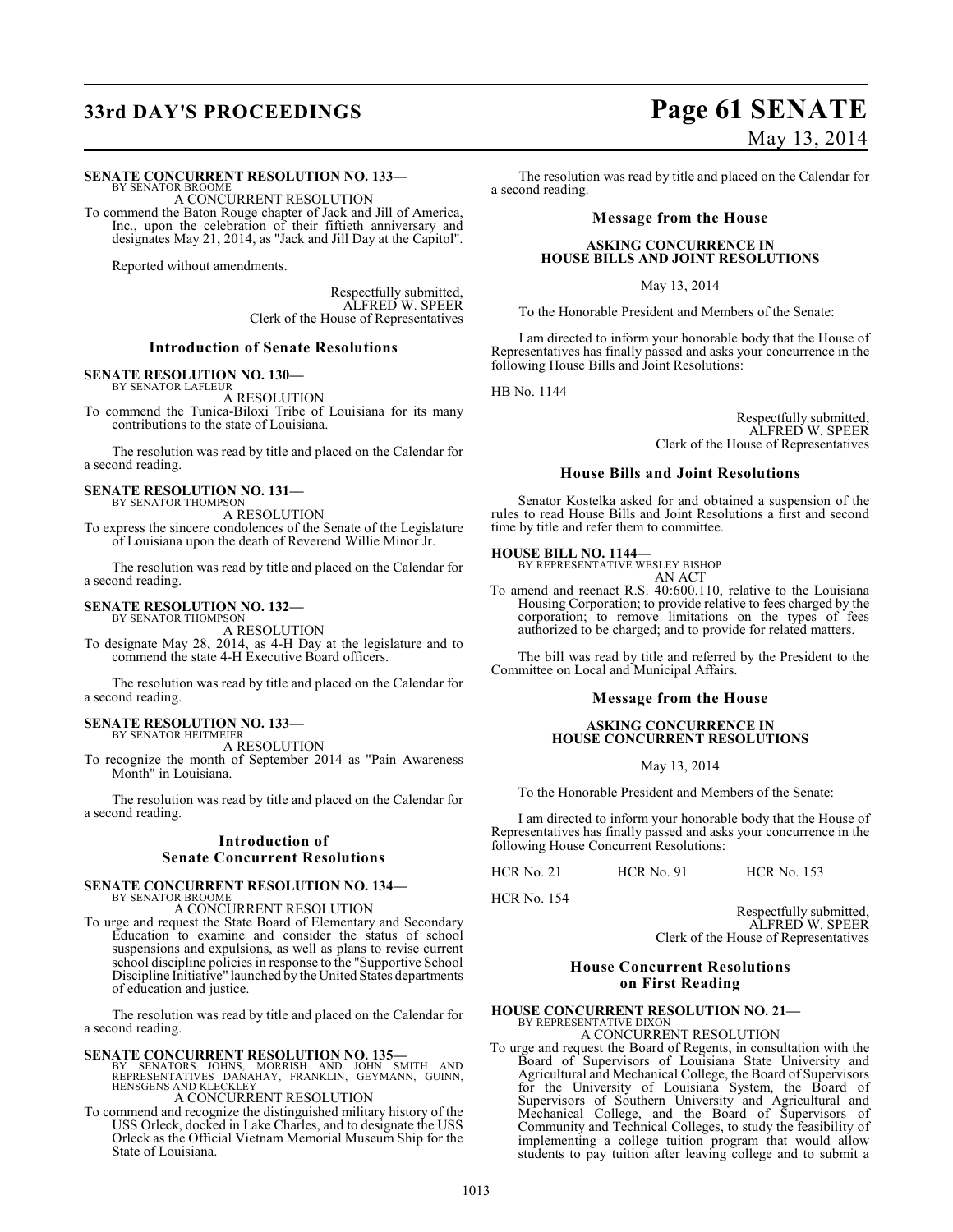written report of findings and conclusions, including any recommendations for legislation relative to the issue, to the House Committee on Education and the Senate Committee on Education not later than sixty days prior to the beginning of the 2015 Regular Session of the Legislature of Louisiana.

The resolution was read by title and placed on the Calendar for a second reading.

#### **HOUSE CONCURRENT RESOLUTION NO. 91—** BY REPRESENTATIVE RICHARD

A CONCURRENT RESOLUTION

To urge and request the Louisiana Department of Public Safety and Corrections to study the implications and practicality of requiring vehicles in adjacent lanes to stop for all city buses loading or unloading passengers.

The resolution was read by title and placed on the Calendar for a second reading.

# **HOUSE CONCURRENT RESOLUTION NO. 153—** BY REPRESENTATIVE HENRY BURNS

A CONCURRENT RESOLUTION

To memorialize the United States Congress to take such actions as are necessary to pass the Helping Families in Mental Health Crisis Act of 2013.

The resolution was read by title and placed on the Calendar for a second reading.

#### **HOUSE CONCURRENT RESOLUTION NO. 154—** BY REPRESENTATIVE GAROFALO

A CONCURRENT RESOLUTION

To express condolences upon the death of Judge Manuel "Manny" Adam Fernandez and to express enduring gratitude for his outstanding contributions to the state of Louisiana, particularly during his tenure as a distinguished member of the Louisiana House of Representatives.

The resolution was read by title and placed on the Calendar for a second reading.

## **Rules Suspended**

Senator Cortez asked for and obtained a suspension of the rules to recall Senate Bill No. 173 from the Committee on Transportation, Highways and Public Works.

# **SENATE BILL NO. 173—** BY SENATOR CORTEZ

AN ACT

To enact R.S. 47:532.1(E), relative to motor vehicles; to provide with respect to public tag agents; to provide with respect to a notary public and a public tag agent; to provide with respect to fees of public tag agents; and to provide for related matters.

On motion of Senator Cortez the bill was read by title and withdrawn from the files of the Senate.

## **Rules Suspended**

Senator Cortez asked for and obtained a suspension of the rules to recall Senate Bill No. 421 from the Committee on Health and Welfare.

#### **SENATE BILL NO. 421—** BY SENATOR CORTEZ

## AN ACT

To enact R.S. 40:4.15, relative to community water systems; to provide the office of public health the authority to promulgate rules and regulations; to provide for iron and manganese control for waters systems; to provide for maximum contaminant levels; to provide an effective date; and to provide for related matters.

# **Page 62 SENATE 33rd DAY'S PROCEEDINGS**

On motion of Senator Cortez the bill was read by title and withdrawn from the files of the Senate.

## **Reports of Committees**

The following reports of committees were received and read:

## **REPORT OF COMMITTEE ON**

## **JUDICIARY A**

Senator Ben W. Nevers, Chairman on behalf of the Committee on Judiciary A, submitted the following report:

### May 13, 2014

To the President and Members of the Senate:

I am directed by your Committee on Judiciary A to submit the following report:

# **SENATE CONCURRENT RESOLUTION NO. 104—** BY SENATORS MILLS AND WARD

A CONCURRENT RESOLUTION

To urge and request the Louisiana State Law Institute to study and make recommendations to the Louisiana Legislature regarding state laws governing common interest ownership regimes, including but not limited to homeowners associations, condominium developments, townhomes, and real estate cooperatives.

Reported favorably.

#### **SENATE CONCURRENT RESOLUTION NO. 105—** BY SENATOR JOHNS

A CONCURRENT RESOLUTION

To urge and request the Louisiana State Law Institute to study and make recommendations to the Louisiana Legislature regarding Code of Civil Procedure Article 3121 and the article's requirement that security be posted by an attorney appointed by the court to administer a vacant succession.

Reported favorably.

# **SENATE CONCURRENT RESOLUTION NO. 131—** BY SENATOR DORSEY-COLOMB

A CONCURRENT RESOLUTION To urge and request the Louisiana State Law Institute to study and make recommendations regarding laws applicable to the rights of landlords and residential tenants.

Reported favorably.

## **SENATE BILL NO. 143—**

BY SENATOR KOSTELKA

AN ACT To amend and reenact Code of Civil Procedure Article 3601(A) and to repeal R.S. 13:4062, relative to special civil proceedings; to provide for injunctions and temporary restraining orders against the state and political subdivisions; to provide for filing and notice of an affidavit; to provide for waiver of certain requirements; to provide for hearings by certain legislative committees; to provide for hearings on injunctions under certain circumstances; to provide for the burden of proof; to provide for the traversal of affidavits; and to provide for related matters.

Reported favorably.

#### **HOUSE CONCURRENT RESOLUTION NO. 63—** BY REPRESENTATIVE JAMES

A CONCURRENT RESOLUTION To authorize and direct the Louisiana State Law Institute to study and make recommendations to the Louisiana Legislature regarding the law of lesion beyond moiety, including but not limited to the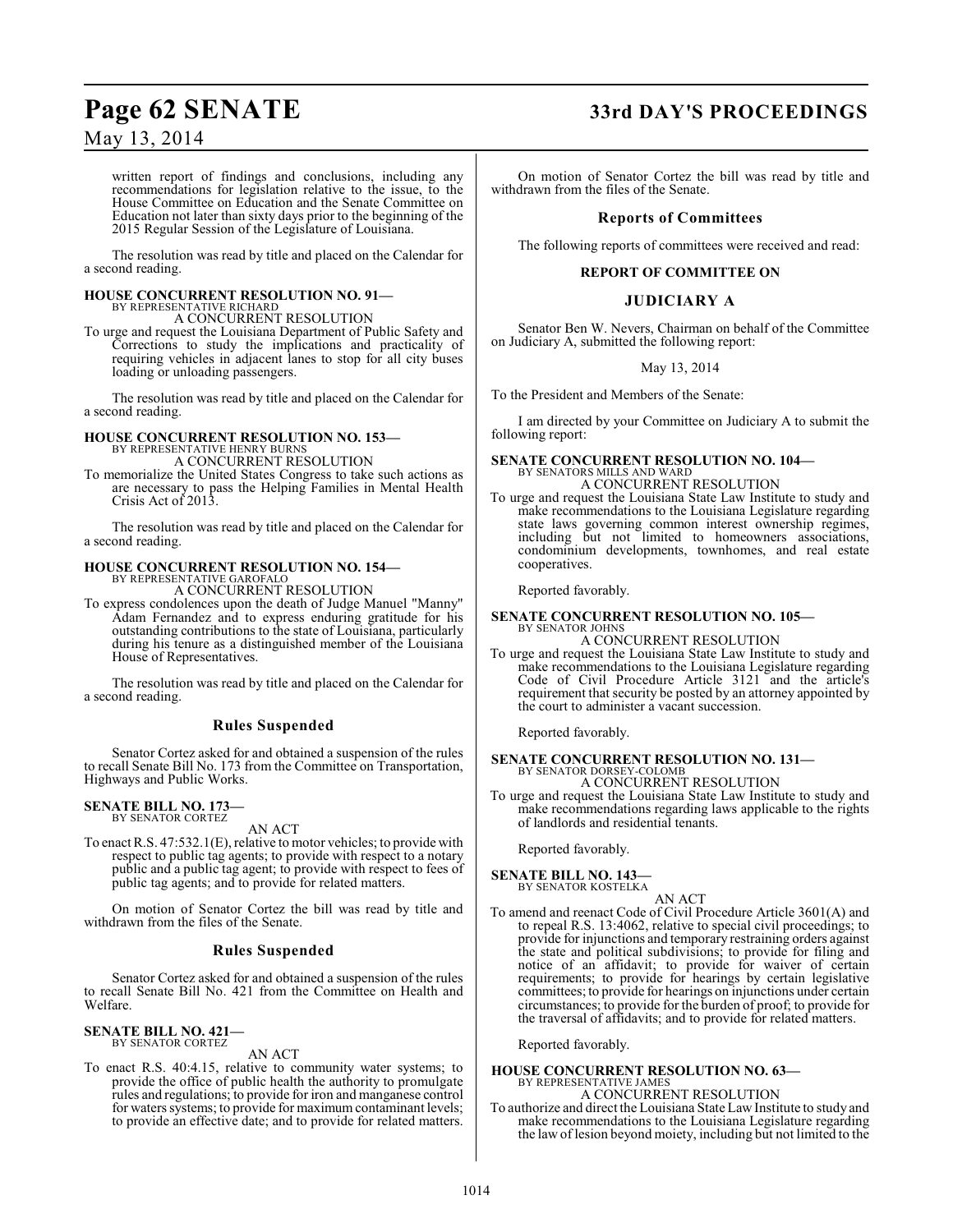# **33rd DAY'S PROCEEDINGS Page 63 SENATE**

# May 13, 2014

restrictions and applicable time limitations for bringing such an action.

Reported favorably.

#### **HOUSE BILL NO. 96—**

BY REPRESENTATIVE EDWARDS A JOINT RESOLUTION

Proposing to amend Article V, Section 23 of the Constitution of Louisiana, relative to judges; to remove provisions that establish an age beyond which judges shall not remain in office; and to specify an election for submission of the proposition to electors and provide a ballot proposition.

Reported favorably.

**HOUSE BILL NO. 145—** BY REPRESENTATIVE THOMPSON AN ACT

To amend and reenact R.S.  $13:3881(A)(4)(c)$ , to enact R.S.  $13:3881(A)(4)(g)$ , and to repeal R.S.  $13:3881(A)(2)(e)$ , relative to exemptions from seizure; to provide a general exemption from seizure for all firearms and firearm accessories not to exceed a certain value; to repeal the exemption of one firearm of a certain value necessary for the exercise of a trade, calling, or profession; and to provide for related matters.

Reported favorably.

#### **HOUSE BILL NO. 197—** BY REPRESENTATIVE ST. GERMAIN

AN ACT

To enact R.S. 35:413, relative to ex officio notaries for fire departments and fire protection districts; to authorize certain persons to appoint ex officio notaries for fire departments and fire protection districts; to provide for the duties and functions of the ex officio notary; to provide for limitations and termination of the ex officio notary; and to provide for related matters.

Reported favorably.

#### **HOUSE BILL NO. 338—**

BY REPRESENTATIVE ALFRED WILLIAMS AN ACT

To amend and reenact Code of Civil Procedure Article 3606, relative to temporary restraining orders; to provide relative to the effectiveness of temporary restraining orders; to extend the effective period of temporary restraining orders when a hearing is continued due to declared states of emergency; and to provide for related matters.

Reported with amendments.

#### **HOUSE BILL NO. 395—**

BY REPRESENTATIVE ALFRED WILLIAMS AN ACT

To amend and reenact R.S. 13:4611(1)(d), relative to penalties for contempt of court; to provide for alternative penalties; to provide for the penalty of court-approved litter abatement or community service; and to provide for related matters.

Reported favorably.

# **HOUSE BILL NO. 421—** BY REPRESENTATIVE RITCHIE

AN ACT

To amend and reenact R.S. 9:362(7), relative to the Post-Separation Family Violence Relief Act; to provide for the definition of a "treatment program"; and to provide for related matters.

Reported favorably.

#### **HOUSE BILL NO. 505—**

BY REPRESENTATIVES DIXON, WESLEY BISHOP, BURRELL, COX,<br>FOIL, GAINES, HARRIS, HOWARD, HUNTER, KATRINA JACKSON,<br>JEFFERSON, MORENO, NORTON, PRICE, THIBAUT, PATRICK<br>WILLIAMS, AND WOODRUFF AN ACT

To enact R.S. 23:291(E), relative to the disclosure of employment related information; to provide with respect to liability; to provide with respect to employers; to provide exceptions; and to provide for related matters.

Reported favorably.

#### **HOUSE BILL NO. 623—**

BY REPRESENTATIVE ABRAMSON

AN ACT

To amend and reenact R.S. 13:4165(A) and (D) and to enact R.S. 13:4165(E), relative to the appointment of special masters; to provide for contingent consent of the parties litigant; to provide for the compensation of the special master; to provide relative to the authority and procedure to appoint a special master; and to provide for related matters.

Reported favorably.

**HOUSE BILL NO. 624—**

BY REPRESENTATIVE ABRAMSON AN ACT

To amend and reenact Code of Evidence Article 702, relative to expert testimony; to provide certain criteria for expert testimony; and to provide for related matters.

Reported with amendments.

#### **HOUSE BILL NO. 654—**

BY REPRESENTATIVES LORUSSO, ADAMS, ANDERS, ARMEE,<br>ARNOLD, BARRAS, BERTHELOT, WESLEY BISHOP, BROADWATER,<br>BROWN, HENRY BURNS, CARMODY, CARTER, COX, CROMER,<br>EDWARDS, FOIL, GISCLAIR, HARRIS, HARRISON, HAZEL, HENRY,<br>HILL, HODGE

#### AN ACT

To amend and reenact R.S. 9:3261, relative to termination of certain leases; to authorize certain military personnel to terminate a lease under certain circumstances; to provide for the procedures relative to the termination of the lease; to provide for recovery of damages, remedies, and costs relative to termination of the lease; and to provide for related matters.

Reported favorably.

**HOUSE BILL NO. 656—** BY REPRESENTATIVE MILLER

AN ACT

To amend and reenact R.S. 19:3 and 104, relative to expropriation; to prohibit the expropriation of certain property; and to provide for related matters.

Reported favorably.

**HOUSE BILL NO. 940—**

BY REPRESENTATIVES ABRAMSON, BILLIOT, BROSSETT, MORENO, JAY MORRIS, ST. GERMAIN, AND WILLMOTT AN ACT

To enact R.S. 13:2575.6, relative to adjudication procedures in the city of New Orleans; to authorize the adoption of nuisance ordinances relative to sanitation and litter violations; to provide for administrative adjudication proceedings for sanitation and litter violations; to provide for the notice and procedures for the administrative adjudication hearing; to provide for civil fines and penalties; to provide for an appeal process; and to provide for related matters.

Reported with amendments.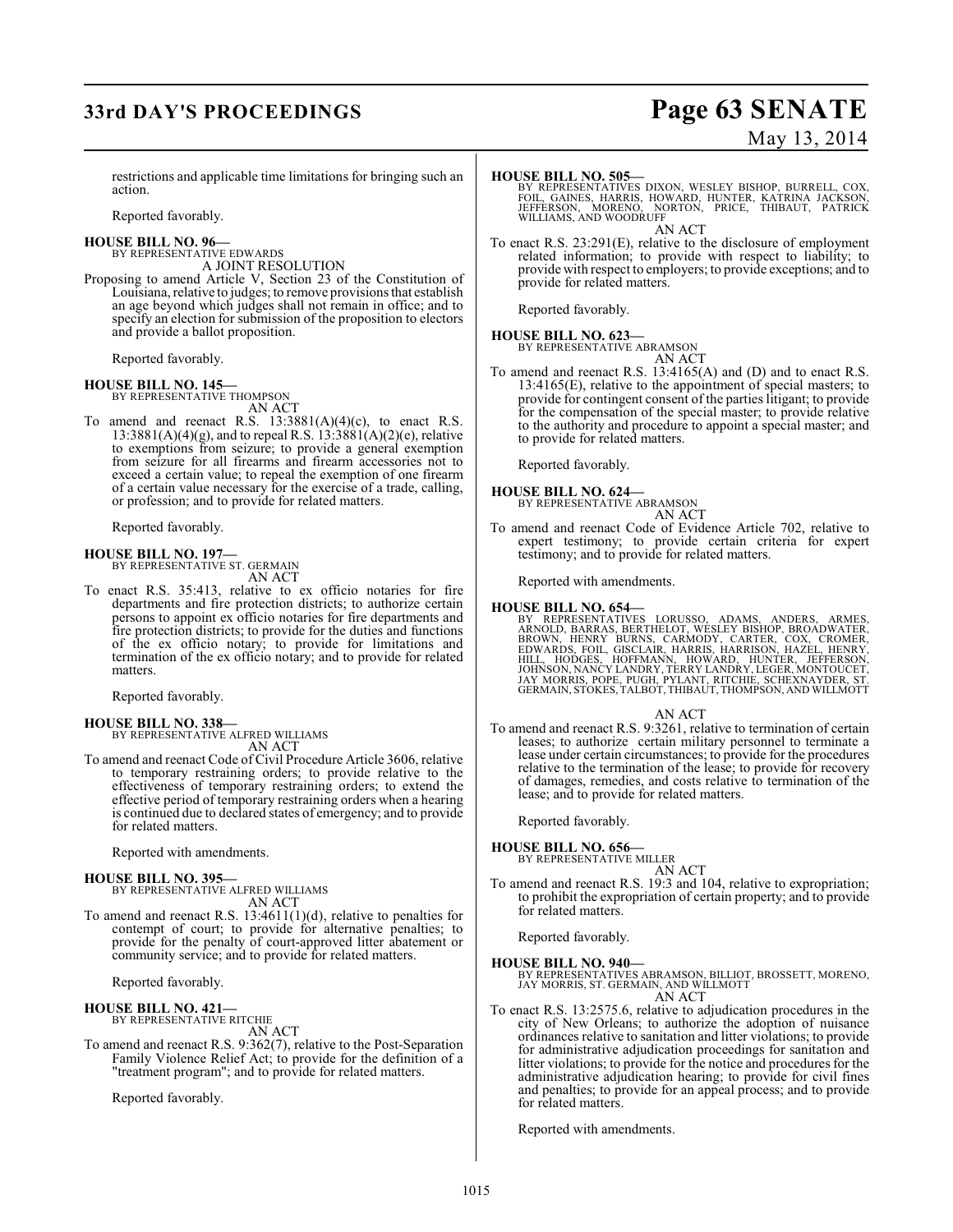#### **HOUSE BILL NO. 1061—** BY REPRESENTATIVE SCHRODER

AN ACT

To amend and reenact Children's Code Articles 401, 552(2), 553(A) and (B), the heading of Part II of Chapter 6 of Title V of the Louisiana Children's Code, Children's Code Articles 558, 560(A), 571(B), 574, 575(B), 607, 608, 624(A), 625(A)(4),  $627(E)$ ,  $631(B)$ ,  $720(A)$ ,  $(B)$ (introductory paragraph) and  $(6)$ , (C), and (D), 723(D), 724(A) and (B), 1016(B) and (C), and 1269.4(A), to enact Chapter 7 of Title V of the Louisiana Children's Code, to be comprised of Children's Code Article 581, and Children's Code Articles 635.1 and 1405.1, and to repeal Children's Code Articles 559 and 571(C), relative to legal representation for children and indigent parents in child protection cases; to establish and provide for functions of the Louisiana Child Representation System and the Child Protection Representation Commission; to provide for the Child Advocacy Program of the Mental Health Advocacy Service; to provide relative to child in need of care proceedings; to provide for designation of programs by the Louisiana Supreme Court for provision of child representation services in certain courts; to provide for right to counsel for parents and conditions for waiving such right; to provide for custody hearings and orders; to provide for motions, case review reports, case plans, and filing in child protection cases; to provide for local rules of juvenile courts; and to provide for related matters.

Reported favorably.

#### **HOUSE BILL NO. 1122—** BY REPRESENTATIVE SMITH

AN ACT

To amend and reenactCode of Civil Procedure Articles 3603.1(C)(1) and 3607.1, R.S. 46:2136.2(B), and R.S. 14:79(A)(1)(a) and (E) and to enact Chapter 28-C of Title 46 of the Louisiana Revised Statutes of 1950, to be comprised of R.S. 46:2171 through 2174, relative to stalking; to provide for the Protection From Stalking Act; to provide for summary procedures for obtaining a civil order of protection against stalking; to provide for assistance for victims of stalking; and to provide for related matters.

Reported favorably.

#### **HOUSE BILL NO. 1133—** BY REPRESENTATIVE TIM BURNS

AN ACT

To enact Chapter 2-A of Code Title XV of Code Book III of Title 9 of the Louisiana Revised Statutes of 1950, to be comprised of R.S. 9:3851 through 3856, and to amend and reenact Civil Code Article 3029 and R.S. 6:311.1 and 333(B)(introductory paragraph), relative to powers of attorney for the elderly; to provide for the filing of an action to review the acts of a mandatary; to provide for contents of the petition, service, and venue; to provide for the motion to dismiss; to provide for the substitution of parties; to provide for the relief the court may grant and the actions the court may take; to provide for the acts of the mandatary that constitute irreparable injury; to provide for payment of costs and attorney fees; to provide for exclusions and the applicability of the action; to provide for termination of the mandate; to provide for written notice to federally insured financial institutions; to provide for termination or modification; to provide for a bank's disclosure of certain records; and to provide for related matters.

Reported favorably.

## **HOUSE BILL NO. 1260— (Substitute for House Bill No. 738 by Representative Nancy Landry)**<br>BY REPRESENTATIVE NANCY LANDRY AN ACT

To amend and reenact R.S. 9:237(C), relative to covenant marriages; to provide for notice of certain expenses; and to provide for related matters.

Reported favorably.

Respectfully submitted, BEN W. NEVERS Chairman

#### **SUPPLEMENTAL REPORT OF COMMITTEE ON**

#### **FINANCE**

Senator Jack Donahue, Chairman on behalf of the Committee on Finance, submitted the following report:

May 12, 2014

To the President and Members of the Senate:

I am directed by your Committee on Finance to submit the following report:

# **SENATE BILL NO. 602—** BY SENATOR NEVERS

AN ACT

To amend and reenact R.S. 40:1576, 1578.1(A)(9) and (10) and (B), and 1578.2 and to enact R.S.  $40:1578.1(A)(11)$  and (12) and Subpart A-2, Part III of Chapter 7 of Title 40 of the Louisiana Revised Statutes of 1950, to be comprised of R.S. 40:1597.1 through 1597.23, relative to elevators and conveyance devices; to provide for the scope of regulation of the law; to provide for definitions; to provide for the registration of elevator and conveyance devices; to provide for the issuance of inspector licenses; to provide for violations, fines, and administrative actions; to require the office of the state fire marshal to promulgate administrative rules; to require compliance with certain codes; to require registrations and inspections for conveyances; to provide for inspections; to provide for enforcement; to create a fund; to provide relative to liability; to provide relative to the applicability of the law; and to provide for related matters.

Reported by substitute.

Respectfully submitted, JACK DONAHUE Chairman

#### **REPORT OF COMMITTEE ON**

#### **RETIREMENT**

Senator Elbert L. Guillory, Chairman on behalf of the Committee on Retirement, submitted the following report:

#### May 13, 2014

To the President and Members of the Senate:

I am directed by your Committee on Retirement to submit the following report:

#### **HOUSE BILL NO. 1225—**

BY REPRESENTATIVE ROBIDEAUX AND SENATOR GUILLORY AN ACT

To amend and reenact R.S.  $11:102(B)(3)(d)(v)$  through (viii),  $102.1(B)(3)(b)$ , (4), and (5) and (C)(4) and (5),  $102.2(B)(3)(b)$ and (4) and (C)(4) and (5),  $542(A)(2)$  and (3), (C)(1) through  $(3)$ , and  $(F)(1)$ ,  $883.1(A)(2)$  and  $(3)$ ,  $(C)(1)$  through  $(3)$ ,  $(F)$ , and  $(G)(1)$ , 1145.1(A),  $(C)(1)$  through (3), and (D), and 1332(A),  $(C)(1)$  through  $(3)$ ,  $(D)$ , and  $(F)$  and to enact R.S. 11:102.3, 542(G), 883.1(H), 1145.1(F), and 1332(G), relative to the liabilities of the state retirement systems; to provide for payment of such liabilities; to limit creation of certain additional liabilities through benefit increases; to provide relative to

# **Page 64 SENATE 33rd DAY'S PROCEEDINGS**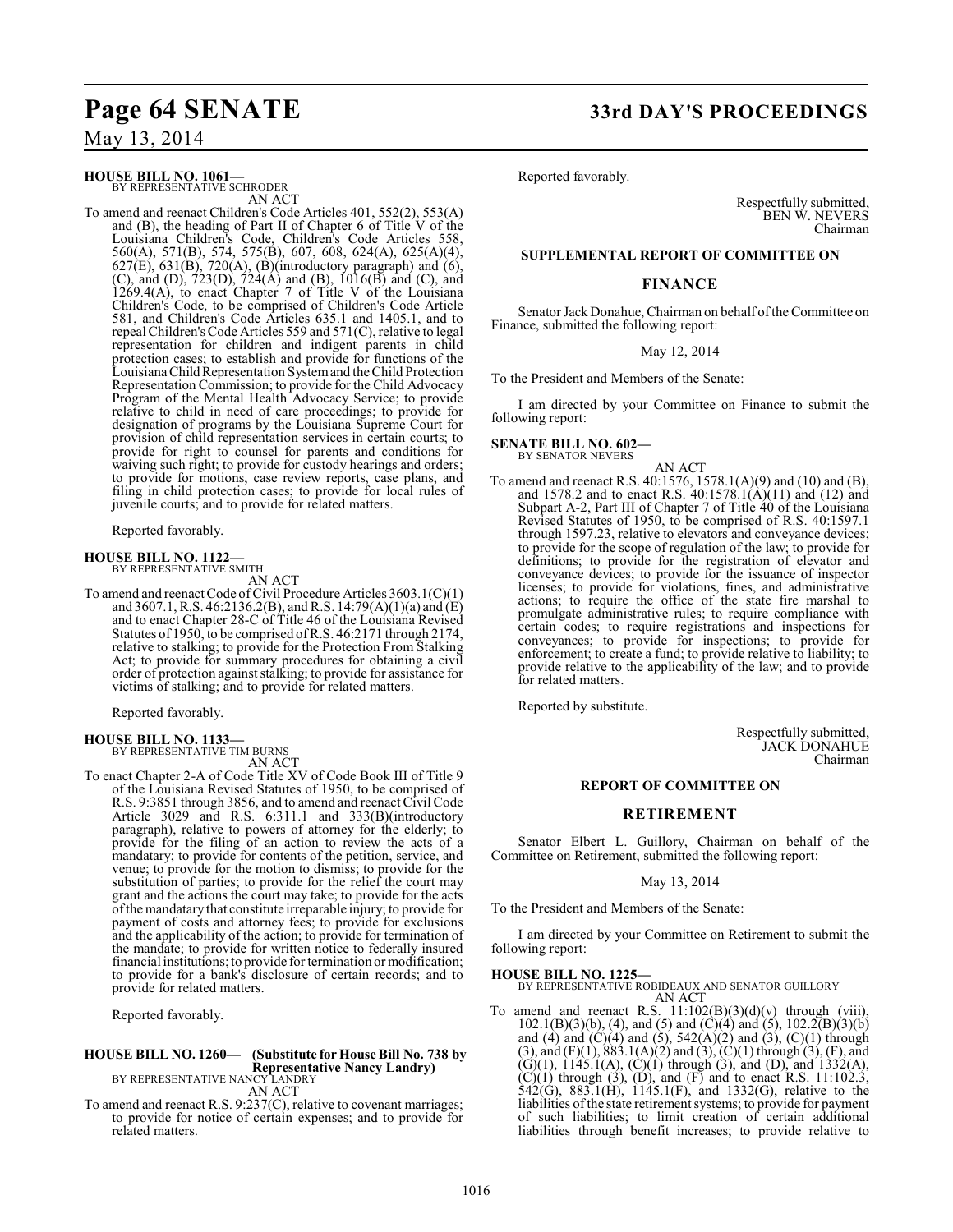# **33rd DAY'S PROCEEDINGS Page 65 SENATE**

authorization of such benefit increases; to provide for an effective date; and to provide for related matters.

Reported favorably.

Respectfully submitted, ELBERT L. GUILLORY Chairman

### **Privilege Report of the Committee on Senate and Governmental Affairs**

#### **ENROLLMENTS**

Senator Amedee, Chairman on behalf of the Committee on Senate and Governmental Affairs, submitted the following report:

May 13, 2014

To the President and Members of the Senate:

I am directed by your Committee on Senate and Governmental Affairs to submit the following report:

The following Senate Concurrent Resolutions have been properly enrolled:

**SENATE CONCURRENT RESOLUTION NO. 106—**<br>BY SENATORS CROWE, ADLEY, ALARIO, ALLAIN, AMEDEE, APPEL, BROME, BROWE, BOOKE, BOOK, CHABGRT, CLAITOR, CORTEZ,<br>DONAHUE, DORSEY-COLOMB, ERDEY, GALLOT, GUILLORY,<br>HEITMEIER, JOHNS, KOSTE

A CONCURRENT RESOLUTION

To express the sincere condolences of the Legislature of Louisiana upon the death of the former president of Southeastern Louisiana University, Clea Edward Parker.

#### **SENATE CONCURRENT RESOLUTION NO. 125—**

BY SENATORS AMEDEE, BROWN AND GARY SMITH AND REPRESENTATIVES BERTHELOT, LAMBERT, PRICE AND SCHEXNAYDER

A CONCURRENT RESOLUTION

To express the sincere condolences of the Legislature of Louisiana upon the death of J. Harold Marchand.

**SENATE CONCURRENT RESOLUTION NO. 126**<br>BY SENATORS GALLOT, ADLEY, ALARIO, ALLAIN, AMEDEE, APPEL,<br>BROOME, BROWN, BUFFINGTON, CHABERT, CLAITOR, CORTEZ,<br>CROWE, DONAHUE, DORSEY-COLOMB, ERDEY, GUILLORY,<br>HEITMEIER, JOHNS, KOSTEL WALSWORTH, WARD AND WHITE AND REPRESENTATIVES KATRINA JACKSON, JEFFERSON, PRICE AND SHADOIN

A CONCURRENT RESOLUTION

To commend Dr. Frank G. Pogue, President of Grambling State University, for his commitment, service, singular contributions, and outstanding accomplishments and to express gratitude for his exemplary term of dedicated and highly productive public service.

#### **SENATE CONCURRENT RESOLUTION NO. 129—**

BY SENATOR ALARIO A CONCURRENT RESOLUTION

To commend Cheryl Elliott Gaudin, longtime legislative assistant to Senate President John A. Alario Jr., for her distinguished career and to congratulate her upon the occasion of her retirement after forty-two years of outstanding public service to the state of Louisiana.

May 13, 2014

#### **SENATE CONCURRENT RESOLUTION NO. 130—** BY SENATOR ALARIO

A CONCURRENT RESOLUTION

To designate May 14, 2014, as Louisiana Housing Council Day at the Legislature and commend the organization for its accomplishments.

> Respectfully submitted, "JODY" AMEDEE Chairman

The foregoing Senate Concurrent Resolutions were signed by the President of the Senate.

### **Privilege Report of the Committee on Senate and Governmental Affairs**

### **ENROLLMENTS**

Senator Amedee, Chairman on behalf of the Committee on Senate and Governmental Affairs, submitted the following report:

#### May 13, 2014

To the President and Members of the Senate:

I am directed by your Committee on Senate and Governmental Affairs to submit the following report:

The following Senate Bills have been properly enrolled:

**SENATE BILL NO. 128—** BY SENATOR MARTINY

AN ACT

To amend and reenact R.S. 37:2352(4), (5), (6) and (7), 2354(B), (C) and (D), 2355(B), 2357, the introductory paragraph of  $235\overset{\circ}{9}$ (B), 2359(E) and (G), 2363(A), (B), (C)(3), (4), and (5), and (D) and to enact R.S. 37:2352(8), (9), and (10), 2356.2, and 2359(B)(15), relative to the State Board of Examiners of Psychologists; to provide relative to powers and duties of the board; to provide for definitions; to provide for the licensure of specialists in school psychology; to provide for the practice of a licensed specialist in school psychology; to provide for licensure and licensure renewal fees; to provide for scope of practice of specialists in school psychology; to provide for procedures, terms, and conditions; and to provide for related matters.

# **SENATE BILL NO. 157-**<br>BY SENATOR MARTINY

BY SENATOR MARTINY AN ACT

To amend and reenact R.S. 37:2352(6) and (7), 2354(A), (B), (C), and (D), the introductory paragraph of R.S. 37:2359(B), and  $2359(C)$ , (D), (E), (F), and (G) and to enact R.S. 37:2352(8),  $2356.2$  and  $2359(B)(15)$ , relative to the State Board of Examiners of Psychologists; to provide for a provisional license for psychologists; to provide for fees; to provide for definitions; to provide for the renewal of a provisional license; to provide for qualifications; to provide for continuing education; to provide the denial, revocation, or suspension of a provisional license; to provide for conditions, terms, and procedures; and to provide for related matters.

#### **SENATE BILL NO. 326—** BY SENATOR GARY SMITH

AN ACT

To amend and reenact R.S. 15:440.5(C), relative to electronic recordings of protected persons; to authorize certain individuals to view certain videotaped statements of a protected person; to provide with respect to copies and transcripts of the videotaped statement; and to provide for related matters.